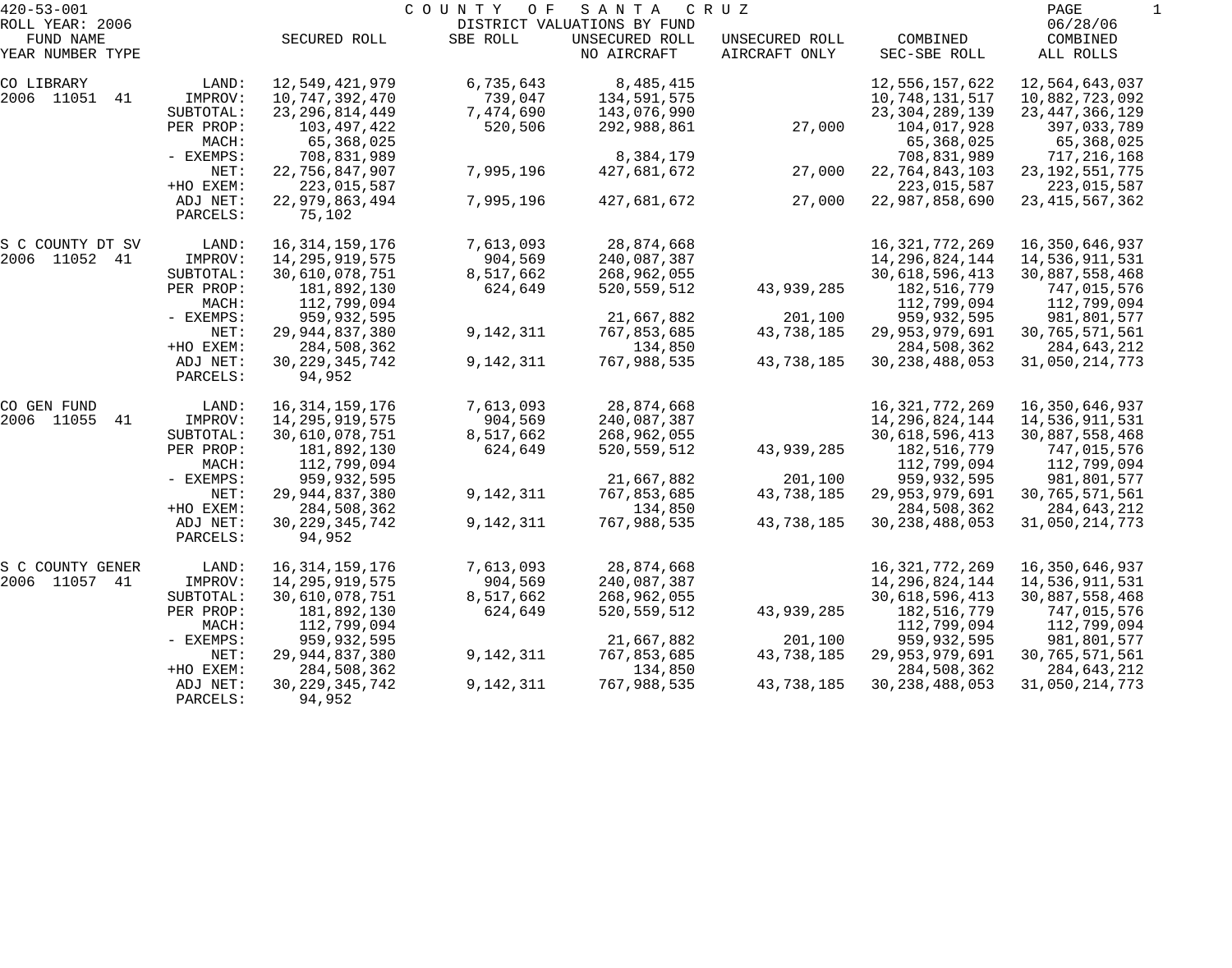| $420 - 53 - 001$<br>ROLL YEAR: 2006 |           | COUNTY<br>O F<br>SANTA<br>C R U Z<br>DISTRICT VALUATIONS BY FUND |              |                               |                                 |                          |                                   | 2 |
|-------------------------------------|-----------|------------------------------------------------------------------|--------------|-------------------------------|---------------------------------|--------------------------|-----------------------------------|---|
| FUND NAME<br>YEAR NUMBER TYPE       |           | SECURED ROLL                                                     | SBE ROLL     | UNSECURED ROLL<br>NO AIRCRAFT | UNSECURED ROLL<br>AIRCRAFT ONLY | COMBINED<br>SEC-SBE ROLL | 06/28/06<br>COMBINED<br>ALL ROLLS |   |
| UNITARY TAX RATE                    | LAND:     |                                                                  | 26, 297, 033 |                               |                                 | 26, 297, 033             | 26,297,033                        |   |
| 2006 11058<br>41                    | IMPROV:   |                                                                  | 174,171,768  |                               |                                 | 174, 171, 768            | 174,171,768                       |   |
|                                     | SUBTOTAL: |                                                                  | 200,468,801  |                               |                                 | 200,468,801              | 200,468,801                       |   |
|                                     | PER PROP: |                                                                  | 49,601,224   |                               |                                 | 49,601,224               | 49,601,224                        |   |
|                                     | MACH:     |                                                                  |              |                               |                                 |                          |                                   |   |
|                                     | - EXEMPS: |                                                                  |              |                               |                                 |                          |                                   |   |
|                                     | NET:      |                                                                  | 250,070,025  |                               |                                 | 250,070,025              | 250,070,025                       |   |
|                                     | +HO EXEM: |                                                                  |              |                               |                                 |                          |                                   |   |
|                                     | ADJ NET:  |                                                                  | 250,070,025  |                               |                                 | 250,070,025              | 250,070,025                       |   |
|                                     | PARCELS:  |                                                                  |              |                               |                                 |                          |                                   |   |
| UNITARY DEBT SVC                    | LAND:     |                                                                  | 26, 297, 033 |                               |                                 | 26, 297, 033             | 26, 297, 033                      |   |
| 2006 11059<br>41                    | IMPROV:   |                                                                  | 174,171,768  |                               |                                 | 174,171,768              | 174,171,768                       |   |
|                                     | SUBTOTAL: |                                                                  | 200,468,801  |                               |                                 | 200,468,801              | 200,468,801                       |   |
|                                     | PER PROP: |                                                                  | 49,601,224   |                               |                                 | 49,601,224               | 49,601,224                        |   |
|                                     | MACH:     |                                                                  |              |                               |                                 |                          |                                   |   |
| - EXEMPS:<br>NET:<br>+HO EXEM:      |           |                                                                  |              |                               |                                 |                          |                                   |   |
|                                     |           |                                                                  | 250,070,025  |                               |                                 | 250,070,025              | 250,070,025                       |   |
|                                     |           |                                                                  |              |                               |                                 |                          |                                   |   |
|                                     | ADJ NET:  |                                                                  | 250,070,025  |                               |                                 | 250,070,025              | 250,070,025                       |   |
|                                     | PARCELS:  |                                                                  |              |                               |                                 |                          |                                   |   |
| CO FIRE                             | LAND:     | 1,496,812,802                                                    | 285,725      | 1,295,700                     |                                 | 1,497,098,527            | 1,498,394,227                     |   |
| 2006<br>23600<br>41                 | IMPROV:   | 1,301,359,544                                                    | 53,817       | 21,963,686                    |                                 | 1,301,413,361            | 1,323,377,047                     |   |
|                                     | SUBTOTAL: | 2,798,172,346                                                    | 339,542      | 23, 259, 386                  |                                 | 2,798,511,888            | 2,821,771,274                     |   |
|                                     | PER PROP: | 19,231,626                                                       | 30,810       | 24, 382, 403                  | 17,000                          | 19,262,436               | 43,661,839                        |   |
|                                     | MACH:     | 59,505,091                                                       |              |                               |                                 | 59,505,091               | 59,505,091                        |   |
|                                     | - EXEMPS: | 68, 317, 833                                                     |              | 7,000                         |                                 | 68, 317, 833             | 68, 324, 833                      |   |
|                                     | NET:      | 2,808,591,230                                                    | 370,352      | 47,634,789                    | 17,000                          | 2,808,961,582            | 2,856,613,371                     |   |
|                                     | +HO EXEM: | 27,535,863                                                       |              |                               |                                 | 27,535,863               | 27,535,863                        |   |
|                                     | ADJ NET:  | 2,836,127,093                                                    | 370,352      | 47,634,789                    | 17,000                          | 2,836,497,445            | 2,884,149,234                     |   |
|                                     | PARCELS:  | 9,637                                                            |              |                               |                                 |                          |                                   |   |
| SALSIPUEDES SNTA                    | LAND:     | 67,626,268                                                       |              | 68,167                        |                                 | 67,626,268               | 67,694,435                        |   |
| 2006<br>76000<br>44                 | IMPROV:   | 67,179,245                                                       |              | 282,461                       |                                 | 67,179,245               | 67,461,706                        |   |
|                                     | SUBTOTAL: | 134,805,513                                                      |              | 350,628                       |                                 | 134,805,513              | 135,156,141                       |   |
|                                     | PER PROP: | 42,967                                                           |              | 1,588,666                     |                                 | 42,967                   | 1,631,633                         |   |
|                                     | MACH:     |                                                                  |              |                               |                                 |                          |                                   |   |
|                                     | - EXEMPS: | 10,270,695                                                       |              | 522,407                       |                                 | 10,270,695               | 10,793,102                        |   |
|                                     | NET:      | 124,577,785                                                      |              | 1,416,887                     |                                 | 124,577,785              | 125,994,672                       |   |
|                                     | +HO EXEM: | 2,016,000                                                        |              |                               |                                 | 2,016,000                | 2,016,000                         |   |
|                                     | ADJ NET:  | 126,593,785                                                      |              | 1,416,887                     |                                 | 126,593,785              | 128,010,672                       |   |
|                                     | PARCELS:  | 490                                                              |              |                               |                                 |                          |                                   |   |
|                                     |           |                                                                  |              |                               |                                 |                          |                                   |   |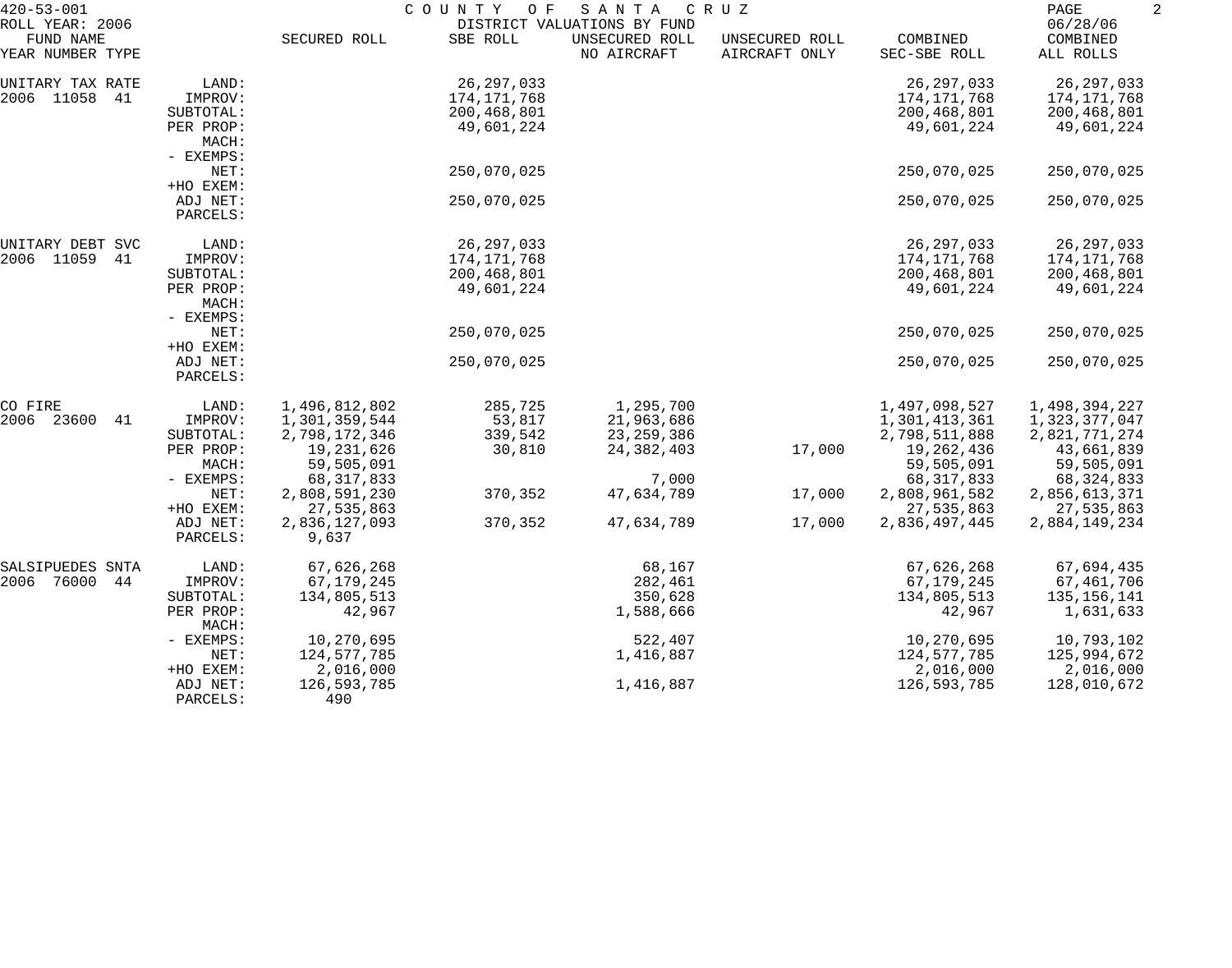| $420 - 53 - 001$                                 |                               | COUNTY<br>O F<br>SANTA<br>C R U Z<br>DISTRICT VALUATIONS BY FUND |                  |                               |                                 |                                          |                                          |
|--------------------------------------------------|-------------------------------|------------------------------------------------------------------|------------------|-------------------------------|---------------------------------|------------------------------------------|------------------------------------------|
| ROLL YEAR: 2006<br>FUND NAME<br>YEAR NUMBER TYPE |                               | SECURED ROLL                                                     | SBE ROLL         | UNSECURED ROLL<br>NO AIRCRAFT | UNSECURED ROLL<br>AIRCRAFT ONLY | COMBINED<br>SEC-SBE ROLL                 | 06/28/06<br>COMBINED<br>ALL ROLLS        |
| APTOS SCH DT SV<br>2006<br>77076 43              | LAND:<br>IMPROV:<br>SUBTOTAL: | 17,531,535<br>10,583,974<br>28, 115, 509                         |                  |                               |                                 | 17,531,535<br>10,583,974<br>28, 115, 509 | 17,531,535<br>10,583,974<br>28, 115, 509 |
|                                                  | PER PROP:<br>MACH:            | 4,000                                                            |                  |                               |                                 | 4,000                                    | 4,000                                    |
|                                                  | - EXEMPS:<br>NET:             | 198,878<br>27,920,631                                            |                  |                               |                                 | 198,878<br>27,920,631                    | 198,878<br>27,920,631                    |
|                                                  | +HO EXEM:                     | 196,000                                                          |                  |                               |                                 | 196,000                                  | 196,000                                  |
|                                                  | ADJ NET:<br>PARCELS:          | 28, 116, 631<br>56                                               |                  |                               |                                 | 28, 116, 631                             | 28, 116, 631                             |
| AROMAS 2002 A                                    | LAND:                         | 6,622,770                                                        | 25,391           |                               |                                 | 6,648,161                                | 6,648,161                                |
| 2006<br>77120<br>43                              | IMPROV:<br>SUBTOTAL:          | 3,785,855<br>10,408,625                                          | 19,063<br>44,454 | 39,364<br>39,364              |                                 | 3,804,918<br>10,453,079                  | 3,844,282<br>10,492,443                  |
|                                                  | PER PROP:<br>MACH:            | 105,356                                                          | 10,913           | 220,810                       |                                 | 116,269                                  | 337,079                                  |
|                                                  | - EXEMPS:                     | 94,014                                                           |                  |                               |                                 | 94,014                                   | 94,014                                   |
| NET:<br>+HO EXEM:                                |                               | 10,419,967                                                       | 55,367           | 260,174                       |                                 | 10,475,334                               | 10,735,508                               |
|                                                  | ADJ NET:                      | 91,000<br>10,510,967                                             | 55,367           | 260,174                       |                                 | 91,000<br>10,566,334                     | 91,000<br>10,826,508                     |
|                                                  | PARCELS:                      | 67                                                               |                  |                               |                                 |                                          |                                          |
| BNY DN SCH DIST                                  | LAND:                         | 220,930,967                                                      |                  | 84,504                        |                                 | 220,930,967                              | 221,015,471                              |
| 2006<br>77126<br>43                              | IMPROV:                       | 208, 226, 973                                                    |                  | 6,441,216                     |                                 | 208, 226, 973                            | 214,668,189                              |
|                                                  | SUBTOTAL:                     | 429,157,940                                                      |                  | 6,525,720                     |                                 | 429,157,940                              | 435,683,660                              |
|                                                  | PER PROP:<br>MACH:            | 2,883,392<br>5,937,762                                           |                  | 3,577,132                     | 17,000                          | 2,883,392<br>5,937,762                   | 6,477,524<br>5,937,762                   |
|                                                  | - EXEMPS:                     | 10,443,930                                                       |                  |                               |                                 | 10,443,930                               | 10,443,930                               |
|                                                  | NET:                          | 427,535,164                                                      |                  | 10,102,852                    | 17,000                          | 427,535,164                              | 437,655,016                              |
|                                                  | +HO EXEM:                     | 4,900,000                                                        |                  |                               |                                 | 4,900,000                                | 4,900,000                                |
|                                                  | ADJ NET:<br>PARCELS:          | 432, 435, 164<br>1,290                                           |                  | 10,102,852                    | 17,000                          | 432, 435, 164                            | 442,555,016                              |
| BONNY DOON DS 19                                 | LAND:                         | 220,930,967                                                      |                  | 84,504                        |                                 | 220,930,967                              | 221,015,471                              |
| 77128 43<br>2006                                 | IMPROV:                       | 208, 226, 973                                                    |                  | 6,441,216                     |                                 | 208, 226, 973                            | 214,668,189                              |
|                                                  | SUBTOTAL:                     | 429, 157, 940                                                    |                  | 6,525,720                     |                                 | 429, 157, 940                            | 435,683,660                              |
|                                                  | PER PROP:                     | 2,883,392                                                        |                  | 3,577,132                     | 17,000                          | 2,883,392                                | 6,477,524                                |
|                                                  | MACH:                         | 5,937,762                                                        |                  |                               |                                 | 5,937,762                                | 5,937,762                                |
|                                                  | - EXEMPS:<br>NET:             | 10,443,930<br>427,535,164                                        |                  | 10,102,852                    | 17,000                          | 10,443,930<br>427, 535, 164              | 10,443,930<br>437,655,016                |
|                                                  | +HO EXEM:                     | 4,900,000                                                        |                  |                               |                                 | 4,900,000                                | 4,900,000                                |
|                                                  | ADJ NET:                      | 432, 435, 164                                                    |                  | 10,102,852                    | 17,000                          | 432, 435, 164                            | 442,555,016                              |
|                                                  | PARCELS:                      | 1,290                                                            |                  |                               |                                 |                                          |                                          |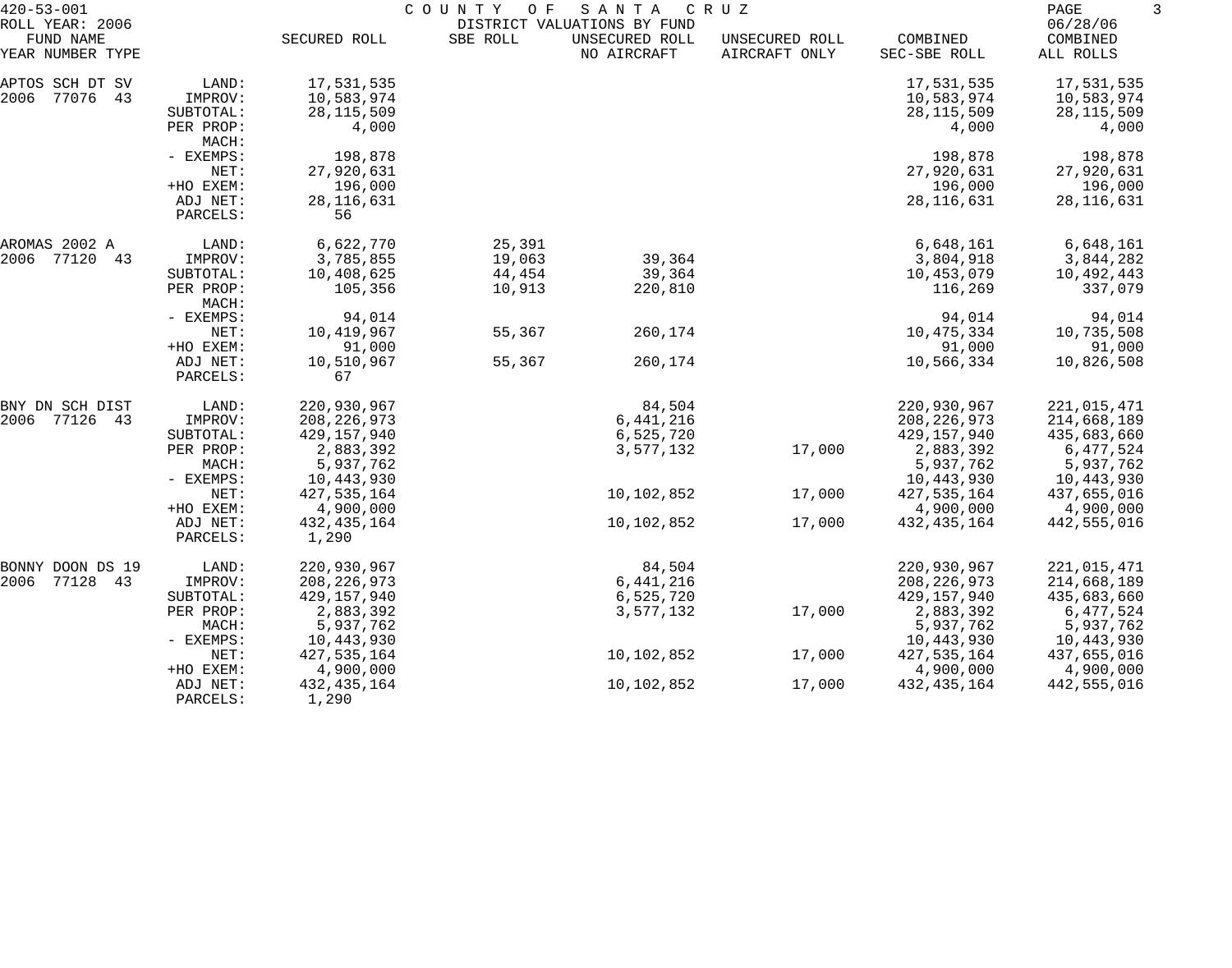| $420 - 53 - 001$                                 |                                   | COUNTY<br>SANTA<br>O F<br>C R U Z<br>DISTRICT VALUATIONS BY FUND |          |                               |                                 |                                             |                                             |
|--------------------------------------------------|-----------------------------------|------------------------------------------------------------------|----------|-------------------------------|---------------------------------|---------------------------------------------|---------------------------------------------|
| ROLL YEAR: 2006<br>FUND NAME<br>YEAR NUMBER TYPE |                                   | SECURED ROLL                                                     | SBE ROLL | UNSECURED ROLL<br>NO AIRCRAFT | UNSECURED ROLL<br>AIRCRAFT ONLY | COMBINED<br>SEC-SBE ROLL                    | 06/28/06<br>COMBINED<br>ALL ROLLS           |
| HPY VLY SCH DST<br>2006 77214 43                 | LAND:<br>IMPROV:<br>SUBTOTAL:     | 113,372,056<br>106,811,808<br>220, 183, 864                      |          |                               |                                 | 113,372,056<br>106,811,808<br>220, 183, 864 | 113,372,056<br>106,811,808<br>220, 183, 864 |
|                                                  | PER PROP:<br>MACH:                | 188,213                                                          |          | 849,901                       |                                 | 188,213                                     | 1,038,114                                   |
|                                                  | - EXEMPS:                         | 3,905,216                                                        |          |                               |                                 | 3,905,216                                   | 3,905,216                                   |
|                                                  | NET:                              | 216,466,861                                                      |          | 849,901                       |                                 | 216,466,861                                 | 217,316,762                                 |
|                                                  | +HO EXEM:<br>ADJ NET:<br>PARCELS: | 2,226,000<br>218,692,861<br>574                                  |          | 849,901                       |                                 | 2,226,000<br>218,692,861                    | 2,226,000<br>219,542,762                    |
| LIVE OAK DS 92 S                                 | LAND:                             | 1,422,255,051                                                    | 430,903  | 5,323,259                     |                                 | 1,422,685,954                               | 1,428,009,213                               |
| 2006 77259 43                                    | IMPROV:                           | 1,062,065,696                                                    | 25,768   | 31, 456, 215                  |                                 | 1,062,091,464                               | 1,093,547,679                               |
|                                                  | SUBTOTAL:                         | 2,484,320,747                                                    | 456,671  | 36,779,474                    |                                 | 2,484,777,418                               | 2,521,556,892                               |
|                                                  | PER PROP:                         | 9,118,067                                                        | 14,751   | 37,901,316                    |                                 | 9,132,818                                   | 47,034,134                                  |
|                                                  | MACH:<br>- EXEMPS:                | 537,063<br>48, 348, 785                                          |          | 3, 252, 763                   |                                 | 537,063<br>48, 348, 785                     | 537,063                                     |
|                                                  | NET:                              | 2,445,627,092                                                    | 471,422  | 71,428,027                    |                                 | 2,446,098,514                               | 51,601,548<br>2,517,526,541                 |
|                                                  | +HO EXEM:                         | 21, 142, 641                                                     |          | 42,000                        |                                 | 21, 142, 641                                | 21,184,641                                  |
|                                                  | ADJ NET:<br>PARCELS:              | 2,466,769,733<br>7,147                                           | 471,422  | 71,470,027                    |                                 | 2, 467, 241, 155                            | 2,538,711,182                               |
| LVE OAK DS REF 0                                 | LAND:                             | 1,422,255,051                                                    | 430,903  | 5,323,259                     |                                 | 1,422,685,954                               | 1,428,009,213                               |
| 2006 77260 43                                    | IMPROV:                           | 1,062,065,696                                                    | 25,768   | 31,456,215                    |                                 | 1,062,091,464                               | 1,093,547,679                               |
|                                                  | SUBTOTAL:                         | 2,484,320,747                                                    | 456,671  | 36,779,474                    |                                 | 2,484,777,418                               | 2,521,556,892                               |
|                                                  | PER PROP:<br>MACH:                | 9,118,067<br>537,063                                             | 14,751   | 37,901,316                    |                                 | 9,132,818<br>537,063                        | 47,034,134<br>537,063                       |
|                                                  | - EXEMPS:                         | 48, 348, 785                                                     |          | 3, 252, 763                   |                                 | 48, 348, 785                                | 51,601,548                                  |
|                                                  | NET:                              | 2,445,627,092                                                    | 471,422  | 71,428,027                    |                                 | 2,446,098,514                               | 2,517,526,541                               |
|                                                  | +HO EXEM:                         | 21, 142, 641                                                     |          | 42,000                        |                                 | 21, 142, 641                                | 21,184,641                                  |
|                                                  | ADJ NET:<br>PARCELS:              | 2,466,769,733<br>7,147                                           | 471,422  | 71,470,027                    |                                 | 2,467,241,155                               | 2,538,711,182                               |
| LIVE OAK DS 2004                                 | LAND:                             | 1,422,255,051                                                    | 430,903  | 5,323,259                     |                                 | 1,422,685,954                               | 1,428,009,213                               |
| 2006 77261 43                                    | IMPROV:                           | 1,062,065,696                                                    | 25,768   | 31,456,215                    |                                 | 1,062,091,464                               | 1,093,547,679                               |
|                                                  | SUBTOTAL:                         | 2,484,320,747                                                    | 456,671  | 36,779,474                    |                                 | 2,484,777,418                               | 2,521,556,892                               |
|                                                  | PER PROP:                         | 9,118,067                                                        | 14,751   | 37,901,316                    |                                 | 9,132,818                                   | 47,034,134                                  |
|                                                  | MACH:                             | 537,063                                                          |          |                               |                                 | 537,063                                     | 537,063                                     |
|                                                  | - EXEMPS:                         | 48, 348, 785                                                     |          | 3, 252, 763                   |                                 | 48, 348, 785                                | 51,601,548                                  |
|                                                  | NET:                              | 2,445,627,092                                                    | 471,422  | 71,428,027                    |                                 | 2,446,098,514                               | 2,517,526,541                               |
|                                                  | +HO EXEM:                         | 21, 142, 641                                                     |          | 42,000                        |                                 | 21, 142, 641                                | 21,184,641                                  |
|                                                  | ADJ NET:<br>PARCELS:              | 2,466,769,733<br>7,147                                           | 471,422  | 71,470,027                    |                                 | 2,467,241,155                               | 2,538,711,182                               |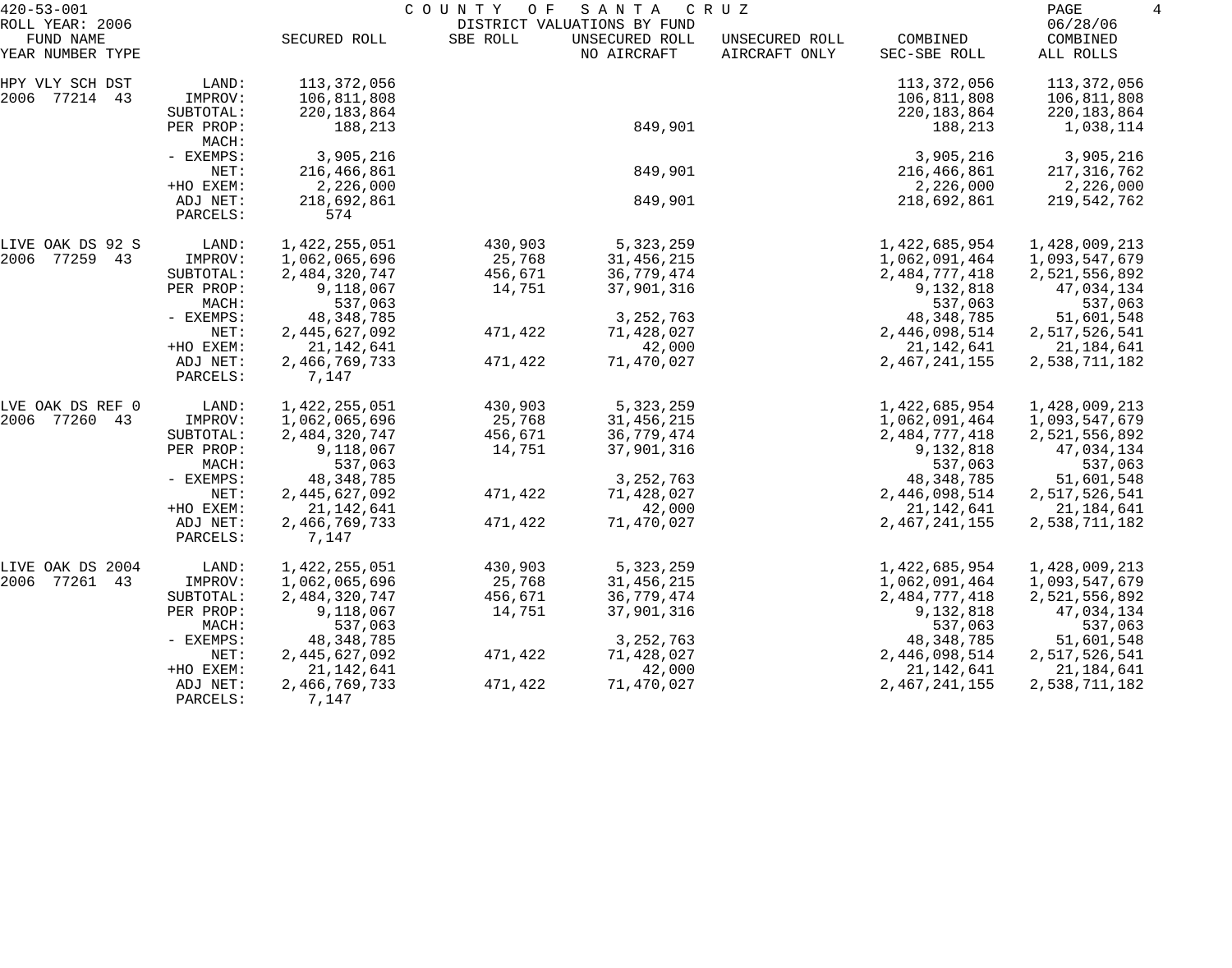| $420 - 53 - 001$                                 |                      | COUNTY<br>SANTA<br>C R U Z<br>O F<br>DISTRICT VALUATIONS BY FUND |           |                               |                                 |                          |                                   |  |
|--------------------------------------------------|----------------------|------------------------------------------------------------------|-----------|-------------------------------|---------------------------------|--------------------------|-----------------------------------|--|
| ROLL YEAR: 2006<br>FUND NAME<br>YEAR NUMBER TYPE |                      | SECURED ROLL                                                     | SBE ROLL  | UNSECURED ROLL<br>NO AIRCRAFT | UNSECURED ROLL<br>AIRCRAFT ONLY | COMBINED<br>SEC-SBE ROLL | 06/28/06<br>COMBINED<br>ALL ROLLS |  |
| LIVE OAK 2004BGO                                 | LAND:                | 1,422,255,051                                                    | 430,903   | 5,323,259                     |                                 | 1,422,685,954            | 1,428,009,213                     |  |
| 2006 77262 43                                    | IMPROV:              | 1,062,065,696                                                    | 25,768    | 31,456,215                    |                                 | 1,062,091,464            | 1,093,547,679                     |  |
|                                                  | SUBTOTAL:            | 2,484,320,747                                                    | 456,671   | 36,779,474                    |                                 | 2,484,777,418            | 2,521,556,892                     |  |
|                                                  | PER PROP:            | 9,118,067                                                        | 14,751    | 37,901,316                    |                                 | 9,132,818                | 47,034,134                        |  |
|                                                  | MACH:                | 537,063                                                          |           |                               |                                 | 537,063                  | 537,063                           |  |
|                                                  | - EXEMPS:            | 48, 348, 785                                                     |           | 3, 252, 763                   |                                 | 48, 348, 785             | 51,601,548                        |  |
|                                                  | NET:                 | 2,445,627,092                                                    | 471,422   | 71,428,027                    |                                 | 2,446,098,514            | 2,517,526,541                     |  |
|                                                  | +HO EXEM:            | 21, 142, 641                                                     |           | 42,000                        |                                 | 21, 142, 641             | 21,184,641                        |  |
|                                                  | ADJ NET:<br>PARCELS: | 2,466,769,733<br>7,147                                           | 471,422   | 71,470,027                    |                                 | 2,467,241,155            | 2,538,711,182                     |  |
| MOUNTN SCH DIST                                  | LAND:                | 100,469,246                                                      |           |                               |                                 | 100,469,246              | 100,469,246                       |  |
| 2006 77263 43                                    | IMPROV:              | 88,896,778                                                       |           | 3,011,557                     |                                 | 88,896,778               | 91,908,335                        |  |
|                                                  | SUBTOTAL:            | 189,366,024                                                      |           | 3,011,557                     |                                 | 189,366,024              | 192,377,581                       |  |
|                                                  | PER PROP:<br>MACH:   | 143,398                                                          |           | 1,498,069                     |                                 | 143,398                  | 1,641,467                         |  |
|                                                  | - EXEMPS:            | 3,941,413                                                        |           |                               |                                 | 3,941,413                | 3,941,413                         |  |
|                                                  | NET:                 | 185,568,009                                                      |           | 4,509,626                     |                                 | 185,568,009              | 190,077,635                       |  |
|                                                  | +HO EXEM:            | 2,013,200                                                        |           |                               |                                 | 2,013,200                | 2,013,200                         |  |
|                                                  | ADJ NET:<br>PARCELS: | 187,581,209<br>550                                               |           | 4,509,626                     |                                 | 187,581,209              | 192,090,835                       |  |
| PACIFIC SCH DT S                                 | LAND:                | 47,881,982                                                       | 90,575    | 45,894                        |                                 | 47,972,557               | 48,018,451                        |  |
| 2006 77268 43                                    | IMPROV:              | 30,018,119                                                       | 6,626     | 5,981,246                     |                                 | 30,024,745               | 36,005,991                        |  |
|                                                  | SUBTOTAL:            | 77,900,101                                                       | 97,201    | 6,027,140                     |                                 | 77,997,302               | 84,024,442                        |  |
|                                                  | PER PROP:            | 10,568,648                                                       | 3,794     | 2,672,757                     |                                 | 10,572,442               | 13,245,199                        |  |
|                                                  | MACH:                | 51,918,328                                                       |           |                               |                                 | 51,918,328               | 51,918,328                        |  |
|                                                  | - EXEMPS:            | 5,106,507                                                        |           |                               |                                 | 5,106,507                | 5,106,507                         |  |
|                                                  | NET:                 | 135,280,570                                                      | 100,995   | 8,699,897                     |                                 | 135,381,565              | 144,081,462                       |  |
|                                                  | +HO EXEM:            | 787,968                                                          |           |                               |                                 | 787,968                  | 787,968                           |  |
|                                                  | ADJ NET:<br>PARCELS: | 136,068,538<br>444                                               | 100,995   | 8,699,897                     |                                 | 136, 169, 533            | 144,869,430                       |  |
| SC ELEM DS98ARF0                                 | LAND:                | 3,346,951,035                                                    | 759,945   | 11,014,121                    |                                 | 3, 347, 710, 980         | 3, 358, 725, 101                  |  |
| 2006 77325 43                                    | IMPROV:              | 3,024,276,495                                                    | 152,625   | 62,848,947                    |                                 | 3,024,429,120            | 3,087,278,067                     |  |
|                                                  | SUBTOTAL:            | 6, 371, 227, 530                                                 | 912,570   | 73,863,068                    |                                 | 6, 372, 140, 100         | 6,446,003,168                     |  |
|                                                  | PER PROP:            | 30, 146, 703                                                     | 96,761    | 142,601,946                   |                                 | 30, 243, 464             | 172,845,410                       |  |
|                                                  | MACH:                | 18,491,903                                                       |           |                               |                                 | 18,491,903               | 18,491,903                        |  |
|                                                  | - EXEMPS:            | 185,018,125                                                      |           | 11,059,346                    |                                 | 185,018,125              | 196,077,471                       |  |
|                                                  | NET:                 | 6, 234, 848, 011                                                 | 1,009,331 | 205,405,668                   |                                 | 6, 235, 857, 342         | 6, 441, 263, 010                  |  |
|                                                  | +HO EXEM:            | 57, 114, 470                                                     |           | 92,850                        |                                 | 57, 114, 470             | 57, 207, 320                      |  |
|                                                  | ADJ NET:<br>PARCELS: | 6,291,962,481<br>17,620                                          | 1,009,331 | 205,498,518                   |                                 | 6, 292, 971, 812         | 6,498,470,330                     |  |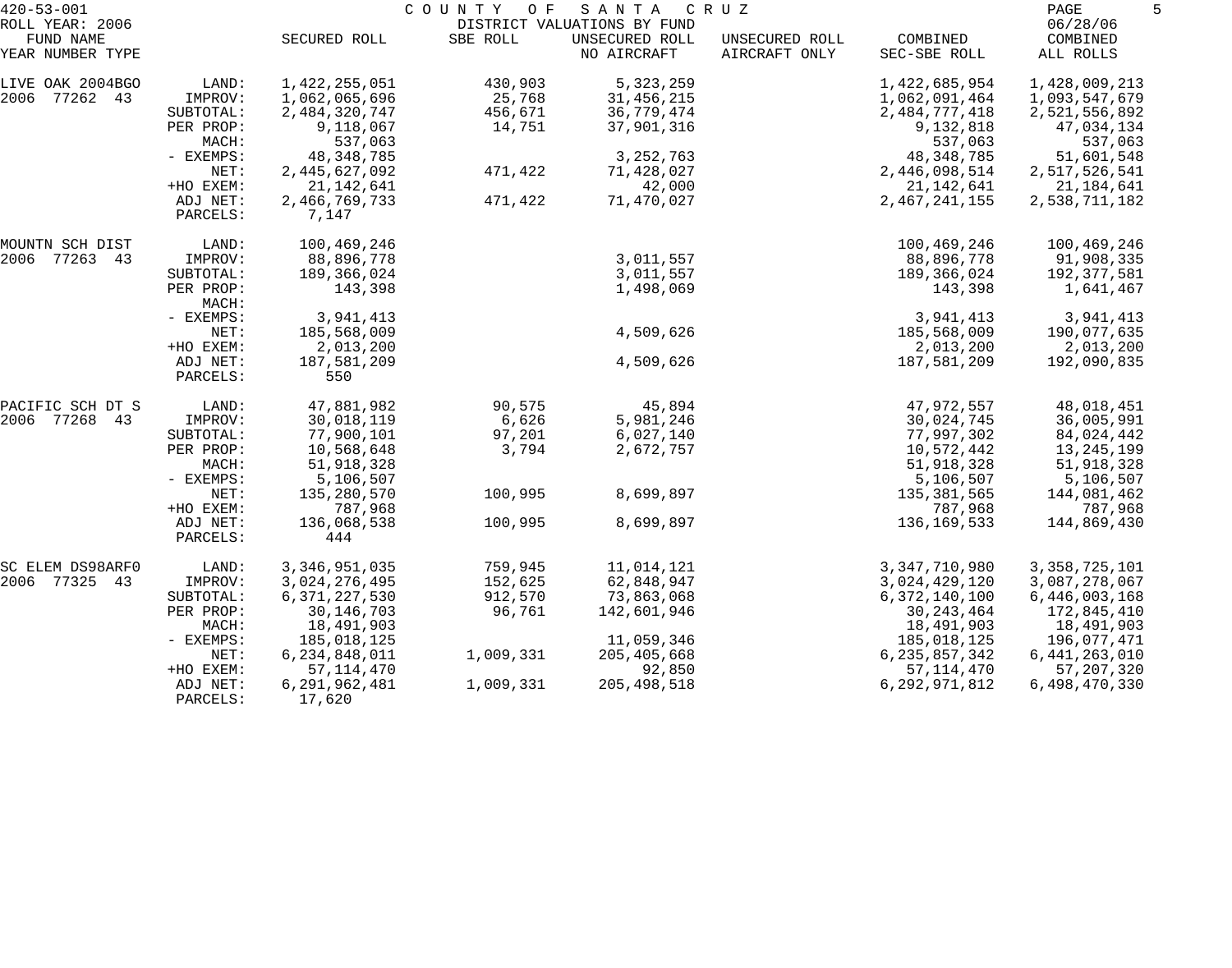| $420 - 53 - 001$                                 |                      | COUNTY<br>SANTA<br>O F<br>C R U Z<br>DISTRICT VALUATIONS BY FUND |           |                               |                                 |                          |                                   |
|--------------------------------------------------|----------------------|------------------------------------------------------------------|-----------|-------------------------------|---------------------------------|--------------------------|-----------------------------------|
| ROLL YEAR: 2006<br>FUND NAME<br>YEAR NUMBER TYPE |                      | SECURED ROLL                                                     | SBE ROLL  | UNSECURED ROLL<br>NO AIRCRAFT | UNSECURED ROLL<br>AIRCRAFT ONLY | COMBINED<br>SEC-SBE ROLL | 06/28/06<br>COMBINED<br>ALL ROLLS |
| SC ELEM DS 1998                                  | LAND:                | 3, 346, 951, 035                                                 | 759,945   | 11,014,121                    |                                 | 3, 347, 710, 980         | 3, 358, 725, 101                  |
| 2006 77328 43                                    | IMPROV:              | 3,024,276,495                                                    | 152,625   | 62,848,947                    |                                 | 3,024,429,120            | 3,087,278,067                     |
|                                                  | SUBTOTAL:            | 6, 371, 227, 530                                                 | 912,570   | 73,863,068                    |                                 | 6,372,140,100            | 6,446,003,168                     |
|                                                  | PER PROP:            | 30, 146, 703                                                     | 96,761    | 142,601,946                   |                                 | 30, 243, 464             | 172,845,410                       |
|                                                  | MACH:                | 18,491,903                                                       |           |                               |                                 | 18,491,903               | 18,491,903                        |
|                                                  | - EXEMPS:            | 185,018,125                                                      |           | 11,059,346                    |                                 | 185,018,125              | 196,077,471                       |
|                                                  | NET:                 | 6,234,848,011                                                    | 1,009,331 | 205, 405, 668                 |                                 | 6, 235, 857, 342         | 6,441,263,010                     |
|                                                  | +HO EXEM:            | 57, 114, 470                                                     |           | 92,850                        |                                 | 57, 114, 470             | 57, 207, 320                      |
|                                                  | ADJ NET:<br>PARCELS: | 6,291,962,481<br>17,620                                          | 1,009,331 | 205, 498, 518                 |                                 | 6,292,971,812            | 6,498,470,330                     |
| SC ELEM DS 1998                                  | LAND:                | 3, 346, 951, 035                                                 | 759,945   | 11,014,121                    |                                 | 3, 347, 710, 980         | 3, 358, 725, 101                  |
| 2006 77329 43                                    | IMPROV:              | 3,024,276,495                                                    | 152,625   | 62,848,947                    |                                 | 3,024,429,120            | 3,087,278,067                     |
|                                                  | SUBTOTAL:            | 6, 371, 227, 530                                                 | 912,570   | 73,863,068                    |                                 | 6,372,140,100            | 6,446,003,168                     |
|                                                  | PER PROP:            | 30, 146, 703                                                     | 96,761    | 142,601,946                   |                                 | 30, 243, 464             | 172,845,410                       |
|                                                  | MACH:                | 18,491,903                                                       |           |                               |                                 | 18,491,903               | 18,491,903                        |
|                                                  | - EXEMPS:            | 185,018,125                                                      |           | 11,059,346                    |                                 | 185,018,125              | 196,077,471                       |
|                                                  | NET:                 | 6, 234, 848, 011                                                 | 1,009,331 | 205, 405, 668                 |                                 | 6, 235, 857, 342         | 6, 441, 263, 010                  |
|                                                  | +HO EXEM:            | 57, 114, 470                                                     |           | 92,850                        |                                 | 57, 114, 470             | 57, 207, 320                      |
|                                                  | ADJ NET:<br>PARCELS: | 6,291,962,481<br>17,620                                          | 1,009,331 | 205, 498, 518                 |                                 | 6,292,971,812            | 6,498,470,330                     |
| SCT VAL SCH DT S                                 | LAND:                | 1,435,078,448                                                    | 50,000    | 852,668                       |                                 | 1,435,128,448            | 1,435,981,116                     |
| 2006 77341 43                                    | IMPROV:              | 1,508,949,830                                                    |           | 20,450,228                    |                                 | 1,508,949,830            | 1,529,400,058                     |
|                                                  | SUBTOTAL:            | 2,944,028,278                                                    | 50,000    | 21,302,896                    |                                 | 2,944,078,278            | 2,965,381,174                     |
|                                                  | PER PROP:            | 7,506,558                                                        |           | 83, 463, 128                  |                                 | 7,506,558                | 90,969,686                        |
|                                                  | MACH:                | 1,635,377                                                        |           |                               |                                 | 1,635,377                | 1,635,377                         |
|                                                  | - EXEMPS:            | 65, 144, 025                                                     |           | 450,285                       |                                 | 65,144,025               | 65,594,310                        |
|                                                  | NET:                 | 2,888,026,188                                                    | 50,000    | 104,315,739                   |                                 | 2,888,076,188            | 2,992,391,927                     |
|                                                  | +HO EXEM:            | 26,079,200                                                       |           |                               |                                 | 26,079,200               | 26,079,200                        |
|                                                  | ADJ NET:<br>PARCELS: | 2,914,105,388<br>7,320                                           | 50,000    | 104, 315, 739                 |                                 | 2,914,155,388            | 3,018,471,127                     |
| SV USD DS 94 SER                                 | LAND:                | 1,435,078,448                                                    | 50,000    | 852,668                       |                                 | 1,435,128,448            | 1,435,981,116                     |
| 2006 77344 43                                    | IMPROV:              | 1,508,949,830                                                    |           | 20,450,228                    |                                 | 1,508,949,830            | 1,529,400,058                     |
|                                                  | SUBTOTAL:            | 2,944,028,278                                                    | 50,000    | 21,302,896                    |                                 | 2,944,078,278            | 2,965,381,174                     |
|                                                  | PER PROP:            | 7,506,558                                                        |           | 83, 463, 128                  |                                 | 7,506,558                | 90,969,686                        |
|                                                  | MACH:                | 1,635,377                                                        |           |                               |                                 | 1,635,377                | 1,635,377                         |
|                                                  | - EXEMPS:            | 65, 144, 025                                                     |           | 450,285                       |                                 | 65, 144, 025             | 65,594,310                        |
|                                                  | NET:                 | 2,888,026,188                                                    | 50,000    | 104, 315, 739                 |                                 | 2,888,076,188            | 2,992,391,927                     |
|                                                  | +HO EXEM:            | 26,079,200                                                       |           |                               |                                 | 26,079,200               | 26,079,200                        |
|                                                  | ADJ NET:<br>PARCELS: | 2,914,105,388<br>7,320                                           | 50,000    | 104, 315, 739                 |                                 | 2,914,155,388            | 3,018,471,127                     |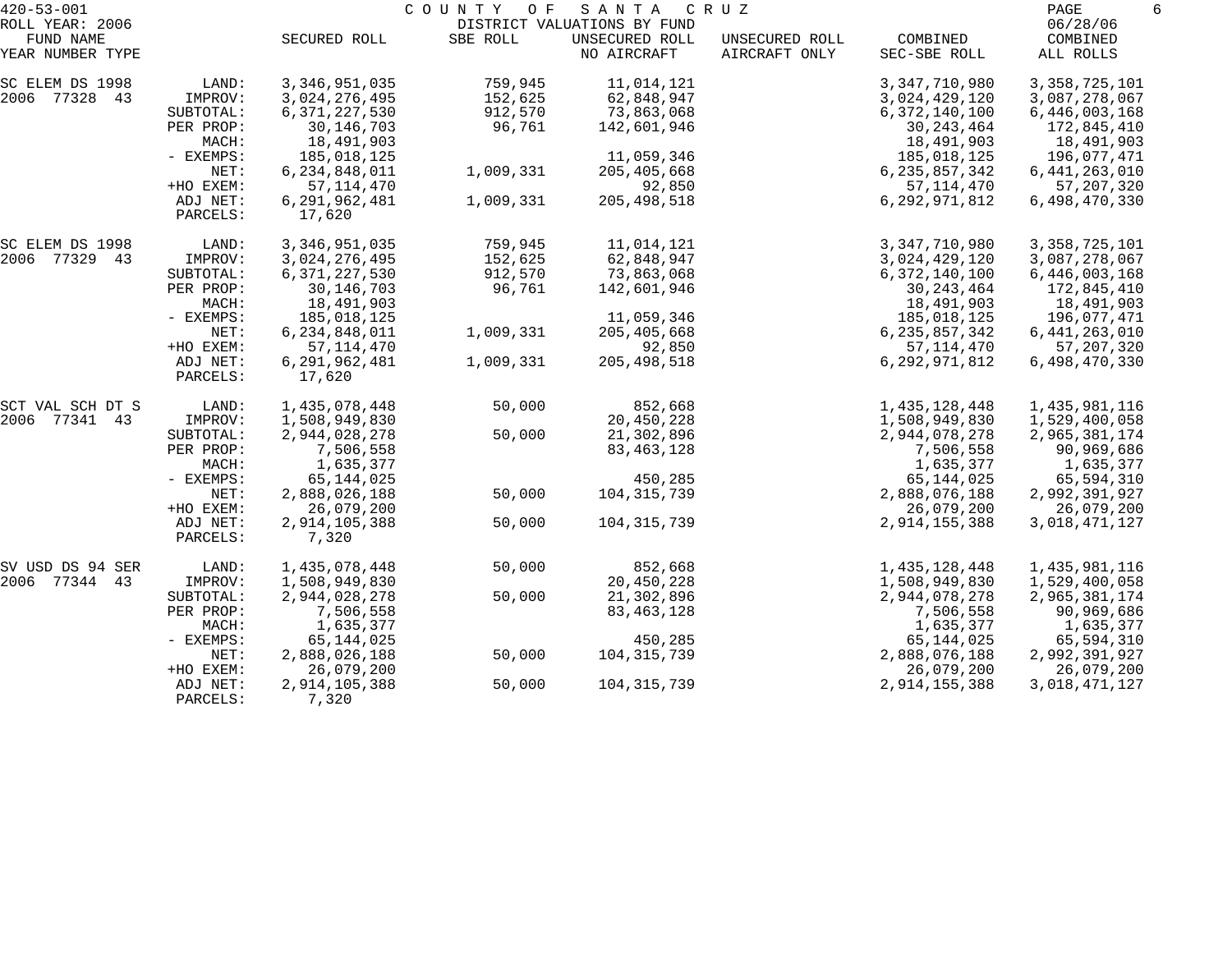| $420 - 53 - 001$    |                      | COUNTY OF<br>SANTA<br>C R U Z |           |                             |                |               |               |  |
|---------------------|----------------------|-------------------------------|-----------|-----------------------------|----------------|---------------|---------------|--|
| ROLL YEAR: 2006     |                      |                               |           | DISTRICT VALUATIONS BY FUND |                |               | 06/28/06      |  |
| FUND NAME           |                      | SECURED ROLL                  | SBE ROLL  | UNSECURED ROLL              | UNSECURED ROLL | COMBINED      | COMBINED      |  |
| YEAR NUMBER TYPE    |                      |                               |           | NO AIRCRAFT                 | AIRCRAFT ONLY  | SEC-SBE ROLL  | ALL ROLLS     |  |
| SV USD 94 DS SER    | LAND:                | 1,435,078,448                 | 50,000    | 852,668                     |                | 1,435,128,448 | 1,435,981,116 |  |
| 2006<br>77345 43    | IMPROV:              | 1,508,949,830                 |           | 20,450,228                  |                | 1,508,949,830 | 1,529,400,058 |  |
|                     | SUBTOTAL:            | 2,944,028,278                 | 50,000    | 21,302,896                  |                | 2,944,078,278 | 2,965,381,174 |  |
|                     | PER PROP:            | 7,506,558                     |           | 83, 463, 128                |                | 7,506,558     | 90,969,686    |  |
|                     | MACH:                | 1,635,377                     |           |                             |                | 1,635,377     | 1,635,377     |  |
|                     | - EXEMPS:            | 65,144,025                    |           | 450,285                     |                | 65, 144, 025  | 65,594,310    |  |
|                     | NET:                 | 2,888,026,188                 | 50,000    | 104, 315, 739               |                | 2,888,076,188 | 2,992,391,927 |  |
|                     | +HO EXEM:            | 26,079,200                    |           |                             |                | 26,079,200    | 26,079,200    |  |
|                     | ADJ NET:<br>PARCELS: | 2,914,105,388<br>7,320        | 50,000    | 104, 315, 739               |                | 2,914,155,388 | 3,018,471,127 |  |
| SOQUEL GO DS 200    | LAND:                | 2,029,644,726                 | 4,561,169 | 1,862,936                   |                | 2,034,205,895 | 2,036,068,831 |  |
| 2006<br>77362 43    | IMPROV:              | 1,726,472,874                 | 207,027   | 23,961,013                  |                | 1,726,679,901 | 1,750,640,914 |  |
|                     | SUBTOTAL:            | 3,756,117,600                 | 4,768,196 | 25,823,949                  |                | 3,760,885,796 | 3,786,709,745 |  |
|                     | PER PROP:            | 30,570,254                    | 118,515   | 64,005,796                  |                | 30,688,769    | 94,694,565    |  |
|                     | MACH:                | 1,507,715                     |           |                             |                | 1,507,715     | 1,507,715     |  |
|                     | - EXEMPS:            | 204,854,631                   |           | 2,547,770                   |                | 204,854,631   | 207,402,401   |  |
|                     | NET:                 | 3,583,340,938                 | 4,886,711 | 87, 281, 975                |                | 3,588,227,649 | 3,675,509,624 |  |
|                     | +HO EXEM:            | 32,586,400                    |           |                             |                | 32,586,400    | 32,586,400    |  |
|                     | ADJ NET:<br>PARCELS: | 3,615,927,338<br>10,464       | 4,886,711 | 87, 281, 975                |                | 3,620,814,049 | 3,708,096,024 |  |
|                     |                      |                               |           |                             |                |               |               |  |
| SOQUEL GO DS 200    | LAND:                | 2,029,644,726                 | 4,561,169 | 1,862,936                   |                | 2,034,205,895 | 2,036,068,831 |  |
| 2006<br>77363<br>43 | IMPROV:              | 1,726,472,874                 | 207,027   | 23,961,013                  |                | 1,726,679,901 | 1,750,640,914 |  |
|                     | SUBTOTAL:            | 3,756,117,600                 | 4,768,196 | 25,823,949                  |                | 3,760,885,796 | 3,786,709,745 |  |
|                     | PER PROP:            | 30,570,254                    | 118,515   | 64,005,796                  |                | 30,688,769    | 94,694,565    |  |
|                     | MACH:                | 1,507,715                     |           |                             |                | 1,507,715     | 1,507,715     |  |
|                     | - EXEMPS:            | 204,854,631                   |           | 2,547,770                   |                | 204,854,631   | 207,402,401   |  |
|                     | NET:                 | 3,583,340,938                 | 4,886,711 | 87, 281, 975                |                | 3,588,227,649 | 3,675,509,624 |  |
|                     | +HO EXEM:            | 32,586,400                    |           |                             |                | 32,586,400    | 32,586,400    |  |
|                     | ADJ NET:<br>PARCELS: | 3,615,927,338<br>10,464       | 4,886,711 | 87, 281, 975                |                | 3,620,814,049 | 3,708,096,024 |  |
| SOQUEL GO DS 200    | LAND:                | 2,029,644,726                 | 4,561,169 | 1,862,936                   |                | 2,034,205,895 | 2,036,068,831 |  |
| 2006 77364<br>43    | IMPROV:              | 1,726,472,874                 | 207,027   | 23,961,013                  |                | 1,726,679,901 | 1,750,640,914 |  |
|                     | SUBTOTAL:            | 3,756,117,600                 | 4,768,196 | 25,823,949                  |                | 3,760,885,796 | 3,786,709,745 |  |
|                     | PER PROP:            | 30,570,254                    | 118,515   | 64,005,796                  |                | 30,688,769    | 94,694,565    |  |
|                     | MACH:                | 1,507,715                     |           |                             |                | 1,507,715     | 1,507,715     |  |
|                     | - EXEMPS:            | 204,854,631                   |           | 2,547,770                   |                | 204,854,631   | 207,402,401   |  |
|                     | NET:                 | 3,583,340,938                 | 4,886,711 | 87, 281, 975                |                | 3,588,227,649 | 3,675,509,624 |  |
|                     | +HO EXEM:            | 32,586,400                    |           |                             |                | 32,586,400    | 32,586,400    |  |
|                     | ADJ NET:             | 3,615,927,338                 | 4,886,711 | 87, 281, 975                |                | 3,620,814,049 | 3,708,096,024 |  |
|                     | PARCELS:             | 10,464                        |           |                             |                |               |               |  |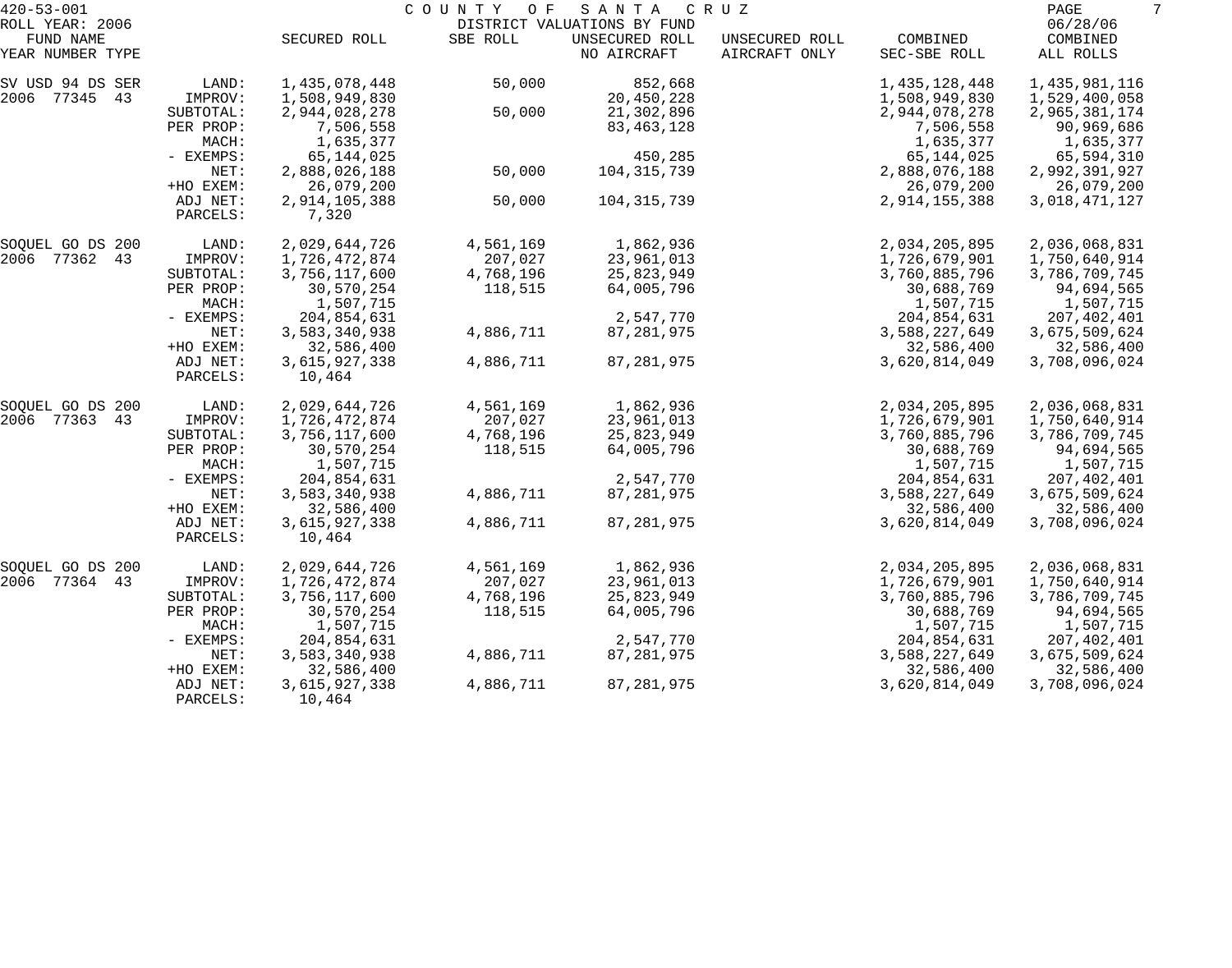| $420 - 53 - 001$             |                      |                             | COUNTY<br>O F | SANTA                                         | C R U Z           |                          | PAGE                      | 8 |
|------------------------------|----------------------|-----------------------------|---------------|-----------------------------------------------|-------------------|--------------------------|---------------------------|---|
| ROLL YEAR: 2006<br>FUND NAME |                      | SECURED ROLL                | SBE ROLL      | DISTRICT VALUATIONS BY FUND<br>UNSECURED ROLL | UNSECURED ROLL    | COMBINED                 | 06/28/06<br>COMBINED      |   |
| YEAR NUMBER TYPE             |                      |                             |               | NO AIRCRAFT                                   | AIRCRAFT ONLY     | SEC-SBE ROLL             | ALL ROLLS                 |   |
| SC HI SCH 1998 A             | LAND:                | 7,281,505,063               | 5,842,592     | 18,330,714                                    |                   | 7,287,347,655            | 7,305,678,369             |   |
| 2006 77400 43                | IMPROV:              | 6, 246, 768, 743            | 392,046       | 133,700,194                                   |                   | 6, 247, 160, 789         | 6,380,860,983             |   |
|                              | SUBTOTAL:            | 13,528,273,806              | 6,234,638     | 152,030,908                                   |                   | 13,534,508,444           | 13,686,539,352            |   |
|                              | PER PROP:<br>MACH:   | 83,618,675<br>78,392,771    | 233,821       | 253,106,917                                   | 17,000            | 83,852,496<br>78,392,771 | 336,976,413<br>78,392,771 |   |
|                              | - EXEMPS:            | 461,618,607                 |               | 16,859,879                                    |                   | 461,618,607              | 478,478,486               |   |
|                              | NET:                 | 13, 228, 666, 645           | 6,468,459     | 388, 277, 946                                 | 17,000            | 13, 235, 135, 104        | 13,623,430,050            |   |
|                              | +HO EXEM:            | 120,770,679                 |               | 134,850                                       |                   | 120,770,679              | 120,905,529               |   |
|                              | ADJ NET:             | 13, 349, 437, 324           | 6,468,459     | 388, 412, 796                                 | 17,000            | 13, 355, 905, 783        | 13,744,335,579            |   |
|                              | PARCELS:             | 38,089                      |               |                                               |                   |                          |                           |   |
| SC HI SCH 1998 B             | LAND:                | 7,281,505,063               | 5,842,592     | 18,330,714                                    |                   | 7,287,347,655            | 7,305,678,369             |   |
| 2006 77405 43                | IMPROV:              | 6, 246, 768, 743            | 392,046       | 133,700,194                                   |                   | 6, 247, 160, 789         | 6,380,860,983             |   |
|                              | SUBTOTAL:            | 13,528,273,806              | 6,234,638     | 152,030,908                                   |                   | 13,534,508,444           | 13,686,539,352            |   |
|                              | PER PROP:            | 83,618,675                  | 233,821       | 253,106,917                                   | 17,000            | 83,852,496               | 336,976,413               |   |
|                              | MACH:                | 78,392,771                  |               |                                               |                   | 78,392,771               | 78,392,771                |   |
|                              | - EXEMPS:            | 461,618,607                 |               | 16,859,879                                    |                   | 461,618,607              | 478,478,486               |   |
| NET:                         | 13,228,666,645       | 6,468,459                   | 388, 277, 946 | 17,000                                        | 13, 235, 135, 104 | 13,623,430,050           |                           |   |
|                              | +HO EXEM:            | 120,770,679                 |               | 134,850                                       |                   | 120,770,679              | 120,905,529               |   |
|                              | ADJ NET:<br>PARCELS: | 13, 349, 437, 324<br>38,089 | 6,468,459     | 388, 412, 796                                 | 17,000            | 13, 355, 905, 783        | 13,744,335,579            |   |
| SC HI SCH 1998 C             | LAND:                | 7,281,505,063               | 5,842,592     | 18,330,714                                    |                   | 7,287,347,655            | 7,305,678,369             |   |
| 2006 77408 43                | IMPROV:              | 6, 246, 768, 743            | 392,046       | 133,700,194                                   |                   | 6, 247, 160, 789         | 6,380,860,983             |   |
|                              | SUBTOTAL:            | 13,528,273,806              | 6,234,638     | 152,030,908                                   |                   | 13,534,508,444           | 13,686,539,352            |   |
|                              | PER PROP:            | 83,618,675                  | 233,821       | 253,106,917                                   | 17,000            | 83,852,496               | 336,976,413               |   |
|                              | MACH:                | 78,392,771                  |               |                                               |                   | 78,392,771               | 78,392,771                |   |
|                              | - EXEMPS:            | 461,618,607                 |               | 16,859,879                                    |                   | 461,618,607              | 478,478,486               |   |
|                              | NET:                 | 13, 228, 666, 645           | 6,468,459     | 388, 277, 946                                 | 17,000            | 13, 235, 135, 104        | 13,623,430,050            |   |
|                              | +HO EXEM:            | 120,770,679                 |               | 134,850                                       |                   | 120,770,679              | 120,905,529               |   |
|                              | ADJ NET:<br>PARCELS: | 13, 349, 437, 324<br>38,089 | 6,468,459     | 388, 412, 796                                 | 17,000            | 13, 355, 905, 783        | 13,744,335,579            |   |
| SLV UNIF SCH DT              | LAND:                | 1,492,872,669               | 658,184       | 1,490,082                                     |                   | 1,493,530,853            | 1,495,020,935             |   |
| 2006 77546 43                | IMPROV:              | 1,275,774,876               | 340,748       | 11,745,305                                    |                   | 1,276,115,624            | 1,287,860,929             |   |
|                              | SUBTOTAL:            | 2,768,647,545               | 998,932       | 13, 235, 387                                  |                   | 2,769,646,477            | 2,782,881,864             |   |
|                              | PER PROP:            | 7,863,052                   | 292,495       | 13,696,934                                    |                   | 8,155,547                | 21,852,481                |   |
|                              | MACH:                | 2,462,683                   |               |                                               |                   | 2,462,683                | 2,462,683                 |   |
|                              | $-$ EXEMPS:          | 94, 156, 171                |               | 41,694                                        |                   | 94, 156, 171             | 94,197,865                |   |
|                              | NET:                 | 2,684,817,109               | 1,291,427     | 26,890,627                                    |                   | 2,686,108,536            | 2,712,999,163             |   |
|                              | +HO EXEM:            | 36,806,683                  |               |                                               |                   | 36,806,683               | 36,806,683                |   |
|                              | ADJ NET:<br>PARCELS: | 2,721,623,792<br>17,302     | 1,291,427     | 26,890,627                                    |                   | 2,722,915,219            | 2,749,805,846             |   |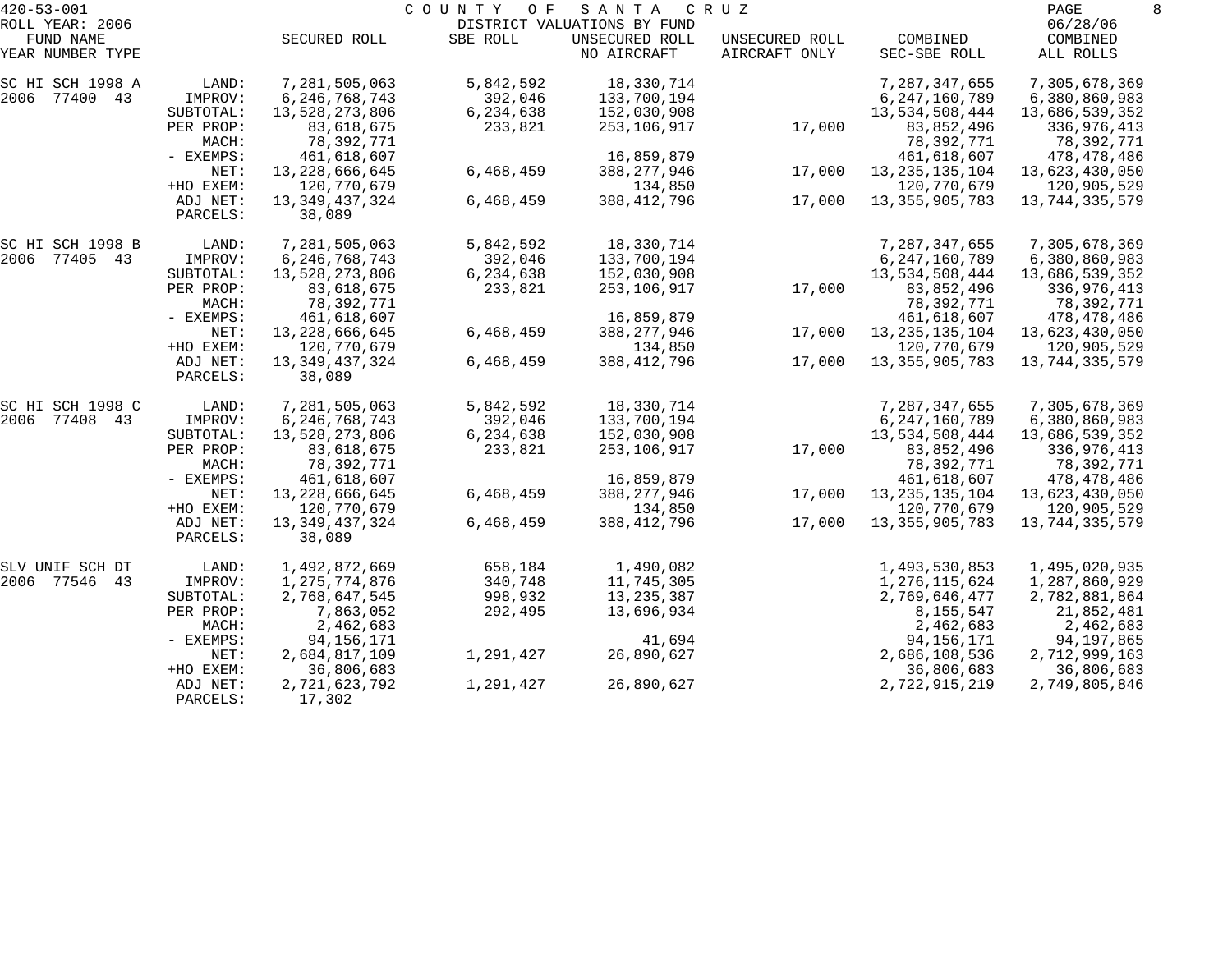| $420 - 53 - 001$              |                      |                             | COUNTY<br>O F | SANTA                         | C R U Z                         |                          | PAGE                  |
|-------------------------------|----------------------|-----------------------------|---------------|-------------------------------|---------------------------------|--------------------------|-----------------------|
| ROLL YEAR: 2006               |                      |                             |               | DISTRICT VALUATIONS BY FUND   |                                 |                          | 06/28/06              |
| FUND NAME<br>YEAR NUMBER TYPE |                      | SECURED ROLL                | SBE ROLL      | UNSECURED ROLL<br>NO AIRCRAFT | UNSECURED ROLL<br>AIRCRAFT ONLY | COMBINED<br>SEC-SBE ROLL | COMBINED<br>ALL ROLLS |
| SLVSD 2000 SER A              | LAND:                | 1,492,872,669               | 658,184       | 1,490,082                     |                                 | 1,493,530,853            | 1,495,020,935         |
| 77592 43<br>2006              | IMPROV:              | 1,275,774,876               | 340,748       | 11,745,305                    |                                 | 1,276,115,624            | 1,287,860,929         |
|                               | SUBTOTAL:            | 2,768,647,545               | 998,932       | 13,235,387                    |                                 | 2,769,646,477            | 2,782,881,864         |
|                               | PER PROP:            | 7,863,052                   | 292,495       | 13,696,934                    |                                 | 8,155,547                | 21,852,481            |
|                               | MACH:                | 2,462,683                   |               |                               |                                 | 2,462,683                | 2,462,683             |
|                               | - EXEMPS:            | 94, 156, 171                |               | 41,694                        |                                 | 94, 156, 171             | 94,197,865            |
|                               | NET:                 | 2,684,817,109               | 1,291,427     | 26,890,627                    |                                 | 2,686,108,536            | 2,712,999,163         |
|                               | +HO EXEM:            | 36,806,683                  |               |                               |                                 | 36,806,683               | 36,806,683            |
|                               | ADJ NET:<br>PARCELS: | 2,721,623,792<br>17,302     | 1,291,427     | 26,890,627                    |                                 | 2,722,915,219            | 2,749,805,846         |
| SLVUSD 2000 SER               | LAND:                | 1,492,872,669               | 658,184       | 1,490,082                     |                                 | 1,493,530,853            | 1,495,020,935         |
| 2006 77593<br>43              | IMPROV:              | 1,275,774,876               | 340,748       | 11,745,305                    |                                 | 1,276,115,624            | 1,287,860,929         |
|                               | SUBTOTAL:            | 2,768,647,545               | 998,932       | 13,235,387                    |                                 | 2,769,646,477            | 2,782,881,864         |
|                               | PER PROP:            | 7,863,052                   | 292,495       | 13,696,934                    |                                 | 8,155,547                | 21,852,481            |
|                               | MACH:                | 2,462,683                   |               |                               |                                 | 2,462,683                | 2,462,683             |
|                               | - EXEMPS:            | 94, 156, 171                |               | 41,694                        |                                 | 94,156,171               | 94,197,865            |
|                               | NET:                 | 2,684,817,109               | 1,291,427     | 26,890,627                    |                                 | 2,686,108,536            | 2,712,999,163         |
|                               | +HO EXEM:            | 36,806,683                  |               |                               |                                 | 36,806,683               | 36,806,683            |
|                               | ADJ NET:<br>PARCELS: | 2,721,623,792<br>17,302     | 1,291,427     | 26,890,627                    |                                 | 2,722,915,219            | 2,749,805,846         |
| SLVUSD 2000 SER               | LAND:                | 1,492,872,669               | 658,184       | 1,490,082                     |                                 | 1,493,530,853            | 1,495,020,935         |
| 2006<br>77594 43              | IMPROV:              | 1,275,774,876               | 340,748       | 11,745,305                    |                                 | 1,276,115,624            | 1,287,860,929         |
|                               | SUBTOTAL:            | 2,768,647,545               | 998,932       | 13, 235, 387                  |                                 | 2,769,646,477            | 2,782,881,864         |
|                               | PER PROP:            | 7,863,052                   | 292,495       | 13,696,934                    |                                 | 8,155,547                | 21,852,481            |
|                               | MACH:                | 2,462,683                   |               |                               |                                 | 2,462,683                | 2,462,683             |
|                               | - EXEMPS:            | 94,156,171                  |               | 41,694                        |                                 | 94, 156, 171             | 94,197,865            |
|                               | NET:                 | 2,684,817,109               | 1,291,427     | 26,890,627                    |                                 | 2,686,108,536            | 2,712,999,163         |
|                               | +HO EXEM:            | 36,806,683                  |               |                               |                                 | 36,806,683               | 36,806,683            |
|                               | ADJ NET:<br>PARCELS: | 2,721,623,792<br>17,302     | 1,291,427     | 26,890,627                    |                                 | 2,722,915,219            | 2,749,805,846         |
| CAB COL GODS 199              | LAND:                | 15,855,159,511              | 7,613,093     | 28,831,713                    |                                 | 15,862,772,604           | 15,891,604,317        |
| 77641<br>2006<br>43           | IMPROV:              | 13,874,955,717              | 904,569       | 239,830,214                   |                                 | 13,875,860,286           | 14, 115, 690, 500     |
|                               | SUBTOTAL:            | 29,730,115,228              | 8,517,662     | 268,661,927                   |                                 | 29,738,632,890           | 30,007,294,817        |
|                               | PER PROP:            | 180,387,433                 | 624,649       | 518, 274, 765                 | 43,939,285                      | 181,012,082              | 743,226,132           |
|                               | MACH:                | 112,799,094                 |               |                               |                                 | 112,799,094              | 112,799,094           |
|                               | $-$ EXEMPS:          | 949,430,923                 |               | 21,667,882                    | 201,100                         | 949,430,923              | 971,299,905           |
|                               | NET:                 | 29,073,870,832              | 9,142,311     | 765,268,810                   | 43,738,185                      | 29,083,013,143           | 29,892,020,138        |
|                               | +HO EXEM:            | 276,302,962                 |               | 134,850                       |                                 | 276,302,962              | 276,437,812           |
|                               | ADJ NET:<br>PARCELS: | 29, 350, 173, 794<br>92,607 | 9,142,311     | 765,403,660                   | 43,738,185                      | 29, 359, 316, 105        | 30, 168, 457, 950     |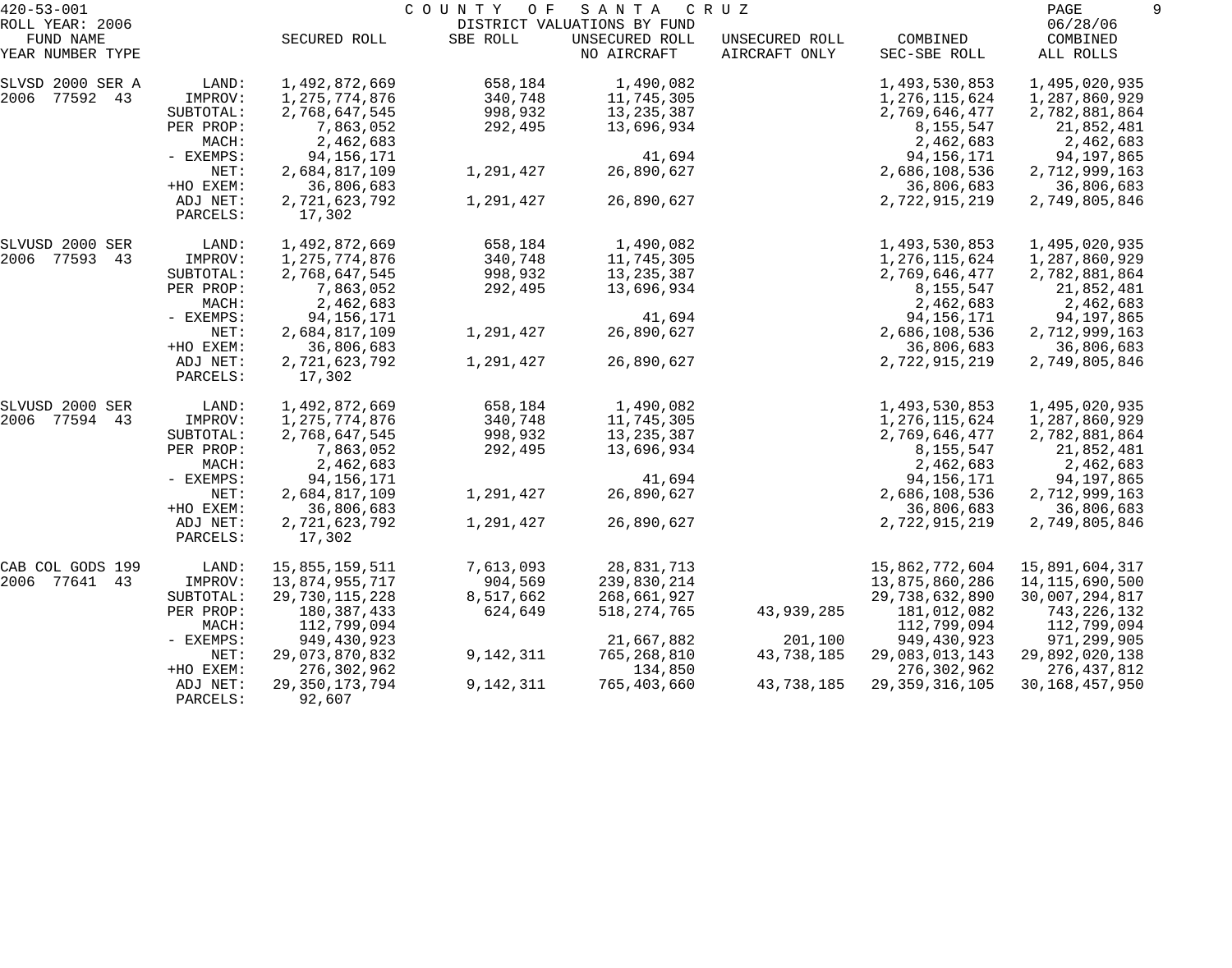| $420 - 53 - 001$    |           |                   | COUNTY<br>O F | SANTA                       | C R U Z        |                   | PAGE<br>10        |
|---------------------|-----------|-------------------|---------------|-----------------------------|----------------|-------------------|-------------------|
| ROLL YEAR: 2006     |           |                   |               | DISTRICT VALUATIONS BY FUND |                |                   | 06/28/06          |
| FUND NAME           |           | SECURED ROLL      | SBE ROLL      | UNSECURED ROLL              | UNSECURED ROLL | COMBINED          | COMBINED          |
| YEAR NUMBER TYPE    |           |                   |               | NO AIRCRAFT                 | AIRCRAFT ONLY  | SEC-SBE ROLL      | ALL ROLLS         |
| CAB COL GODS 199    | LAND:     | 15,855,159,511    | 7,613,093     | 28,831,713                  |                | 15,862,772,604    | 15,891,604,317    |
| 2006 77645 43       | IMPROV:   | 13,874,955,717    | 904,569       | 239,830,214                 |                | 13,875,860,286    | 14, 115, 690, 500 |
|                     | SUBTOTAL: | 29,730,115,228    | 8,517,662     | 268,661,927                 |                | 29,738,632,890    | 30,007,294,817    |
|                     | PER PROP: | 180,387,433       | 624,649       | 518, 274, 765               | 43,939,285     | 181,012,082       | 743,226,132       |
|                     | MACH:     | 112,799,094       |               |                             |                | 112,799,094       | 112,799,094       |
|                     | - EXEMPS: | 949,430,923       |               | 21,667,882                  | 201,100        | 949,430,923       | 971,299,905       |
|                     | NET:      | 29,073,870,832    | 9,142,311     | 765,268,810                 | 43,738,185     | 29,083,013,143    | 29,892,020,138    |
|                     | +HO EXEM: | 276,302,962       |               | 134,850                     |                | 276, 302, 962     | 276,437,812       |
|                     | ADJ NET:  | 29, 350, 173, 794 | 9,142,311     | 765,403,660                 | 43,738,185     | 29, 359, 316, 105 | 30, 168, 457, 950 |
|                     | PARCELS:  | 92,607            |               |                             |                |                   |                   |
| CAB COL GODS 199    | LAND:     | 15,855,159,511    | 7,613,093     | 28,831,713                  |                | 15,862,772,604    | 15,891,604,317    |
| 2006 77650<br>43    | IMPROV:   | 13,874,955,717    | 904,569       | 239,830,214                 |                | 13,875,860,286    | 14, 115, 690, 500 |
|                     | SUBTOTAL: | 29,730,115,228    | 8,517,662     | 268,661,927                 |                | 29,738,632,890    | 30,007,294,817    |
|                     | PER PROP: | 180,387,433       | 624,649       | 518, 274, 765               | 43,939,285     | 181,012,082       | 743,226,132       |
|                     | MACH:     | 112,799,094       |               |                             |                | 112,799,094       | 112,799,094       |
|                     | - EXEMPS: | 949,430,923       |               | 21,667,882                  | 201,100        | 949,430,923       | 971,299,905       |
|                     | NET:      | 29,073,870,832    | 9,142,311     | 765,268,810                 | 43,738,185     | 29,083,013,143    | 29,892,020,138    |
|                     | +HO EXEM: | 276,302,962       |               | 134,850                     |                | 276,302,962       | 276,437,812       |
|                     | ADJ NET:  | 29, 350, 173, 794 | 9,142,311     | 765,403,660                 | 43,738,185     | 29, 359, 316, 105 | 30, 168, 457, 950 |
|                     | PARCELS:  | 92,607            |               |                             |                |                   |                   |
| CAB COL GODS 199    | LAND:     | 15,855,159,511    | 7,613,093     | 28,831,713                  |                | 15,862,772,604    | 15,891,604,317    |
| 2006 77655<br>43    | IMPROV:   | 13,874,955,717    | 904,569       | 239,830,214                 |                | 13,875,860,286    | 14, 115, 690, 500 |
|                     | SUBTOTAL: | 29,730,115,228    | 8,517,662     | 268,661,927                 |                | 29,738,632,890    | 30,007,294,817    |
|                     | PER PROP: | 180,387,433       | 624,649       | 518, 274, 765               | 43,939,285     | 181,012,082       | 743,226,132       |
|                     | MACH:     | 112,799,094       |               |                             |                | 112,799,094       | 112,799,094       |
|                     | - EXEMPS: | 949,430,923       |               | 21,667,882                  | 201,100        | 949,430,923       | 971,299,905       |
|                     | NET:      | 29,073,870,832    | 9,142,311     | 765,268,810                 | 43,738,185     | 29,083,013,143    | 29,892,020,138    |
|                     | +HO EXEM: | 276,302,962       |               | 134,850                     |                | 276, 302, 962     | 276,437,812       |
|                     | ADJ NET:  | 29, 350, 173, 794 | 9,142,311     | 765,403,660                 | 43,738,185     | 29, 359, 316, 105 | 30, 168, 457, 950 |
|                     | PARCELS:  | 92,607            |               |                             |                |                   |                   |
| CAB COL GODS 200    | LAND:     | 15,855,159,511    | 7,613,093     | 28,831,713                  |                | 15,862,772,604    | 15,891,604,317    |
| 2006<br>77660<br>43 | IMPROV:   | 13,874,955,717    | 904,569       | 239,830,214                 |                | 13,875,860,286    | 14, 115, 690, 500 |
|                     | SUBTOTAL: | 29,730,115,228    | 8,517,662     | 268,661,927                 |                | 29,738,632,890    | 30,007,294,817    |
|                     | PER PROP: | 180, 387, 433     | 624,649       | 518, 274, 765               | 43,939,285     | 181,012,082       | 743,226,132       |
|                     | MACH:     | 112,799,094       |               |                             |                | 112,799,094       | 112,799,094       |
|                     | - EXEMPS: | 949,430,923       |               | 21,667,882                  | 201,100        | 949,430,923       | 971,299,905       |
|                     | NET:      | 29,073,870,832    | 9,142,311     | 765,268,810                 | 43,738,185     | 29,083,013,143    | 29,892,020,138    |
|                     | +HO EXEM: | 276,302,962       |               | 134,850                     |                | 276,302,962       | 276,437,812       |
|                     | ADJ NET:  | 29, 350, 173, 794 | 9,142,311     | 765,403,660                 | 43,738,185     | 29, 359, 316, 105 | 30, 168, 457, 950 |
|                     | PARCELS:  | 92,607            |               |                             |                |                   |                   |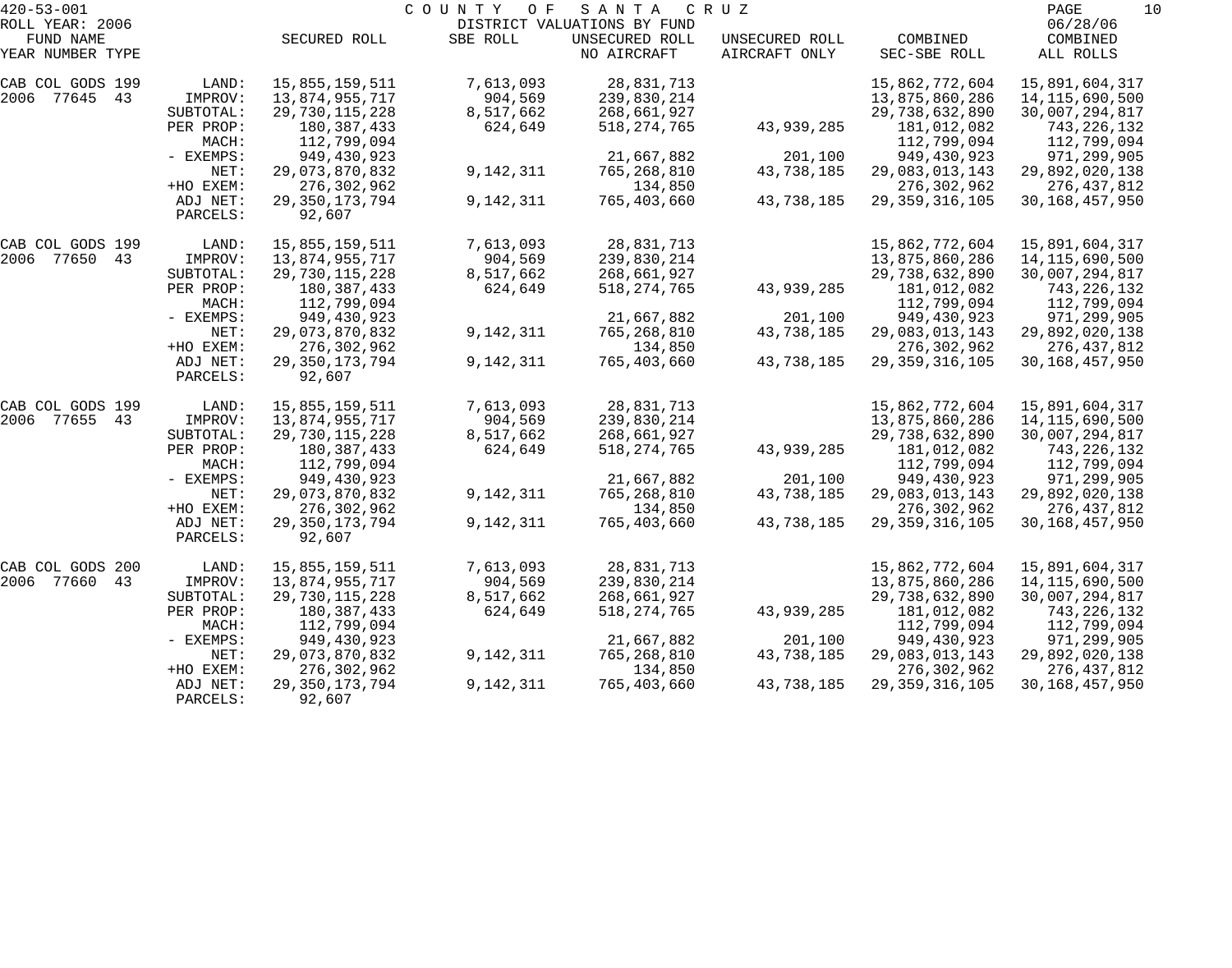| $420 - 53 - 001$              |                      | COUNTY OF<br>SANTA<br>C R U Z |           |                               |                                 |                            |                       |  |  |
|-------------------------------|----------------------|-------------------------------|-----------|-------------------------------|---------------------------------|----------------------------|-----------------------|--|--|
| ROLL YEAR: 2006               |                      |                               |           | DISTRICT VALUATIONS BY FUND   |                                 |                            | 06/28/06              |  |  |
| FUND NAME<br>YEAR NUMBER TYPE |                      | SECURED ROLL                  | SBE ROLL  | UNSECURED ROLL<br>NO AIRCRAFT | UNSECURED ROLL<br>AIRCRAFT ONLY | COMBINED<br>SEC-SBE ROLL   | COMBINED<br>ALL ROLLS |  |  |
| CAB COL 04 REF 9              | LAND:                | 15,855,159,511                | 7,613,093 | 28,831,713                    |                                 | 15,862,772,604             | 15,891,604,317        |  |  |
| 2006 77665 43                 | IMPROV:              | 13,874,955,717                | 904,569   | 239,830,214                   |                                 | 13,875,860,286             |                       |  |  |
|                               |                      |                               |           |                               |                                 |                            | 14, 115, 690, 500     |  |  |
|                               | SUBTOTAL:            | 29,730,115,228                | 8,517,662 | 268,661,927                   |                                 | 29,738,632,890             | 30,007,294,817        |  |  |
|                               | PER PROP:<br>MACH:   | 180, 387, 433                 | 624,649   | 518, 274, 765                 | 43,939,285                      | 181,012,082<br>112,799,094 | 743,226,132           |  |  |
|                               | - EXEMPS:            | 112,799,094                   |           | 21,667,882                    | 201,100                         |                            | 112,799,094           |  |  |
|                               |                      | 949, 430, 923                 |           |                               | 43,738,185                      | 949,430,923                | 971,299,905           |  |  |
|                               | NET:                 | 29,073,870,832                | 9,142,311 | 765,268,810                   |                                 | 29,083,013,143             | 29,892,020,138        |  |  |
|                               | +HO EXEM:            | 276,302,962                   |           | 134,850                       |                                 | 276, 302, 962              | 276,437,812           |  |  |
|                               | ADJ NET:<br>PARCELS: | 29, 350, 173, 794<br>92,607   | 9,142,311 | 765,403,660                   | 43,738,185                      | 29, 359, 316, 105          | 30, 168, 457, 950     |  |  |
| LMPCO CO WTR DT               | LAND:                | 61,927,371                    |           |                               |                                 | 61,927,371                 | 61,927,371            |  |  |
| 77812<br>2006<br>44           | IMPROV:              | 42,840,925                    |           | 6,170                         |                                 | 42,840,925                 | 42,847,095            |  |  |
|                               | SUBTOTAL:            | 104,768,296                   |           | 6,170                         |                                 | 104,768,296                | 104,774,466           |  |  |
|                               | PER PROP:<br>MACH:   |                               |           | 66,732                        |                                 |                            | 66,732                |  |  |
|                               | - EXEMPS:            | 2,977,056                     |           |                               |                                 | 2,977,056                  | 2,977,056             |  |  |
|                               | NET:                 | 101,791,240                   |           | 72,902                        |                                 | 101,791,240                | 101,864,142           |  |  |
|                               | +HO EXEM:            | 1,866,200                     |           |                               |                                 | 1,866,200                  | 1,866,200             |  |  |
|                               | ADJ NET:             | 103,657,440                   |           | 72,902                        |                                 | 103,657,440                | 103,730,342           |  |  |
|                               | PARCELS:             | 1,627                         |           |                               |                                 |                            |                       |  |  |
| SALSIPUEDES SAN               | LAND:                | 221,402,667                   |           | 152,542                       |                                 | 221,402,667                | 221, 555, 209         |  |  |
| 2006 77878<br>44              | IMPROV:              | 205,075,923                   |           | 282,461                       |                                 | 205,075,923                | 205, 358, 384         |  |  |
|                               | SUBTOTAL:            | 426, 478, 590                 |           | 435,003                       |                                 | 426, 478, 590              | 426,913,593           |  |  |
|                               | PER PROP:<br>MACH:   | 340,409                       |           | 1,731,046                     |                                 | 340,409                    | 2,071,455             |  |  |
|                               | - EXEMPS:            | 35,838,166                    |           | 522,407                       |                                 | 35,838,166                 | 36, 360, 573          |  |  |
|                               | NET:                 | 390,980,833                   |           | 1,643,642                     |                                 | 390,980,833                | 392,624,475           |  |  |
|                               | +HO EXEM:            | 6,217,400                     |           |                               |                                 | 6, 217, 400                | 6,217,400             |  |  |
|                               | ADJ NET:<br>PARCELS: | 397, 198, 233<br>1,693        |           | 1,643,642                     |                                 | 397, 198, 233              | 398,841,875           |  |  |
| ZAYANTE FPD DT S              | LAND:                | 207,508,268                   | 491,795   | 16,861                        |                                 | 208,000,063                | 208,016,924           |  |  |
| 2006 77985<br>44              | IMPROV:              | 170,411,045                   | 239,174   | 32,399                        |                                 | 170,650,219                | 170,682,618           |  |  |
|                               | SUBTOTAL:            | 377, 919, 313                 | 730,969   | 49,260                        |                                 | 378,650,282                | 378,699,542           |  |  |
|                               | PER PROP:            | 661,335                       | 205,305   | 570,602                       |                                 | 866,640                    | 1,437,242             |  |  |
|                               | MACH:                | 1,149,598                     |           |                               |                                 | 1,149,598                  | 1,149,598             |  |  |
|                               | - EXEMPS:            | 9,288,400                     |           |                               |                                 | 9,288,400                  | 9,288,400             |  |  |
|                               | NET:                 | 370,441,846                   | 936,274   | 619,862                       |                                 | 371, 378, 120              | 371,997,982           |  |  |
|                               | +HO EXEM:            | 5,633,600                     |           |                               |                                 | 5,633,600                  | 5,633,600             |  |  |
|                               | ADJ NET:             | 376,075,446                   | 936,274   | 619,862                       |                                 | 377,011,720                | 377,631,582           |  |  |
|                               | PARCELS:             | 3,934                         |           |                               |                                 |                            |                       |  |  |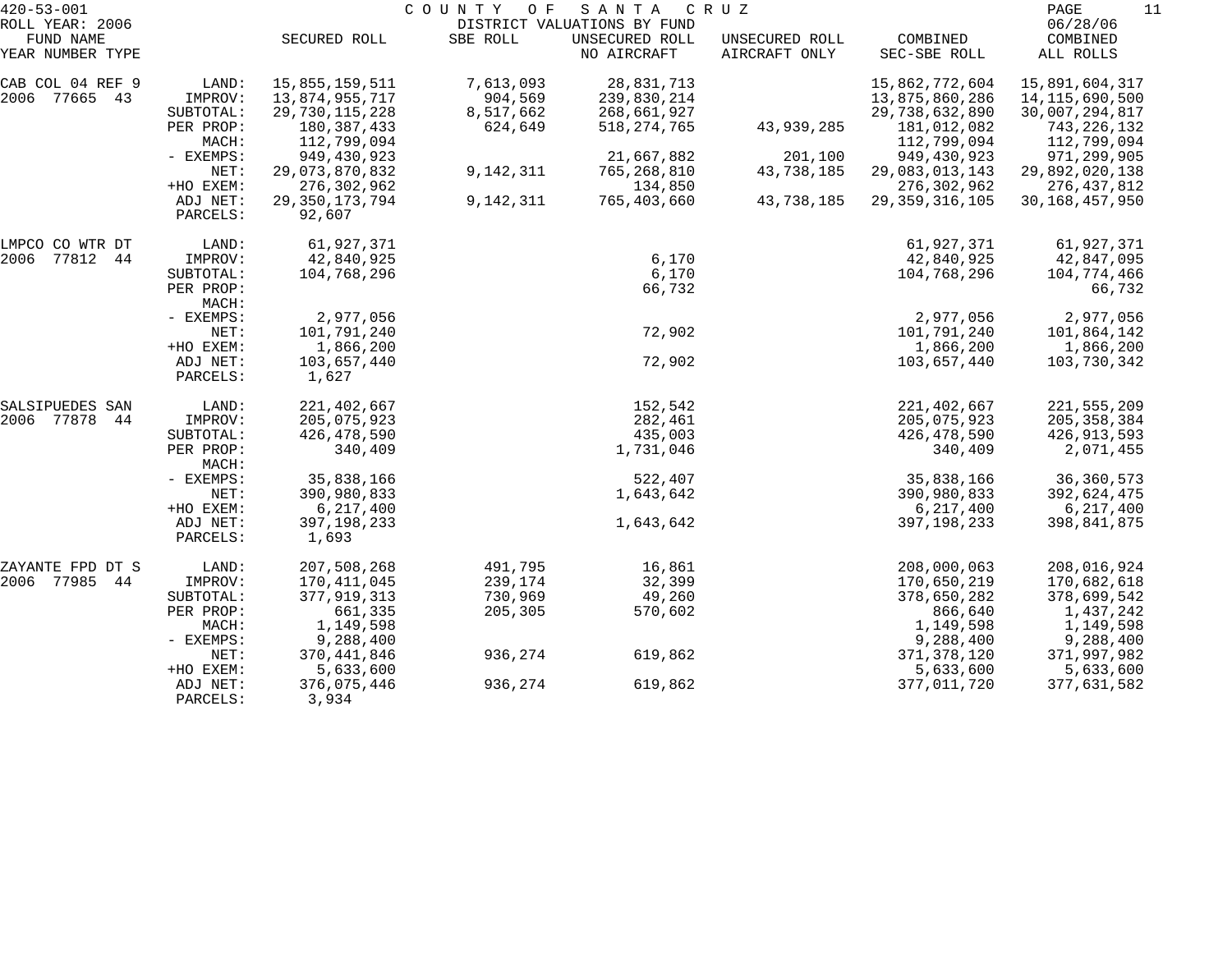| $420 - 53 - 001$    |                    | COUNTY OF<br>SANTA<br>C R U Z |          |                             |                |               |               |  |
|---------------------|--------------------|-------------------------------|----------|-----------------------------|----------------|---------------|---------------|--|
| ROLL YEAR: 2006     |                    |                               |          | DISTRICT VALUATIONS BY FUND |                |               | 06/28/06      |  |
| FUND NAME           |                    | SECURED ROLL                  | SBE ROLL | UNSECURED ROLL              | UNSECURED ROLL | COMBINED      | COMBINED      |  |
| YEAR NUMBER TYPE    |                    |                               |          | NO AIRCRAFT                 | AIRCRAFT ONLY  | SEC-SBE ROLL  | ALL ROLLS     |  |
| AROMAS/S JUAN US    | LAND:              | 6,622,770                     | 25,391   |                             |                | 6,648,161     | 6,648,161     |  |
| 2006<br>79845<br>43 | IMPROV:            | 3,785,855                     | 19,063   | 39,364                      |                | 3,804,918     | 3,844,282     |  |
|                     | SUBTOTAL:          | 10,408,625                    | 44,454   | 39,364                      |                | 10,453,079    | 10,492,443    |  |
|                     | PER PROP:          | 105,356                       | 10,913   | 220,810                     |                | 116,269       | 337,079       |  |
|                     | MACH:              |                               |          |                             |                |               |               |  |
|                     | - EXEMPS:          | 94,014                        |          |                             |                | 94,014        | 94,014        |  |
|                     | NET:               | 10,419,967                    | 55,367   | 260,174                     |                | 10,475,334    | 10,735,508    |  |
|                     | +HO EXEM:          | 91,000                        |          |                             |                | 91,000        | 91,000        |  |
|                     | ADJ NET:           | 10,510,967                    | 55,367   | 260,174                     |                | 10,566,334    | 10,826,508    |  |
|                     | PARCELS:           | 67                            |          |                             |                |               |               |  |
| BNY DOON SCH        | LAND:              | 220,930,967                   |          | 84,504                      |                | 220,930,967   | 221,015,471   |  |
| 2006<br>79902<br>43 | IMPROV:            | 208, 226, 973                 |          | 6,441,216                   |                | 208, 226, 973 | 214,668,189   |  |
|                     | SUBTOTAL:          | 429, 157, 940                 |          | 6,525,720                   |                | 429, 157, 940 | 435,683,660   |  |
|                     | PER PROP:          | 2,883,392                     |          | 3,577,132                   | 17,000         | 2,883,392     | 6,477,524     |  |
|                     | MACH:              | 5,937,762                     |          |                             |                | 5,937,762     | 5,937,762     |  |
|                     | - EXEMPS:          | 10,443,930                    |          |                             |                | 10,443,930    | 10,443,930    |  |
|                     | NET:               | 427, 535, 164                 |          | 10,102,852                  | 17,000         | 427,535,164   | 437,655,016   |  |
|                     | +HO EXEM:          | 4,900,000                     |          |                             |                | 4,900,000     | 4,900,000     |  |
|                     | ADJ NET:           | 432, 435, 164                 |          | 10,102,852                  | 17,000         | 432, 435, 164 | 442,555,016   |  |
|                     | PARCELS:           | 1,290                         |          |                             |                |               |               |  |
| HPY VLY SCH         | LAND:              | 113,372,056                   |          |                             |                | 113,372,056   | 113,372,056   |  |
| 79911<br>2006<br>43 | IMPROV:            | 106,811,808                   |          |                             |                | 106,811,808   | 106,811,808   |  |
|                     | SUBTOTAL:          | 220, 183, 864                 |          |                             |                | 220, 183, 864 | 220, 183, 864 |  |
|                     | PER PROP:<br>MACH: | 188,213                       |          | 849,901                     |                | 188,213       | 1,038,114     |  |
|                     | - EXEMPS:          | 3,905,216                     |          |                             |                | 3,905,216     | 3,905,216     |  |
|                     | NET:               | 216,466,861                   |          | 849,901                     |                | 216,466,861   | 217, 316, 762 |  |
|                     | +HO EXEM:          | 2,226,000                     |          |                             |                | 2,226,000     | 2,226,000     |  |
|                     | ADJ NET:           | 218,692,861                   |          | 849,901                     |                | 218,692,861   | 219,542,762   |  |
|                     | PARCELS:           | 574                           |          |                             |                |               |               |  |
| HPY VLY SCH-ST S    | LAND:              | 113,372,056                   |          |                             |                | 113, 372, 056 | 113,372,056   |  |
| 2006<br>79912<br>43 | IMPROV:            | 106,811,808                   |          |                             |                | 106,811,808   | 106,811,808   |  |
|                     | SUBTOTAL:          | 220, 183, 864                 |          |                             |                | 220, 183, 864 | 220, 183, 864 |  |
|                     | PER PROP:<br>MACH: | 188,213                       |          | 849,901                     |                | 188,213       | 1,038,114     |  |
|                     | - EXEMPS:          | 3,905,216                     |          |                             |                | 3,905,216     | 3,905,216     |  |
|                     | NET:               | 216,466,861                   |          | 849,901                     |                | 216,466,861   | 217, 316, 762 |  |
|                     | +HO EXEM:          | 2,226,000                     |          |                             |                | 2,226,000     | 2,226,000     |  |
|                     | ADJ NET:           | 218,692,861                   |          | 849,901                     |                | 218,692,861   | 219,542,762   |  |
|                     | PARCELS:           | 574                           |          |                             |                |               |               |  |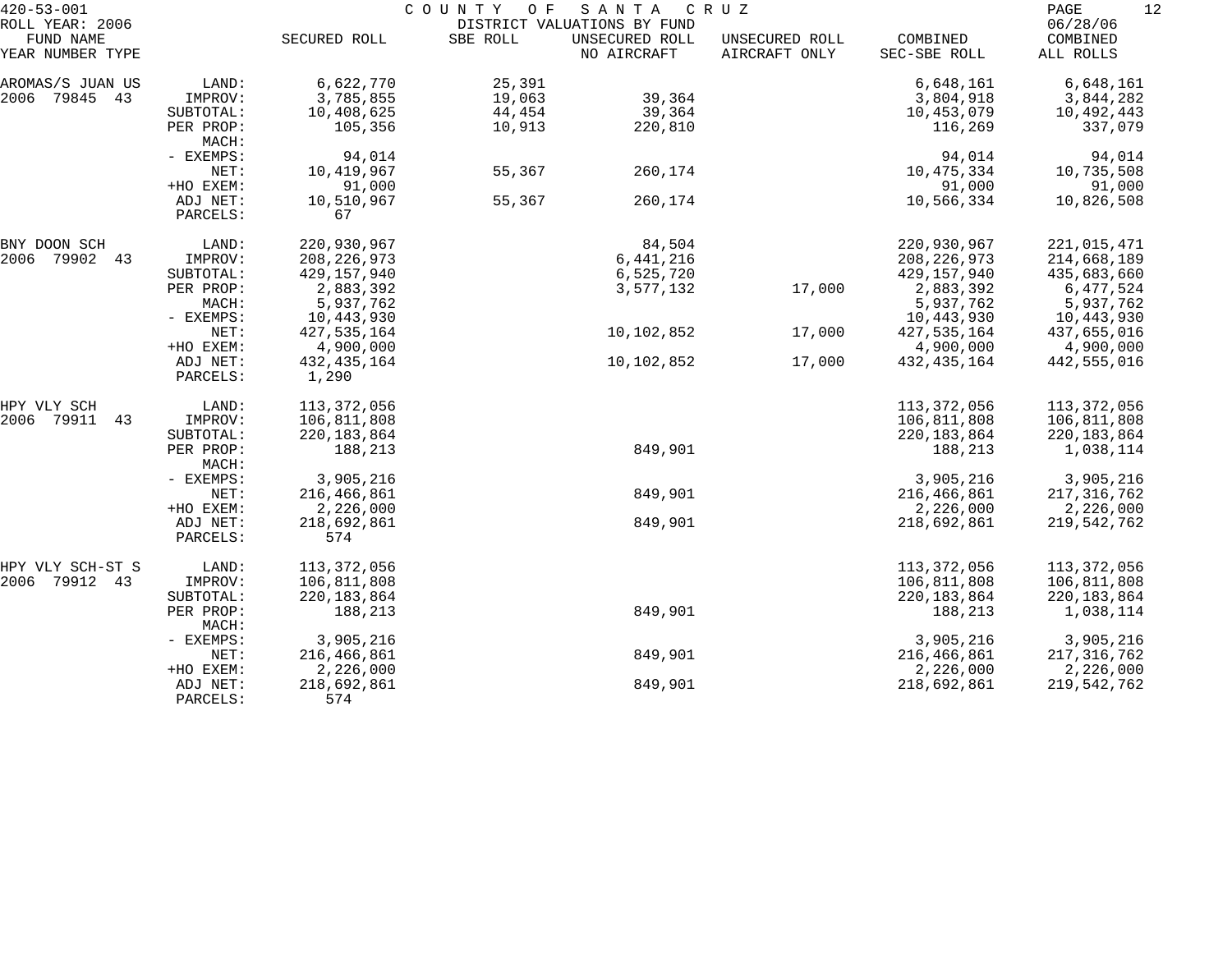| $420 - 53 - 001$              |                       | COUNTY OF<br>SANTA<br>C R U Z |          |                               |                                 |                               |                             |  |
|-------------------------------|-----------------------|-------------------------------|----------|-------------------------------|---------------------------------|-------------------------------|-----------------------------|--|
| ROLL YEAR: 2006               |                       |                               |          | DISTRICT VALUATIONS BY FUND   |                                 |                               | 06/28/06                    |  |
| FUND NAME<br>YEAR NUMBER TYPE |                       | SECURED ROLL                  | SBE ROLL | UNSECURED ROLL<br>NO AIRCRAFT | UNSECURED ROLL<br>AIRCRAFT ONLY | COMBINED<br>SEC-SBE ROLL      | COMBINED<br>ALL ROLLS       |  |
| LIVE OAK SCH                  | LAND:                 | 1,422,255,051                 | 430,903  | 5, 323, 259                   |                                 | 1,422,685,954                 | 1,428,009,213               |  |
| 2006 79915 43                 | IMPROV:               | 1,062,065,696                 | 25,768   | 31, 456, 215                  |                                 | 1,062,091,464                 | 1,093,547,679               |  |
|                               | SUBTOTAL:             | 2,484,320,747                 | 456,671  | 36,779,474                    |                                 | 2,484,777,418                 | 2,521,556,892               |  |
|                               | PER PROP:             | 9,118,067                     | 14,751   | 37,901,316                    |                                 | 9,132,818                     | 47,034,134                  |  |
|                               | MACH:                 | 537,063                       |          |                               |                                 | 537,063                       | 537,063                     |  |
|                               | - EXEMPS:             | 48, 348, 785                  |          | 3, 252, 763                   |                                 | 48, 348, 785                  | 51,601,548                  |  |
|                               | NET:                  | 2,445,627,092                 | 471,422  | 71,428,027                    |                                 | 2,446,098,514                 | 2,517,526,541               |  |
|                               | +HO EXEM:             | 21, 142, 641                  |          | 42,000                        |                                 | 21,142,641                    | 21,184,641                  |  |
|                               | ADJ NET:              | 2,466,769,733                 | 471,422  | 71,470,027                    |                                 | 2,467,241,155                 | 2,538,711,182               |  |
|                               | PARCELS:              | 7,147                         |          |                               |                                 |                               |                             |  |
| LIVE OAK ST SCH               | LAND:                 | 1,422,255,051                 | 430,903  | 5,323,259                     |                                 | 1,422,685,954                 | 1,428,009,213               |  |
| 2006<br>79917<br>43           | IMPROV:               | 1,062,065,696                 | 25,768   | 31, 456, 215                  |                                 | 1,062,091,464                 | 1,093,547,679               |  |
|                               | SUBTOTAL:             | 2,484,320,747                 | 456,671  | 36,779,474                    |                                 | 2,484,777,418                 | 2,521,556,892               |  |
|                               | PER PROP:             | 9,118,067                     | 14,751   | 37,901,316                    |                                 | 9,132,818                     | 47,034,134                  |  |
|                               | MACH:                 | 537,063                       |          |                               |                                 | 537,063                       | 537,063                     |  |
|                               | - EXEMPS:             | 48, 348, 785                  |          | 3, 252, 763                   |                                 | 48, 348, 785                  | 51,601,548                  |  |
|                               | NET:                  | 2,445,627,092                 | 471,422  | 71,428,027                    |                                 | 2,446,098,514                 | 2,517,526,541               |  |
|                               | +HO EXEM:<br>ADJ NET: | 21, 142, 641                  | 471,422  | 42,000<br>71,470,027          |                                 | 21, 142, 641<br>2,467,241,155 | 21,184,641<br>2,538,711,182 |  |
|                               | PARCELS:              | 2,466,769,733<br>7,147        |          |                               |                                 |                               |                             |  |
| MTN SCH DIST                  | LAND:                 | 100,469,246                   |          |                               |                                 | 100,469,246                   | 100,469,246                 |  |
| 2006 79921<br>43              | IMPROV:               | 88,896,778                    |          | 3,011,557                     |                                 | 88,896,778                    | 91,908,335                  |  |
|                               | SUBTOTAL:             | 189,366,024                   |          | 3,011,557                     |                                 | 189,366,024                   | 192, 377, 581               |  |
|                               | PER PROP:<br>MACH:    | 143,398                       |          | 1,498,069                     |                                 | 143,398                       | 1,641,467                   |  |
|                               | - EXEMPS:             | 3,941,413                     |          |                               |                                 | 3,941,413                     | 3,941,413                   |  |
|                               | NET:                  | 185,568,009                   |          | 4,509,626                     |                                 | 185,568,009                   | 190,077,635                 |  |
|                               | +HO EXEM:             | 2,013,200                     |          |                               |                                 | 2,013,200                     | 2,013,200                   |  |
|                               | ADJ NET:              | 187,581,209                   |          | 4,509,626                     |                                 | 187,581,209                   | 192,090,835                 |  |
|                               | PARCELS:              | 550                           |          |                               |                                 |                               |                             |  |
| MOUNTN SCH-ST SC              | LAND:                 | 100,469,246                   |          |                               |                                 | 100,469,246                   | 100,469,246                 |  |
| 2006 79922 43                 | IMPROV:               | 88,896,778                    |          | 3,011,557                     |                                 | 88,896,778                    | 91,908,335                  |  |
|                               | SUBTOTAL:             | 189,366,024                   |          | 3,011,557                     |                                 | 189,366,024                   | 192,377,581                 |  |
|                               | PER PROP:<br>MACH:    | 143,398                       |          | 1,498,069                     |                                 | 143,398                       | 1,641,467                   |  |
|                               | - EXEMPS:             | 3,941,413                     |          |                               |                                 | 3,941,413                     | 3,941,413                   |  |
|                               | NET:                  | 185,568,009                   |          | 4,509,626                     |                                 | 185,568,009                   | 190,077,635                 |  |
|                               | +HO EXEM:             | 2,013,200                     |          |                               |                                 | 2,013,200                     | 2,013,200                   |  |
|                               | ADJ NET:<br>PARCELS:  | 187,581,209<br>550            |          | 4,509,626                     |                                 | 187,581,209                   | 192,090,835                 |  |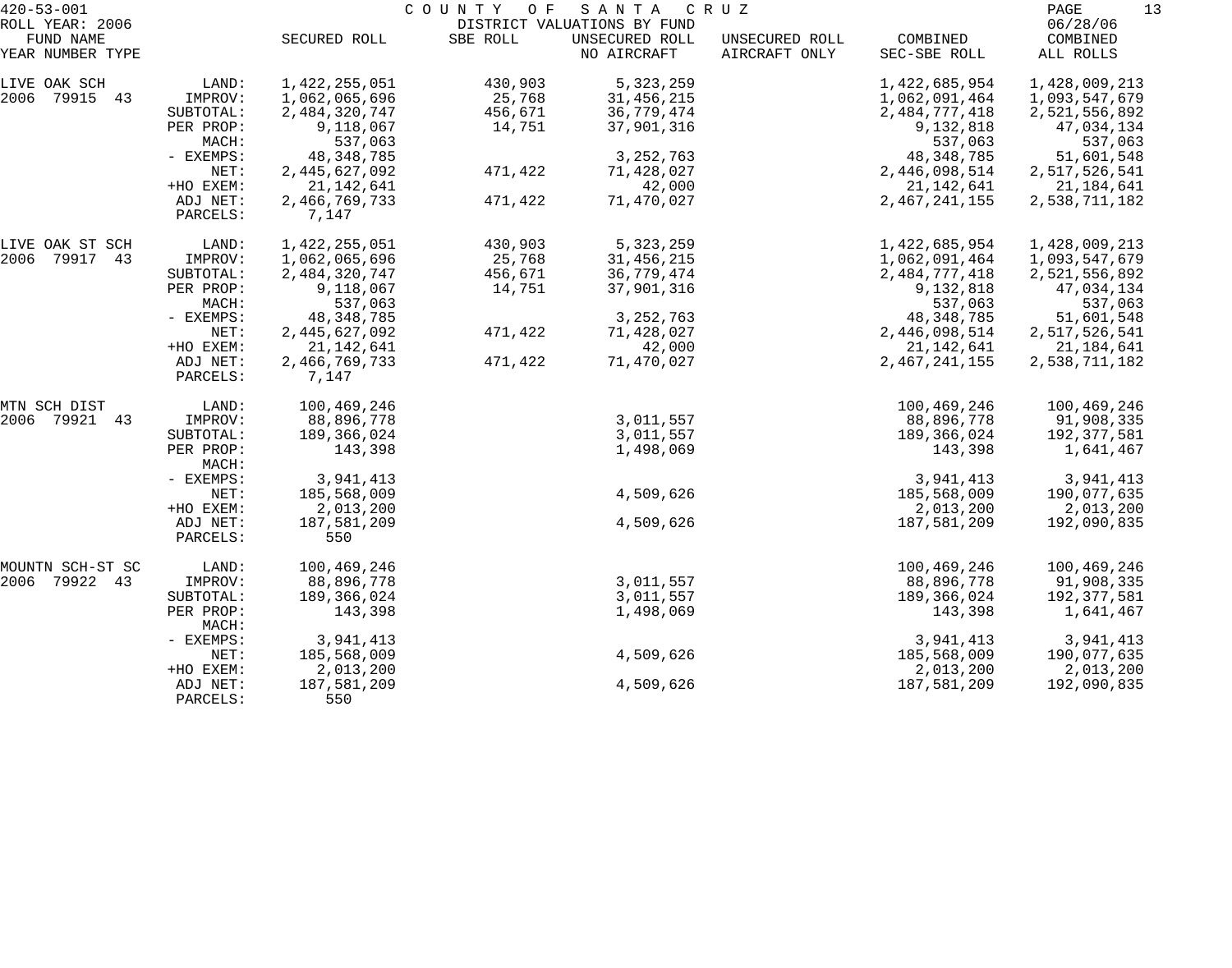| $420 - 53 - 001$ |           |                  | COUNTY OF | SANTA                       | C R U Z        |                  | 14<br>PAGE       |
|------------------|-----------|------------------|-----------|-----------------------------|----------------|------------------|------------------|
| ROLL YEAR: 2006  |           |                  |           | DISTRICT VALUATIONS BY FUND |                |                  | 06/28/06         |
| FUND NAME        |           | SECURED ROLL     | SBE ROLL  | UNSECURED ROLL              | UNSECURED ROLL | COMBINED         | COMBINED         |
| YEAR NUMBER TYPE |           |                  |           | NO AIRCRAFT                 | AIRCRAFT ONLY  | SEC-SBE ROLL     | ALL ROLLS        |
| PFC SCH DIST     | LAND:     | 47,881,982       | 90,575    | 45,894                      |                | 47,972,557       | 48,018,451       |
| 2006 79925 43    | IMPROV:   | 30,018,119       | 6,626     | 5,981,246                   |                | 30,024,745       | 36,005,991       |
|                  | SUBTOTAL: | 77,900,101       | 97,201    | 6,027,140                   |                | 77,997,302       | 84,024,442       |
|                  | PER PROP: | 10,568,648       | 3,794     | 2,672,757                   |                | 10,572,442       | 13,245,199       |
|                  | MACH:     | 51,918,328       |           |                             |                | 51,918,328       | 51,918,328       |
|                  | - EXEMPS: | 5,106,507        |           |                             |                | 5,106,507        | 5,106,507        |
|                  | NET:      | 135,280,570      | 100,995   | 8,699,897                   |                | 135,381,565      | 144,081,462      |
|                  | +HO EXEM: | 787,968          |           |                             |                | 787,968          | 787,968          |
|                  | ADJ NET:  | 136,068,538      | 100,995   | 8,699,897                   |                | 136, 169, 533    | 144,869,430      |
|                  | PARCELS:  | 444              |           |                             |                |                  |                  |
| S C ELEM SCH     | LAND:     | 3, 346, 951, 035 | 759,945   | 11,014,121                  |                | 3, 347, 710, 980 | 3, 358, 725, 101 |
| 2006 79933 43    | IMPROV:   | 3,024,276,495    | 152,625   | 62,848,947                  |                | 3,024,429,120    | 3,087,278,067    |
|                  | SUBTOTAL: | 6, 371, 227, 530 | 912,570   | 73,863,068                  |                | 6,372,140,100    | 6,446,003,168    |
|                  | PER PROP: | 30, 146, 703     | 96,761    | 142,601,946                 |                | 30, 243, 464     | 172,845,410      |
|                  | MACH:     | 18,491,903       |           |                             |                | 18,491,903       | 18,491,903       |
|                  | - EXEMPS: | 185,018,125      |           | 11,059,346                  |                | 185,018,125      | 196,077,471      |
|                  | NET:      | 6,234,848,011    | 1,009,331 | 205, 405, 668               |                | 6, 235, 857, 342 | 6, 441, 263, 010 |
|                  | +HO EXEM: | 57, 114, 470     |           | 92,850                      |                | 57, 114, 470     | 57, 207, 320     |
|                  | ADJ NET:  | 6,291,962,481    | 1,009,331 | 205, 498, 518               |                | 6,292,971,812    | 6,498,470,330    |
|                  | PARCELS:  | 17,620           |           |                             |                |                  |                  |
| SV SCH ST SCH RP | LAND:     | 1,435,078,448    | 50,000    | 852,668                     |                | 1,435,128,448    | 1,435,981,116    |
| 2006 79946 43    | IMPROV:   | 1,508,949,830    |           | 20,450,228                  |                | 1,508,949,830    | 1,529,400,058    |
|                  | SUBTOTAL: | 2,944,028,278    | 50,000    | 21,302,896                  |                | 2,944,078,278    | 2,965,381,174    |
|                  | PER PROP: | 7,506,558        |           | 83, 463, 128                |                | 7,506,558        | 90,969,686       |
|                  | MACH:     | 1,635,377        |           |                             |                | 1,635,377        | 1,635,377        |
|                  | - EXEMPS: | 65, 144, 025     |           | 450,285                     |                | 65, 144, 025     | 65,594,310       |
|                  | NET:      | 2,888,026,188    | 50,000    | 104, 315, 739               |                | 2,888,076,188    | 2,992,391,927    |
|                  | +HO EXEM: | 26,079,200       |           |                             |                | 26,079,200       | 26,079,200       |
|                  | ADJ NET:  | 2,914,105,388    | 50,000    | 104, 315, 739               |                | 2,914,155,388    | 3,018,471,127    |
|                  | PARCELS:  | 7,320            |           |                             |                |                  |                  |
| S V SCH DIST     | LAND:     | 1,435,078,448    | 50,000    | 852,668                     |                | 1,435,128,448    | 1,435,981,116    |
| 2006 79947<br>43 | IMPROV:   | 1,508,949,830    |           | 20,450,228                  |                | 1,508,949,830    | 1,529,400,058    |
|                  | SUBTOTAL: | 2,944,028,278    | 50,000    | 21,302,896                  |                | 2,944,078,278    | 2,965,381,174    |
|                  | PER PROP: | 7,506,558        |           | 83, 463, 128                |                | 7,506,558        | 90,969,686       |
|                  | MACH:     | 1,635,377        |           |                             |                | 1,635,377        | 1,635,377        |
|                  | - EXEMPS: | 65,144,025       |           | 450,285                     |                | 65,144,025       | 65,594,310       |
|                  | NET:      | 2,888,026,188    | 50,000    | 104, 315, 739               |                | 2,888,076,188    | 2,992,391,927    |
|                  | +HO EXEM: | 26,079,200       |           |                             |                | 26,079,200       | 26,079,200       |
|                  | ADJ NET:  | 2,914,105,388    | 50,000    | 104, 315, 739               |                | 2,914,155,388    | 3,018,471,127    |
|                  | PARCELS:  | 7,320            |           |                             |                |                  |                  |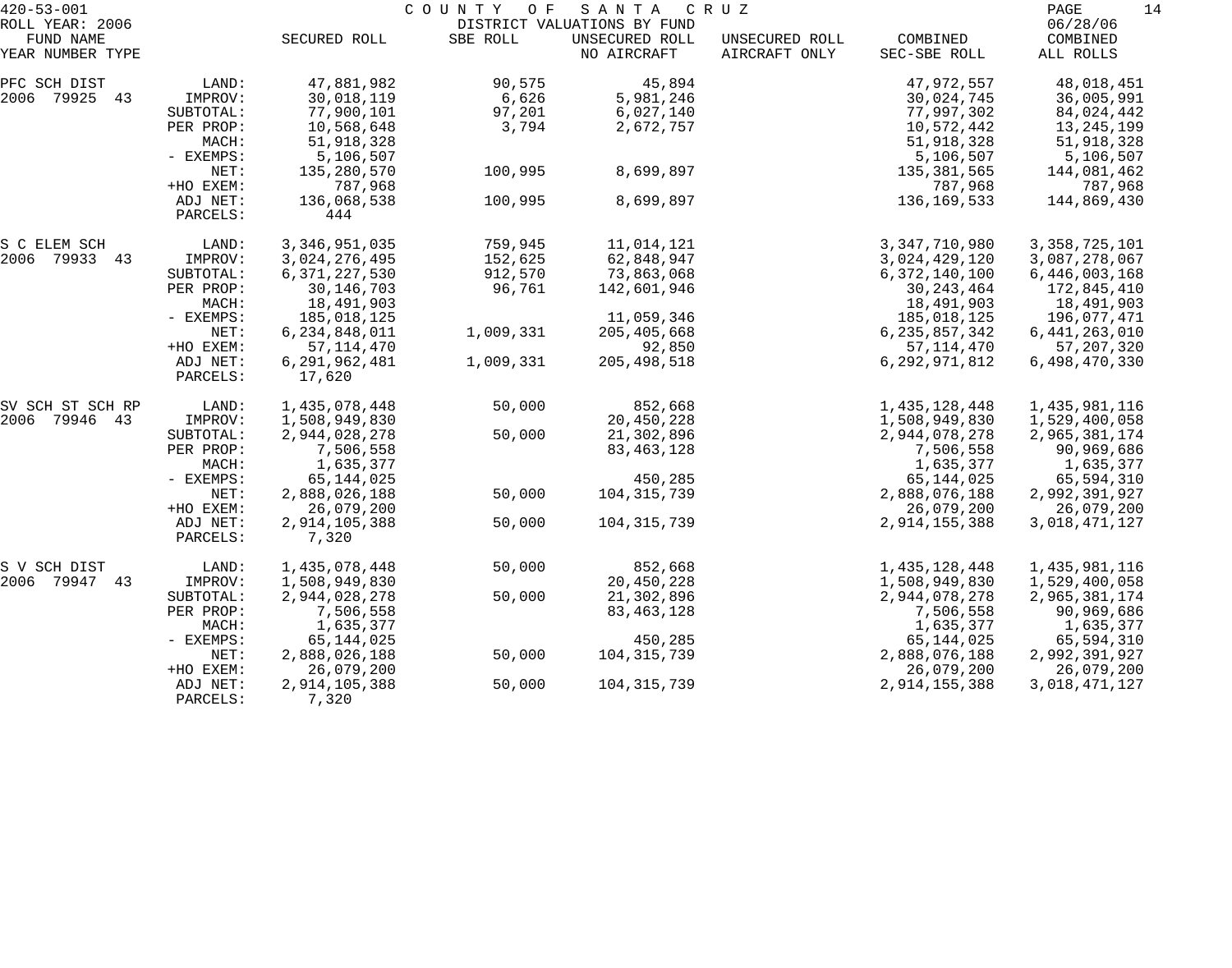| $420 - 53 - 001$              |             |                   | COUNTY<br>O F | SANTA                         | C R U Z                         |                          | 15<br>PAGE            |
|-------------------------------|-------------|-------------------|---------------|-------------------------------|---------------------------------|--------------------------|-----------------------|
| ROLL YEAR: 2006               |             |                   |               | DISTRICT VALUATIONS BY FUND   |                                 |                          | 06/28/06              |
| FUND NAME<br>YEAR NUMBER TYPE |             | SECURED ROLL      | SBE ROLL      | UNSECURED ROLL<br>NO AIRCRAFT | UNSECURED ROLL<br>AIRCRAFT ONLY | COMBINED<br>SEC-SBE ROLL | COMBINED<br>ALL ROLLS |
|                               |             |                   |               |                               |                                 |                          |                       |
| SOQ SCH DIST                  | LAND:       | 2,029,644,726     | 4,561,169     | 1,862,936                     |                                 | 2,034,205,895            | 2,036,068,831         |
| 2006 79952 43                 | IMPROV:     | 1,726,472,874     | 207,027       | 23,961,013                    |                                 | 1,726,679,901            | 1,750,640,914         |
|                               | SUBTOTAL:   | 3,756,117,600     | 4,768,196     | 25,823,949                    |                                 | 3,760,885,796            | 3,786,709,745         |
|                               | PER PROP:   | 30,570,254        | 118,515       | 64,005,796                    |                                 | 30,688,769               | 94,694,565            |
|                               | MACH:       | 1,507,715         |               |                               |                                 | 1,507,715                | 1,507,715             |
|                               | - EXEMPS:   | 204,854,631       |               | 2,547,770                     |                                 | 204,854,631              | 207,402,401           |
|                               | NET:        | 3,583,340,938     | 4,886,711     | 87,281,975                    |                                 | 3,588,227,649            | 3,675,509,624         |
|                               | +HO EXEM:   | 32,586,400        |               |                               |                                 | 32,586,400               | 32,586,400            |
|                               | ADJ NET:    | 3,615,927,338     | 4,886,711     | 87, 281, 975                  |                                 | 3,620,814,049            | 3,708,096,024         |
|                               | PARCELS:    | 10,464            |               |                               |                                 |                          |                       |
| S C HI SCH                    | LAND:       | 7,281,505,063     | 5,842,592     | 18,330,714                    |                                 | 7,287,347,655            | 7,305,678,369         |
| 2006<br>79958<br>43           | IMPROV:     | 6, 246, 768, 743  | 392,046       | 133,700,194                   |                                 | 6,247,160,789            | 6,380,860,983         |
|                               | SUBTOTAL:   | 13,528,273,806    | 6,234,638     | 152,030,908                   |                                 | 13,534,508,444           | 13,686,539,352        |
|                               | PER PROP:   | 83,618,675        | 233,821       | 253,106,917                   | 17,000                          | 83,852,496               | 336,976,413           |
|                               | MACH:       | 78,392,771        |               |                               |                                 | 78,392,771               | 78,392,771            |
|                               | - EXEMPS:   | 461,618,607       |               | 16,859,879                    |                                 | 461,618,607              | 478,478,486           |
|                               | NET:        | 13, 228, 666, 645 | 6,468,459     | 388, 277, 946                 | 17,000                          | 13, 235, 135, 104        | 13,623,430,050        |
|                               | +HO EXEM:   | 120,770,679       |               | 134,850                       |                                 | 120,770,679              | 120,905,529           |
|                               | ADJ NET:    | 13, 349, 437, 324 | 6,468,459     | 388, 412, 796                 | 17,000                          | 13, 355, 905, 783        | 13,744,335,579        |
|                               | PARCELS:    | 38,089            |               |                               |                                 |                          |                       |
| S C HI SCH-ST SC              | LAND:       | 7,281,505,063     | 5,842,592     | 18,330,714                    |                                 | 7,287,347,655            | 7,305,678,369         |
| 79963<br>2006<br>43           | IMPROV:     | 6, 246, 768, 743  | 392,046       | 133,700,194                   |                                 | 6, 247, 160, 789         | 6,380,860,983         |
|                               | SUBTOTAL:   | 13,528,273,806    | 6,234,638     | 152,030,908                   |                                 | 13,534,508,444           | 13,686,539,352        |
|                               | PER PROP:   | 83,618,675        | 233,821       | 253,106,917                   | 17,000                          | 83,852,496               | 336,976,413           |
|                               | MACH:       | 78,392,771        |               |                               |                                 | 78,392,771               | 78,392,771            |
|                               | - EXEMPS:   | 461,618,607       |               | 16,859,879                    |                                 | 461,618,607              | 478,478,486           |
|                               | NET:        | 13, 228, 666, 645 | 6,468,459     | 388, 277, 946                 | 17,000                          | 13, 235, 135, 104        | 13,623,430,050        |
|                               | +HO EXEM:   | 120,770,679       |               | 134,850                       |                                 | 120,770,679              | 120,905,529           |
|                               | ADJ NET:    | 13, 349, 437, 324 | 6,468,459     | 388, 412, 796                 | 17,000                          | 13, 355, 905, 783        | 13,744,335,579        |
|                               | PARCELS:    | 38,089            |               |                               |                                 |                          |                       |
| PAJ VAL GODS 200              | LAND:       | 5,631,066,918     | 1,036,926     | 8,158,249                     |                                 | 5,632,103,844            | 5,640,262,093         |
| 2006 79966<br>43              | IMPROV:     | 4,833,273,747     | 152,712       | 73,895,123                    |                                 | 4,833,426,459            | 4,907,321,582         |
|                               | SUBTOTAL:   | 10,464,340,665    | 1,189,638     | 82,053,372                    |                                 | 10,465,530,303           | 10,547,583,675        |
|                               | PER PROP:   | 81,293,792        | 87,420        | 167,766,667                   | 43,922,285                      | 81,381,212               | 293,070,164           |
|                               | MACH:       | 30, 308, 263      |               |                               |                                 | 30, 308, 263             | 30, 308, 263          |
|                               | $-$ EXEMPS: | 328, 249, 446     |               | 4,316,024                     | 201,100                         | 328, 249, 446            | 332,766,570           |
|                               | NET:        | 10, 247, 693, 274 | 1,277,058     | 245,504,015                   | 43,721,185                      | 10, 248, 970, 332        | 10,538,195,532        |
|                               | +HO EXEM:   | 92,388,800        |               |                               |                                 | 92,388,800               | 92,388,800            |
|                               | ADJ NET:    | 10,340,082,074    | 1,277,058     | 245,504,015                   | 43,721,185                      | 10, 341, 359, 132        | 10,630,584,332        |
|                               | PARCELS:    | 29,783            |               |                               |                                 |                          |                       |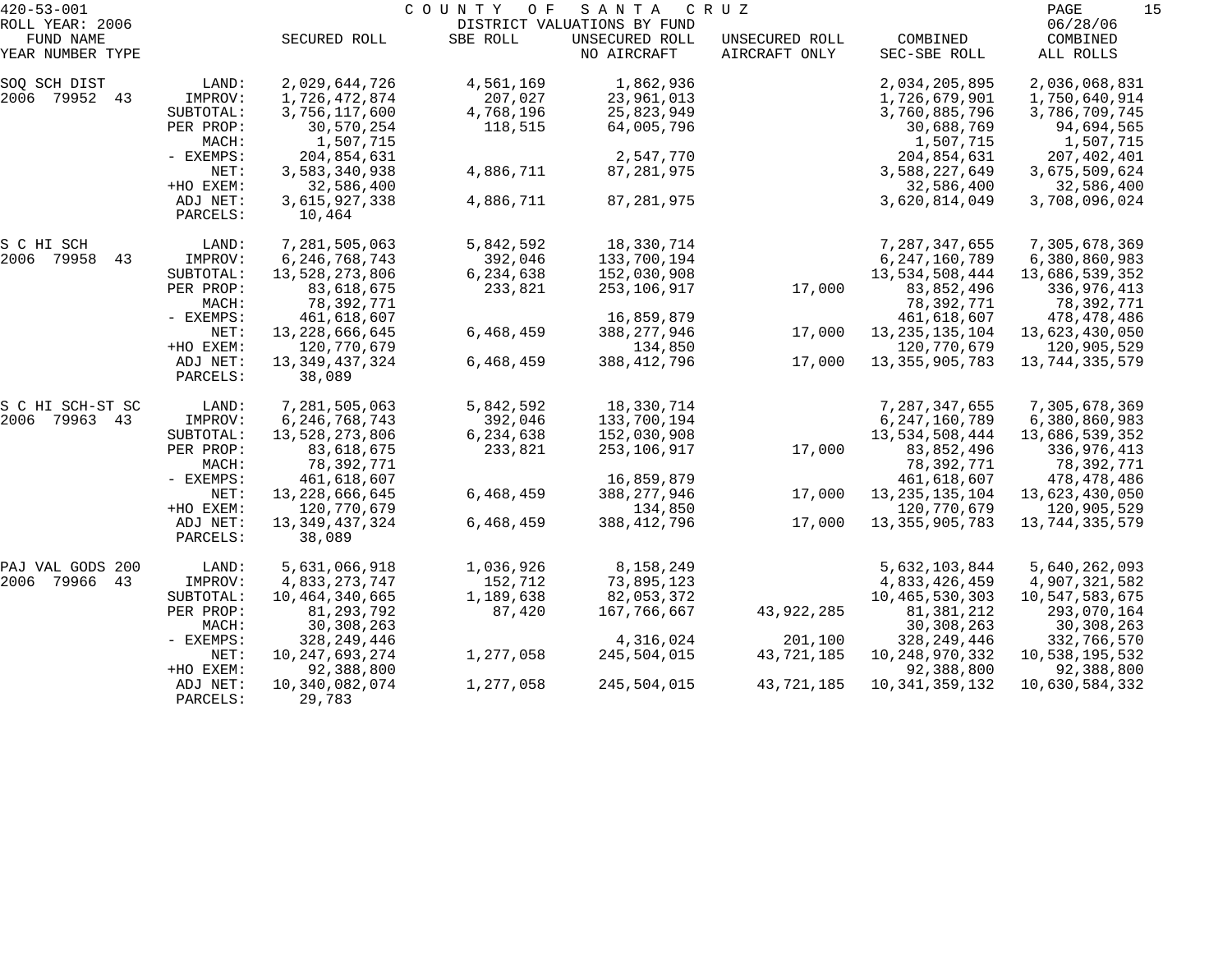| $420 - 53 - 001$              |                      |                          | COUNTY<br>O F | SANTA                         | C R U Z                         |                          | 16<br>PAGE            |
|-------------------------------|----------------------|--------------------------|---------------|-------------------------------|---------------------------------|--------------------------|-----------------------|
| ROLL YEAR: 2006               |                      |                          |               | DISTRICT VALUATIONS BY FUND   |                                 |                          | 06/28/06              |
| FUND NAME<br>YEAR NUMBER TYPE |                      | SECURED ROLL             | SBE ROLL      | UNSECURED ROLL<br>NO AIRCRAFT | UNSECURED ROLL<br>AIRCRAFT ONLY | COMBINED<br>SEC-SBE ROLL | COMBINED<br>ALL ROLLS |
| PVUSD-EARLY RETI              | LAND:                | 5,631,066,918            | 1,036,926     | 8,158,249                     |                                 | 5,632,103,844            | 5,640,262,093         |
| 2006<br>79967<br>43           | IMPROV:              | 4,833,273,747            | 152,712       | 73,895,123                    |                                 | 4,833,426,459            | 4,907,321,582         |
|                               | SUBTOTAL:            | 10,464,340,665           | 1,189,638     | 82,053,372                    |                                 | 10,465,530,303           | 10,547,583,675        |
|                               | PER PROP:            | 81,293,792               | 87,420        | 167,766,667                   | 43,922,285                      | 81,381,212               | 293,070,164           |
|                               | MACH:                | 30,308,263               |               |                               |                                 | 30,308,263               | 30,308,263            |
|                               | - EXEMPS:            | 328, 249, 446            |               | 4,316,024                     | 201,100                         | 328, 249, 446            | 332,766,570           |
|                               | NET:                 | 10, 247, 693, 274        | 1,277,058     | 245,504,015                   | 43,721,185                      | 10, 248, 970, 332        | 10,538,195,532        |
|                               | +HO EXEM:            | 92,388,800               |               |                               |                                 | 92,388,800               | 92,388,800            |
|                               | ADJ NET:<br>PARCELS: | 10,340,082,074<br>29,783 | 1,277,058     | 245,504,015                   | 43,721,185                      | 10, 341, 359, 132        | 10,630,584,332        |
| PAJ VAL GODS 200              | LAND:                | 5,631,066,918            | 1,036,926     | 8,158,249                     |                                 | 5,632,103,844            | 5,640,262,093         |
| 2006<br>79968<br>43           | IMPROV:              | 4,833,273,747            | 152,712       | 73,895,123                    |                                 | 4,833,426,459            | 4,907,321,582         |
|                               | SUBTOTAL:            | 10,464,340,665           | 1,189,638     | 82,053,372                    |                                 | 10, 465, 530, 303        | 10,547,583,675        |
|                               | PER PROP:            | 81,293,792               | 87,420        | 167,766,667                   | 43,922,285                      | 81,381,212               | 293,070,164           |
|                               | MACH:                | 30,308,263               |               |                               |                                 | 30,308,263               | 30,308,263            |
|                               | - EXEMPS:            | 328, 249, 446            |               | 4,316,024                     | 201,100                         | 328, 249, 446            | 332,766,570           |
|                               | NET:                 | 10, 247, 693, 274        | 1,277,058     | 245,504,015                   | 43,721,185                      | 10, 248, 970, 332        | 10,538,195,532        |
|                               | +HO EXEM:            | 92,388,800               |               |                               |                                 | 92,388,800               | 92,388,800            |
|                               | ADJ NET:<br>PARCELS: | 10,340,082,074<br>29,783 | 1,277,058     | 245,504,015                   | 43,721,185                      | 10, 341, 359, 132        | 10,630,584,332        |
| PAJ VLY U S D                 | LAND:                | 5,631,066,918            | 1,036,926     | 8,158,249                     |                                 | 5,632,103,844            | 5,640,262,093         |
| 2006 79971 43                 | IMPROV:              | 4,833,273,747            | 152,712       | 73,895,123                    |                                 | 4,833,426,459            | 4,907,321,582         |
|                               | SUBTOTAL:            | 10,464,340,665           | 1,189,638     | 82,053,372                    |                                 | 10,465,530,303           | 10,547,583,675        |
|                               | PER PROP:            | 81,293,792               | 87,420        | 167,766,667                   | 43,922,285                      | 81,381,212               | 293,070,164           |
|                               | MACH:                | 30,308,263               |               |                               |                                 | 30,308,263               | 30,308,263            |
|                               | - EXEMPS:            | 328, 249, 446            |               | 4,316,024                     | 201,100                         | 328, 249, 446            | 332,766,570           |
|                               | NET:                 | 10, 247, 693, 274        | 1,277,058     | 245,504,015                   | 43,721,185                      | 10, 248, 970, 332        | 10,538,195,532        |
|                               | +HO EXEM:            | 92,388,800               |               |                               |                                 | 92,388,800               | 92,388,800            |
|                               | ADJ NET:<br>PARCELS: | 10,340,082,074<br>29,783 | 1,277,058     | 245,504,015                   | 43,721,185                      | 10, 341, 359, 132        | 10,630,584,332        |
| PAJ VAL SCH PROP              | LAND:                | 5,631,066,918            | 1,036,926     | 8,158,249                     |                                 | 5,632,103,844            | 5,640,262,093         |
| 2006 79972 43                 | IMPROV:              | 4,833,273,747            | 152,712       | 73,895,123                    |                                 | 4,833,426,459            | 4,907,321,582         |
|                               | SUBTOTAL:            | 10,464,340,665           | 1,189,638     | 82,053,372                    |                                 | 10,465,530,303           | 10,547,583,675        |
|                               | PER PROP:            | 81, 293, 792             | 87,420        | 167,766,667                   | 43,922,285                      | 81,381,212               | 293,070,164           |
|                               | MACH:                | 30,308,263               |               |                               |                                 | 30,308,263               | 30,308,263            |
|                               | - EXEMPS:            | 328,249,446              |               | 4,316,024                     | 201,100                         | 328, 249, 446            | 332,766,570           |
|                               | NET:                 | 10, 247, 693, 274        | 1,277,058     | 245,504,015                   | 43,721,185                      | 10,248,970,332           | 10,538,195,532        |
|                               | +HO EXEM:            | 92,388,800               |               |                               |                                 | 92,388,800               | 92,388,800            |
|                               | ADJ NET:             | 10,340,082,074           | 1,277,058     | 245,504,015                   | 43,721,185                      | 10, 341, 359, 132        | 10,630,584,332        |
|                               | PARCELS:             | 29,783                   |               |                               |                                 |                          |                       |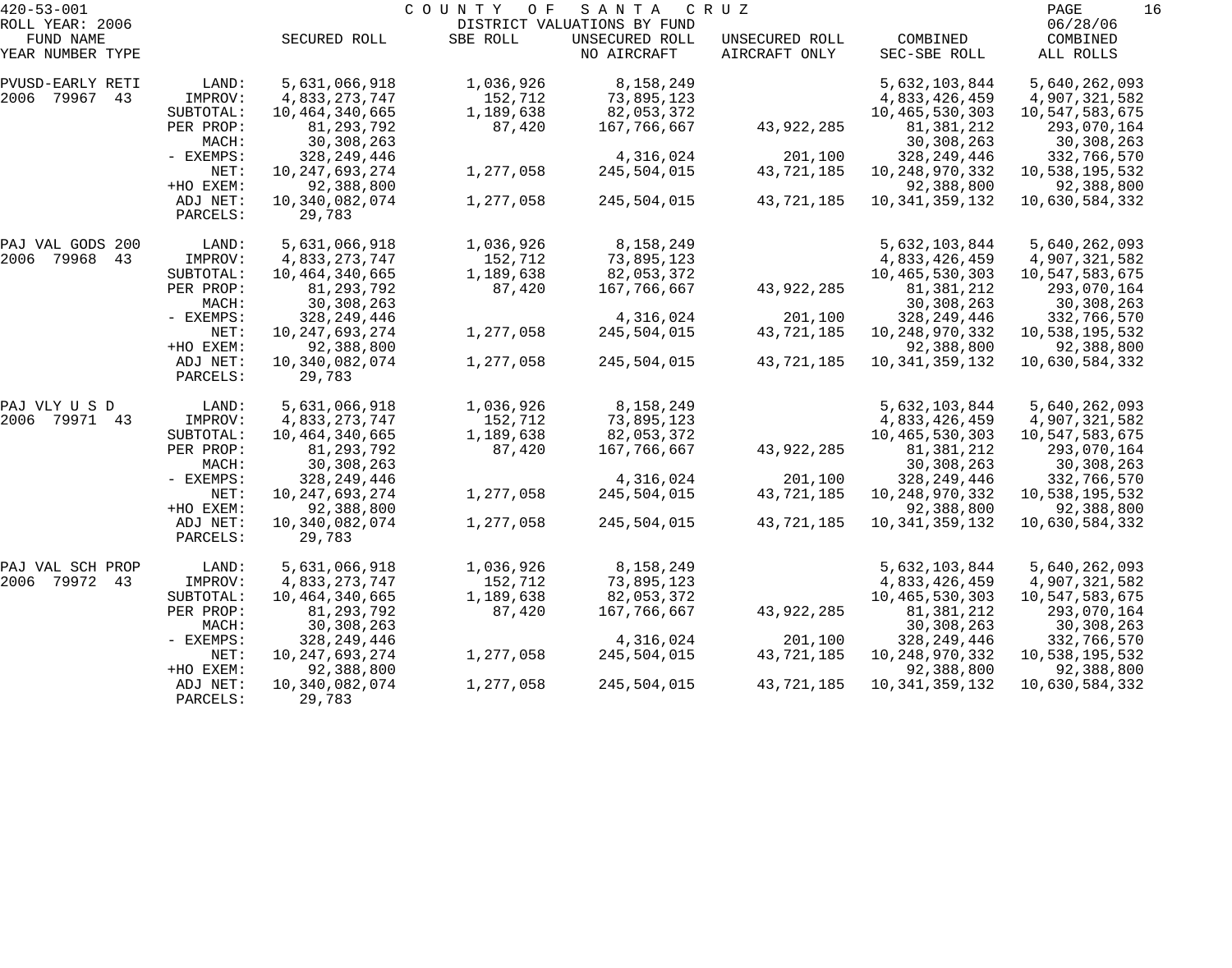| $420 - 53 - 001$              |                      |                          | COUNTY<br>O F | SANTA                         | C R U Z                         |                          | 17<br>PAGE                |
|-------------------------------|----------------------|--------------------------|---------------|-------------------------------|---------------------------------|--------------------------|---------------------------|
| ROLL YEAR: 2006               |                      |                          |               | DISTRICT VALUATIONS BY FUND   |                                 |                          | 06/28/06                  |
| FUND NAME<br>YEAR NUMBER TYPE |                      | SECURED ROLL             | SBE ROLL      | UNSECURED ROLL<br>NO AIRCRAFT | UNSECURED ROLL<br>AIRCRAFT ONLY | COMBINED<br>SEC-SBE ROLL | COMBINED<br>ALL ROLLS     |
| PAJ VAL SCH-ST S              | LAND:                | 5,631,066,918            | 1,036,926     | 8,158,249                     |                                 | 5,632,103,844            | 5,640,262,093             |
| 2006 79976 43                 | IMPROV:              | 4,833,273,747            | 152,712       | 73,895,123                    |                                 | 4,833,426,459            | 4,907,321,582             |
|                               | SUBTOTAL:            | 10,464,340,665           | 1,189,638     | 82,053,372                    |                                 | 10,465,530,303           | 10,547,583,675            |
|                               | PER PROP:<br>MACH:   | 81,293,792<br>30,308,263 | 87,420        | 167,766,667                   | 43,922,285                      | 81,381,212<br>30,308,263 | 293,070,164<br>30,308,263 |
|                               | - EXEMPS:            | 328,249,446              |               | 4,316,024                     | 201,100                         | 328, 249, 446            | 332,766,570               |
|                               | NET:                 | 10, 247, 693, 274        | 1,277,058     | 245,504,015                   | 43,721,185                      | 10, 248, 970, 332        | 10,538,195,532            |
|                               | +HO EXEM:            | 92,388,800               |               |                               |                                 | 92,388,800               | 92,388,800                |
|                               | ADJ NET:<br>PARCELS: | 10,340,082,074<br>29,783 | 1,277,058     | 245,504,015                   | 43,721,185                      | 10, 341, 359, 132        | 10,630,584,332            |
|                               |                      |                          |               |                               |                                 |                          |                           |
| SLV U S D                     | LAND:                | 1,492,872,669            | 658,184       | 1,490,082                     |                                 | 1,493,530,853            | 1,495,020,935             |
| 2006 79978<br>43              | IMPROV:              | 1,275,774,876            | 340,748       | 11,745,305                    |                                 | 1,276,115,624            | 1,287,860,929             |
|                               | SUBTOTAL:            | 2,768,647,545            | 998,932       | 13, 235, 387                  |                                 | 2,769,646,477            | 2,782,881,864             |
|                               | PER PROP:            | 7,863,052                | 292,495       | 13,696,934                    |                                 | 8,155,547                | 21,852,481                |
|                               | MACH:                | 2,462,683                |               |                               |                                 | 2,462,683                | 2,462,683                 |
|                               | - EXEMPS:            | 94, 156, 171             |               | 41,694                        |                                 | 94, 156, 171             | 94,197,865                |
|                               | NET:                 | 2,684,817,109            | 1,291,427     | 26,890,627                    |                                 | 2,686,108,536            | 2,712,999,163             |
|                               | +HO EXEM:            | 36,806,683               |               |                               |                                 | 36,806,683               | 36,806,683                |
|                               | ADJ NET:<br>PARCELS: | 2,721,623,792<br>17,302  | 1,291,427     | 26,890,627                    |                                 | 2,722,915,219            | 2,749,805,846             |
| CAB COMM COLL                 | LAND:                | 15,855,159,511           | 7,613,093     | 28,831,713                    |                                 | 15,862,772,604           | 15,891,604,317            |
| 2006 79981 43                 | IMPROV:              | 13,874,955,717           | 904,569       | 239,830,214                   |                                 | 13,875,860,286           | 14, 115, 690, 500         |
|                               | SUBTOTAL:            | 29,730,115,228           | 8,517,662     | 268,661,927                   |                                 | 29,738,632,890           | 30,007,294,817            |
|                               | PER PROP:            | 180,387,433              | 624,649       | 518, 274, 765                 | 43,939,285                      | 181,012,082              | 743,226,132               |
|                               | MACH:                | 112,799,094              |               |                               |                                 | 112,799,094              | 112,799,094               |
|                               | - EXEMPS:            | 949,430,923              |               | 21,667,882                    | 201,100                         | 949,430,923              | 971,299,905               |
|                               | NET:                 | 29,073,870,832           | 9,142,311     | 765,268,810                   | 43,738,185                      | 29,083,013,143           | 29,892,020,138            |
|                               | +HO EXEM:            | 276,302,962              |               | 134,850                       |                                 | 276,302,962              | 276,437,812               |
|                               | ADJ NET:             | 29, 350, 173, 794        | 9,142,311     | 765,403,660                   | 43,738,185                      | 29, 359, 316, 105        | 30, 168, 457, 950         |
|                               | PARCELS:             | 92,607                   |               |                               |                                 |                          |                           |
| CO SCH SVC                    | LAND:                | 15,847,145,868           | 7,613,093     | 28,831,713                    |                                 | 15,854,758,961           | 15,883,590,674            |
| 2006 79988<br>43              | IMPROV:              | 13,868,553,051           | 904,569       | 239,830,214                   |                                 | 13,869,457,620           | 14,109,287,834            |
|                               | SUBTOTAL:            | 29,715,698,919           | 8,517,662     | 268,661,927                   |                                 | 29,724,216,581           | 29,992,878,508            |
|                               | PER PROP:            | 180, 387, 433            | 624,649       | 518, 254, 456                 | 43,939,285                      | 181,012,082              | 743,205,823               |
|                               | MACH:                | 112,799,094              |               |                               |                                 | 112,799,094              | 112,799,094               |
|                               | - EXEMPS:            | 949, 262, 263            |               | 21,667,882                    | 201,100                         | 949, 262, 263            | 971, 131, 245             |
|                               | NET:                 | 29,059,623,183           | 9,142,311     | 765,248,501                   | 43,738,185                      | 29,068,765,494           | 29,877,752,180            |
|                               | +HO EXEM:            | 276, 136, 362            |               | 134,850                       |                                 | 276, 136, 362            | 276, 271, 212             |
|                               | ADJ NET:             | 29, 335, 759, 545        | 9,142,311     | 765,383,351                   | 43,738,185                      | 29, 344, 901, 856        | 30, 154, 023, 392         |
|                               | PARCELS:             | 92,561                   |               |                               |                                 |                          |                           |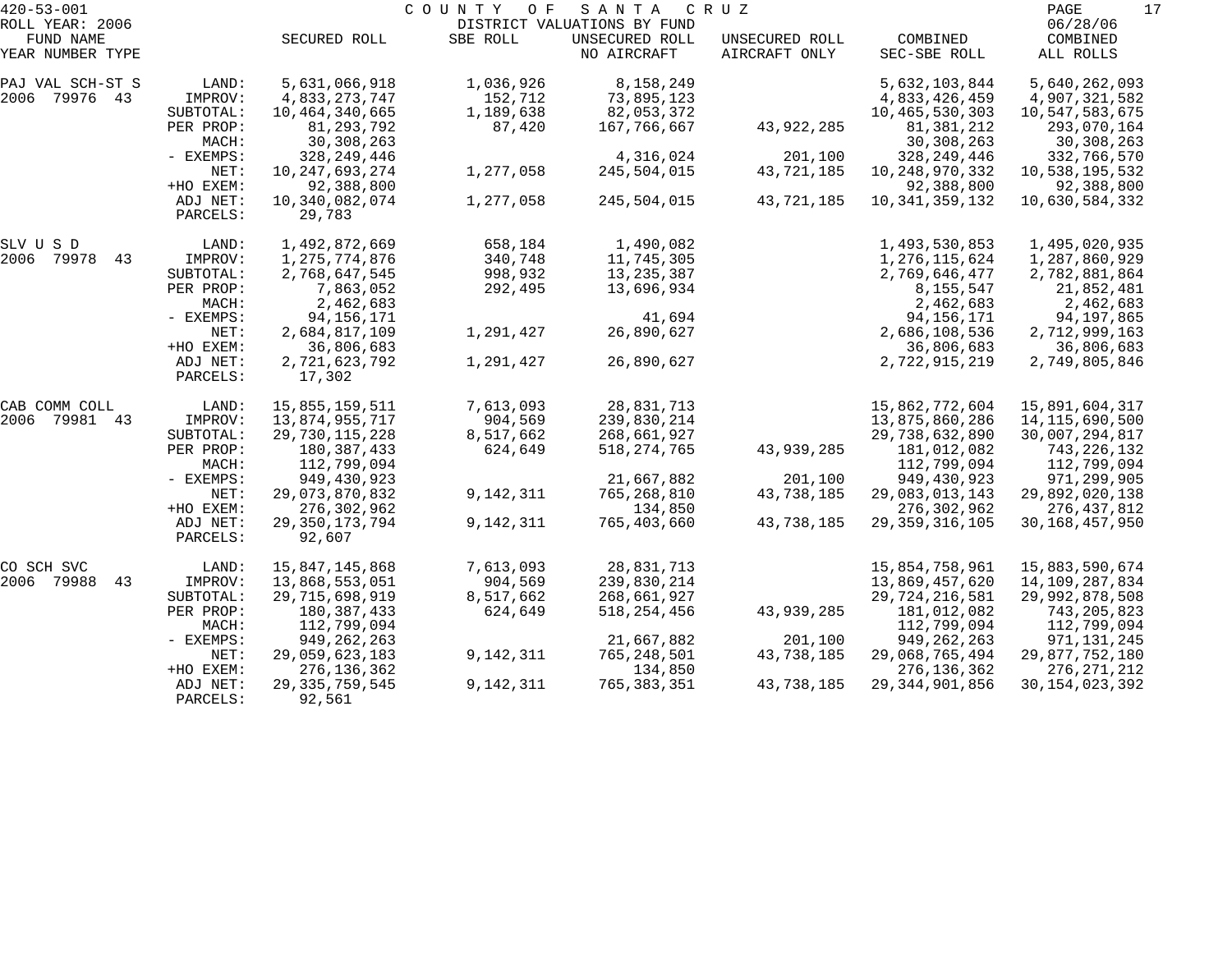| $420 - 53 - 001$              |                      |                      | C O U N T Y<br>O F | SANTA                         | C R U Z                         |                          | 18<br>PAGE            |
|-------------------------------|----------------------|----------------------|--------------------|-------------------------------|---------------------------------|--------------------------|-----------------------|
| ROLL YEAR: 2006               |                      |                      |                    | DISTRICT VALUATIONS BY FUND   |                                 |                          | 06/28/06              |
| FUND NAME<br>YEAR NUMBER TYPE |                      | SECURED ROLL         | SBE ROLL           | UNSECURED ROLL<br>NO AIRCRAFT | UNSECURED ROLL<br>AIRCRAFT ONLY | COMBINED<br>SEC-SBE ROLL | COMBINED<br>ALL ROLLS |
| CO SCH BLD AID                | LAND:                | 15,847,145,868       | 7,613,093          | 28,831,713                    |                                 | 15,854,758,961           | 15,883,590,674        |
| 2006<br>79996 43              | IMPROV:              | 13,868,553,051       | 904,569            | 239,830,214                   |                                 | 13,869,457,620           | 14,109,287,834        |
|                               | SUBTOTAL:            | 29,715,698,919       | 8,517,662          | 268,661,927                   |                                 | 29, 724, 216, 581        | 29,992,878,508        |
|                               | PER PROP:            | 180,387,433          | 624,649            | 518, 254, 456                 | 43,939,285                      | 181,012,082              | 743,205,823           |
|                               | MACH:                | 112,799,094          |                    |                               |                                 | 112,799,094              | 112,799,094           |
|                               | - EXEMPS:            | 949, 262, 263        |                    | 21,667,882                    | 201,100                         | 949, 262, 263            | 971, 131, 245         |
|                               | NET:                 | 29,059,623,183       | 9,142,311          | 765, 248, 501                 | 43,738,185                      | 29,068,765,494           | 29,877,752,180        |
|                               | +HO EXEM:            | 276, 136, 362        |                    | 134,850                       |                                 | 276, 136, 362            | 276, 271, 212         |
|                               | ADJ NET:             | 29, 335, 759, 545    | 9,142,311          | 765, 383, 351                 | 43,738,185                      | 29, 344, 901, 856        | 30, 154, 023, 392     |
|                               | PARCELS:             | 92,561               |                    |                               |                                 |                          |                       |
| APTOS SEASCPE CS              | LAND:                | 441,963,941          | 25,275             | 635,888                       |                                 | 441,989,216              | 442,625,104           |
| 2006<br>80017 44              | IMPROV:              | 315, 314, 849        | 18,977             | 391,124                       |                                 | 315, 333, 826            | 315,724,950           |
|                               | SUBTOTAL:            | 757, 278, 790        | 44,252             | 1,027,012                     |                                 | 757, 323, 042            | 758,350,054           |
|                               | PER PROP:            | 3, 224, 705          | 10,862             | 1,201,357                     |                                 | 3, 235, 567              | 4,436,924             |
|                               | MACH:                | 123,212              |                    |                               |                                 | 123,212                  | 123,212               |
|                               | - EXEMPS:            | 8,561,321            |                    | 9,447                         |                                 | 8,561,321                | 8,570,768             |
|                               | NET:                 | 752,065,386          | 55,114             | 2,218,922                     |                                 | 752,120,500              | 754,339,422           |
|                               | +HO EXEM:            | 3,704,400            |                    |                               |                                 | 3,704,400                | 3,704,400             |
|                               | ADJ NET:<br>PARCELS: | 755,769,786<br>1,626 | 55,114             | 2,218,922                     |                                 | 755,824,900              | 758,043,822           |
| BOULDER CREEK CS              | LAND:                | 49,067,345           |                    |                               |                                 | 49,067,345               | 49,067,345            |
| 2006<br>81104 44              | IMPROV:              | 44,671,129           |                    |                               |                                 | 44,671,129               | 44,671,129            |
|                               | SUBTOTAL:            | 93,738,474           |                    |                               |                                 | 93,738,474               | 93,738,474            |
|                               | PER PROP:<br>MACH:   |                      |                    | 492,870                       |                                 |                          | 492,870               |
|                               | - EXEMPS:            | 1,161,879            |                    |                               |                                 | 1,161,879                | 1,161,879             |
|                               | NET:                 | 92,576,595           |                    | 492,870                       |                                 | 92,576,595               | 93,069,465            |
|                               | +HO EXEM:            | 936,600              |                    |                               |                                 | 936,600                  | 936,600               |
|                               | ADJ NET:             | 93, 513, 195         |                    | 492,870                       |                                 | 93, 513, 195             | 94,006,065            |
|                               | PARCELS:             | 337                  |                    |                               |                                 |                          |                       |
| BRAEMOOR DR CSA               | LAND:                | 10,662,944           |                    |                               |                                 | 10,662,944               | 10,662,944            |
| 2006<br>81115<br>44           | IMPROV:              | 11,622,517           |                    |                               |                                 | 11,622,517               | 11,622,517            |
|                               | SUBTOTAL:            | 22, 285, 461         |                    |                               |                                 | 22, 285, 461             | 22, 285, 461          |
|                               | PER PROP:<br>MACH:   |                      |                    | 30,000                        |                                 |                          | 30,000                |
|                               | - EXEMPS:            | 245,000              |                    |                               |                                 | 245,000                  | 245,000               |
|                               | NET:                 | 22,040,461           |                    | 30,000                        |                                 | 22,040,461               | 22,070,461            |
|                               | +HO EXEM:            | 245,000              |                    |                               |                                 | 245,000                  | 245,000               |
|                               | ADJ NET:             | 22, 285, 461         |                    | 30,000                        |                                 | 22, 285, 461             | 22, 315, 461          |
|                               | PARCELS:             | 54                   |                    |                               |                                 |                          |                       |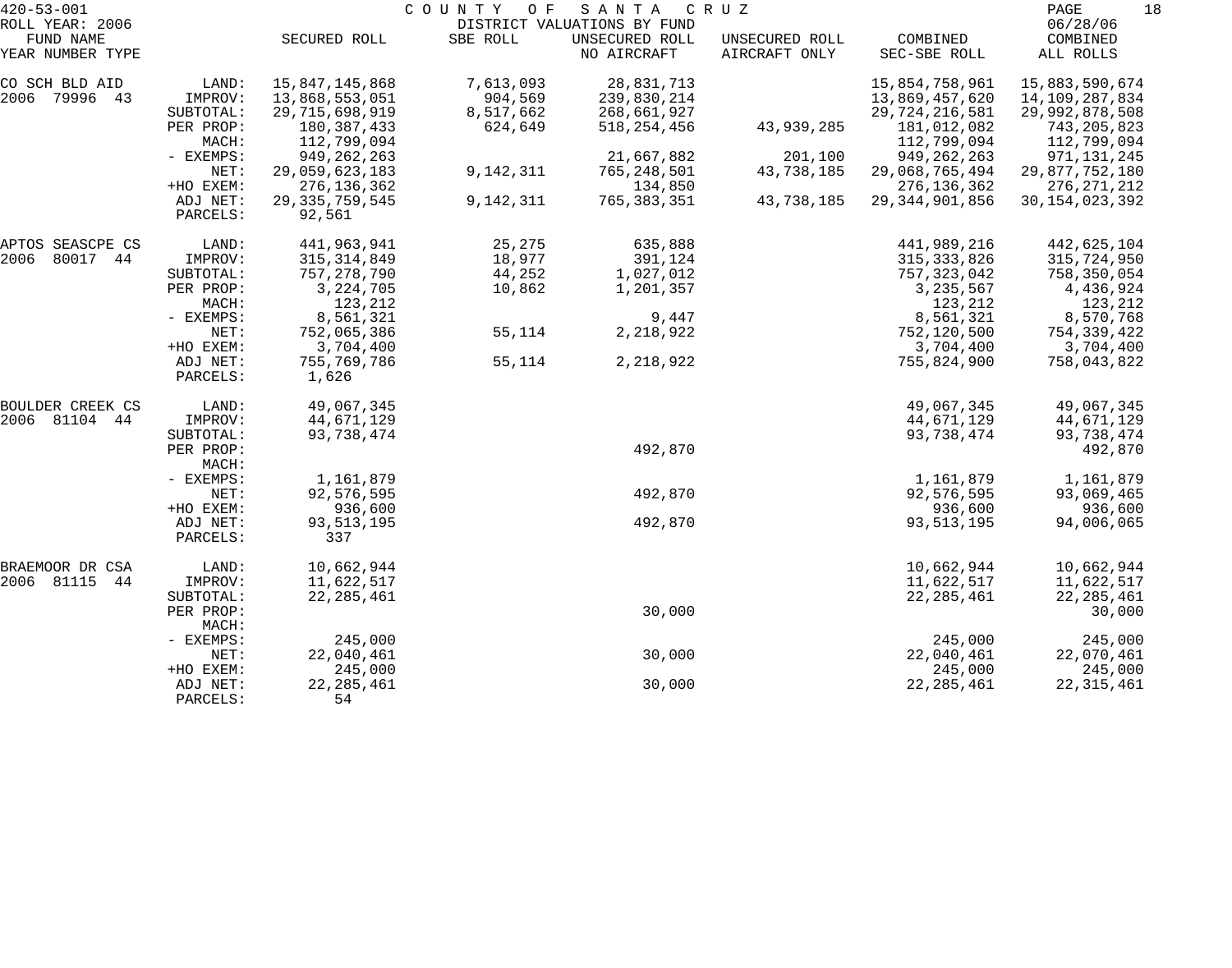| $420 - 53 - 001$              |                      |                         | COUNTY<br>O F | SANTA                         | C R U Z                         |                          | PAGE<br>19            |
|-------------------------------|----------------------|-------------------------|---------------|-------------------------------|---------------------------------|--------------------------|-----------------------|
| ROLL YEAR: 2006               |                      |                         |               | DISTRICT VALUATIONS BY FUND   |                                 |                          | 06/28/06              |
| FUND NAME<br>YEAR NUMBER TYPE |                      | SECURED ROLL            | SBE ROLL      | UNSECURED ROLL<br>NO AIRCRAFT | UNSECURED ROLL<br>AIRCRAFT ONLY | COMBINED<br>SEC-SBE ROLL | COMBINED<br>ALL ROLLS |
| COUNTY FPD CSA 4              | LAND:                | 1,515,756,945           | 285,725       | 1,295,700                     |                                 | 1,516,042,670            | 1,517,338,370         |
| 2006 81120 44                 | IMPROV:              | 1,315,974,687           | 53,817        | 21,963,686                    |                                 | 1,316,028,504            | 1,337,992,190         |
|                               | SUBTOTAL:            | 2,831,731,632           | 339,542       | 23, 259, 386                  |                                 | 2,832,071,174            | 2,855,330,560         |
|                               | PER PROP:            | 19,563,312              | 30,810        | 24,606,488                    | 17,000                          | 19,594,122               | 44, 217, 610          |
|                               | MACH:                | 59,505,091              |               |                               |                                 | 59,505,091               | 59,505,091            |
|                               | - EXEMPS:            | 68,465,428              |               | 7,000                         |                                 | 68, 465, 428             | 68,472,428            |
|                               | NET:                 | 2,842,334,607           | 370,352       | 47,858,874                    | 17,000                          | 2,842,704,959            | 2,890,580,833         |
|                               | +HO EXEM:            | 27,682,863              |               |                               |                                 | 27,682,863               | 27,682,863            |
|                               | ADJ NET:             | 2,870,017,470           | 370,352       | 47,858,874                    | 17,000                          | 2,870,387,822            | 2,918,263,696         |
|                               | PARCELS:             | 9,701                   |               |                               |                                 |                          |                       |
| CO HWY CSA #9                 | LAND:                | 9,835,630,134           | 5,345,707     | 6,293,825                     |                                 | 9,840,975,841            | 9,847,269,666         |
| 2006 81128<br>44              | IMPROV:              | 8,072,267,287           | 538,403       | 65, 233, 855                  |                                 | 8,072,805,690            | 8,138,039,545         |
|                               | SUBTOTAL:            | 17,907,897,421          | 5,884,110     | 71,527,680                    |                                 | 17,913,781,531           | 17,985,309,211        |
|                               | PER PROP:            | 74,885,803              | 405,645       | 137,944,652                   | 17,000                          | 75,291,448               | 213,253,100           |
|                               | MACH:                | 62,705,278              |               |                               |                                 | 62,705,278               | 62,705,278            |
|                               | - EXEMPS:            | 560, 513, 728           |               | 6,179,303                     |                                 | 560, 513, 728            | 566,693,031           |
|                               | NET:                 | 17,484,974,774          | 6,289,755     | 203, 293, 029                 | 17,000                          | 17, 491, 264, 529        | 17,694,574,558        |
|                               | +HO EXEM:            | 174,967,587             |               |                               |                                 | 174,967,587              | 174,967,587           |
|                               | ADJ NET:             | 17,659,942,361          | 6,289,755     | 203, 293, 029                 | 17,000                          | 17,666,232,116           | 17,869,542,145        |
|                               | PARCELS:             | 60,315                  |               |                               |                                 |                          |                       |
| CSA #9 ZN A                   | LAND:                | 3,934,732,409           | 4,090,376     | 4,034,361                     |                                 | 3,938,822,785            | 3,942,857,146         |
| 2006<br>81129<br>44           | IMPROV:              | 3, 193, 554, 057        | 104,206       | 19,961,167                    |                                 | 3, 193, 658, 263         | 3, 213, 619, 430      |
|                               | SUBTOTAL:            | 7,128,286,466           | 4,194,582     | 23,995,528                    |                                 | 7,132,481,048            | 7,156,476,576         |
|                               | PER PROP:            | 46, 424, 230            | 75,729        | 69,832,264                    |                                 | 46,499,959               | 116,332,223           |
|                               | MACH:                | 53,047,664              |               |                               |                                 | 53,047,664               | 53,047,664            |
|                               | - EXEMPS:            | 310,628,466             |               | 4,258,402                     |                                 | 310,628,466              | 314,886,868           |
|                               | NET:                 | 6,917,129,894           | 4,270,311     | 89,569,390                    |                                 | 6,921,400,205            | 7,010,969,595         |
|                               | +HO EXEM:            | 72,681,292              |               |                               |                                 | 72,681,292               | 72,681,292            |
|                               | ADJ NET:<br>PARCELS: | 6,989,811,186<br>22,735 | 4,270,311     | 89,569,390                    |                                 | 6,994,081,497            | 7,083,650,887         |
|                               |                      |                         |               |                               |                                 |                          |                       |
| CSA #9 ZN B                   | LAND:                | 1,354,369,527           | 357,757       | 1,196,501                     |                                 | 1,354,727,284            | 1,355,923,785         |
| 2006 81130<br>44              | IMPROV:              | 968,757,622             | 22,640        | 6,753,607                     |                                 | 968,780,262              | 975,533,869           |
|                               | SUBTOTAL:            | 2,323,127,149           | 380,397       | 7,950,108                     |                                 | 2,323,507,546            | 2,331,457,654         |
|                               | PER PROP:            | 3,537,910               | 12,961        | 17,651,500                    |                                 | 3,550,871                | 21, 202, 371          |
|                               | MACH:                | 537,063                 |               |                               |                                 | 537,063                  | 537,063               |
|                               | $-$ EXEMPS:          | 44, 543, 514            |               | 1,293,332                     |                                 | 44, 543, 514             | 45,836,846            |
|                               | NET:                 | 2,282,658,608           | 393,358       | 24,308,276                    |                                 | 2,283,051,966            | 2,307,360,242         |
|                               | +HO EXEM:            | 20,911,641              |               |                               |                                 | 20,911,641               | 20,911,641            |
|                               | ADJ NET:             | 2,303,570,249           | 393,358       | 24,308,276                    |                                 | 2,303,963,607            | 2,328,271,883         |
|                               | PARCELS:             | 7,024                   |               |                               |                                 |                          |                       |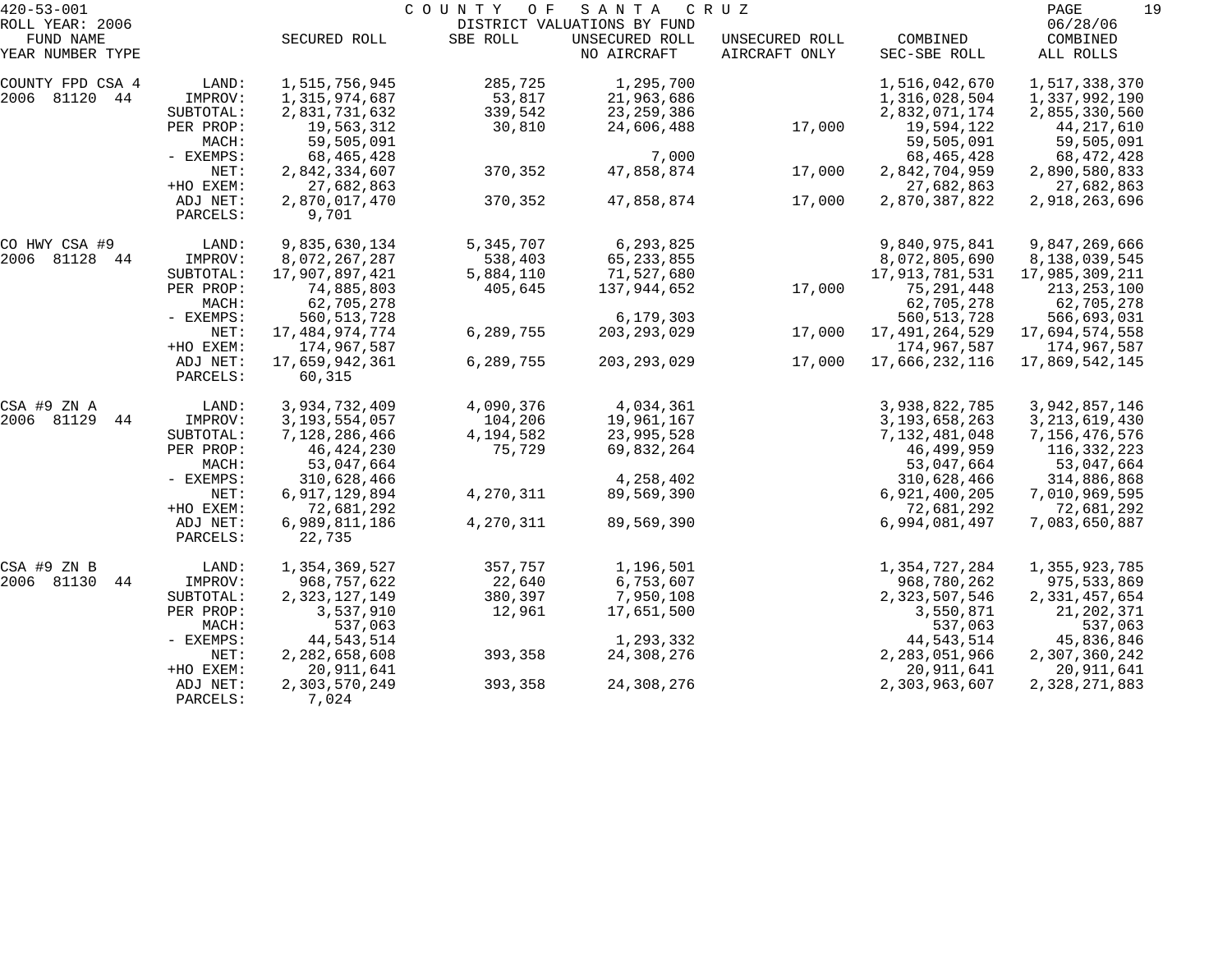| $420 - 53 - 001$<br>ROLL YEAR: 2006 |                      |                               | COUNTY<br>O F | SANTA<br>DISTRICT VALUATIONS BY FUND | C R U Z                         |                               | 20<br>PAGE<br>06/28/06        |
|-------------------------------------|----------------------|-------------------------------|---------------|--------------------------------------|---------------------------------|-------------------------------|-------------------------------|
| FUND NAME<br>YEAR NUMBER TYPE       |                      | SECURED ROLL                  | SBE ROLL      | UNSECURED ROLL<br>NO AIRCRAFT        | UNSECURED ROLL<br>AIRCRAFT ONLY | COMBINED<br>SEC-SBE ROLL      | COMBINED<br>ALL ROLLS         |
| CSA #9 ZN C                         | LAND:                | 10,750,302,557                | 5,345,707     | 7,146,493                            |                                 | 10,755,648,264                | 10,762,794,757                |
| 2006 81131 44                       | IMPROV:              | 9,093,460,654                 | 538,403       | 84,984,618                           |                                 | 9,093,999,057                 | 9,178,983,675                 |
|                                     | SUBTOTAL:            | 19,843,763,211                | 5,884,110     | 92,131,111                           |                                 | 19,849,647,321                | 19,941,778,432                |
|                                     | PER PROP:            | 80,678,778                    | 405,645       | 219,751,578                          | 17,000                          | 81,084,423                    | 300,853,001                   |
|                                     | MACH:                | 64,060,450                    |               |                                      |                                 | 64,060,450                    | 64,060,450                    |
|                                     | - EXEMPS:            | 605,683,237                   |               | 6,625,210                            |                                 | 605,683,237                   | 612,308,447                   |
|                                     | NET:<br>+HO EXEM:    | 19,382,819,202                | 6,289,755     | 305, 257, 479                        | 17,000                          | 19,389,108,957<br>190,535,587 | 19,694,383,436                |
|                                     | ADJ NET:             | 190,535,587<br>19,573,354,789 | 6,289,755     | 305, 257, 479                        | 17,000                          | 19,579,644,544                | 190,535,587<br>19,884,919,023 |
|                                     | PARCELS:             | 64,490                        |               |                                      |                                 |                               |                               |
| CSA #9D1                            | LAND:                | 3,249,960,961                 | 930,595       | 2,102,699                            |                                 | 3,250,891,556                 | 3, 252, 994, 255              |
| 2006 81132<br>44                    | IMPROV:              | 2,916,874,746                 | 360,644       | 28,706,171                           |                                 | 2,917,235,390                 | 2,945,941,561                 |
|                                     | SUBTOTAL:            | 6,166,835,707                 | 1,291,239     | 30,808,870                           |                                 | 6,168,126,946                 | 6,198,935,816                 |
|                                     | PER PROP:            | 25, 413, 305                  | 303,886       | 32, 399, 353                         | 17,000                          | 25,717,191                    | 58, 133, 544                  |
|                                     | MACH:                | 60,664,088                    |               |                                      |                                 | 60,664,088                    | 60,664,088                    |
|                                     | - EXEMPS:            | 181,394,511                   |               | 522,407                              |                                 | 181, 394, 511                 | 181,916,918                   |
|                                     | NET:                 | 6,071,518,589                 | 1,595,125     | 62,685,816                           | 17,000                          | 6,073,113,714                 | 6,135,816,530                 |
|                                     | +HO EXEM:            | 72,347,746                    |               |                                      |                                 | 72, 347, 746                  | 72,347,746                    |
|                                     | ADJ NET:<br>PARCELS: | 6, 143, 866, 335<br>27,766    | 1,595,125     | 62,685,816                           | 17,000                          | 6,145,461,460                 | 6, 208, 164, 276              |
| CSA #9D2                            | LAND:                | 7,867,648,614                 | 4,624,839     | 5,333,270                            |                                 | 7,872,273,453                 | 7,877,606,723                 |
| 2006 81133<br>44                    | IMPROV:              | 6, 373, 340, 548              | 209,440       | 47,230,021                           |                                 | 6,373,549,988                 | 6,420,780,009                 |
|                                     | SUBTOTAL:            | 14, 240, 989, 162             | 4,834,279     | 52,563,291                           |                                 | 14, 245, 823, 441             | 14,298,386,732                |
|                                     | PER PROP:            | 54, 414, 961                  | 135,725       | 119,124,668                          |                                 | 54,550,686                    | 173,675,354                   |
|                                     | MACH:                | 2,231,549                     |               |                                      |                                 | 2,231,549                     | 2,231,549                     |
|                                     | - EXEMPS:            | 455,161,065                   |               | 5,380,305                            |                                 | 455,161,065                   | 460,541,370                   |
|                                     | NET:                 | 13,842,474,607                | 4,970,004     | 166,307,654                          |                                 | 13,847,444,611                | 14,013,752,265                |
|                                     | +HO EXEM:            | 131,779,219                   |               |                                      |                                 | 131,779,219                   | 131,779,219                   |
|                                     | ADJ NET:<br>PARCELS: | 13,974,253,826<br>41,343      | 4,970,004     | 166,307,654                          |                                 | 13,979,223,830                | 14, 145, 531, 484             |
| CSA #9D3                            | LAND:                | 3,860,667,256                 | 316,296       | 1,905,566                            |                                 | 3,860,983,552                 | 3,862,889,118                 |
| 2006 81134<br>44                    | IMPROV:              | 3,039,636,089                 | 107,860       | 20,487,557                           |                                 | 3,039,743,949                 | 3,060,231,506                 |
|                                     | SUBTOTAL:            | 6,900,303,345                 | 424,156       | 22, 393, 123                         |                                 | 6,900,727,501                 | 6,923,120,624                 |
|                                     | PER PROP:            | 14,792,491                    | 61,747        | 57,912,964                           |                                 | 14,854,238                    | 72,767,202                    |
|                                     | MACH:                | 980,180                       |               |                                      |                                 | 980,180                       | 980,180                       |
|                                     | - EXEMPS:            | 193,972,660                   |               | 2,841,789                            |                                 | 193,972,660                   | 196,814,449                   |
|                                     | NET:                 | 6,722,103,356                 | 485,903       | 77,464,298                           |                                 | 6,722,589,259                 | 6,800,053,557                 |
|                                     | +HO EXEM:            | 61,199,600                    |               |                                      |                                 | 61,199,600                    | 61,199,600                    |
|                                     | ADJ NET:<br>PARCELS: | 6,783,302,956<br>19,227       | 485,903       | 77,464,298                           |                                 | 6,783,788,859                 | 6,861,253,157                 |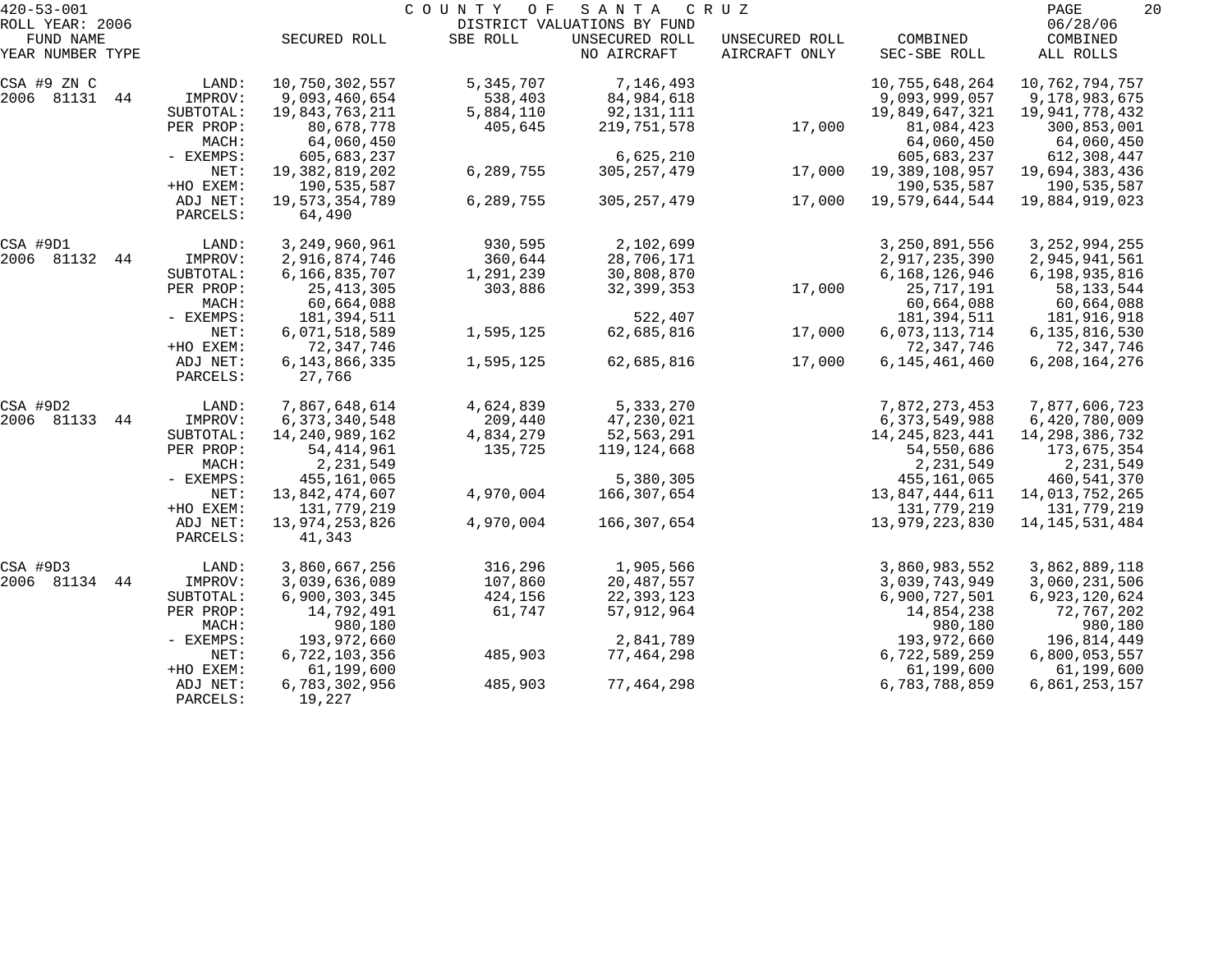| $420 - 53 - 001$                                 |                      |                          | COUNTY OF | SANTA                                                        | C R U Z                         |                          | PAGE<br>21                        |
|--------------------------------------------------|----------------------|--------------------------|-----------|--------------------------------------------------------------|---------------------------------|--------------------------|-----------------------------------|
| ROLL YEAR: 2006<br>FUND NAME<br>YEAR NUMBER TYPE |                      | SECURED ROLL             | SBE ROLL  | DISTRICT VALUATIONS BY FUND<br>UNSECURED ROLL<br>NO AIRCRAFT | UNSECURED ROLL<br>AIRCRAFT ONLY | COMBINED<br>SEC-SBE ROLL | 06/28/06<br>COMBINED<br>ALL ROLLS |
| COUNTRY ESTS CSA                                 | LAND:                | 5,130,859                |           |                                                              |                                 | 5,130,859                | 5,130,859                         |
| 2006 81140<br>44                                 | IMPROV:              | 6,136,677                |           |                                                              |                                 | 6,136,677                | 6,136,677                         |
|                                                  | SUBTOTAL:            | 11,267,536               |           |                                                              |                                 | 11,267,536               | 11,267,536                        |
|                                                  | PER PROP:            |                          |           | 33,393                                                       |                                 |                          | 33,393                            |
|                                                  | MACH:                |                          |           |                                                              |                                 |                          |                                   |
|                                                  | - EXEMPS:            | 144,376                  |           |                                                              |                                 | 144,376                  | 144,376                           |
|                                                  | NET:                 | 11, 123, 160             |           | 33,393                                                       |                                 | 11, 123, 160             | 11,156,553                        |
|                                                  | +HO EXEM:            | 140,000                  |           |                                                              |                                 | 140,000                  | 140,000                           |
|                                                  | ADJ NET:<br>PARCELS: | 11,263,160<br>34         |           | 33,393                                                       |                                 | 11,263,160               | 11,296,553                        |
|                                                  |                      |                          |           |                                                              |                                 |                          |                                   |
| DAVENPORT SANITA                                 | LAND:                | 12,685,997               | 5,649     |                                                              |                                 | 12,691,646               | 12,691,646                        |
| 2006<br>82202<br>44                              | IMPROV:              | 9,991,206                | 4,241     | 169,177                                                      |                                 | 9,995,447                | 10,164,624                        |
|                                                  | SUBTOTAL:            | 22,677,203               | 9,890     | 169,177                                                      |                                 | 22,687,093               | 22,856,270                        |
|                                                  | PER PROP:            | 2,000                    | 2,428     | 474,974                                                      |                                 | 4,428                    | 479,402                           |
|                                                  | MACH:                |                          |           |                                                              |                                 |                          |                                   |
|                                                  | - EXEMPS:            | 593,780                  |           |                                                              |                                 | 593,780                  | 593,780                           |
|                                                  | NET:                 | 22,085,423               | 12,318    | 644,151                                                      |                                 | 22,097,741               | 22,741,892                        |
|                                                  | +HO EXEM:            | 367,968                  |           |                                                              |                                 | 367,968                  | 367,968                           |
|                                                  | ADJ NET:<br>PARCELS: | 22, 453, 391<br>120      | 12,318    | 644,151                                                      |                                 | 22, 465, 709             | 23,109,860                        |
| EMPIRE ACRES CSA                                 | LAND:                | 8,093,224                |           |                                                              |                                 | 8,093,224                | 8,093,224                         |
| 2006<br>82247<br>44                              | IMPROV:              | 7,572,973                |           |                                                              |                                 | 7,572,973                | 7,572,973                         |
|                                                  | SUBTOTAL:            | 15,666,197               |           |                                                              |                                 | 15,666,197               | 15,666,197                        |
|                                                  | PER PROP:            |                          |           | 13,414                                                       |                                 |                          | 13,414                            |
|                                                  | MACH:                |                          |           |                                                              |                                 |                          |                                   |
|                                                  | - EXEMPS:            | 245,403                  |           |                                                              |                                 | 245,403                  | 245,403                           |
|                                                  | NET:                 | 15,420,794               |           | 13,414                                                       |                                 | 15,420,794               | 15,434,208                        |
|                                                  | +HO EXEM:            | 245,000                  |           |                                                              |                                 | 245,000                  | 245,000                           |
|                                                  | ADJ NET:<br>PARCELS: | 15,665,794<br>53         |           | 13,414                                                       |                                 | 15,665,794               | 15,679,208                        |
| EXT POL PRO CSA                                  | LAND:                | 9,832,322,581            | 5,345,707 | 6,293,825                                                    |                                 | 9,837,668,288            | 9,843,962,113                     |
| 2006 82250<br>44                                 | IMPROV:              | 8,070,061,000            | 538,403   | 65, 233, 855                                                 |                                 | 8,070,599,403            | 8, 135, 833, 258                  |
|                                                  | SUBTOTAL:            | 17,902,383,581           | 5,884,110 | 71,527,680                                                   |                                 | 17,908,267,691           | 17,979,795,371                    |
|                                                  | PER PROP:            | 74,885,803               | 405,645   | 137,944,652                                                  | 17,000                          | 75,291,448               | 213, 253, 100                     |
|                                                  | MACH:                | 62,705,278               |           |                                                              |                                 | 62,705,278               | 62,705,278                        |
|                                                  | - EXEMPS:            | 560, 431, 128            |           | 6,179,303                                                    |                                 | 560, 431, 128            | 566,610,431                       |
|                                                  | NET:                 | 17, 479, 543, 534        | 6,289,755 | 203, 293, 029                                                | 17,000                          | 17,485,833,289           | 17,689,143,318                    |
|                                                  | +HO EXEM:            | 174,884,987              |           |                                                              |                                 | 174,884,987              | 174,884,987                       |
|                                                  | ADJ NET:<br>PARCELS: | 17,654,428,521<br>60,297 | 6,289,755 | 203, 293, 029                                                | 17,000                          | 17,660,718,276           | 17,864,028,305                    |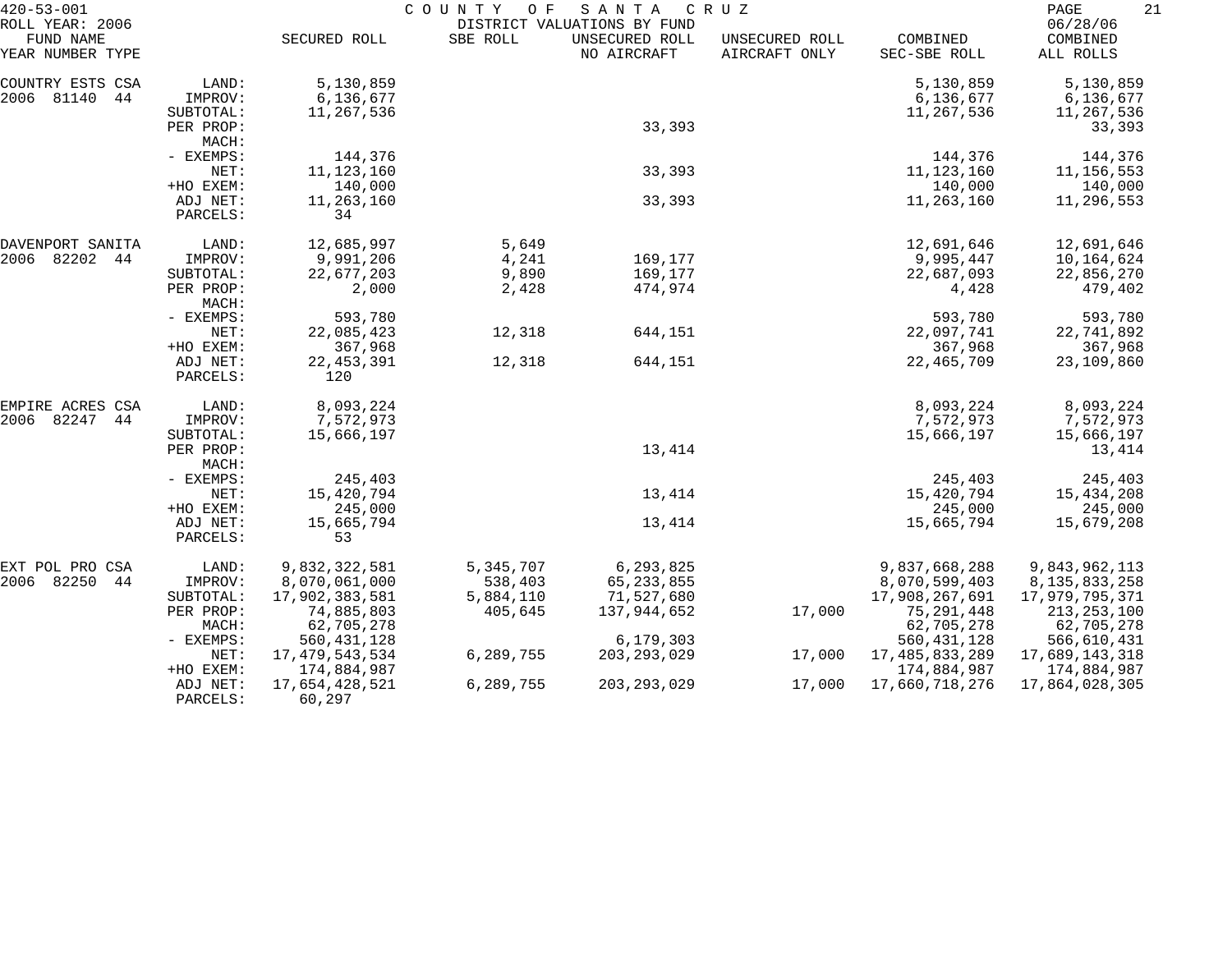| $420 - 53 - 001$                                 |                      | COUNTY<br>O F<br>SANTA<br>CRUZ |                                                                          |                                 |                          |                                   |  |
|--------------------------------------------------|----------------------|--------------------------------|--------------------------------------------------------------------------|---------------------------------|--------------------------|-----------------------------------|--|
| ROLL YEAR: 2006<br>FUND NAME<br>YEAR NUMBER TYPE |                      | SECURED ROLL                   | DISTRICT VALUATIONS BY FUND<br>SBE ROLL<br>UNSECURED ROLL<br>NO AIRCRAFT | UNSECURED ROLL<br>AIRCRAFT ONLY | COMBINED<br>SEC-SBE ROLL | 06/28/06<br>COMBINED<br>ALL ROLLS |  |
| BONITAENCINO CSA                                 | LAND:                | 13,578,612                     |                                                                          |                                 | 13,578,612               | 13,578,612                        |  |
| 2006<br>83334<br>44                              | IMPROV:              | 9,140,665                      |                                                                          |                                 | 9,140,665                | 9,140,665                         |  |
|                                                  | SUBTOTAL:            | 22,719,277                     |                                                                          |                                 | 22,719,277               | 22,719,277                        |  |
|                                                  | PER PROP:            |                                | 25,721                                                                   |                                 |                          | 25,721                            |  |
|                                                  | MACH:                |                                |                                                                          |                                 |                          |                                   |  |
|                                                  | - EXEMPS:            | 225,431                        |                                                                          |                                 | 225,431                  | 225,431                           |  |
|                                                  | NET:                 | 22, 493, 846                   | 25,721                                                                   |                                 | 22, 493, 846             | 22,519,567                        |  |
|                                                  | +HO EXEM:            | 224,000                        |                                                                          |                                 | 224,000                  | 224,000                           |  |
|                                                  | ADJ NET:             | 22,717,846                     | 25,721                                                                   |                                 | 22,717,846               | 22,743,567                        |  |
|                                                  | PARCELS:             | 82                             |                                                                          |                                 |                          |                                   |  |
| FOREST GLEN CSA                                  | LAND:                | 10,551,493                     |                                                                          |                                 | 10,551,493               | 10,551,493                        |  |
| 83335<br>2006<br>44                              | IMPROV:              | 10,885,728                     |                                                                          |                                 | 10,885,728               | 10,885,728                        |  |
|                                                  | SUBTOTAL:            | 21, 437, 221                   |                                                                          |                                 | 21, 437, 221             | 21, 437, 221                      |  |
|                                                  | PER PROP:            |                                | 38,445                                                                   |                                 |                          | 38,445                            |  |
|                                                  | MACH:                |                                |                                                                          |                                 |                          |                                   |  |
|                                                  | - EXEMPS:            | 270,333                        |                                                                          |                                 | 270,333                  | 270,333                           |  |
|                                                  | NET:                 | 21,166,888                     | 38,445                                                                   |                                 | 21,166,888               | 21, 205, 333                      |  |
|                                                  | +HO EXEM:            | 266,000                        |                                                                          |                                 | 266,000                  | 266,000                           |  |
|                                                  | ADJ NET:<br>PARCELS: | 21, 432, 888<br>80             | 38,445                                                                   |                                 | 21,432,888               | 21, 471, 333                      |  |
| FELTON GROVE CSA                                 | LAND:                | 9,301,214                      |                                                                          |                                 | 9,301,214                | 9,301,214                         |  |
| 2006<br>83340<br>44                              | IMPROV:              | 6,318,330                      |                                                                          |                                 | 6,318,330                | 6,318,330                         |  |
|                                                  | SUBTOTAL:            | 15,619,544                     |                                                                          |                                 | 15,619,544               | 15,619,544                        |  |
|                                                  | PER PROP:<br>MACH:   | 2,000                          | 37,427                                                                   |                                 | 2,000                    | 39,427                            |  |
|                                                  | - EXEMPS:            | 288,613                        |                                                                          |                                 | 288,613                  | 288,613                           |  |
|                                                  | NET:                 | 15, 332, 931                   | 37,427                                                                   |                                 | 15,332,931               | 15,370,358                        |  |
|                                                  | +HO EXEM:            | 182,000                        |                                                                          |                                 | 182,000                  | 182,000                           |  |
|                                                  | ADJ NET:             | 15,514,931                     | 37,427                                                                   |                                 | 15,514,931               | 15,552,358                        |  |
|                                                  | PARCELS:             | 56                             |                                                                          |                                 |                          |                                   |  |
| FREEDOM CO SAN D                                 | LAND:                | 182, 911, 393                  | 191,250                                                                  |                                 | 182, 911, 393            | 183,102,643                       |  |
| 2006 83344 70                                    | IMPROV:              | 162,954,331                    | 147,777                                                                  |                                 | 162,954,331              | 163,102,108                       |  |
|                                                  | SUBTOTAL:            | 345,865,724                    | 339,027                                                                  |                                 | 345,865,724              | 346, 204, 751                     |  |
|                                                  | PER PROP:<br>MACH:   | 174,532                        | 1,462,462                                                                |                                 | 174,532                  | 1,636,994                         |  |
|                                                  | - EXEMPS:            | 18,869,979                     | 90,866                                                                   |                                 | 18,869,979               | 18,960,845                        |  |
|                                                  | NET:                 | 327, 170, 277                  | 1,710,623                                                                |                                 | 327,170,277              | 328,880,900                       |  |
|                                                  | +HO EXEM:            | 6,524,000                      |                                                                          |                                 | 6,524,000                | 6,524,000                         |  |
|                                                  | ADJ NET:<br>PARCELS: | 333,694,277<br>1,526           | 1,710,623                                                                |                                 | 333,694,277              | 335,404,900                       |  |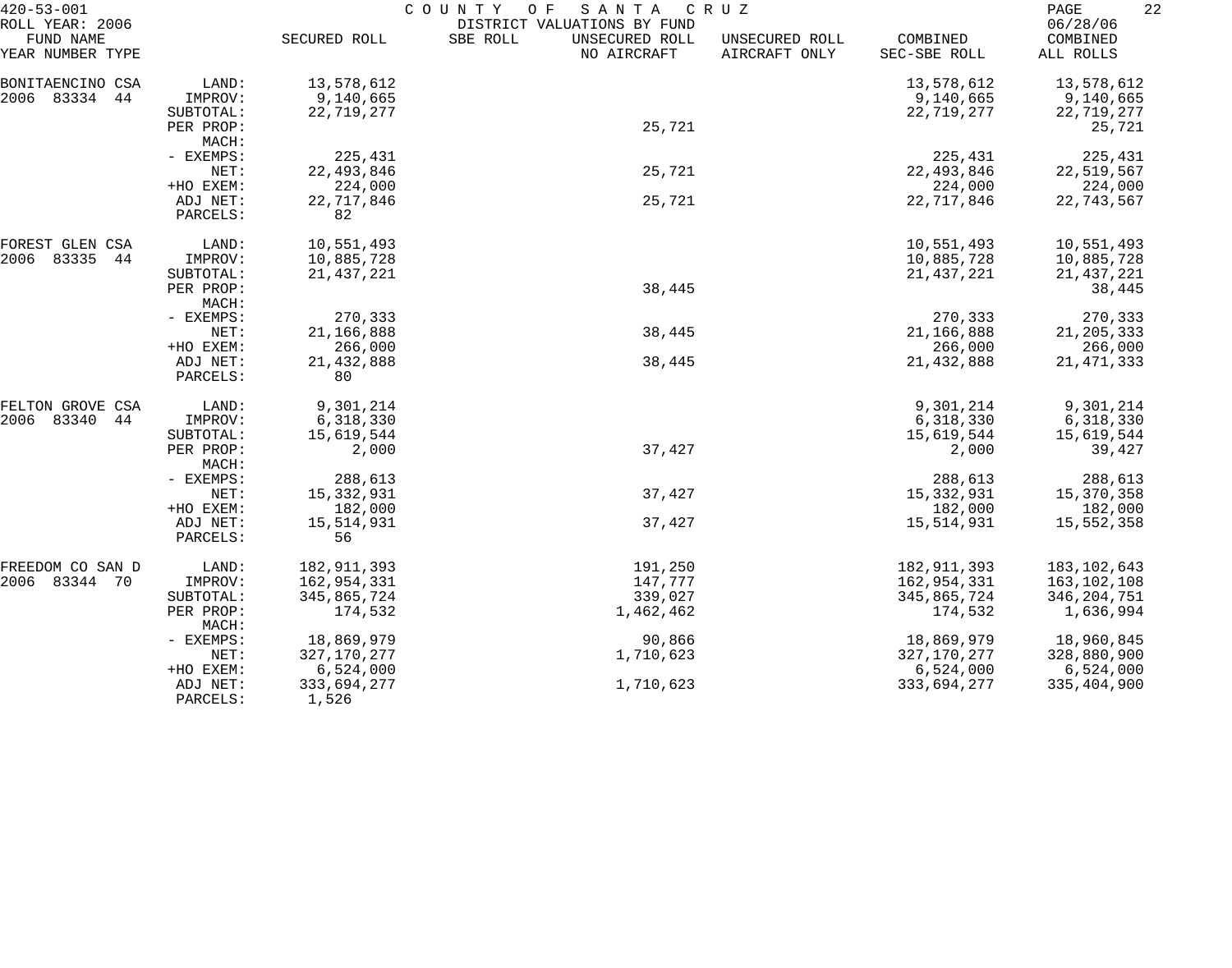| $420 - 53 - 001$              |                        |                      | COUNTY<br>O F<br>SANTA                    | C R U Z                         |                          | 23<br>PAGE            |
|-------------------------------|------------------------|----------------------|-------------------------------------------|---------------------------------|--------------------------|-----------------------|
| ROLL YEAR: 2006               |                        |                      | DISTRICT VALUATIONS BY FUND               |                                 |                          | 06/28/06              |
| FUND NAME<br>YEAR NUMBER TYPE |                        | SECURED ROLL         | SBE ROLL<br>UNSECURED ROLL<br>NO AIRCRAFT | UNSECURED ROLL<br>AIRCRAFT ONLY | COMBINED<br>SEC-SBE ROLL | COMBINED<br>ALL ROLLS |
| FREEDOM CO SAN E              | LAND:                  | 182, 911, 393        | 191,250                                   |                                 | 182, 911, 393            | 183,102,643           |
| 2006 83347 44                 | IMPROV:                | 162,954,331          | 147,777                                   |                                 | 162,954,331              | 163,102,108           |
|                               | SUBTOTAL:              | 345,865,724          | 339,027                                   |                                 | 345,865,724              | 346,204,751           |
|                               | PER PROP:<br>MACH:     | 174,532              | 1,462,462                                 |                                 | 174,532                  | 1,636,994             |
|                               | - EXEMPS:              | 18,869,979           | 90,866                                    |                                 | 18,869,979               | 18,960,845            |
|                               | NET:                   | 327, 170, 277        | 1,710,623                                 |                                 | 327,170,277              | 328,880,900           |
|                               | +HO EXEM:              | 6,524,000            |                                           |                                 | 6,524,000                | 6,524,000             |
|                               | ADJ NET:<br>PARCELS:   | 333,694,277<br>1,526 | 1,710,623                                 |                                 | 333,694,277              | 335,404,900           |
| GLENWD ACRES CSA              | LAND:                  | 3,278,877            |                                           |                                 | 3,278,877                | 3,278,877             |
| 2006 83380<br>44              | IMPROV:                | 3,828,717            |                                           |                                 | 3,828,717                | 3,828,717             |
|                               | SUBTOTAL:<br>PER PROP: | 7,107,594            |                                           |                                 | 7,107,594                | 7,107,594             |
|                               | MACH:<br>- EXEMPS:     | 63,000               |                                           |                                 | 63,000                   | 63,000                |
|                               | NET:                   | 7,044,594            |                                           |                                 | 7,044,594                | 7,044,594             |
|                               | +HO EXEM:              | 63,000               |                                           |                                 | 63,000                   | 63,000                |
|                               | ADJ NET:               | 7,107,594            |                                           |                                 | 7,107,594                | 7,107,594             |
|                               | PARCELS:               | 22                   |                                           |                                 |                          |                       |
| HDDN VALLEY CSA               | LAND:                  | 24,022,620           |                                           |                                 | 24,022,620               | 24,022,620            |
| 2006<br>84420<br>44           | IMPROV:                | 22, 117, 045         |                                           |                                 | 22, 117, 045             | 22, 117, 045          |
|                               | SUBTOTAL:              | 46,139,665           |                                           |                                 | 46,139,665               | 46,139,665            |
|                               | PER PROP:<br>MACH:     |                      | 74,354                                    |                                 |                          | 74,354                |
|                               | - EXEMPS:              | 475,230              |                                           |                                 | 475,230                  | 475,230               |
|                               | NET:                   | 45,664,435           | 74,354                                    |                                 | 45,664,435               | 45,738,789            |
|                               | +HO EXEM:              | 371,000              |                                           |                                 | 371,000                  | 371,000               |
|                               | ADJ NET:<br>PARCELS:   | 46,035,435<br>87     | 74,354                                    |                                 | 46,035,435               | 46,109,789            |
| HOPKINS GLCH CSA              | LAND:                  | 10,567,661           |                                           |                                 | 10,567,661               | 10,567,661            |
| 2006 84430<br>44              | IMPROV:                | 7,737,265            |                                           |                                 | 7,737,265                | 7,737,265             |
|                               | SUBTOTAL:              | 18,304,926           |                                           |                                 | 18,304,926               | 18,304,926            |
|                               | PER PROP:<br>MACH:     | 27,702               | 54,009                                    |                                 | 27,702                   | 81,711                |
|                               | - EXEMPS:              | 175,124              |                                           |                                 | 175,124                  | 175,124               |
|                               | NET:                   | 18, 157, 504         | 54,009                                    |                                 | 18,157,504               | 18, 211, 513          |
|                               | +HO EXEM:              | 175,000              |                                           |                                 | 175,000                  | 175,000               |
|                               | ADJ NET:               | 18, 332, 504         | 54,009                                    |                                 | 18,332,504               | 18,386,513            |
|                               | PARCELS:               | 69                   |                                           |                                 |                          |                       |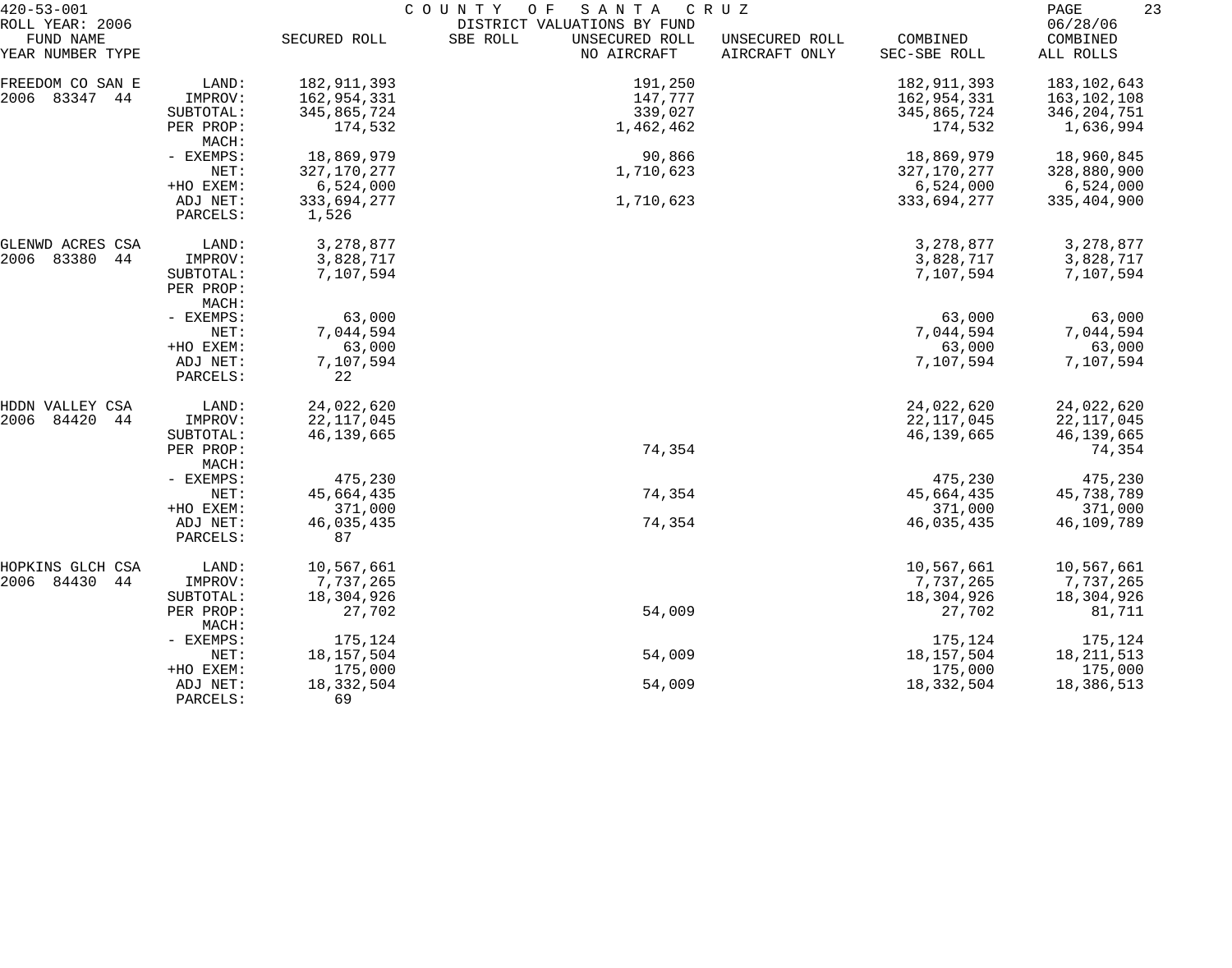| $420 - 53 - 001$                                 |                      |                     | COUNTY<br>SANTA<br>O F                                                   | C R U Z                         |                          | 24<br>PAGE                        |
|--------------------------------------------------|----------------------|---------------------|--------------------------------------------------------------------------|---------------------------------|--------------------------|-----------------------------------|
| ROLL YEAR: 2006<br>FUND NAME<br>YEAR NUMBER TYPE |                      | SECURED ROLL        | DISTRICT VALUATIONS BY FUND<br>SBE ROLL<br>UNSECURED ROLL<br>NO AIRCRAFT | UNSECURED ROLL<br>AIRCRAFT ONLY | COMBINED<br>SEC-SBE ROLL | 06/28/06<br>COMBINED<br>ALL ROLLS |
| HCKLBRRY WDS<br>CSA                              | LAND:                | 8,661,420           |                                                                          |                                 | 8,661,420                | 8,661,420                         |
| 84434<br>2006<br>44                              | IMPROV:              | 9,261,440           |                                                                          |                                 | 9,261,440                | 9,261,440                         |
|                                                  | SUBTOTAL:            | 17,922,860          |                                                                          |                                 | 17,922,860               | 17,922,860                        |
|                                                  | PER PROP:            |                     |                                                                          |                                 |                          |                                   |
|                                                  | MACH:                |                     |                                                                          |                                 |                          |                                   |
|                                                  | - EXEMPS:            | 268,081             |                                                                          |                                 | 268,081                  | 268,081                           |
|                                                  | NET:                 | 17,654,779          |                                                                          |                                 | 17,654,779               | 17,654,779                        |
|                                                  | +HO EXEM:            | 257,600             |                                                                          |                                 | 257,600                  | 257,600                           |
|                                                  | ADJ NET:             | 17,912,379          |                                                                          |                                 | 17,912,379               | 17,912,379                        |
|                                                  | PARCELS:             | 83                  |                                                                          |                                 |                          |                                   |
| HTCHNSON RD CSA                                  | LAND:                | 37, 123, 292        |                                                                          |                                 | 37, 123, 292             | 37, 123, 292                      |
| 2006<br>84435<br>44                              | IMPROV:              | 38, 244, 482        | 47,188                                                                   |                                 | 38, 244, 482             | 38, 291, 670                      |
|                                                  | SUBTOTAL:            | 75, 367, 774        | 47,188                                                                   |                                 | 75, 367, 774             | 75, 414, 962                      |
|                                                  | PER PROP:            |                     | 147,784                                                                  |                                 |                          | 147,784                           |
|                                                  | MACH:                |                     |                                                                          |                                 |                          |                                   |
|                                                  | - EXEMPS:            | 771,641             |                                                                          |                                 | 771,641                  | 771,641                           |
|                                                  | NET:                 | 74,596,133          | 194,972                                                                  |                                 | 74,596,133               | 74,791,105                        |
|                                                  | +HO EXEM:            | 770,000             |                                                                          |                                 | 770,000                  | 770,000                           |
|                                                  | ADJ NET:<br>PARCELS: | 75, 366, 133<br>178 | 194,972                                                                  |                                 | 75, 366, 133             | 75,561,105                        |
| KELLY HILL CSA 2                                 | LAND:                | 1,050,651           |                                                                          |                                 | 1,050,651                | 1,050,651                         |
| 84475<br>2006<br>44                              | IMPROV:              | 1,456,852           |                                                                          |                                 | 1,456,852                | 1,456,852                         |
|                                                  | SUBTOTAL:            | 2,507,503           |                                                                          |                                 | 2,507,503                | 2,507,503                         |
|                                                  | PER PROP:            |                     |                                                                          |                                 |                          |                                   |
|                                                  | MACH:                |                     |                                                                          |                                 |                          |                                   |
|                                                  | - EXEMPS:            | 37,470              |                                                                          |                                 | 37,470                   | 37,470                            |
|                                                  | NET:                 | 2,470,033           |                                                                          |                                 | 2,470,033                | 2,470,033                         |
|                                                  | +HO EXEM:            | 35,000              |                                                                          |                                 | 35,000                   | 35,000                            |
|                                                  | ADJ NET:             | 2,505,033           |                                                                          |                                 | 2,505,033                | 2,505,033                         |
|                                                  | PARCELS:             | 18                  |                                                                          |                                 |                          |                                   |
| LARSEN RD CSA 34                                 | LAND:                | 6,936,809           |                                                                          |                                 | 6,936,809                | 6,936,809                         |
| 85505<br>2006<br>44                              | IMPROV:              | 6,900,298           |                                                                          |                                 | 6,900,298                | 6,900,298                         |
|                                                  | SUBTOTAL:            | 13,837,107          |                                                                          |                                 | 13,837,107               | 13,837,107                        |
|                                                  | PER PROP:<br>MACH:   |                     | 29,750                                                                   |                                 |                          | 29,750                            |
|                                                  | - EXEMPS:            | 169,382             |                                                                          |                                 | 169,382                  | 169,382                           |
|                                                  | NET:                 | 13,667,725          | 29,750                                                                   |                                 | 13,667,725               | 13,697,475                        |
|                                                  | +HO EXEM:            | 168,000             |                                                                          |                                 | 168,000                  | 168,000                           |
|                                                  | ADJ NET:             | 13,835,725          | 29,750                                                                   |                                 | 13,835,725               | 13,865,475                        |
|                                                  | PARCELS:             | 54                  |                                                                          |                                 |                          |                                   |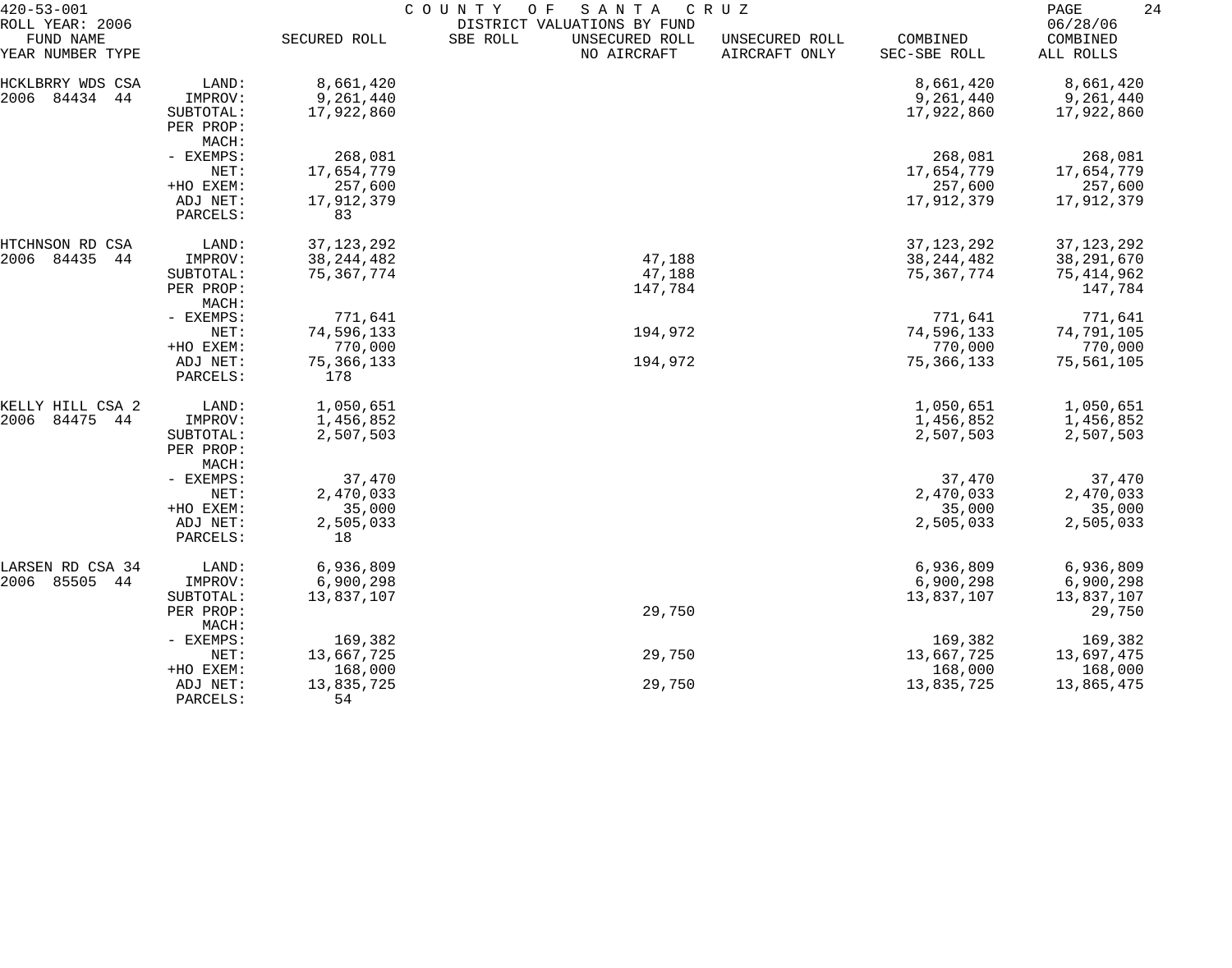| $420 - 53 - 001$                                 |                                            | COUNTY<br>SANTA<br>CRUZ<br>O F              |                      |                                                              |                                 |                                              |                                                  |  |
|--------------------------------------------------|--------------------------------------------|---------------------------------------------|----------------------|--------------------------------------------------------------|---------------------------------|----------------------------------------------|--------------------------------------------------|--|
| ROLL YEAR: 2006<br>FUND NAME<br>YEAR NUMBER TYPE |                                            | SECURED ROLL                                | SBE ROLL             | DISTRICT VALUATIONS BY FUND<br>UNSECURED ROLL<br>NO AIRCRAFT | UNSECURED ROLL<br>AIRCRAFT ONLY | COMBINED<br>SEC-SBE ROLL                     | 06/28/06<br>COMBINED<br>ALL ROLLS                |  |
| LOMA PRIETA CSA<br>2006<br>85506<br>44           | LAND:<br>IMPROV:<br>SUBTOTAL:<br>PER PROP: | 14,776,011<br>11,358,406<br>26, 134, 417    |                      |                                                              |                                 | 14,776,011<br>11,358,406<br>26, 134, 417     | 14,776,011<br>11,358,406<br>26, 134, 417         |  |
|                                                  | MACH:                                      |                                             |                      |                                                              |                                 |                                              |                                                  |  |
|                                                  | - EXEMPS:<br>NET:<br>+HO EXEM:             | 260,423<br>25,873,994<br>259,000            |                      |                                                              |                                 | 260,423<br>25,873,994<br>259,000             | 260,423<br>25,873,994<br>259,000                 |  |
|                                                  | ADJ NET:<br>PARCELS:                       | 26, 132, 994<br>102                         |                      |                                                              |                                 | 26, 132, 994                                 | 26, 132, 994                                     |  |
| LOMOND TERR CSA<br>85515<br>2006<br>44           | LAND:<br>IMPROV:<br>SUBTOTAL:              | 13,103,676<br>13, 164, 358<br>26, 268, 034  |                      |                                                              |                                 | 13, 103, 676<br>13, 164, 358<br>26, 268, 034 | 13,103,676<br>13,164,358<br>26, 268, 034         |  |
|                                                  | PER PROP:<br>MACH:                         |                                             |                      | 201,604                                                      |                                 |                                              | 201,604                                          |  |
|                                                  | - EXEMPS:<br>NET:                          | 394,328<br>25,873,706                       |                      | 201,604                                                      |                                 | 394,328<br>25,873,706                        | 394,328<br>26,075,310                            |  |
|                                                  | +HO EXEM:<br>ADJ NET:<br>PARCELS:          | 392,000<br>26, 265, 706<br>94               |                      | 201,604                                                      |                                 | 392,000<br>26, 265, 706                      | 392,000<br>26, 467, 310                          |  |
| MCGAFFIN ROADCSA<br>85520<br>2006<br>44          | LAND:<br>IMPROV:                           | 1,400,912<br>1,697,649                      |                      |                                                              |                                 | 1,400,912<br>1,697,649                       | 1,400,912<br>1,697,649                           |  |
|                                                  | SUBTOTAL:<br>PER PROP:<br>MACH:            | 3,098,561                                   |                      | 5,131                                                        |                                 | 3,098,561                                    | 3,098,561<br>5,131                               |  |
|                                                  | - EXEMPS:<br>NET:                          | 83,488<br>3,015,073                         |                      | 5,131                                                        |                                 | 83,488<br>3,015,073                          | 83,488<br>3,020,204                              |  |
|                                                  | +HO EXEM:<br>ADJ NET:<br>PARCELS:          | 63,000<br>3,078,073<br>69                   |                      | 5,131                                                        |                                 | 63,000<br>3,078,073                          | 63,000<br>3,083,204                              |  |
| MOSQUITO CSA #53<br>2006 86540<br>44             | LAND:<br>IMPROV:                           | 11,355,611,674<br>9,734,529,116             | 5,967,632<br>562,716 | 12,537,419<br>119,875,675                                    |                                 | 11,361,579,306<br>9,735,091,832              | 11,374,116,725<br>9,854,967,507                  |  |
|                                                  | SUBTOTAL:<br>PER PROP:<br>MACH:            | 21,090,140,790<br>138,493,243<br>91,975,259 | 6,530,348<br>419,563 | 132, 413, 094<br>253, 111, 196                               | 43,939,285                      | 21,096,671,138<br>138,912,806<br>91,975,259  | 21, 229, 084, 232<br>435, 963, 287<br>91,975,259 |  |
|                                                  | $-$ EXEMPS:<br>NET:                        | 707,178,518<br>20, 613, 430, 774            | 6,949,911            | 8,124,873<br>377, 399, 417                                   | 201,100<br>43,738,185           | 707,178,518<br>20,620,380,685                | 715,504,491<br>21,041,518,287                    |  |
|                                                  | +HO EXEM:<br>ADJ NET:<br>PARCELS:          | 204, 513, 187<br>20,817,943,961<br>70,037   | 6,949,911            | 377, 399, 417                                                | 43,738,185                      | 204, 513, 187<br>20,824,893,872              | 204, 513, 187<br>21, 246, 031, 474               |  |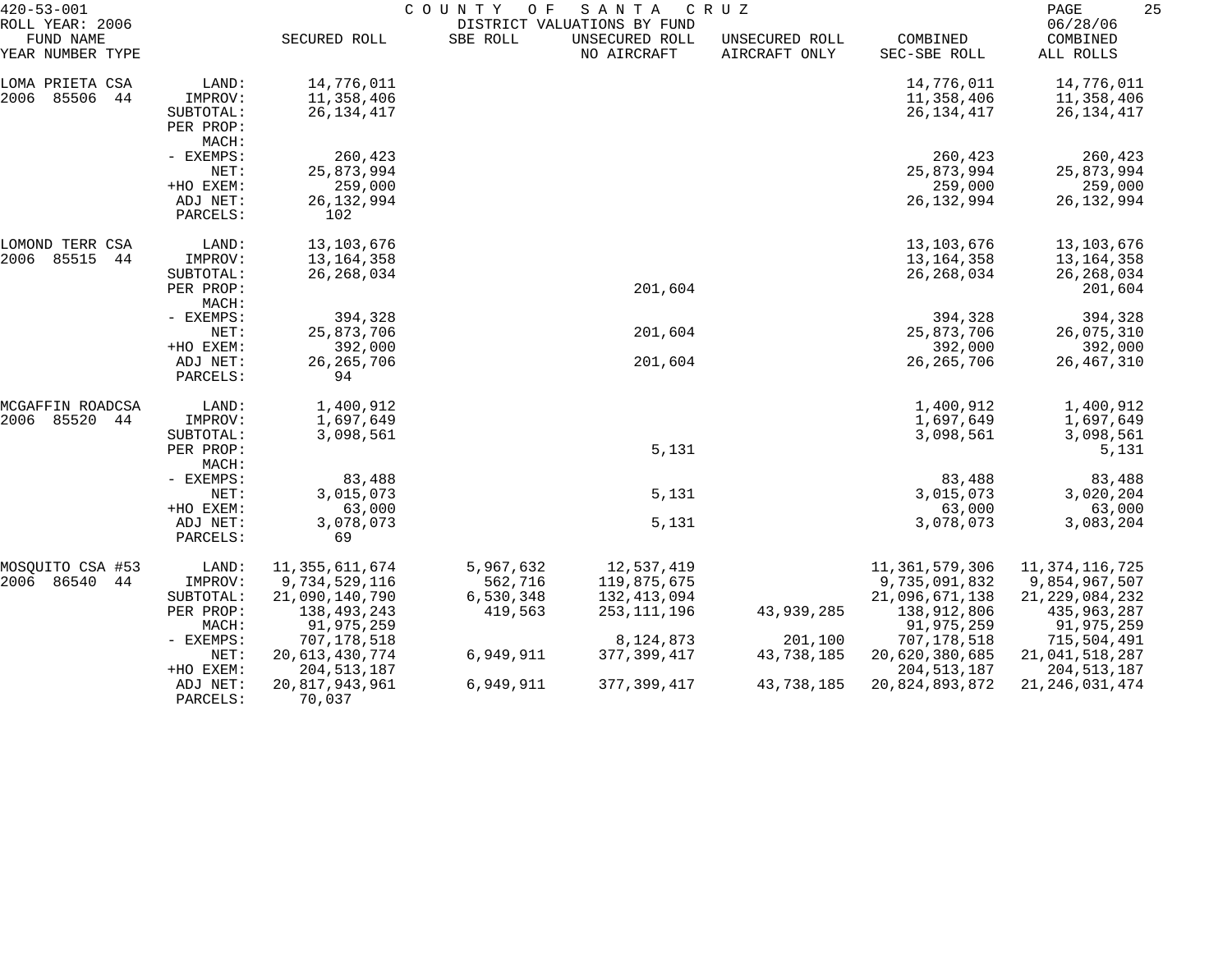| $420 - 53 - 001$                                 |                                                         | COUNTY OF<br>SANTA<br>C R U Z<br>DISTRICT VALUATIONS BY FUND              |                                        |                                                      |                                     |                                                                           |                                                                                 |  |
|--------------------------------------------------|---------------------------------------------------------|---------------------------------------------------------------------------|----------------------------------------|------------------------------------------------------|-------------------------------------|---------------------------------------------------------------------------|---------------------------------------------------------------------------------|--|
| ROLL YEAR: 2006<br>FUND NAME<br>YEAR NUMBER TYPE |                                                         | SECURED ROLL                                                              | SBE ROLL                               | UNSECURED ROLL<br>NO AIRCRAFT                        | UNSECURED ROLL<br>AIRCRAFT ONLY     | COMBINED<br>SEC-SBE ROLL                                                  | 06/28/06<br>COMBINED<br>ALL ROLLS                                               |  |
| OLD RANCH RD CSA<br>2006 86570<br>44             | LAND:<br>IMPROV:<br>SUBTOTAL:<br>PER PROP:<br>MACH:     | 8,308,744<br>6,942,242<br>15,250,986                                      |                                        |                                                      |                                     | 8,308,744<br>6,942,242<br>15,250,986                                      | 8,308,744<br>6,942,242<br>15,250,986                                            |  |
|                                                  | - EXEMPS:<br>NET:<br>+HO EXEM:<br>ADJ NET:<br>PARCELS:  | 129,605<br>15, 121, 381<br>126,000<br>15, 247, 381<br>42                  |                                        |                                                      |                                     | 129,605<br>15, 121, 381<br>126,000<br>15, 247, 381                        | 129,605<br>15,121,381<br>126,000<br>15,247,381                                  |  |
| PAJARO STORM DRA<br>86685<br>2006<br>44          | LAND:<br>IMPROV:<br>SUBTOTAL:<br>PER PROP:              | 2,625,457,985<br>2,539,222,441<br>5,164,680,426<br>73,583,807             | 654,098<br>48,468<br>702,566<br>27,746 | 6,591,187<br>63,620,388<br>70,211,575<br>140,473,568 | 43,922,285                          | 2,626,112,083<br>2,539,270,909<br>5, 165, 382, 992<br>73,611,553          | 2,632,703,270<br>2,602,891,297<br>5, 235, 594, 567<br>258,007,406               |  |
|                                                  | MACH:<br>- EXEMPS:<br>NET:<br>+HO EXEM:<br>ADJ NET:     | 29,544,505<br>247,567,391<br>5,020,241,347<br>49,926,800<br>5,070,168,147 | 730,312<br>730,312                     | 2,907,090<br>207,778,053<br>207,778,053              | 201,100<br>43,721,185<br>43,721,185 | 29,544,505<br>247,567,391<br>5,020,971,659<br>49,926,800<br>5,070,898,459 | 29,544,505<br>250,675,581<br>5, 272, 470, 897<br>49,926,800<br>5, 322, 397, 697 |  |
| PAJARO DUNES CSA                                 | PARCELS:<br>LAND:                                       | 16,337<br>172,764,972                                                     |                                        |                                                      |                                     | 172,764,972                                                               | 172,764,972                                                                     |  |
| 86687<br>2006<br>44                              | IMPROV:<br>SUBTOTAL:<br>PER PROP:<br>MACH:<br>- EXEMPS: | 108,396,616<br>281, 161, 588<br>170,377<br>9,490<br>210,871               |                                        | 458,106<br>458,106<br>81,053                         |                                     | 108,396,616<br>281, 161, 588<br>170,377<br>9,490<br>210,871               | 108,854,722<br>281,619,694<br>251,430<br>9,490<br>210,871                       |  |
|                                                  | NET:<br>+HO EXEM:<br>ADJ NET:<br>PARCELS:               | 281,130,584<br>208,600<br>281, 339, 184<br>625                            |                                        | 539,159<br>539,159                                   |                                     | 281, 130, 584<br>208,600<br>281, 339, 184                                 | 281,669,743<br>208,600<br>281,878,343                                           |  |
| PINECREST DR CSA<br>2006 86691<br>44             | LAND:<br>IMPROV:<br>SUBTOTAL:<br>PER PROP:              | 5, 315, 724<br>5,360,334<br>10,676,058                                    |                                        | 6,300                                                |                                     | 5, 315, 724<br>5,360,334<br>10,676,058                                    | 5, 315, 724<br>5,360,334<br>10,676,058<br>6,300                                 |  |
|                                                  | MACH:<br>- EXEMPS:                                      | 226,657                                                                   |                                        |                                                      |                                     | 226,657                                                                   | 226,657                                                                         |  |
|                                                  | NET:<br>+HO EXEM:<br>ADJ NET:<br>PARCELS:               | 10,449,401<br>112,000<br>10,561,401<br>61                                 |                                        | 6,300<br>6,300                                       |                                     | 10,449,401<br>112,000<br>10,561,401                                       | 10,455,701<br>112,000<br>10,567,701                                             |  |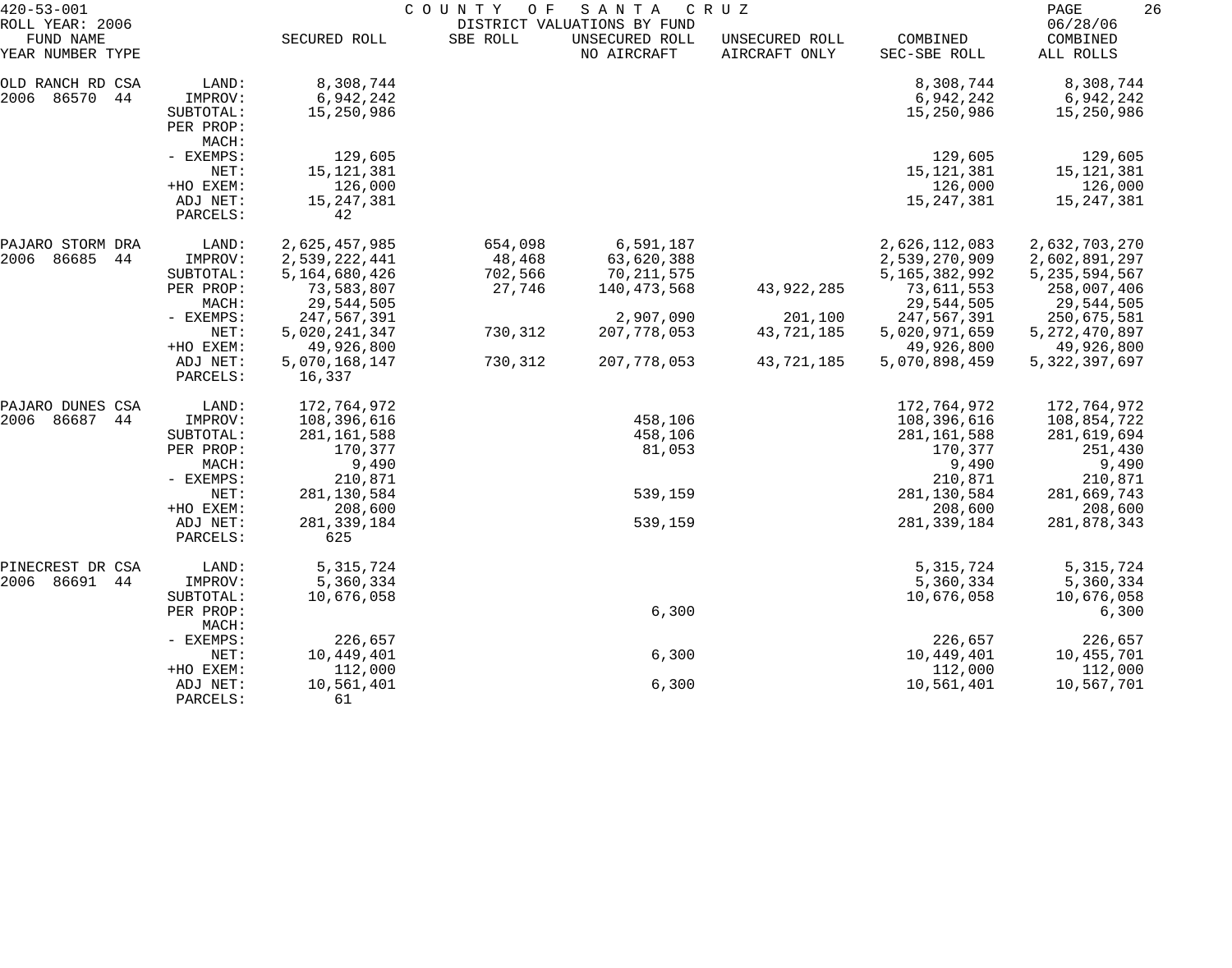| $420 - 53 - 001$                                 |                                            |                                        | COUNTY<br>O F | SANTA                                                        | C R U Z                         |                                           | 27<br>PAGE                             |
|--------------------------------------------------|--------------------------------------------|----------------------------------------|---------------|--------------------------------------------------------------|---------------------------------|-------------------------------------------|----------------------------------------|
| ROLL YEAR: 2006<br>FUND NAME<br>YEAR NUMBER TYPE |                                            | SECURED ROLL                           | SBE ROLL      | DISTRICT VALUATIONS BY FUND<br>UNSECURED ROLL<br>NO AIRCRAFT | UNSECURED ROLL<br>AIRCRAFT ONLY | COMBINED<br>SEC-SBE ROLL                  | 06/28/06<br>COMBINED<br>ALL ROLLS      |
| PINE RIDGE CSA 2<br>2006<br>86697 44             | LAND:<br>IMPROV:<br>SUBTOTAL:              | 16,750,404<br>18,848,468<br>35,598,872 |               |                                                              |                                 | 16,750,404<br>18,848,468<br>35,598,872    | 16,750,404<br>18,848,468<br>35,598,872 |
|                                                  | PER PROP:<br>MACH:                         |                                        |               | 111,210                                                      |                                 |                                           | 111,210                                |
|                                                  | - EXEMPS:<br>NET:<br>+HO EXEM:             | 490,186<br>35,108,686<br>490,000       |               | 111,210                                                      |                                 | 490,186<br>35,108,686<br>490,000          | 490,186<br>35, 219, 896<br>490,000     |
|                                                  | ADJ NET:<br>PARCELS:                       | 35,598,686<br>97                       |               | 111,210                                                      |                                 | 35,598,686                                | 35,709,896                             |
| PLACE DE MER CSA<br>2006<br>86698<br>44          | LAND:<br>IMPROV:                           | 33,959,299<br>17,758,115               |               |                                                              |                                 | 33,959,299<br>17,758,115                  | 33,959,299<br>17,758,115               |
|                                                  | SUBTOTAL:<br>PER PROP:<br>MACH:            | 51, 717, 414                           |               |                                                              |                                 | 51,717,414                                | 51,717,414                             |
|                                                  | - EXEMPS:<br>NET:                          | 159,359<br>51,558,055                  |               |                                                              |                                 | 159,359<br>51,558,055                     | 159,359<br>51,558,055                  |
|                                                  | +HO EXEM:<br>ADJ NET:<br>PARCELS:          | 154,000<br>51,712,055<br>110           |               |                                                              |                                 | 154,000<br>51,712,055                     | 154,000<br>51,712,055                  |
| RALSTON WAY CSA                                  | LAND:                                      | 3,617,373                              |               |                                                              |                                 | 3,617,373                                 | 3,617,373                              |
| 2006<br>86699<br>44                              | IMPROV:<br>SUBTOTAL:<br>PER PROP:<br>MACH: | 3, 253, 688<br>6,871,061               |               |                                                              |                                 | 3,253,688<br>6,871,061                    | 3,253,688<br>6,871,061                 |
|                                                  | - EXEMPS:<br>NET:                          | 64,020<br>6,807,041                    |               |                                                              |                                 | 64,020<br>6,807,041                       | 64,020<br>6,807,041                    |
|                                                  | +HO EXEM:                                  | 63,000                                 |               |                                                              |                                 | 63,000                                    | 63,000                                 |
|                                                  | ADJ NET:<br>PARCELS:                       | 6,870,041<br>17                        |               |                                                              |                                 | 6,870,041                                 | 6,870,041                              |
| SOQ VLG BUSN IMP<br>2006 87101<br>41             | LAND:<br>IMPROV:                           | 704,600,699<br>703,939,395             | 3,606,765     | 1,137,883<br>8,836,500                                       |                                 | 708, 207, 464<br>703,939,395              | 709,345,347<br>712,775,895             |
|                                                  | SUBTOTAL:<br>PER PROP:<br>MACH:            | 1,408,540,094<br>26,705,101<br>530,955 | 3,606,765     | 9,974,383<br>36, 136, 538                                    |                                 | 1, 412, 146, 859<br>26,705,101<br>530,955 | 1,422,121,242<br>62,841,639<br>530,955 |
|                                                  | - EXEMPS:                                  | 160,601,362                            |               | 2,264,121                                                    |                                 | 160,601,362                               | 162,865,483                            |
|                                                  | NET:<br>+HO EXEM:                          | 1, 275, 174, 788<br>12,972,400         | 3,606,765     | 43,846,800                                                   |                                 | 1,278,781,553<br>12,972,400               | 1,322,628,353<br>12,972,400            |
|                                                  | ADJ NET:<br>PARCELS:                       | 1,288,147,188<br>4,014                 | 3,606,765     | 43,846,800                                                   |                                 | 1,291,753,953                             | 1,335,600,753                          |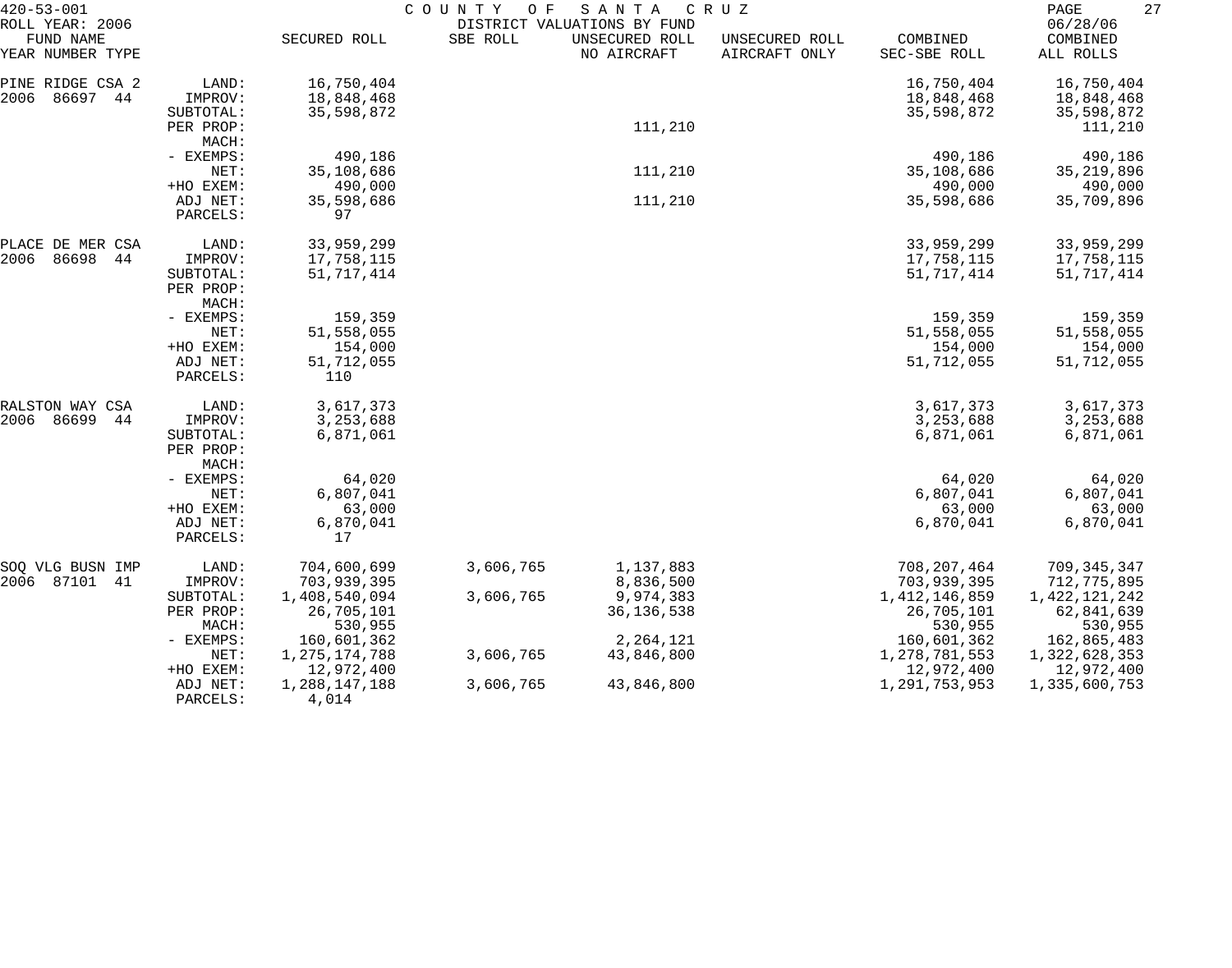| $420 - 53 - 001$              |                      | COUNTY<br>O F<br>SANTA<br>C R U Z |           |                               |                                 |                          |                       |  |  |
|-------------------------------|----------------------|-----------------------------------|-----------|-------------------------------|---------------------------------|--------------------------|-----------------------|--|--|
| ROLL YEAR: 2006               |                      |                                   |           | DISTRICT VALUATIONS BY FUND   |                                 |                          | 06/28/06              |  |  |
| FUND NAME<br>YEAR NUMBER TYPE |                      | SECURED ROLL                      | SBE ROLL  | UNSECURED ROLL<br>NO AIRCRAFT | UNSECURED ROLL<br>AIRCRAFT ONLY | COMBINED<br>SEC-SBE ROLL | COMBINED<br>ALL ROLLS |  |  |
| SOQ VLG PKG IMP               | LAND:                | 704,600,699                       | 3,606,765 | 1,137,883                     |                                 | 708, 207, 464            | 709, 345, 347         |  |  |
| 2006 87102 41                 | IMPROV:              | 703,939,395                       |           | 8,836,500                     |                                 | 703,939,395              | 712,775,895           |  |  |
|                               | SUBTOTAL:            | 1,408,540,094                     | 3,606,765 | 9,974,383                     |                                 | 1, 412, 146, 859         | 1,422,121,242         |  |  |
|                               | PER PROP:<br>MACH:   | 26,705,101<br>530,955             |           | 36, 136, 538                  |                                 | 26,705,101<br>530,955    | 62,841,639<br>530,955 |  |  |
|                               | - EXEMPS:            | 160,601,362                       |           | 2, 264, 121                   |                                 | 160,601,362              | 162,865,483           |  |  |
|                               | NET:                 | 1, 275, 174, 788                  | 3,606,765 | 43,846,800                    |                                 | 1,278,781,553            | 1,322,628,353         |  |  |
|                               | +HO EXEM:            | 12,972,400                        |           |                               |                                 | 12,972,400               | 12,972,400            |  |  |
|                               | ADJ NET:<br>PARCELS: | 1,288,147,188<br>4,014            | 3,606,765 | 43,846,800                    |                                 | 1,291,753,953            | 1,335,600,753         |  |  |
| PARKS & REC CSA               | LAND:                | 8,972,373,694                     | 5,300,322 | 6,293,825                     |                                 | 8,977,674,016            | 8,983,967,841         |  |  |
| 2006 87704 44                 | IMPROV:              | 7,395,824,981                     | 504,330   | 63,771,786                    |                                 | 7,396,329,311            | 7,460,101,097         |  |  |
|                               | SUBTOTAL:            | 16,368,198,675                    | 5,804,652 | 70,065,611                    |                                 | 16, 374, 003, 327        | 16, 444, 068, 938     |  |  |
|                               | PER PROP:            | 74,075,289                        | 386,139   | 132,515,344                   | 17,000                          | 74,461,428               | 206,993,772           |  |  |
|                               | MACH:                | 62,705,278                        |           |                               |                                 | 62,705,278               | 62,705,278            |  |  |
|                               | - EXEMPS:            | 528,623,837                       |           | 6, 163, 326                   |                                 | 528,623,837              | 534,787,163           |  |  |
|                               | NET:                 | 15,976,355,405                    | 6,190,791 | 196,417,629                   | 17,000                          | 15,982,546,196           | 16,178,980,825        |  |  |
|                               | +HO EXEM:            | 156,333,587                       |           |                               |                                 | 156, 333, 587            | 156,333,587           |  |  |
|                               | ADJ NET:<br>PARCELS: | 16, 132, 688, 992<br>52,464       | 6,190,791 | 196,417,629                   | 17,000                          | 16, 138, 879, 783        | 16, 335, 314, 412     |  |  |
| STREETSCAPE CSA               | LAND:                | 2, 248, 307, 602                  | 3,964,522 | 2,334,384                     |                                 | 2, 252, 272, 124         | 2, 254, 606, 508      |  |  |
| 2006 87705<br>44              | IMPROV:              | 1,802,488,088                     | 22,640    | 15,945,496                    |                                 | 1,802,510,728            | 1,818,456,224         |  |  |
|                               | SUBTOTAL:            | 4,050,795,690                     | 3,987,162 | 18,279,880                    |                                 | 4,054,782,852            | 4,073,062,732         |  |  |
|                               | PER PROP:            | 30,270,820                        | 12,961    | 54,623,155                    |                                 | 30, 283, 781             | 84,906,936            |  |  |
|                               | MACH:                | 1,068,018                         |           |                               |                                 | 1,068,018                | 1,068,018             |  |  |
|                               | - EXEMPS:            | 209,602,698                       |           | 3,573,430                     |                                 | 209,602,698              | 213, 176, 128         |  |  |
|                               | NET:                 | 3,872,531,830                     | 4,000,123 | 69,329,605                    |                                 | 3,876,531,953            | 3,945,861,558         |  |  |
|                               | +HO EXEM:            | 37,864,241                        |           |                               |                                 | 37,864,241               | 37,864,241            |  |  |
|                               | ADJ NET:<br>PARCELS: | 3,910,396,071<br>11,931           | 4,000,123 | 69,329,605                    |                                 | 3,914,396,194            | 3,983,725,799         |  |  |
| REDWOOD DR CSA 3              | LAND:                | 23, 366, 135                      |           |                               |                                 | 23, 366, 135             | 23, 366, 135          |  |  |
| 2006 87710 44                 | IMPROV:              | 20,041,022                        |           |                               |                                 | 20,041,022               | 20,041,022            |  |  |
|                               | SUBTOTAL:            | 43, 407, 157                      |           |                               |                                 | 43, 407, 157             | 43, 407, 157          |  |  |
|                               | PER PROP:<br>MACH:   | 82,089                            |           | 11,000                        |                                 | 82,089                   | 93,089                |  |  |
|                               | - EXEMPS:            | 1,580,123                         |           |                               |                                 | 1,580,123                | 1,580,123             |  |  |
|                               | NET:                 | 41,909,123                        |           | 11,000                        |                                 | 41,909,123               | 41,920,123            |  |  |
|                               | +HO EXEM:            | 574,000                           |           |                               |                                 | 574,000                  | 574,000               |  |  |
|                               | ADJ NET:<br>PARCELS: | 42, 483, 123<br>303               |           | 11,000                        |                                 | 42, 483, 123             | 42, 494, 123          |  |  |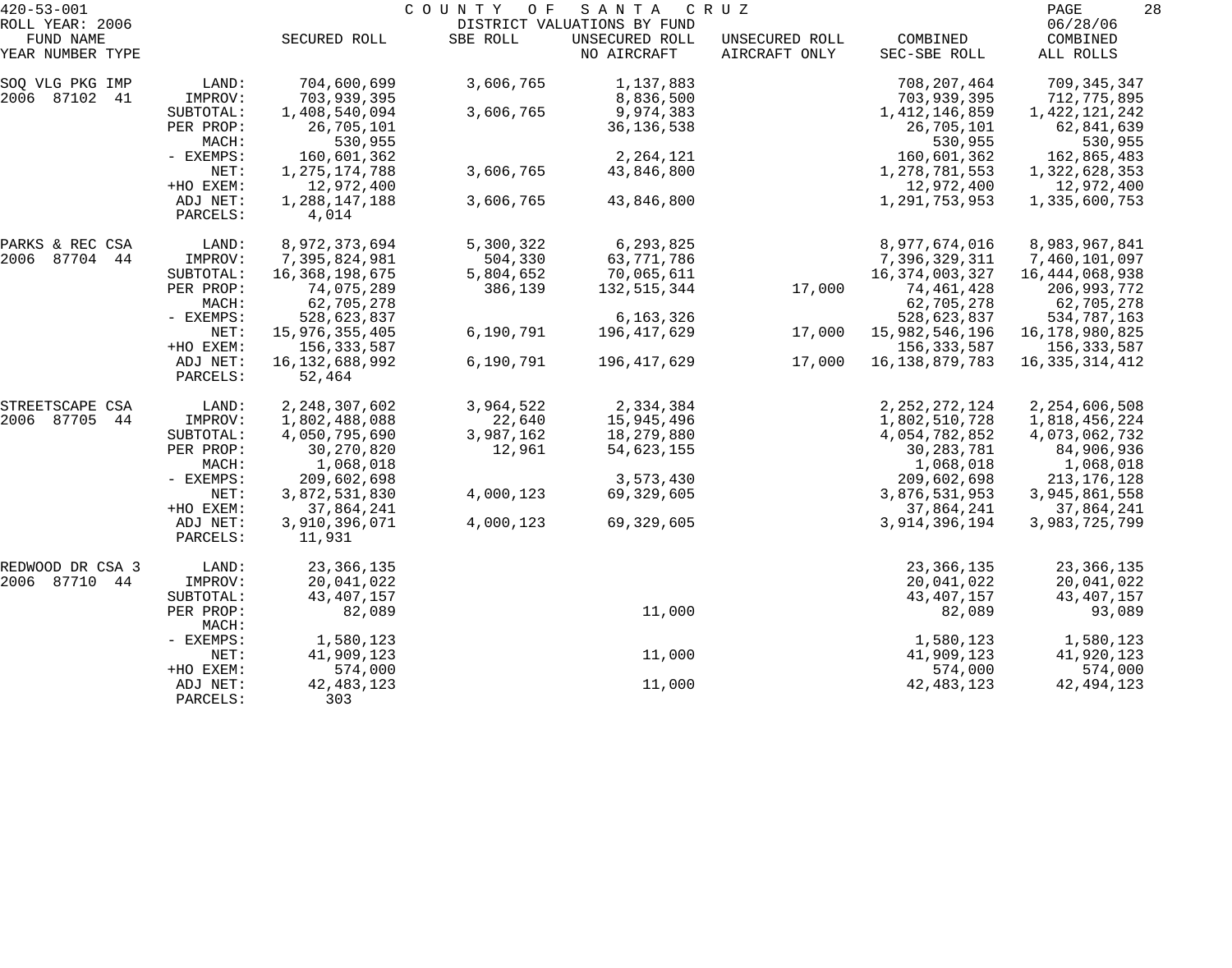| $420 - 53 - 001$                                 |                        | COUNTY<br>O F<br>SANTA<br>CRUZ |                                                                          |                                 |                          |                                   |  |  |
|--------------------------------------------------|------------------------|--------------------------------|--------------------------------------------------------------------------|---------------------------------|--------------------------|-----------------------------------|--|--|
| ROLL YEAR: 2006<br>FUND NAME<br>YEAR NUMBER TYPE |                        | SECURED ROLL                   | DISTRICT VALUATIONS BY FUND<br>SBE ROLL<br>UNSECURED ROLL<br>NO AIRCRAFT | UNSECURED ROLL<br>AIRCRAFT ONLY | COMBINED<br>SEC-SBE ROLL | 06/28/06<br>COMBINED<br>ALL ROLLS |  |  |
| REED ST CSA 39                                   | LAND:                  | 1,966,364                      |                                                                          |                                 | 1,966,364                | 1,966,364                         |  |  |
| 2006<br>87711<br>-44                             | IMPROV:                | 1,232,243                      |                                                                          |                                 | 1,232,243                | 1,232,243                         |  |  |
|                                                  | SUBTOTAL:              | 3,198,607                      |                                                                          |                                 | 3,198,607                | 3,198,607                         |  |  |
|                                                  | PER PROP:              |                                | 7,000                                                                    |                                 |                          | 7,000                             |  |  |
|                                                  | MACH:                  |                                |                                                                          |                                 |                          |                                   |  |  |
|                                                  | - EXEMPS:              | 36,867                         |                                                                          |                                 | 36,867                   | 36,867                            |  |  |
|                                                  | NET:                   | 3,161,740                      | 7,000                                                                    |                                 | 3, 161, 740              | 3,168,740                         |  |  |
|                                                  | +HO EXEM:              | 35,000                         |                                                                          |                                 | 35,000                   | 35,000                            |  |  |
|                                                  | ADJ NET:<br>PARCELS:   | 3,196,740<br>14                | 7,000                                                                    |                                 | 3,196,740                | 3, 203, 740                       |  |  |
| ROBERTS RD CSA 3                                 | LAND:                  | 8,671,220                      |                                                                          |                                 | 8,671,220                | 8,671,220                         |  |  |
| 2006<br>87712<br>44                              | IMPROV:                | 7,135,022                      |                                                                          |                                 | 7,135,022                | 7,135,022                         |  |  |
|                                                  | SUBTOTAL:              | 15,806,242                     |                                                                          |                                 | 15,806,242               | 15,806,242                        |  |  |
|                                                  | PER PROP:<br>MACH:     |                                | 12,003                                                                   |                                 |                          | 12,003                            |  |  |
|                                                  | - EXEMPS:              | 214,060                        |                                                                          |                                 | 214,060                  | 214,060                           |  |  |
|                                                  | NET:                   | 15,592,182                     | 12,003                                                                   |                                 | 15,592,182               | 15,604,185                        |  |  |
|                                                  | +HO EXEM:              | 189,000                        |                                                                          |                                 | 189,000                  | 189,000                           |  |  |
|                                                  | ADJ NET:<br>PARCELS:   | 15,781,182<br>96               | 12,003                                                                   |                                 | 15,781,182               | 15,793,185                        |  |  |
| RIDGE DRIVE CSA                                  | LAND:                  | 3,160,630                      |                                                                          |                                 | 3,160,630                | 3,160,630                         |  |  |
| 87730<br>2006<br>44                              | IMPROV:                | 1,776,787                      |                                                                          |                                 | 1,776,787                | 1,776,787                         |  |  |
|                                                  | SUBTOTAL:              | 4,937,417                      |                                                                          |                                 | 4,937,417                | 4,937,417                         |  |  |
|                                                  | PER PROP:<br>MACH:     |                                | 7,738                                                                    |                                 |                          | 7,738                             |  |  |
|                                                  | - EXEMPS:              | 43,452                         |                                                                          |                                 | 43,452                   | 43,452                            |  |  |
|                                                  | NET:                   | 4,893,965                      | 7,738                                                                    |                                 | 4,893,965                | 4,901,703                         |  |  |
|                                                  | +HO EXEM:              | 42,000                         |                                                                          |                                 | 42,000                   | 42,000                            |  |  |
|                                                  | ADJ NET:<br>PARCELS:   | 4,935,965<br>23                | 7,738                                                                    |                                 | 4,935,965                | 4,943,703                         |  |  |
| ROBAK DR CSA 16                                  | LAND:                  | 13,915,970                     |                                                                          |                                 | 13,915,970               | 13,915,970                        |  |  |
| 2006<br>87737 44                                 | IMPROV:                | 11,435,303                     |                                                                          |                                 | 11, 435, 303             | 11,435,303                        |  |  |
|                                                  | SUBTOTAL:<br>PER PROP: | 25, 351, 273                   | 28,734                                                                   |                                 | 25, 351, 273             | 25, 351, 273<br>28,734            |  |  |
|                                                  | MACH:                  |                                |                                                                          |                                 |                          |                                   |  |  |
|                                                  | - EXEMPS:<br>NET:      | 310,225<br>25,041,048          | 28,734                                                                   |                                 | 310,225<br>25,041,048    | 310,225<br>25,069,782             |  |  |
|                                                  | +HO EXEM:              | 308,000                        |                                                                          |                                 | 308,000                  | 308,000                           |  |  |
|                                                  | ADJ NET:               | 25, 349, 048                   | 28,734                                                                   |                                 | 25, 349, 048             | 25, 377, 782                      |  |  |
|                                                  | PARCELS:               | 77                             |                                                                          |                                 |                          |                                   |  |  |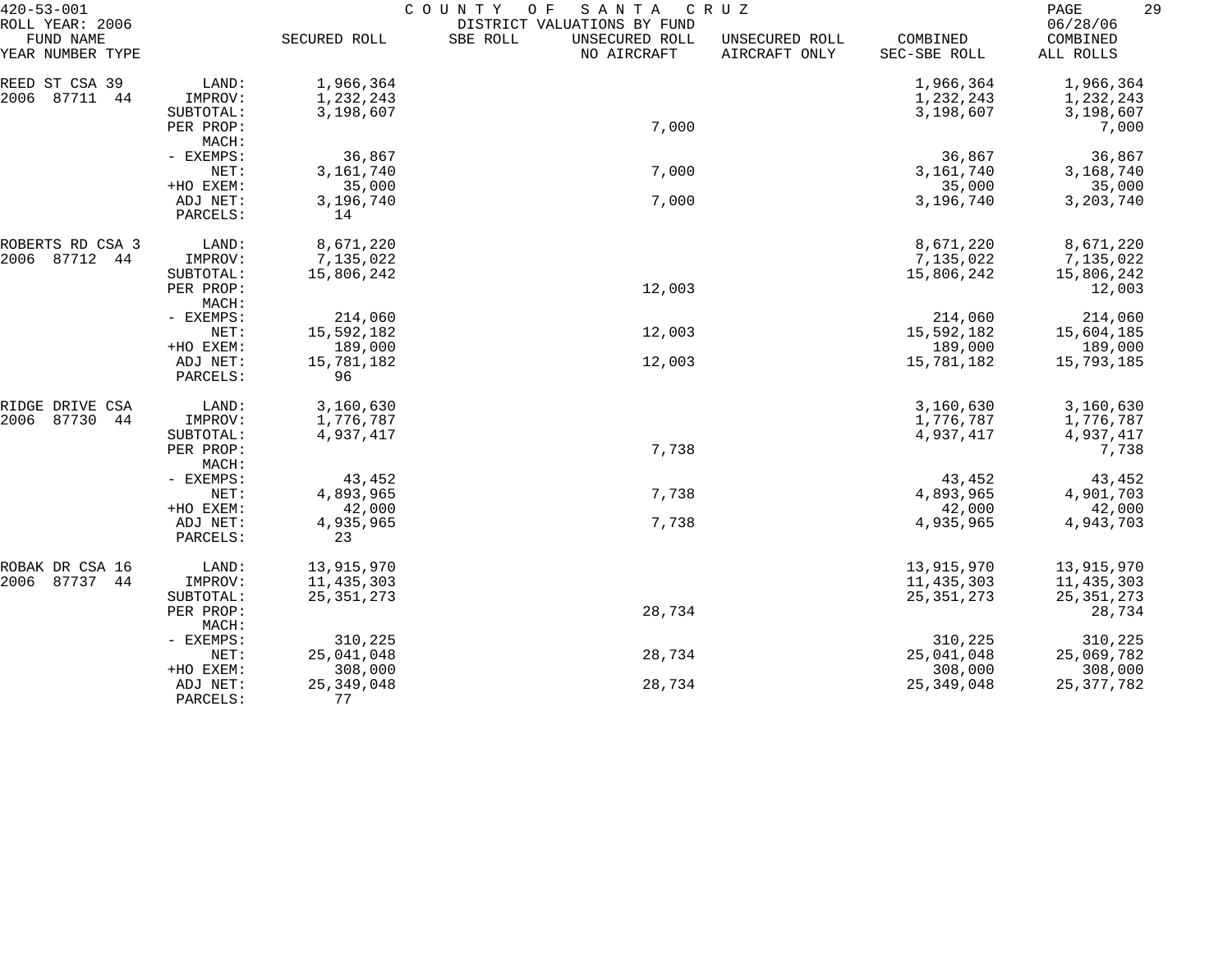| $420 - 53 - 001$                                 |                                            | COUNTY<br>O F<br>SANTA<br>C R U Z<br>DISTRICT VALUATIONS BY FUND |                      |                               |                                 |                                            |                                           |
|--------------------------------------------------|--------------------------------------------|------------------------------------------------------------------|----------------------|-------------------------------|---------------------------------|--------------------------------------------|-------------------------------------------|
| ROLL YEAR: 2006<br>FUND NAME<br>YEAR NUMBER TYPE |                                            | SECURED ROLL                                                     | SBE ROLL             | UNSECURED ROLL<br>NO AIRCRAFT | UNSECURED ROLL<br>AIRCRAFT ONLY | COMBINED<br>SEC-SBE ROLL                   | 06/28/06<br>COMBINED<br>ALL ROLLS         |
| ROLLING WDS CSA<br>2006 87738<br>44              | LAND:<br>IMPROV:<br>SUBTOTAL:              | 7,618,867<br>7,115,218<br>14,734,085                             |                      |                               |                                 | 7,618,867<br>7,115,218<br>14,734,085       | 7,618,867<br>7,115,218<br>14,734,085      |
|                                                  | PER PROP:<br>MACH:                         |                                                                  |                      | 9,100                         |                                 |                                            | 9,100                                     |
|                                                  | - EXEMPS:<br>NET:                          | 169,125<br>14,564,960                                            |                      | 9,100                         |                                 | 169,125<br>14,564,960                      | 169,125<br>14,574,060                     |
|                                                  | +HO EXEM:<br>ADJ NET:<br>PARCELS:          | 168,000<br>14,732,960<br>38                                      |                      | 9,100                         |                                 | 168,000<br>14,732,960                      | 168,000<br>14,742,060                     |
| SND DLLR BCH CSA                                 | LAND:                                      | 52,785,699                                                       |                      | 18,195                        |                                 | 52,785,699                                 | 52,803,894                                |
| 2006 88832 44                                    | IMPROV:<br>SUBTOTAL:<br>PER PROP:<br>MACH: | 38, 114, 342<br>90,900,041                                       |                      | 18,195<br>36,390              |                                 | 38, 114, 342<br>90,900,041                 | 38, 132, 537<br>90,936,431                |
|                                                  | - EXEMPS:<br>NET:                          | 336,000<br>90,564,041                                            |                      | 36,390                        |                                 | 336,000<br>90,564,041                      | 336,000<br>90,600,431                     |
|                                                  | +HO EXEM:<br>ADJ NET:<br>PARCELS:          | 336,000<br>90,900,041<br>190                                     |                      | 36,390                        |                                 | 336,000<br>90,900,041                      | 336,000<br>90,936,431                     |
| SC FLD CT & WC Z                                 | LAND:                                      | 16, 313, 492, 224                                                | 7,613,093            | 28,874,668                    |                                 | 16, 321, 105, 317                          | 16,349,979,985                            |
| 2006 88836<br>70                                 | IMPROV:<br>SUBTOTAL:                       | 14,295,114,018<br>30,608,606,242                                 | 904,569<br>8,517,662 | 240,087,387<br>268,962,055    |                                 | 14,296,018,587<br>30, 617, 123, 904        | 14,536,105,974<br>30,886,085,959          |
|                                                  | PER PROP:<br>MACH:                         | 181,892,130<br>112,799,094                                       | 624,649              | 520, 559, 512                 | 43,939,285                      | 182,516,779<br>112,799,094                 | 747,015,576<br>112,799,094                |
|                                                  | - EXEMPS:                                  | 959,918,595                                                      |                      | 21,667,882                    | 201,100                         | 959,918,595                                | 981,787,577                               |
|                                                  | NET:                                       | 29, 943, 378, 871                                                | 9,142,311            | 767,853,685                   | 43,738,185                      | 29, 952, 521, 182                          | 30, 764, 113, 052                         |
|                                                  | +HO EXEM:<br>ADJ NET:<br>PARCELS:          | 284, 494, 362<br>30, 227, 873, 233<br>94,948                     | 9,142,311            | 134,850<br>767,988,535        | 43,738,185                      | 284, 494, 362<br>30, 237, 015, 544         | 284,629,212<br>31,048,742,264             |
| SC FLD CT & WC Z                                 | LAND:                                      | 3, 212, 101, 144                                                 | 4,972,167            | 2,976,401                     |                                 | 3, 217, 073, 311                           | 3, 220, 049, 712                          |
| 2006 88837 70                                    | IMPROV:                                    | 2,579,905,469                                                    | 217,850              | 50,322,448                    |                                 | 2,580,123,319                              | 2,630,445,767                             |
|                                                  | SUBTOTAL:<br>PER PROP:<br>MACH:            | 5,792,006,613<br>39, 303, 269<br>2,044,778                       | 5,190,017<br>124,711 | 53,298,849<br>91,523,775      |                                 | 5,797,196,630<br>39, 427, 980<br>2,044,778 | 5,850,495,479<br>130,951,755<br>2,044,778 |
|                                                  | - EXEMPS:                                  | 246, 455, 088                                                    |                      | 5,026,225                     |                                 | 246,455,088                                | 251,481,313                               |
|                                                  | NET:<br>+HO EXEM:                          | 5,586,899,572<br>49,646,641                                      | 5, 314, 728          | 139,796,399                   |                                 | 5,592,214,300<br>49,646,641                | 5,732,010,699<br>49,646,641               |
|                                                  | ADJ NET:<br>PARCELS:                       | 5,636,546,213<br>16,524                                          | 5, 314, 728          | 139,796,399                   |                                 | 5,641,860,941                              | 5,781,657,340                             |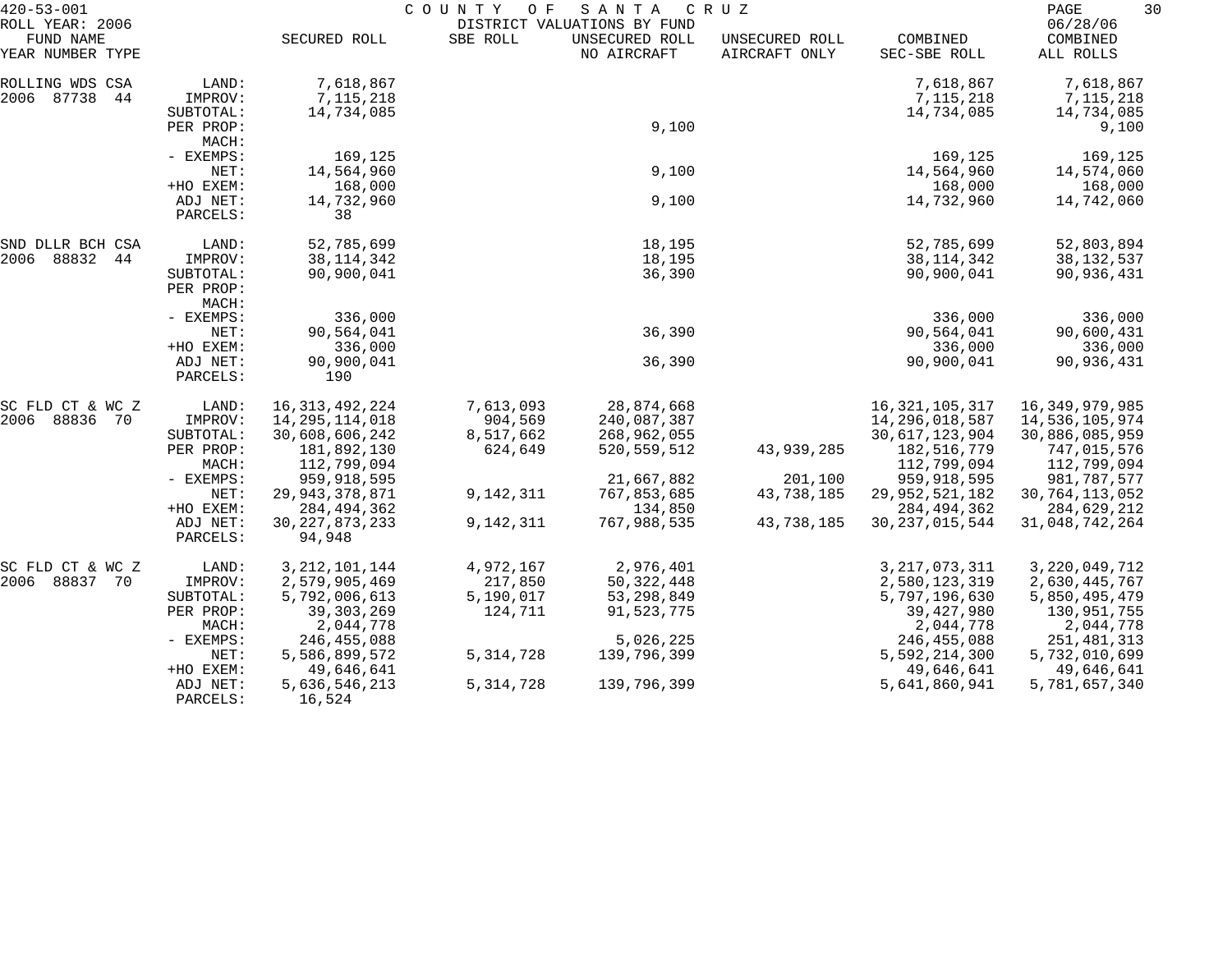| $420 - 53 - 001$             |                      |                             | COUNTY OF | SANTA                                         | C R U Z        |                              | PAGE<br>31                 |
|------------------------------|----------------------|-----------------------------|-----------|-----------------------------------------------|----------------|------------------------------|----------------------------|
| ROLL YEAR: 2006<br>FUND NAME |                      | SECURED ROLL                | SBE ROLL  | DISTRICT VALUATIONS BY FUND<br>UNSECURED ROLL | UNSECURED ROLL | COMBINED                     | 06/28/06<br>COMBINED       |
| YEAR NUMBER TYPE             |                      |                             |           | NO AIRCRAFT                                   | AIRCRAFT ONLY  | SEC-SBE ROLL                 | ALL ROLLS                  |
| SC FLD CT & WC G             | LAND:                | 16, 314, 159, 176           | 7,613,093 | 28,874,668                                    |                | 16, 321, 772, 269            | 16,350,646,937             |
| 2006 88838 70                | IMPROV:              | 14,295,919,575              | 904,569   | 240,087,387                                   |                | 14, 296, 824, 144            | 14,536,911,531             |
|                              | SUBTOTAL:            | 30,610,078,751              | 8,517,662 | 268,962,055                                   |                | 30,618,596,413               | 30,887,558,468             |
|                              | PER PROP:<br>MACH:   | 181,892,130<br>112,799,094  | 624,649   | 520, 559, 512                                 | 43,939,285     | 182, 516, 779<br>112,799,094 | 747,015,576<br>112,799,094 |
|                              | - EXEMPS:            | 959,932,595                 |           | 21,667,882                                    | 201,100        | 959, 932, 595                | 981,801,577                |
|                              | NET:                 | 29, 944, 837, 380           | 9,142,311 | 767,853,685                                   | 43,738,185     | 29,953,979,691               | 30, 765, 571, 561          |
|                              | +HO EXEM:            | 284,508,362                 |           | 134,850                                       |                | 284,508,362                  | 284,643,212                |
|                              | ADJ NET:<br>PARCELS: | 30, 229, 345, 742<br>94,952 | 9,142,311 | 767,988,535                                   | 43,738,185     | 30, 238, 488, 053            | 31,050,214,773             |
| SC FLD CT & WC Z             | LAND:                | 1,507,732,396               | 658,184   | 864,351                                       |                | 1,508,390,580                | 1,509,254,931              |
| 2006 88839 44                | IMPROV:              | 1,288,578,534               | 340,748   | 7,741,861                                     |                | 1,288,919,282                | 1,296,661,143              |
|                              | SUBTOTAL:            | 2,796,310,930               | 998,932   | 8,606,212                                     |                | 2,797,309,862                | 2,805,916,074              |
|                              | PER PROP:            | 6,497,395                   | 292,495   | 13,786,404                                    |                | 6,789,890                    | 20,576,294                 |
|                              | MACH:                | 1,210,916                   |           |                                               |                | 1,210,916                    | 1,210,916                  |
|                              | - EXEMPS:            | 93, 112, 456                |           | 41,694                                        |                | 93, 112, 456                 | 93, 154, 150               |
|                              | NET:                 | 2,710,906,785               | 1,291,427 | 22,350,922                                    |                | 2,712,198,212                | 2,734,549,134              |
|                              | +HO EXEM:            | 37, 288, 283                |           |                                               |                | 37, 288, 283                 | 37, 288, 283               |
|                              | ADJ NET:<br>PARCELS: | 2,748,195,068<br>17,357     | 1,291,427 | 22,350,922                                    |                | 2,749,486,495                | 2,771,837,417              |
| SC FLD CT & WC Z             | LAND:                | 1,967,609,719               | 265,778   | 1,464,612                                     |                | 1,967,875,497                | 1,969,340,109              |
| 2006 88843 70                | IMPROV:              | 1,401,352,470               | 83,545    | 9,467,835                                     |                | 1,401,436,015                | 1,410,903,850              |
|                              | SUBTOTAL:            | 3,368,962,189               | 349,323   | 10,932,447                                    |                | 3, 369, 311, 512             | 3,380,243,959              |
|                              | PER PROP:<br>MACH:   | 5,476,406<br>547,484        | 47,824    | 20,502,651                                    |                | 5,524,230<br>547,484         | 26,026,881<br>547,484      |
|                              | - EXEMPS:            | 54,920,720                  |           | 1,401,934                                     |                | 54,920,720                   | 56,322,654                 |
|                              | NET:                 | 3,320,065,359               | 397,147   | 30,033,164                                    |                | 3,320,462,506                | 3,350,495,670              |
|                              | +HO EXEM:            | 25,491,200                  |           |                                               |                | 25,491,200                   | 25,491,200                 |
|                              | ADJ NET:<br>PARCELS: | 3, 345, 556, 559<br>8,339   | 397,147   | 30,033,164                                    |                | 3, 345, 953, 706             | 3, 375, 986, 870           |
| SC FLD CT & WC Z             | LAND:                | 2,625,457,985               | 654,098   | 6,591,187                                     |                | 2,626,112,083                | 2,632,703,270              |
| 2006 88844<br>44             | IMPROV:              | 2,539,222,441               | 48,468    | 63,620,388                                    |                | 2,539,270,909                | 2,602,891,297              |
|                              | SUBTOTAL:            | 5,164,680,426               | 702,566   | 70,211,575                                    |                | 5, 165, 382, 992             | 5, 235, 594, 567           |
|                              | PER PROP:            | 73,583,807                  | 27,746    | 140, 473, 568                                 | 43,922,285     | 73,611,553                   | 258,007,406                |
|                              | MACH:                | 29,544,505                  |           |                                               |                | 29,544,505                   | 29,544,505                 |
|                              | $-$ EXEMPS:          | 247,567,391                 |           | 2,907,090                                     | 201,100        | 247,567,391                  | 250,675,581                |
|                              | NET:                 | 5,020,241,347               | 730,312   | 207,778,053                                   | 43,721,185     | 5,020,971,659                | 5, 272, 470, 897           |
|                              | +HO EXEM:            | 49,926,800                  |           |                                               |                | 49,926,800                   | 49,926,800                 |
|                              | ADJ NET:<br>PARCELS: | 5,070,168,147<br>16,337     | 730,312   | 207,778,053                                   | 43,721,185     | 5,070,898,459                | 5, 322, 397, 697           |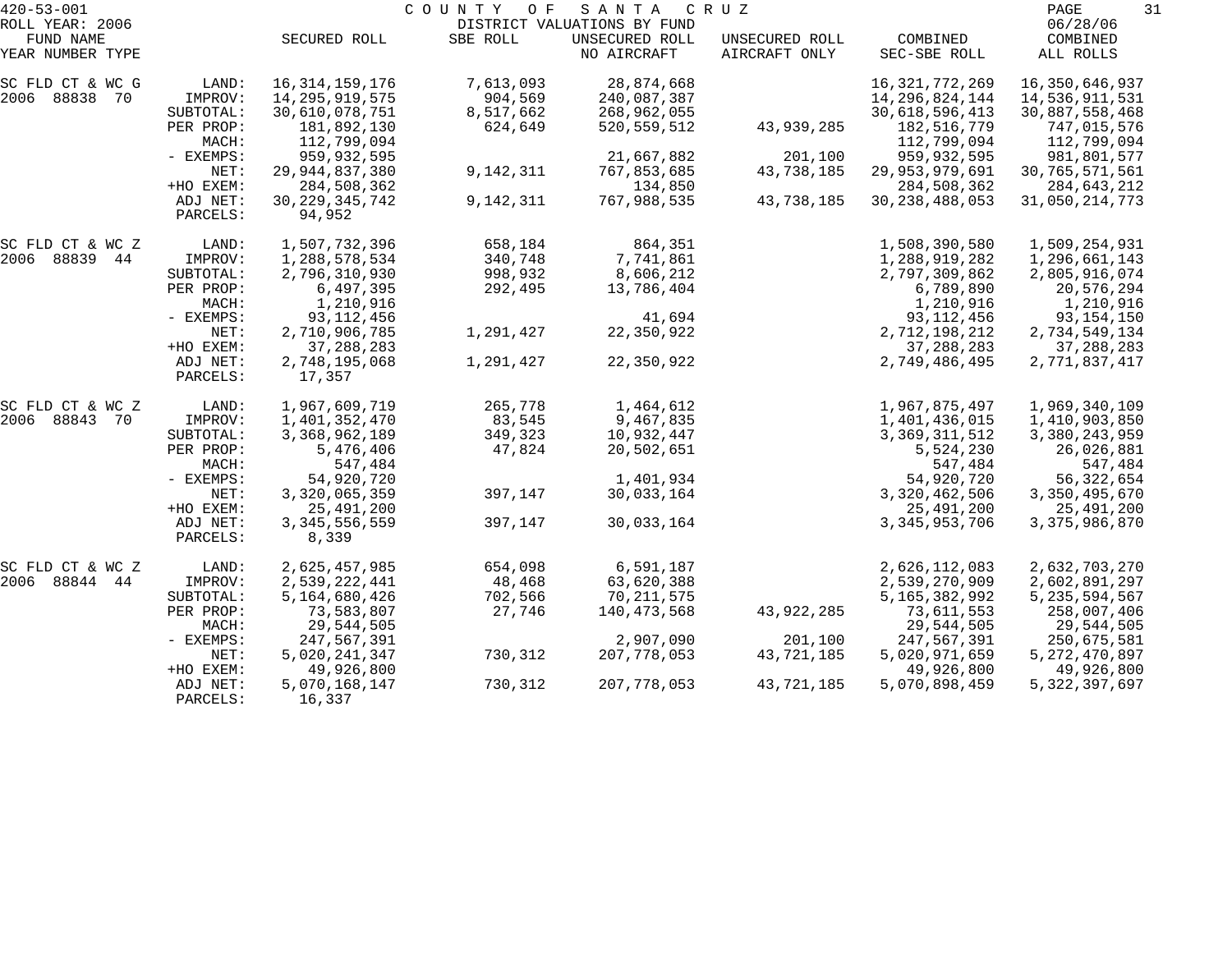| $420 - 53 - 001$             |                      |                         | COUNTY<br>O F | SANTA                                         | C R U Z        |                  | 32<br>PAGE           |  |
|------------------------------|----------------------|-------------------------|---------------|-----------------------------------------------|----------------|------------------|----------------------|--|
| ROLL YEAR: 2006<br>FUND NAME |                      | SECURED ROLL            | SBE ROLL      | DISTRICT VALUATIONS BY FUND<br>UNSECURED ROLL | UNSECURED ROLL | COMBINED         | 06/28/06<br>COMBINED |  |
| YEAR NUMBER TYPE             |                      |                         |               | NO AIRCRAFT                                   | AIRCRAFT ONLY  | SEC-SBE ROLL     | ALL ROLLS            |  |
| SUMMIT WEST CSA              | LAND:                | 49,578,519              |               |                                               |                | 49,578,519       | 49,578,519           |  |
| 2006 88845<br>44             | IMPROV:              | 47,752,878              |               |                                               |                | 47,752,878       | 47,752,878           |  |
|                              | SUBTOTAL:            | 97, 331, 397            |               |                                               |                | 97, 331, 397     | 97, 331, 397         |  |
|                              | PER PROP:            |                         |               | 94,274                                        |                |                  | 94,274               |  |
|                              | MACH:                |                         |               |                                               |                |                  |                      |  |
|                              | - EXEMPS:            | 946,031                 |               |                                               |                | 946,031          | 946,031              |  |
|                              | NET:                 | 96, 385, 366            |               | 94,274                                        |                | 96, 385, 366     | 96,479,640           |  |
|                              | +HO EXEM:            | 942,200                 |               |                                               |                | 942,200          | 942,200              |  |
|                              | ADJ NET:<br>PARCELS: | 97, 327, 566<br>222     |               | 94,274                                        |                | 97, 327, 566     | 97, 421, 840         |  |
| SEPTNK MGMT CSA1             | LAND:                | 2,878,902,938           | 750,848       | 1,921,874                                     |                | 2,879,653,786    | 2,881,575,660        |  |
| 2006 88877<br>41             | IMPROV:              | 2,579,131,255           | 345,030       | 20,800,672                                    |                | 2,579,476,285    | 2,600,276,957        |  |
|                              | SUBTOTAL:            | 5,458,034,193           | 1,095,878     | 22,722,546                                    |                | 5,459,130,071    | 5,481,852,617        |  |
|                              | PER PROP:            | 14,537,013              | 294,947       | 23, 259, 847                                  |                | 14,831,960       | 38,091,807           |  |
|                              | MACH:                | 8,680,650               |               |                                               |                | 8,680,650        | 8,680,650            |  |
|                              | - EXEMPS:            | 145, 252, 753           |               | 214,861                                       |                | 145, 252, 753    | 145,467,614          |  |
|                              | NET:                 | 5, 335, 999, 103        | 1,390,825     | 45,767,532                                    |                | 5, 337, 389, 928 | 5, 383, 157, 460     |  |
|                              | +HO EXEM:            | 63,974,578              |               |                                               |                | 63,974,578       | 63,974,578           |  |
|                              | ADJ NET:<br>PARCELS: | 5,399,973,681<br>25,221 | 1,390,825     | 45,767,532                                    |                | 5,401,364,506    | 5, 447, 132, 038     |  |
| SEP TNK MNT CSA              | LAND:                | 4,920,563,289           | 1,120,682     | 2,276,662                                     |                | 4,921,683,971    | 4,923,960,633        |  |
| 2006 88878<br>-41            | IMPROV:              | 4,306,465,867           | 436,180       | 38,747,661                                    |                | 4,306,902,047    | 4, 345, 649, 708     |  |
|                              | SUBTOTAL:            | 9,227,029,156           | 1,556,862     | 41,024,323                                    |                | 9,228,586,018    | 9,269,610,341        |  |
|                              | PER PROP:            | 37, 276, 910            | 347,127       | 57,073,418                                    | 17,000         | 37,624,037       | 94,714,455           |  |
|                              | MACH:                | 61,080,286              |               |                                               |                | 61,080,286       | 61,080,286           |  |
|                              | - EXEMPS:            | 257, 207, 196           |               | 570,108                                       |                | 257, 207, 196    | 257,777,304          |  |
|                              | NET:                 | 9,068,179,156           | 1,903,989     | 97,527,633                                    | 17,000         | 9,070,083,145    | 9,167,627,778        |  |
|                              | +HO EXEM:            | 99,857,978              |               |                                               |                | 99,857,978       | 99,857,978           |  |
|                              | ADJ NET:<br>PARCELS: | 9,168,037,134<br>36,295 | 1,903,989     | 97,527,633                                    | 17,000         | 9,169,941,123    | 9,267,485,756        |  |
| CSA<br>SUNLIT LANE           | LAND:                | 8,797,098               |               |                                               |                | 8,797,098        | 8,797,098            |  |
| 2006 88880<br>44             | IMPROV:              | 9,124,090               |               |                                               |                | 9,124,090        | 9,124,090            |  |
|                              | SUBTOTAL:            | 17,921,188              |               |                                               |                | 17,921,188       | 17,921,188           |  |
|                              | PER PROP:<br>MACH:   |                         |               | 65,453                                        | 17,000         |                  | 82,453               |  |
|                              | - EXEMPS:            | 203,000                 |               |                                               |                | 203,000          | 203,000              |  |
|                              | NET:                 | 17,718,188              |               | 65,453                                        | 17,000         | 17,718,188       | 17,800,641           |  |
|                              | +HO EXEM:            | 203,000                 |               |                                               |                | 203,000          | 203,000              |  |
|                              | ADJ NET:             | 17,921,188              |               | 65,453                                        | 17,000         | 17,921,188       | 18,003,641           |  |
|                              | PARCELS:             | 44                      |               |                                               |                |                  |                      |  |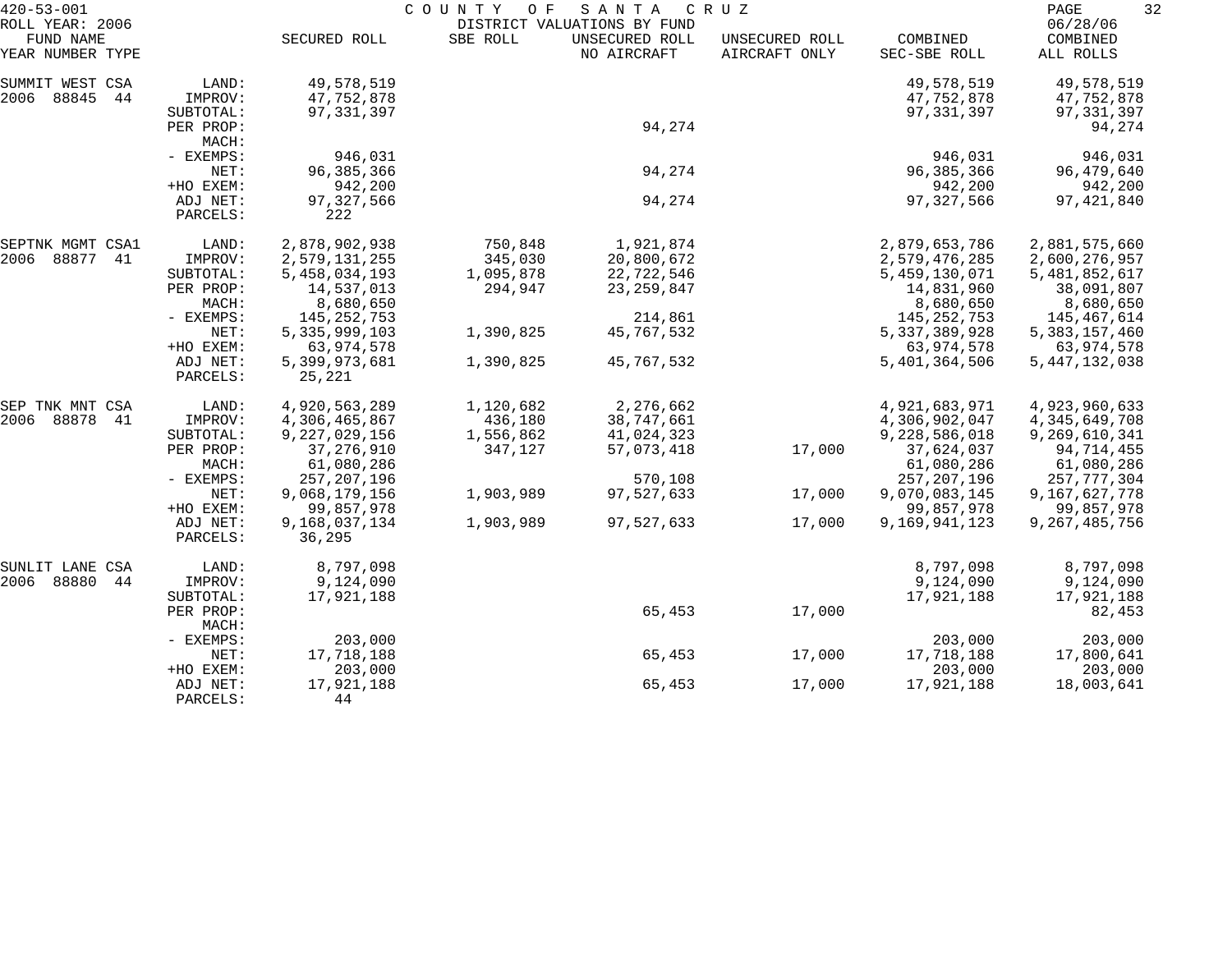| $420 - 53 - 001$<br>ROLL YEAR: 2006 |                                 | COUNTY<br>O F<br>SANTA<br>C R U Z<br>DISTRICT VALUATIONS BY FUND |          |                               |                                 |                          |                                   |  |  |
|-------------------------------------|---------------------------------|------------------------------------------------------------------|----------|-------------------------------|---------------------------------|--------------------------|-----------------------------------|--|--|
| FUND NAME<br>YEAR NUMBER TYPE       |                                 | SECURED ROLL                                                     | SBE ROLL | UNSECURED ROLL<br>NO AIRCRAFT | UNSECURED ROLL<br>AIRCRAFT ONLY | COMBINED<br>SEC-SBE ROLL | 06/28/06<br>COMBINED<br>ALL ROLLS |  |  |
| SUNBEAM WDS CSA                     | LAND:                           | 4,950,879                                                        |          |                               |                                 | 4,950,879                | 4,950,879                         |  |  |
| 88881<br>2006<br>44                 | IMPROV:                         | 4,496,797                                                        |          |                               |                                 | 4,496,797                | 4,496,797                         |  |  |
|                                     | SUBTOTAL:                       | 9,447,676                                                        |          |                               |                                 | 9,447,676                | 9,447,676                         |  |  |
|                                     | PER PROP:                       |                                                                  |          |                               |                                 |                          |                                   |  |  |
|                                     | MACH:                           |                                                                  |          |                               |                                 |                          |                                   |  |  |
|                                     | - EXEMPS:                       | 185,592                                                          |          |                               |                                 | 185,592                  | 185,592                           |  |  |
|                                     | NET:                            | 9,262,084                                                        |          |                               |                                 | 9,262,084                | 9,262,084                         |  |  |
|                                     | +HO EXEM:                       | 182,000                                                          |          |                               |                                 | 182,000                  | 182,000                           |  |  |
|                                     | ADJ NET:                        | 9,444,084                                                        |          |                               |                                 | 9,444,084                | 9,444,084                         |  |  |
|                                     | PARCELS:                        | 65                                                               |          |                               |                                 |                          |                                   |  |  |
| VINEYARD CSA 50                     | LAND:                           | 8,528,495                                                        |          |                               |                                 | 8,528,495                | 8,528,495                         |  |  |
| 88883<br>2006<br>44                 | IMPROV:                         | 10,894,867                                                       |          |                               |                                 | 10,894,867               | 10,894,867                        |  |  |
|                                     | SUBTOTAL:                       | 19, 423, 362                                                     |          |                               |                                 | 19,423,362               | 19,423,362                        |  |  |
|                                     | PER PROP:                       |                                                                  |          | 23,675                        |                                 |                          | 23,675                            |  |  |
|                                     | MACH:                           |                                                                  |          |                               |                                 |                          |                                   |  |  |
|                                     | - EXEMPS:                       | 281,687                                                          |          |                               |                                 | 281,687                  | 281,687                           |  |  |
|                                     | NET:                            | 19, 141, 675                                                     |          | 23,675                        |                                 | 19, 141, 675             | 19,165,350                        |  |  |
|                                     | +HO EXEM:                       | 280,000                                                          |          |                               |                                 | 280,000                  | 280,000                           |  |  |
|                                     | ADJ NET:<br>PARCELS:            | 19, 421, 675<br>57                                               |          | 23,675                        |                                 | 19,421,675               | 19,445,350                        |  |  |
| TRESTLE BCH CSA                     | LAND:                           | 7,601,865                                                        |          |                               |                                 | 7,601,865                | 7,601,865                         |  |  |
| 2006<br>88885<br>44                 | IMPROV:                         | 3,644,742                                                        |          |                               |                                 | 3,644,742                | 3,644,742                         |  |  |
|                                     | SUBTOTAL:<br>PER PROP:<br>MACH: | 11,246,607                                                       |          |                               |                                 | 11,246,607               | 11,246,607                        |  |  |
|                                     | - EXEMPS:                       | 35,000                                                           |          |                               |                                 | 35,000                   | 35,000                            |  |  |
|                                     | NET:                            | 11, 211, 607                                                     |          |                               |                                 | 11, 211, 607             | 11, 211, 607                      |  |  |
|                                     | +HO EXEM:                       | 35,000                                                           |          |                               |                                 | 35,000                   | 35,000                            |  |  |
|                                     | ADJ NET:                        | 11,246,607                                                       |          |                               |                                 | 11,246,607               | 11,246,607                        |  |  |
|                                     | PARCELS:                        | 24                                                               |          |                               |                                 |                          |                                   |  |  |
| VIEW CIRCLE CSA                     | LAND:                           | 1,647,011                                                        |          |                               |                                 | 1,647,011                | 1,647,011                         |  |  |
| 89960<br>2006<br>44                 | IMPROV:                         | 1,848,236                                                        |          |                               |                                 | 1,848,236                | 1,848,236                         |  |  |
|                                     | SUBTOTAL:                       | 3,495,247                                                        |          |                               |                                 | 3,495,247                | 3,495,247                         |  |  |
|                                     | PER PROP:<br>MACH:              |                                                                  |          |                               |                                 |                          |                                   |  |  |
|                                     | - EXEMPS:                       | 42,000                                                           |          |                               |                                 | 42,000                   | 42,000                            |  |  |
|                                     | NET:                            | 3, 453, 247                                                      |          |                               |                                 | 3, 453, 247              | 3, 453, 247                       |  |  |
|                                     | +HO EXEM:                       | 42,000                                                           |          |                               |                                 | 42,000                   | 42,000                            |  |  |
|                                     | ADJ NET:                        | 3,495,247                                                        |          |                               |                                 | 3,495,247                | 3,495,247                         |  |  |
|                                     | PARCELS:                        | 11                                                               |          |                               |                                 |                          |                                   |  |  |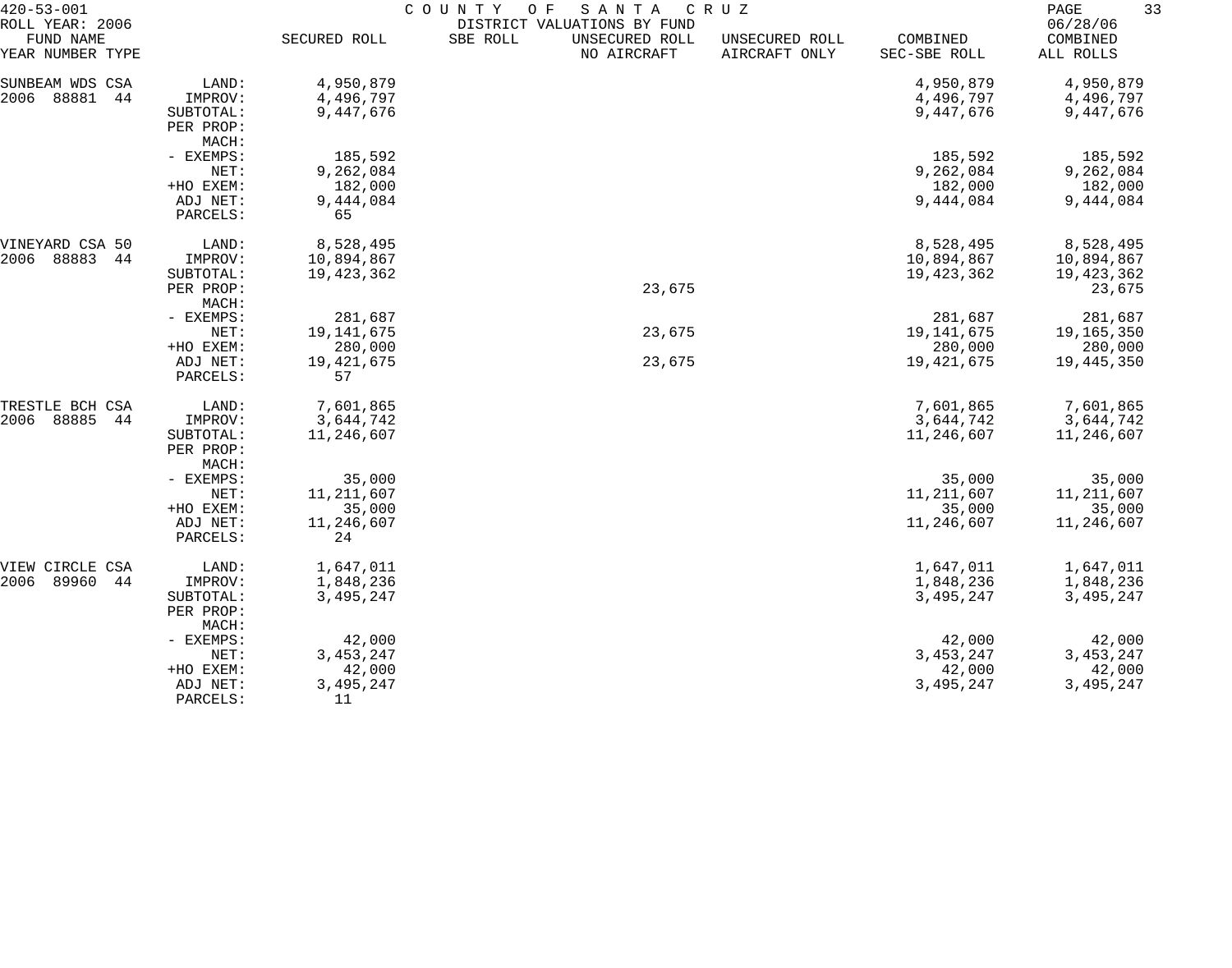| 06/28/06<br>ROLL YEAR: 2006<br>DISTRICT VALUATIONS BY FUND<br>FUND NAME<br>SECURED ROLL<br>SBE ROLL<br>UNSECURED ROLL<br>COMBINED<br>UNSECURED ROLL<br>COMBINED<br>YEAR NUMBER TYPE<br>NO AIRCRAFT<br>AIRCRAFT ONLY<br>SEC-SBE ROLL<br>ALL ROLLS<br>14,656,464<br>LAND:<br>14,656,464<br>14,656,464<br>VIEW PNT RD CSA<br>89965<br>14,458,388<br>14,458,388<br>2006<br>44<br>IMPROV:<br>14,458,388<br>29, 114, 852<br>29, 114, 852<br>29, 114, 852<br>SUBTOTAL:<br>52,129<br>52,129<br>PER PROP:<br>MACH:<br>280,573<br>280,573<br>280,573<br>- EXEMPS:<br>52,129<br>28,834,279<br>NET:<br>28,834,279<br>28,886,408<br>280,000<br>+HO EXEM:<br>280,000<br>280,000<br>52,129<br>29, 114, 279<br>ADJ NET:<br>29, 114, 279<br>29,166,408<br>56<br>PARCELS:<br>11,478,770<br>11,478,770<br>11,478,770<br>LAND:<br>UPPR PLSNT VLY #<br>89971<br>14,231,396<br>2006<br>IMPROV:<br>14, 231, 396<br>14,231,396<br>44<br>25,710,166<br>25,710,166<br>25,710,166<br>SUBTOTAL:<br>123,954<br>123,954<br>PER PROP:<br>MACH:<br>258,428<br>258,428<br>- EXEMPS:<br>258,428<br>25, 451, 738<br>123,954<br>25,575,692<br>NET:<br>25, 451, 738<br>+HO EXEM:<br>154,000<br>154,000<br>154,000<br>25,605,738<br>123,954<br>25,605,738<br>ADJ NET:<br>25,729,692<br>PARCELS:<br>49<br>6, 113, 293<br>6, 113, 293<br>RIVERDALE PK CSA<br>LAND:<br>6, 113, 293<br>89972<br>2006<br>IMPROV:<br>3,469,769<br>3,469,769<br>3,469,769<br>44<br>9,583,062<br>9,583,062<br>9,583,062<br>SUBTOTAL:<br>PER PROP:<br>MACH:<br>146,507<br>146,507<br>- EXEMPS:<br>146,507<br>9,436,555<br>9,436,555<br>NET:<br>9,436,555<br>+HO EXEM:<br>119,000<br>119,000<br>119,000<br>9,555,555<br>9,555,555<br>9,555,555<br>ADJ NET:<br>72<br>PARCELS:<br>WESTDALE CSA 21<br>LAND:<br>6,308,346<br>6,308,346<br>6,308,346<br>2006 89973<br>3,428<br>6,153,461<br>44<br>6, 153, 461<br>6,156,889<br>IMPROV:<br>3,428<br>12,461,807<br>12,461,807<br>12,465,235<br>SUBTOTAL:<br>38,073<br>38,073<br>PER PROP:<br>MACH:<br>161,000<br>161,000<br>- EXEMPS:<br>161,000<br>41,501<br>12,300,807<br>NET:<br>12,300,807<br>12,342,308<br>161,000<br>161,000<br>161,000<br>+HO EXEM:<br>12,503,308<br>12,461,807<br>41,501<br>12,461,807<br>ADJ NET: | $420 - 53 - 001$ |          | COUNTY<br>SANTA<br>C R U Z<br>O F |  |  |  |  |  |  |
|----------------------------------------------------------------------------------------------------------------------------------------------------------------------------------------------------------------------------------------------------------------------------------------------------------------------------------------------------------------------------------------------------------------------------------------------------------------------------------------------------------------------------------------------------------------------------------------------------------------------------------------------------------------------------------------------------------------------------------------------------------------------------------------------------------------------------------------------------------------------------------------------------------------------------------------------------------------------------------------------------------------------------------------------------------------------------------------------------------------------------------------------------------------------------------------------------------------------------------------------------------------------------------------------------------------------------------------------------------------------------------------------------------------------------------------------------------------------------------------------------------------------------------------------------------------------------------------------------------------------------------------------------------------------------------------------------------------------------------------------------------------------------------------------------------------------------------------------------------------------------------------------------------------------------------------------------------------------------------------------------------------------------------------------------------------------------------------------------------------------------------------------------------------------------------------------------|------------------|----------|-----------------------------------|--|--|--|--|--|--|
|                                                                                                                                                                                                                                                                                                                                                                                                                                                                                                                                                                                                                                                                                                                                                                                                                                                                                                                                                                                                                                                                                                                                                                                                                                                                                                                                                                                                                                                                                                                                                                                                                                                                                                                                                                                                                                                                                                                                                                                                                                                                                                                                                                                                    |                  |          |                                   |  |  |  |  |  |  |
|                                                                                                                                                                                                                                                                                                                                                                                                                                                                                                                                                                                                                                                                                                                                                                                                                                                                                                                                                                                                                                                                                                                                                                                                                                                                                                                                                                                                                                                                                                                                                                                                                                                                                                                                                                                                                                                                                                                                                                                                                                                                                                                                                                                                    |                  |          |                                   |  |  |  |  |  |  |
|                                                                                                                                                                                                                                                                                                                                                                                                                                                                                                                                                                                                                                                                                                                                                                                                                                                                                                                                                                                                                                                                                                                                                                                                                                                                                                                                                                                                                                                                                                                                                                                                                                                                                                                                                                                                                                                                                                                                                                                                                                                                                                                                                                                                    |                  |          |                                   |  |  |  |  |  |  |
|                                                                                                                                                                                                                                                                                                                                                                                                                                                                                                                                                                                                                                                                                                                                                                                                                                                                                                                                                                                                                                                                                                                                                                                                                                                                                                                                                                                                                                                                                                                                                                                                                                                                                                                                                                                                                                                                                                                                                                                                                                                                                                                                                                                                    |                  |          |                                   |  |  |  |  |  |  |
|                                                                                                                                                                                                                                                                                                                                                                                                                                                                                                                                                                                                                                                                                                                                                                                                                                                                                                                                                                                                                                                                                                                                                                                                                                                                                                                                                                                                                                                                                                                                                                                                                                                                                                                                                                                                                                                                                                                                                                                                                                                                                                                                                                                                    |                  |          |                                   |  |  |  |  |  |  |
|                                                                                                                                                                                                                                                                                                                                                                                                                                                                                                                                                                                                                                                                                                                                                                                                                                                                                                                                                                                                                                                                                                                                                                                                                                                                                                                                                                                                                                                                                                                                                                                                                                                                                                                                                                                                                                                                                                                                                                                                                                                                                                                                                                                                    |                  |          |                                   |  |  |  |  |  |  |
|                                                                                                                                                                                                                                                                                                                                                                                                                                                                                                                                                                                                                                                                                                                                                                                                                                                                                                                                                                                                                                                                                                                                                                                                                                                                                                                                                                                                                                                                                                                                                                                                                                                                                                                                                                                                                                                                                                                                                                                                                                                                                                                                                                                                    |                  |          |                                   |  |  |  |  |  |  |
|                                                                                                                                                                                                                                                                                                                                                                                                                                                                                                                                                                                                                                                                                                                                                                                                                                                                                                                                                                                                                                                                                                                                                                                                                                                                                                                                                                                                                                                                                                                                                                                                                                                                                                                                                                                                                                                                                                                                                                                                                                                                                                                                                                                                    |                  |          |                                   |  |  |  |  |  |  |
|                                                                                                                                                                                                                                                                                                                                                                                                                                                                                                                                                                                                                                                                                                                                                                                                                                                                                                                                                                                                                                                                                                                                                                                                                                                                                                                                                                                                                                                                                                                                                                                                                                                                                                                                                                                                                                                                                                                                                                                                                                                                                                                                                                                                    |                  |          |                                   |  |  |  |  |  |  |
|                                                                                                                                                                                                                                                                                                                                                                                                                                                                                                                                                                                                                                                                                                                                                                                                                                                                                                                                                                                                                                                                                                                                                                                                                                                                                                                                                                                                                                                                                                                                                                                                                                                                                                                                                                                                                                                                                                                                                                                                                                                                                                                                                                                                    |                  |          |                                   |  |  |  |  |  |  |
|                                                                                                                                                                                                                                                                                                                                                                                                                                                                                                                                                                                                                                                                                                                                                                                                                                                                                                                                                                                                                                                                                                                                                                                                                                                                                                                                                                                                                                                                                                                                                                                                                                                                                                                                                                                                                                                                                                                                                                                                                                                                                                                                                                                                    |                  |          |                                   |  |  |  |  |  |  |
|                                                                                                                                                                                                                                                                                                                                                                                                                                                                                                                                                                                                                                                                                                                                                                                                                                                                                                                                                                                                                                                                                                                                                                                                                                                                                                                                                                                                                                                                                                                                                                                                                                                                                                                                                                                                                                                                                                                                                                                                                                                                                                                                                                                                    |                  |          |                                   |  |  |  |  |  |  |
|                                                                                                                                                                                                                                                                                                                                                                                                                                                                                                                                                                                                                                                                                                                                                                                                                                                                                                                                                                                                                                                                                                                                                                                                                                                                                                                                                                                                                                                                                                                                                                                                                                                                                                                                                                                                                                                                                                                                                                                                                                                                                                                                                                                                    |                  |          |                                   |  |  |  |  |  |  |
|                                                                                                                                                                                                                                                                                                                                                                                                                                                                                                                                                                                                                                                                                                                                                                                                                                                                                                                                                                                                                                                                                                                                                                                                                                                                                                                                                                                                                                                                                                                                                                                                                                                                                                                                                                                                                                                                                                                                                                                                                                                                                                                                                                                                    |                  |          |                                   |  |  |  |  |  |  |
|                                                                                                                                                                                                                                                                                                                                                                                                                                                                                                                                                                                                                                                                                                                                                                                                                                                                                                                                                                                                                                                                                                                                                                                                                                                                                                                                                                                                                                                                                                                                                                                                                                                                                                                                                                                                                                                                                                                                                                                                                                                                                                                                                                                                    |                  |          |                                   |  |  |  |  |  |  |
|                                                                                                                                                                                                                                                                                                                                                                                                                                                                                                                                                                                                                                                                                                                                                                                                                                                                                                                                                                                                                                                                                                                                                                                                                                                                                                                                                                                                                                                                                                                                                                                                                                                                                                                                                                                                                                                                                                                                                                                                                                                                                                                                                                                                    |                  |          |                                   |  |  |  |  |  |  |
|                                                                                                                                                                                                                                                                                                                                                                                                                                                                                                                                                                                                                                                                                                                                                                                                                                                                                                                                                                                                                                                                                                                                                                                                                                                                                                                                                                                                                                                                                                                                                                                                                                                                                                                                                                                                                                                                                                                                                                                                                                                                                                                                                                                                    |                  |          |                                   |  |  |  |  |  |  |
|                                                                                                                                                                                                                                                                                                                                                                                                                                                                                                                                                                                                                                                                                                                                                                                                                                                                                                                                                                                                                                                                                                                                                                                                                                                                                                                                                                                                                                                                                                                                                                                                                                                                                                                                                                                                                                                                                                                                                                                                                                                                                                                                                                                                    |                  |          |                                   |  |  |  |  |  |  |
|                                                                                                                                                                                                                                                                                                                                                                                                                                                                                                                                                                                                                                                                                                                                                                                                                                                                                                                                                                                                                                                                                                                                                                                                                                                                                                                                                                                                                                                                                                                                                                                                                                                                                                                                                                                                                                                                                                                                                                                                                                                                                                                                                                                                    |                  |          |                                   |  |  |  |  |  |  |
|                                                                                                                                                                                                                                                                                                                                                                                                                                                                                                                                                                                                                                                                                                                                                                                                                                                                                                                                                                                                                                                                                                                                                                                                                                                                                                                                                                                                                                                                                                                                                                                                                                                                                                                                                                                                                                                                                                                                                                                                                                                                                                                                                                                                    |                  |          |                                   |  |  |  |  |  |  |
|                                                                                                                                                                                                                                                                                                                                                                                                                                                                                                                                                                                                                                                                                                                                                                                                                                                                                                                                                                                                                                                                                                                                                                                                                                                                                                                                                                                                                                                                                                                                                                                                                                                                                                                                                                                                                                                                                                                                                                                                                                                                                                                                                                                                    |                  |          |                                   |  |  |  |  |  |  |
|                                                                                                                                                                                                                                                                                                                                                                                                                                                                                                                                                                                                                                                                                                                                                                                                                                                                                                                                                                                                                                                                                                                                                                                                                                                                                                                                                                                                                                                                                                                                                                                                                                                                                                                                                                                                                                                                                                                                                                                                                                                                                                                                                                                                    |                  |          |                                   |  |  |  |  |  |  |
|                                                                                                                                                                                                                                                                                                                                                                                                                                                                                                                                                                                                                                                                                                                                                                                                                                                                                                                                                                                                                                                                                                                                                                                                                                                                                                                                                                                                                                                                                                                                                                                                                                                                                                                                                                                                                                                                                                                                                                                                                                                                                                                                                                                                    |                  |          |                                   |  |  |  |  |  |  |
|                                                                                                                                                                                                                                                                                                                                                                                                                                                                                                                                                                                                                                                                                                                                                                                                                                                                                                                                                                                                                                                                                                                                                                                                                                                                                                                                                                                                                                                                                                                                                                                                                                                                                                                                                                                                                                                                                                                                                                                                                                                                                                                                                                                                    |                  |          |                                   |  |  |  |  |  |  |
|                                                                                                                                                                                                                                                                                                                                                                                                                                                                                                                                                                                                                                                                                                                                                                                                                                                                                                                                                                                                                                                                                                                                                                                                                                                                                                                                                                                                                                                                                                                                                                                                                                                                                                                                                                                                                                                                                                                                                                                                                                                                                                                                                                                                    |                  |          |                                   |  |  |  |  |  |  |
|                                                                                                                                                                                                                                                                                                                                                                                                                                                                                                                                                                                                                                                                                                                                                                                                                                                                                                                                                                                                                                                                                                                                                                                                                                                                                                                                                                                                                                                                                                                                                                                                                                                                                                                                                                                                                                                                                                                                                                                                                                                                                                                                                                                                    |                  |          |                                   |  |  |  |  |  |  |
|                                                                                                                                                                                                                                                                                                                                                                                                                                                                                                                                                                                                                                                                                                                                                                                                                                                                                                                                                                                                                                                                                                                                                                                                                                                                                                                                                                                                                                                                                                                                                                                                                                                                                                                                                                                                                                                                                                                                                                                                                                                                                                                                                                                                    |                  |          |                                   |  |  |  |  |  |  |
|                                                                                                                                                                                                                                                                                                                                                                                                                                                                                                                                                                                                                                                                                                                                                                                                                                                                                                                                                                                                                                                                                                                                                                                                                                                                                                                                                                                                                                                                                                                                                                                                                                                                                                                                                                                                                                                                                                                                                                                                                                                                                                                                                                                                    |                  |          |                                   |  |  |  |  |  |  |
|                                                                                                                                                                                                                                                                                                                                                                                                                                                                                                                                                                                                                                                                                                                                                                                                                                                                                                                                                                                                                                                                                                                                                                                                                                                                                                                                                                                                                                                                                                                                                                                                                                                                                                                                                                                                                                                                                                                                                                                                                                                                                                                                                                                                    |                  |          |                                   |  |  |  |  |  |  |
|                                                                                                                                                                                                                                                                                                                                                                                                                                                                                                                                                                                                                                                                                                                                                                                                                                                                                                                                                                                                                                                                                                                                                                                                                                                                                                                                                                                                                                                                                                                                                                                                                                                                                                                                                                                                                                                                                                                                                                                                                                                                                                                                                                                                    |                  |          |                                   |  |  |  |  |  |  |
|                                                                                                                                                                                                                                                                                                                                                                                                                                                                                                                                                                                                                                                                                                                                                                                                                                                                                                                                                                                                                                                                                                                                                                                                                                                                                                                                                                                                                                                                                                                                                                                                                                                                                                                                                                                                                                                                                                                                                                                                                                                                                                                                                                                                    |                  |          |                                   |  |  |  |  |  |  |
|                                                                                                                                                                                                                                                                                                                                                                                                                                                                                                                                                                                                                                                                                                                                                                                                                                                                                                                                                                                                                                                                                                                                                                                                                                                                                                                                                                                                                                                                                                                                                                                                                                                                                                                                                                                                                                                                                                                                                                                                                                                                                                                                                                                                    |                  |          |                                   |  |  |  |  |  |  |
|                                                                                                                                                                                                                                                                                                                                                                                                                                                                                                                                                                                                                                                                                                                                                                                                                                                                                                                                                                                                                                                                                                                                                                                                                                                                                                                                                                                                                                                                                                                                                                                                                                                                                                                                                                                                                                                                                                                                                                                                                                                                                                                                                                                                    |                  |          |                                   |  |  |  |  |  |  |
|                                                                                                                                                                                                                                                                                                                                                                                                                                                                                                                                                                                                                                                                                                                                                                                                                                                                                                                                                                                                                                                                                                                                                                                                                                                                                                                                                                                                                                                                                                                                                                                                                                                                                                                                                                                                                                                                                                                                                                                                                                                                                                                                                                                                    |                  |          |                                   |  |  |  |  |  |  |
|                                                                                                                                                                                                                                                                                                                                                                                                                                                                                                                                                                                                                                                                                                                                                                                                                                                                                                                                                                                                                                                                                                                                                                                                                                                                                                                                                                                                                                                                                                                                                                                                                                                                                                                                                                                                                                                                                                                                                                                                                                                                                                                                                                                                    |                  |          |                                   |  |  |  |  |  |  |
|                                                                                                                                                                                                                                                                                                                                                                                                                                                                                                                                                                                                                                                                                                                                                                                                                                                                                                                                                                                                                                                                                                                                                                                                                                                                                                                                                                                                                                                                                                                                                                                                                                                                                                                                                                                                                                                                                                                                                                                                                                                                                                                                                                                                    |                  |          |                                   |  |  |  |  |  |  |
|                                                                                                                                                                                                                                                                                                                                                                                                                                                                                                                                                                                                                                                                                                                                                                                                                                                                                                                                                                                                                                                                                                                                                                                                                                                                                                                                                                                                                                                                                                                                                                                                                                                                                                                                                                                                                                                                                                                                                                                                                                                                                                                                                                                                    |                  |          |                                   |  |  |  |  |  |  |
|                                                                                                                                                                                                                                                                                                                                                                                                                                                                                                                                                                                                                                                                                                                                                                                                                                                                                                                                                                                                                                                                                                                                                                                                                                                                                                                                                                                                                                                                                                                                                                                                                                                                                                                                                                                                                                                                                                                                                                                                                                                                                                                                                                                                    |                  | PARCELS: | 39                                |  |  |  |  |  |  |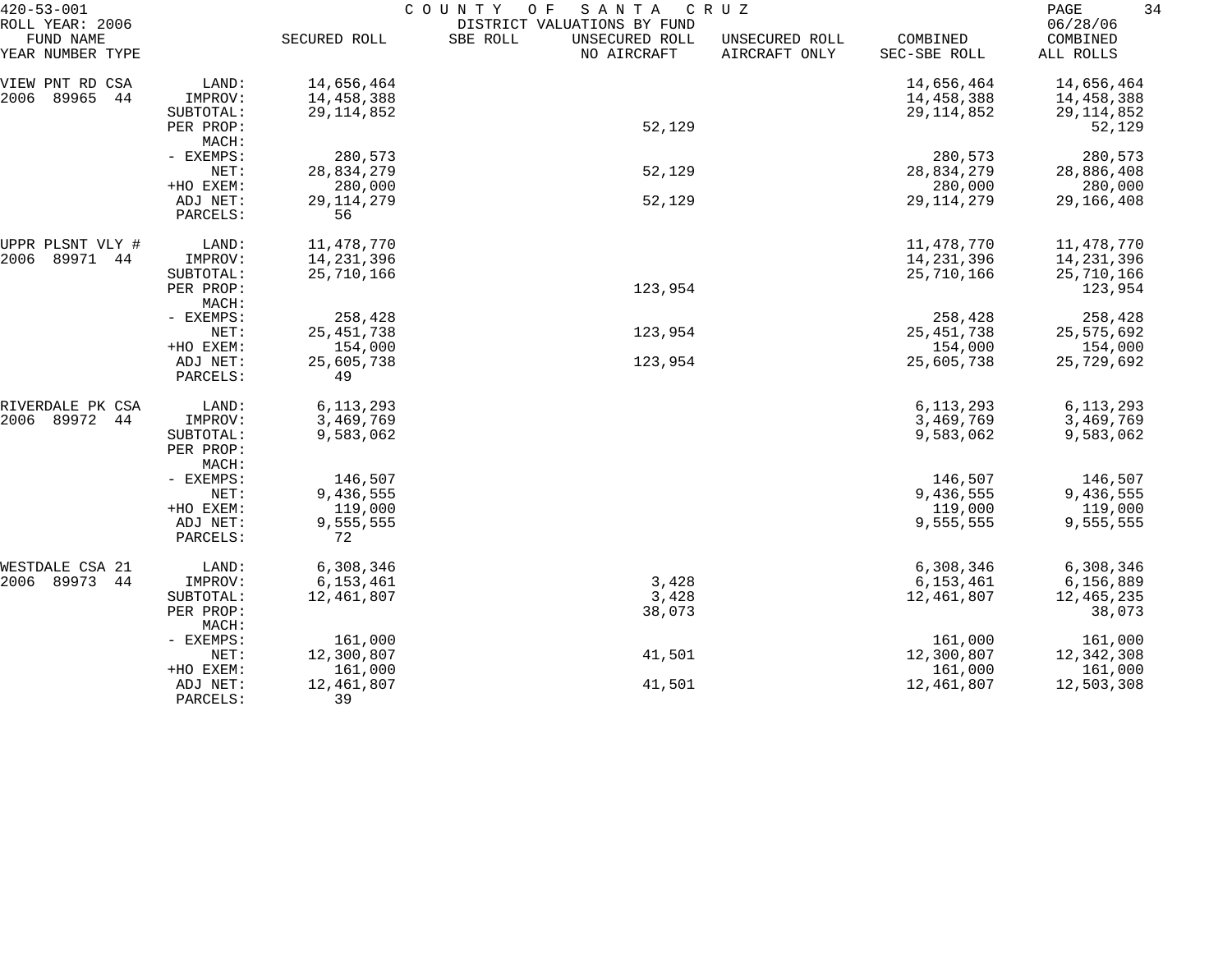| $420 - 53 - 001$                                 |                      |                         | COUNTY<br>O F | SANTA                                                        | CRUZ                            |                          | 35<br>PAGE                        |
|--------------------------------------------------|----------------------|-------------------------|---------------|--------------------------------------------------------------|---------------------------------|--------------------------|-----------------------------------|
| ROLL YEAR: 2006<br>FUND NAME<br>YEAR NUMBER TYPE |                      | SECURED ROLL            | SBE ROLL      | DISTRICT VALUATIONS BY FUND<br>UNSECURED ROLL<br>NO AIRCRAFT | UNSECURED ROLL<br>AIRCRAFT ONLY | COMBINED<br>SEC-SBE ROLL | 06/28/06<br>COMBINED<br>ALL ROLLS |
| GRAHAM HILL CSA                                  | LAND:                | 32, 413, 999            |               |                                                              |                                 | 32, 413, 999             | 32, 413, 999                      |
| 2006<br>89975<br>44                              | IMPROV:              | 34, 333, 261            |               | 10,645                                                       |                                 | 34, 333, 261             | 34, 343, 906                      |
|                                                  | SUBTOTAL:            | 66,747,260              |               | 10,645                                                       |                                 | 66,747,260               | 66,757,905                        |
|                                                  | PER PROP:            |                         |               | 15,206                                                       |                                 |                          | 15,206                            |
|                                                  | MACH:                |                         |               |                                                              |                                 |                          |                                   |
|                                                  | - EXEMPS:            | 82,600                  |               |                                                              |                                 | 82,600                   | 82,600                            |
|                                                  | NET:                 | 66,664,660              |               | 25,851                                                       |                                 | 66,664,660               | 66,690,511                        |
|                                                  | +HO EXEM:            | 82,600                  |               |                                                              |                                 | 82,600                   | 82,600                            |
|                                                  | ADJ NET:<br>PARCELS: | 66,747,260<br>68        |               | 25,851                                                       |                                 | 66,747,260               | 66,773,111                        |
|                                                  |                      |                         |               |                                                              |                                 |                          |                                   |
| WHTHS CYN RD CSA<br>2006<br>89982<br>44          | LAND:<br>IMPROV:     | 5,249,329<br>2,485,442  |               |                                                              |                                 | 5, 249, 329<br>2,485,442 | 5,249,329<br>2,485,442            |
|                                                  | SUBTOTAL:            | 7,734,771               |               |                                                              |                                 | 7,734,771                | 7,734,771                         |
|                                                  | PER PROP:            | 96,886                  |               |                                                              |                                 | 96,886                   | 96,886                            |
|                                                  | MACH:                |                         |               |                                                              |                                 |                          |                                   |
|                                                  | - EXEMPS:            | 552,183                 |               |                                                              |                                 | 552,183                  | 552,183                           |
|                                                  | NET:                 | 7,279,474               |               |                                                              |                                 | 7,279,474                | 7,279,474                         |
|                                                  | +HO EXEM:            | 84,000                  |               |                                                              |                                 | 84,000                   | 84,000                            |
|                                                  | ADJ NET:             | 7,363,474               |               |                                                              |                                 | 7,363,474                | 7,363,474                         |
|                                                  | PARCELS:             | 64                      |               |                                                              |                                 |                          |                                   |
| ALBA REC & PARK                                  | LAND:                | 6,947,444               |               |                                                              |                                 | 6,947,444                | 6,947,444                         |
| 2006<br>90004 44                                 | IMPROV:              | 5,295,695               |               |                                                              |                                 | 5,295,695                | 5,295,695                         |
|                                                  | SUBTOTAL:            | 12, 243, 139            |               |                                                              |                                 | 12, 243, 139             | 12, 243, 139                      |
|                                                  | PER PROP:            |                         |               |                                                              |                                 |                          |                                   |
|                                                  | MACH:                |                         |               |                                                              |                                 |                          |                                   |
|                                                  | - EXEMPS:            | 106,687                 |               |                                                              |                                 | 106,687                  | 106,687                           |
|                                                  | NET:<br>+HO EXEM:    | 12, 136, 452<br>105,000 |               |                                                              |                                 | 12, 136, 452<br>105,000  | 12, 136, 452<br>105,000           |
|                                                  | ADJ NET:             | 12, 241, 452            |               |                                                              |                                 | 12, 241, 452             | 12,241,452                        |
|                                                  | PARCELS:             | 46                      |               |                                                              |                                 |                          |                                   |
| APTOS LA SELVA F                                 | LAND:                | 2,701,592,272           | 351,687       | 1,498,400                                                    |                                 | 2,701,943,959            | 2,703,442,359                     |
| 2006<br>90100 44                                 | IMPROV:              | 2,013,344,429           | 94,478        | 9,932,896                                                    |                                 | 2,013,438,907            | 2,023,371,803                     |
|                                                  | SUBTOTAL:            | 4,714,936,701           | 446,165       | 11,431,296                                                   |                                 | 4,715,382,866            | 4,726,814,162                     |
|                                                  | PER PROP:            | 6,148,568               | 54,083        | 22,636,278                                                   |                                 | 6, 202, 651              | 28,838,929                        |
|                                                  | MACH:                | 547,484                 |               |                                                              |                                 | 547,484                  | 547,484                           |
|                                                  | - EXEMPS:            | 74,643,875              |               | 1,401,934                                                    |                                 | 74,643,875               | 76,045,809                        |
|                                                  | NET:                 | 4,646,988,878           | 500,248       | 32,665,640                                                   |                                 | 4,647,489,126            | 4,680,154,766                     |
|                                                  | +HO EXEM:            | 37,451,400              |               |                                                              |                                 | 37, 451, 400             | 37,451,400                        |
|                                                  | ADJ NET:             | 4,684,440,278           | 500,248       | 32,665,640                                                   |                                 | 4,684,940,526            | 4,717,606,166                     |
|                                                  | PARCELS:             | 11,918                  |               |                                                              |                                 |                          |                                   |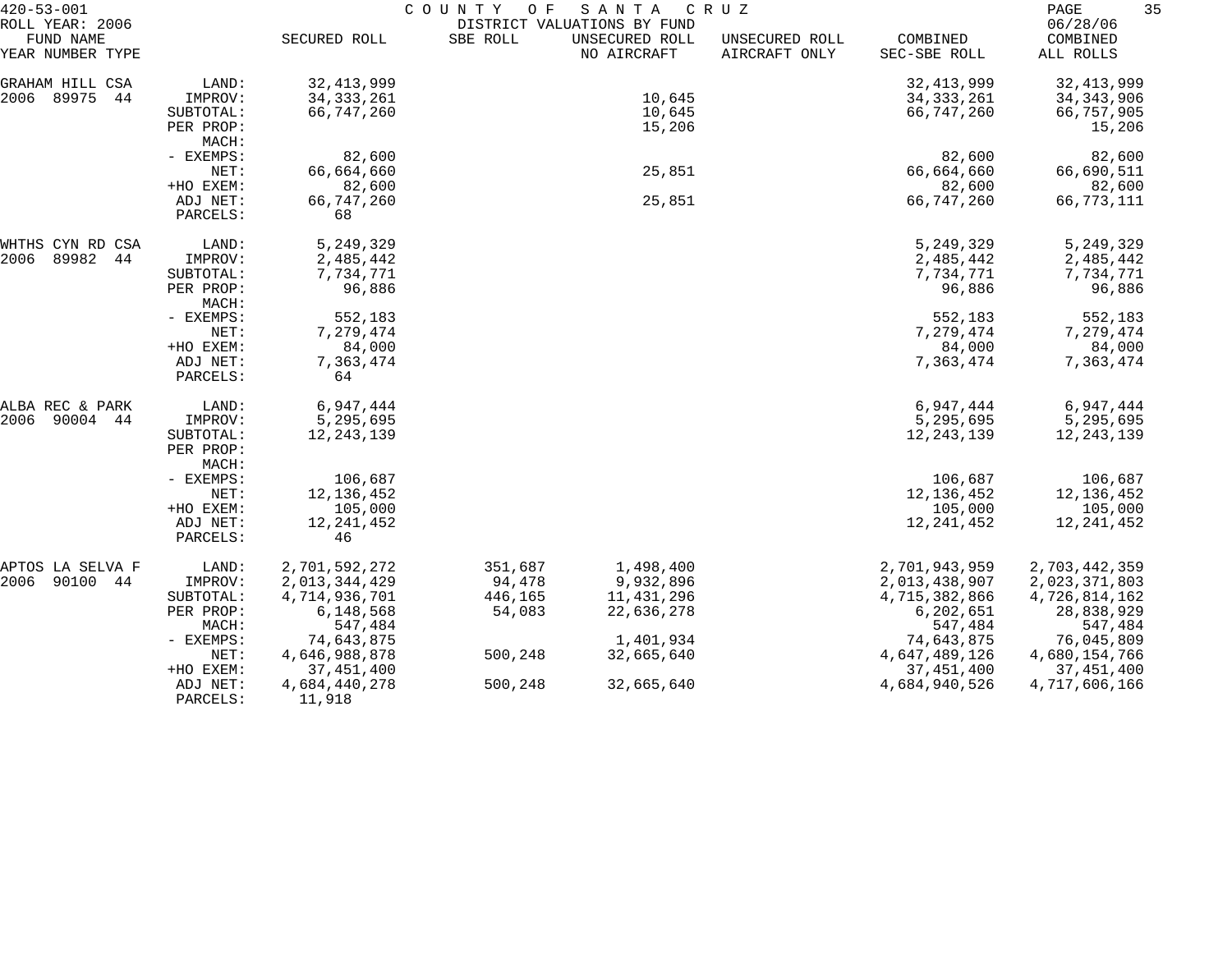| $420 - 53 - 001$                                 |                      |                        | COUNTY OF | SANTA                                                        | C R U Z                         |                          | 36<br>PAGE                        |
|--------------------------------------------------|----------------------|------------------------|-----------|--------------------------------------------------------------|---------------------------------|--------------------------|-----------------------------------|
| ROLL YEAR: 2006<br>FUND NAME<br>YEAR NUMBER TYPE |                      | SECURED ROLL           | SBE ROLL  | DISTRICT VALUATIONS BY FUND<br>UNSECURED ROLL<br>NO AIRCRAFT | UNSECURED ROLL<br>AIRCRAFT ONLY | COMBINED<br>SEC-SBE ROLL | 06/28/06<br>COMBINED<br>ALL ROLLS |
| LA SELVA SPEC LE                                 | LAND:                | 330,874,537            | 46,473    | 33,788                                                       |                                 | 330,921,010              | 330,954,798                       |
| 2006 90101 44                                    | IMPROV:              | 253,011,055            | 34,890    | 51,221                                                       |                                 | 253,045,945              | 253,097,166                       |
|                                                  | SUBTOTAL:            | 583,885,592            | 81,363    | 85,009                                                       |                                 | 583,966,955              | 584,051,964                       |
|                                                  | PER PROP:<br>MACH:   | 83,879                 | 19,973    | 579,280                                                      |                                 | 103,852                  | 683,132                           |
|                                                  | - EXEMPS:            | 7,246,970              |           |                                                              |                                 | 7,246,970                | 7,246,970                         |
|                                                  | NET:                 | 576,722,501            | 101,336   | 664,289                                                      |                                 | 576,823,837              | 577,488,126                       |
|                                                  | +HO EXEM:            | 4,100,600              |           |                                                              |                                 | 4,100,600                | 4,100,600                         |
|                                                  | ADJ NET:<br>PARCELS: | 580,823,101<br>1,351   | 101,336   | 664,289                                                      |                                 | 580,924,437              | 581, 588, 726                     |
| DAY VALLEY LEVY                                  | LAND:                | 112, 249, 055          |           |                                                              |                                 | 112,249,055              | 112,249,055                       |
| 2006 90102<br>44                                 | IMPROV:              | 108,403,167            |           |                                                              |                                 | 108,403,167              | 108,403,167                       |
|                                                  | SUBTOTAL:            | 220,652,222            |           |                                                              |                                 | 220,652,222              | 220,652,222                       |
|                                                  | PER PROP:<br>MACH:   | 72,239                 |           | 536,622                                                      |                                 | 72,239                   | 608,861                           |
|                                                  | - EXEMPS:            | 2,916,902              |           |                                                              |                                 | 2,916,902                | 2,916,902                         |
|                                                  | NET:                 | 217,807,559            |           | 536,622                                                      |                                 | 217,807,559              | 218, 344, 181                     |
|                                                  | +HO EXEM:            | 2,338,000              |           |                                                              |                                 | 2,338,000                | 2,338,000                         |
|                                                  | ADJ NET:<br>PARCELS: | 220, 145, 559<br>496   |           | 536,622                                                      |                                 | 220, 145, 559            | 220,682,181                       |
| BEN LOMOND FPD                                   | LAND:                | 283, 762, 187          |           | 17,175                                                       |                                 | 283,762,187              | 283, 779, 362                     |
| 2006<br>91113<br>44                              | IMPROV:              | 260, 243, 970          |           | 203,604                                                      |                                 | 260, 243, 970            | 260, 447, 574                     |
|                                                  | SUBTOTAL:            | 544,006,157            |           | 220,779                                                      |                                 | 544,006,157              | 544,226,936                       |
|                                                  | PER PROP:            | 756,112                |           | 1,411,309                                                    |                                 | 756,112                  | 2,167,421                         |
|                                                  | MACH:                | 20,211                 |           |                                                              |                                 | 20,211                   | 20,211                            |
|                                                  | - EXEMPS:            | 13, 223, 719           |           | 21,630                                                       |                                 | 13, 223, 719             | 13, 245, 349                      |
|                                                  | NET:                 | 531, 558, 761          |           | 1,610,458                                                    |                                 | 531, 558, 761            | 533, 169, 219                     |
|                                                  | +HO EXEM:            | 7,751,800              |           |                                                              |                                 | 7,751,800                | 7,751,800                         |
|                                                  | ADJ NET:<br>PARCELS: | 539, 310, 561<br>2,666 |           | 1,610,458                                                    |                                 | 539,310,561              | 540,921,019                       |
| BOULDER CREEK FP                                 | LAND:                | 595,733,583            |           |                                                              |                                 | 595,733,583              | 595,733,583                       |
| 2006 91119<br>44                                 | IMPROV:              | 493,993,400            |           | 1,091,131                                                    |                                 | 493,993,400              | 495,084,531                       |
|                                                  | SUBTOTAL:            | 1,089,726,983          |           | 1,091,131                                                    |                                 | 1,089,726,983            | 1,090,818,114                     |
|                                                  | PER PROP:<br>MACH:   | 778,805                |           | 4, 311, 593                                                  |                                 | 778,805                  | 5,090,398                         |
|                                                  | - EXEMPS:            | 25,939,858             |           |                                                              |                                 | 25,939,858               | 25,939,858                        |
|                                                  | NET:                 | 1,064,565,930          |           | 5,402,724                                                    |                                 | 1,064,565,930            | 1,069,968,654                     |
|                                                  | +HO EXEM:            | 14,295,400             |           |                                                              |                                 | 14,295,400               | 14,295,400                        |
|                                                  | ADJ NET:<br>PARCELS: | 1,078,861,330<br>6,597 |           | 5,402,724                                                    |                                 | 1,078,861,330            | 1,084,264,054                     |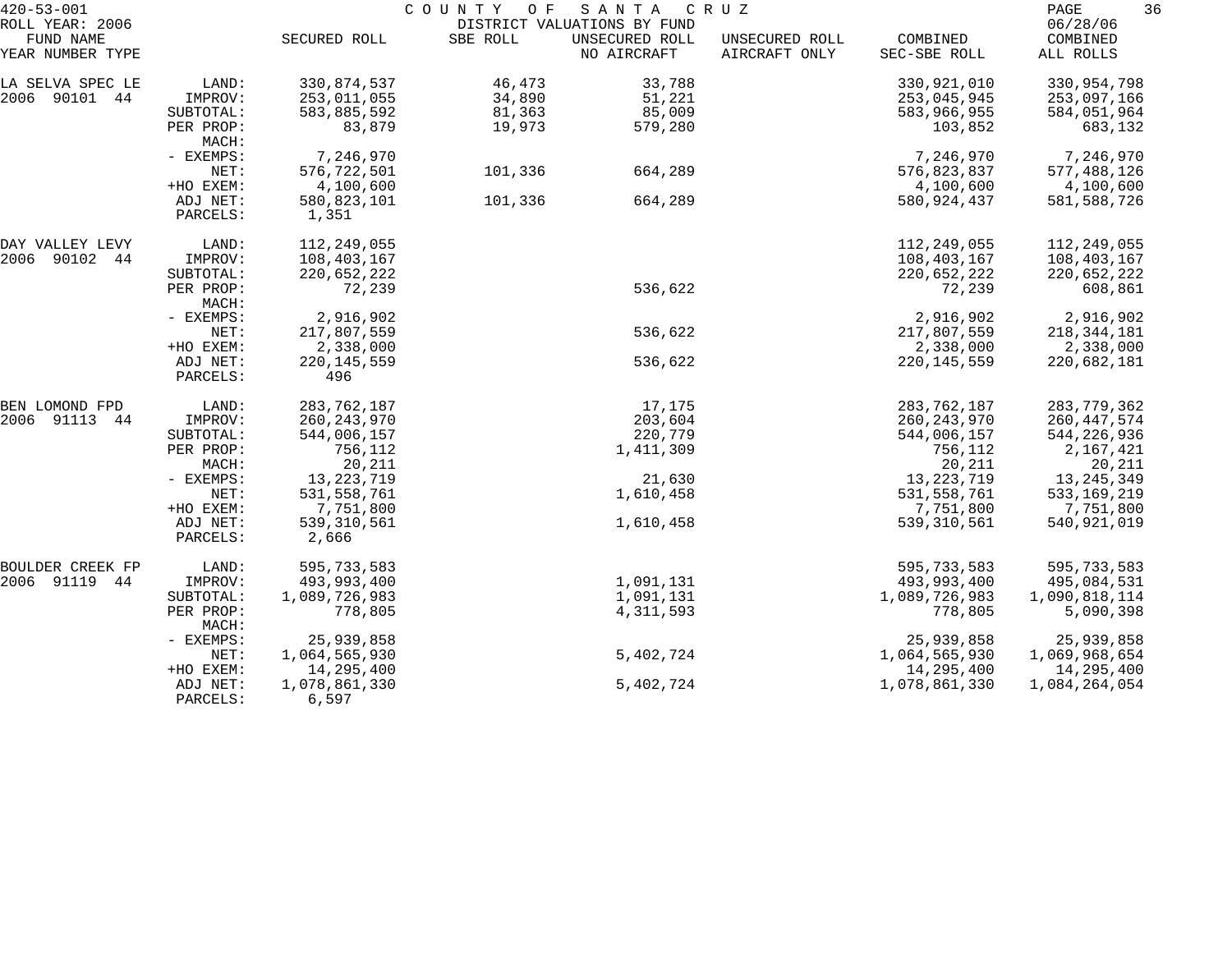| $420 - 53 - 001$              |                      | COUNTY OF<br>SANTA<br>C R U Z |           |                               |                                 |                          |                       |  |
|-------------------------------|----------------------|-------------------------------|-----------|-------------------------------|---------------------------------|--------------------------|-----------------------|--|
| ROLL YEAR: 2006               |                      |                               |           | DISTRICT VALUATIONS BY FUND   |                                 |                          | 06/28/06              |  |
| FUND NAME<br>YEAR NUMBER TYPE |                      | SECURED ROLL                  | SBE ROLL  | UNSECURED ROLL<br>NO AIRCRAFT | UNSECURED ROLL<br>AIRCRAFT ONLY | COMBINED<br>SEC-SBE ROLL | COMBINED<br>ALL ROLLS |  |
| BOULDER CREEK RE              | LAND:                | 595,080,353                   |           |                               |                                 | 595,080,353              | 595,080,353           |  |
| 2006 91121 44                 | IMPROV:              | 493,515,289                   |           | 1,091,131                     |                                 | 493,515,289              | 494,606,420           |  |
|                               | SUBTOTAL:            | 1,088,595,642                 |           | 1,091,131                     |                                 | 1,088,595,642            | 1,089,686,773         |  |
|                               | PER PROP:<br>MACH:   | 778,805                       |           | 4,323,596                     |                                 | 778,805                  | 5,102,401             |  |
|                               | - EXEMPS:            | 25,956,442                    |           |                               |                                 | 25,956,442               | 25,956,442            |  |
|                               | NET:                 | 1,063,418,005                 |           | 5, 414, 727                   |                                 | 1,063,418,005            | 1,068,832,732         |  |
|                               | +HO EXEM:            | 14,295,400                    |           |                               |                                 | 14,295,400               | 14,295,400            |  |
|                               | ADJ NET:             | 1,077,713,405                 |           | 5, 414, 727                   |                                 | 1,077,713,405            | 1,083,128,132         |  |
|                               | PARCELS:             | 6,630                         |           |                               |                                 |                          |                       |  |
| BRANCIFORTE FPD               | LAND:                | 139,417,594                   |           |                               |                                 | 139, 417, 594            | 139,417,594           |  |
| 2006 91127<br>44              | IMPROV:              | 129,349,351                   |           |                               |                                 | 129,349,351              | 129,349,351           |  |
|                               | SUBTOTAL:            | 268,766,945                   |           |                               |                                 | 268,766,945              | 268,766,945           |  |
|                               | PER PROP:<br>MACH:   | 234,932                       |           | 873,401                       |                                 | 234,932                  | 1,108,333             |  |
|                               | - EXEMPS:            | 4,486,224                     |           |                               |                                 | 4,486,224                | 4,486,224             |  |
|                               | NET:                 | 264, 515, 653                 |           | 873,401                       |                                 | 264, 515, 653            | 265,389,054           |  |
|                               | +HO EXEM:            | 2,793,000                     |           |                               |                                 | 2,793,000                | 2,793,000             |  |
|                               | ADJ NET:<br>PARCELS: | 267, 308, 653<br>745          |           | 873,401                       |                                 | 267,308,653              | 268, 182, 054         |  |
| CENTRAL FPD                   | LAND:                | 3,521,791,612                 | 4,989,603 | 3,059,437                     |                                 | 3,526,781,215            | 3,529,840,652         |  |
| 2006 91129<br>44              | IMPROV:              | 2,852,104,612                 | 230,941   | 52, 421, 888                  |                                 | 2,852,335,553            | 2,904,757,441         |  |
|                               | SUBTOTAL:            | 6, 373, 896, 224              | 5,220,544 | 55, 481, 325                  |                                 | 6,379,116,768            | 6,434,598,093         |  |
|                               | PER PROP:            | 39,791,600                    | 132,205   | 92,085,238                    |                                 | 39,923,805               | 132,009,043           |  |
|                               | MACH:                | 2,044,778                     |           |                               |                                 | 2,044,778                | 2,044,778             |  |
|                               | - EXEMPS:            | 256,150,445                   |           | 3,841,102                     |                                 | 256,150,445              | 259,991,547           |  |
|                               | NET:                 | 6,159,582,157                 | 5,352,749 | 143,725,461                   |                                 | 6,164,934,906            | 6,308,660,367         |  |
|                               | +HO EXEM:            | 55,169,641                    |           |                               |                                 | 55,169,641               | 55,169,641            |  |
|                               | ADJ NET:             | 6, 214, 751, 798              | 5,352,749 | 143,725,461                   |                                 | 6, 220, 104, 547         | 6,363,830,008         |  |
|                               | PARCELS:             | 17,994                        |           |                               |                                 |                          |                       |  |
| CENTRAL WATER                 | LAND:                | 222, 268, 158                 | 71,348    |                               |                                 | 222,339,506              | 222,339,506           |  |
| 2006 92201<br>44              | IMPROV:              | 208,955,921                   |           |                               |                                 | 208,955,921              | 208,955,921           |  |
|                               | SUBTOTAL:            | 431, 224, 079                 | 71,348    |                               |                                 | 431, 295, 427            | 431, 295, 427         |  |
|                               | PER PROP:<br>MACH:   | 170,820                       |           | 1,341,554                     |                                 | 170,820                  | 1,512,374             |  |
|                               | - EXEMPS:            | 6,700,932                     |           |                               |                                 | 6,700,932                | 6,700,932             |  |
|                               | NET:                 | 424,693,967                   | 71,348    | 1,341,554                     |                                 | 424,765,315              | 426,106,869           |  |
|                               | +HO EXEM:            | 4,785,200                     |           |                               |                                 | 4,785,200                | 4,785,200             |  |
|                               | ADJ NET:<br>PARCELS: | 429, 479, 167<br>1,099        | 71,348    | 1,341,554                     |                                 | 429,550,515              | 430,892,069           |  |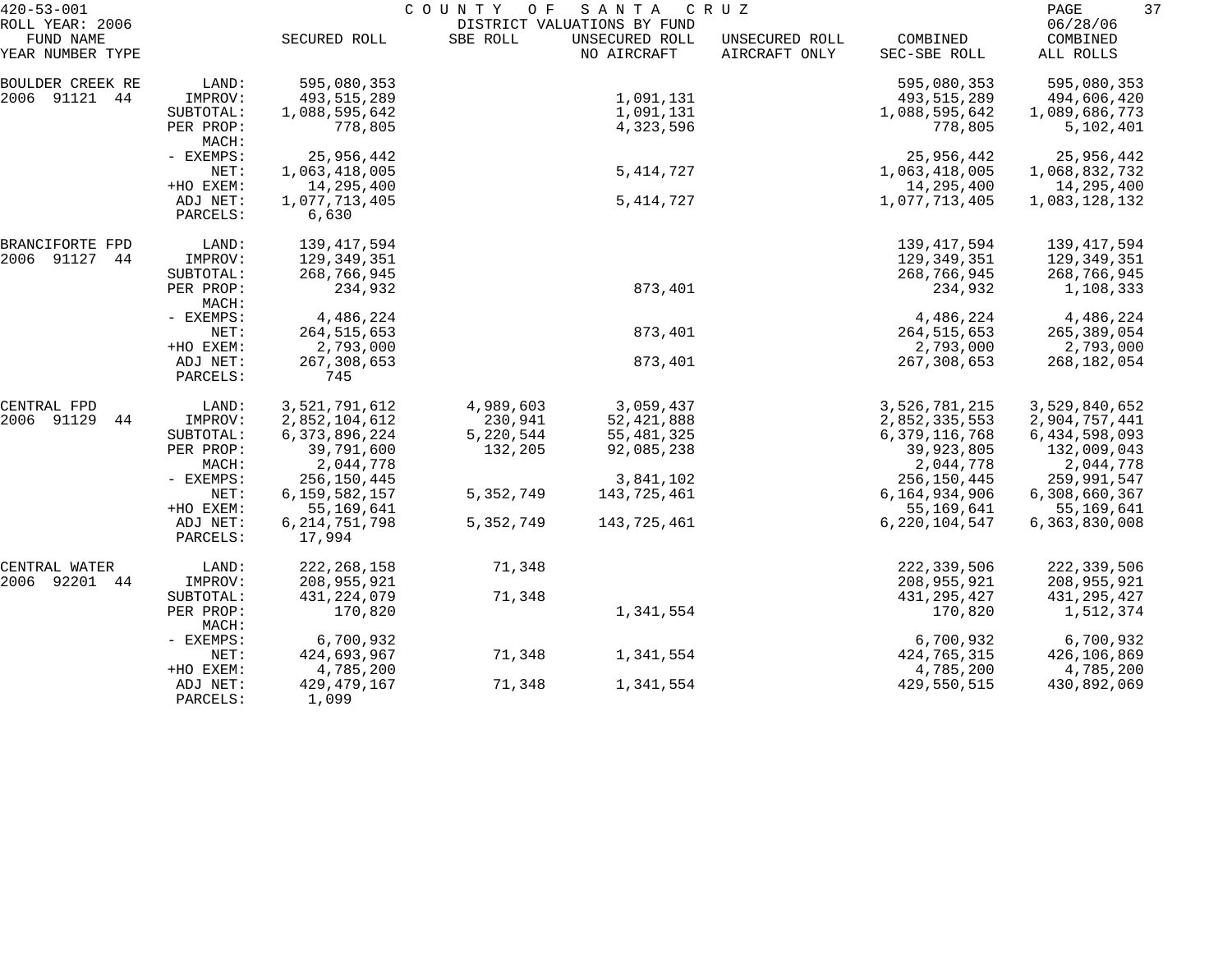| $420 - 53 - 001$             |                    |               | COUNTY OF | SANTA                                         | C R U Z        |               | 38<br>PAGE           |
|------------------------------|--------------------|---------------|-----------|-----------------------------------------------|----------------|---------------|----------------------|
| ROLL YEAR: 2006<br>FUND NAME |                    | SECURED ROLL  | SBE ROLL  | DISTRICT VALUATIONS BY FUND<br>UNSECURED ROLL | UNSECURED ROLL | COMBINED      | 06/28/06<br>COMBINED |
| YEAR NUMBER TYPE             |                    |               |           | NO AIRCRAFT                                   | AIRCRAFT ONLY  | SEC-SBE ROLL  | ALL ROLLS            |
| FELTON FPD                   | LAND:              | 346,835,096   | 166,389   | 812,139                                       |                | 347,001,485   | 347,813,624          |
| 2006 94347<br>44             | IMPROV:            | 310,747,599   | 101,574   | 5,509,752                                     |                | 310,849,173   | 316, 358, 925        |
|                              | SUBTOTAL:          | 657,582,695   | 267,963   | 6,321,891                                     |                | 657,850,658   | 664,172,549          |
|                              | PER PROP:          | 4,006,195     | 87,190    | 6,683,100                                     |                | 4,093,385     | 10,776,485           |
|                              | MACH:              | 41,107        |           |                                               |                | 41,107        | 41,107               |
|                              | - EXEMPS:          | 40,069,718    |           | 20,064                                        |                | 40,069,718    | 40,089,782           |
|                              | NET:               | 621,560,279   | 355,153   | 12,984,927                                    |                | 621, 915, 432 | 634,900,359          |
|                              | +HO EXEM:          | 8,467,883     |           |                                               |                | 8,467,883     | 8,467,883            |
|                              | ADJ NET:           | 630,028,162   | 355,153   | 12,984,927                                    |                | 630, 383, 315 | 643,368,242          |
|                              | PARCELS:           | 2,967         |           |                                               |                |               |                      |
| LA SELVA REC                 | LAND:              | 161,299,899   | 45,385    |                                               |                | 161, 345, 284 | 161, 345, 284        |
| 2006 95504 44                | IMPROV:            | 125,562,773   | 34,073    | 17,433                                        |                | 125,596,846   | 125,614,279          |
|                              | SUBTOTAL:          | 286,862,672   | 79,458    | 17,433                                        |                | 286,942,130   | 286,959,563          |
|                              | PER PROP:<br>MACH: | 3,900         | 19,506    | 472,667                                       |                | 23,406        | 496,073              |
|                              | - EXEMPS:          | 4,529,844     |           |                                               |                | 4,529,844     | 4,529,844            |
|                              | NET:               | 282, 336, 728 | 98,964    | 490,100                                       |                | 282, 435, 692 | 282,925,792          |
|                              | +HO EXEM:          | 3,022,600     |           |                                               |                | 3,022,600     | 3,022,600            |
|                              | ADJ NET:           | 285, 359, 328 | 98,964    | 490,100                                       |                | 285, 458, 292 | 285,948,392          |
|                              | PARCELS:           | 833           |           |                                               |                |               |                      |
| LOMPICO WATER                | LAND:              | 61,927,371    |           |                                               |                | 61,927,371    | 61,927,371           |
| 2006<br>96609<br>44          | IMPROV:            | 42,840,925    |           | 6,170                                         |                | 42,840,925    | 42,847,095           |
|                              | SUBTOTAL:          | 104,768,296   |           | 6,170                                         |                | 104,768,296   | 104,774,466          |
|                              | PER PROP:<br>MACH: |               |           | 66,732                                        |                |               | 66,732               |
|                              | - EXEMPS:          | 2,977,056     |           |                                               |                | 2,977,056     | 2,977,056            |
|                              | NET:               | 101,791,240   |           | 72,902                                        |                | 101,791,240   | 101,864,142          |
|                              | +HO EXEM:          | 1,866,200     |           |                                               |                | 1,866,200     | 1,866,200            |
|                              | ADJ NET:           | 103,657,440   |           | 72,902                                        |                | 103,657,440   | 103,730,342          |
|                              | PARCELS:           | 1,627         |           |                                               |                |               |                      |
| OPAL CLFS REC                | LAND:              | 112,555,657   |           |                                               |                | 112,555,657   | 112,555,657          |
| 2006 96612 44                | IMPROV:            | 57,108,289    |           | 353,505                                       |                | 57,108,289    | 57, 461, 794         |
|                              | SUBTOTAL:          | 169,663,946   |           | 353,505                                       |                | 169,663,946   | 170,017,451          |
|                              | PER PROP:<br>MACH: | 27,809        |           | 638,695                                       |                | 27,809        | 666,504              |
|                              | - EXEMPS:          | 1,331,918     |           | 15,977                                        |                | 1,331,918     | 1,347,895            |
|                              | NET:               | 168,359,837   |           | 976,223                                       |                | 168,359,837   | 169,336,060          |
|                              | +HO EXEM:          | 1,246,000     |           |                                               |                | 1,246,000     | 1,246,000            |
|                              | ADJ NET:           | 169,605,837   |           | 976,223                                       |                | 169,605,837   | 170,582,060          |
|                              | PARCELS:           | 380           |           |                                               |                |               |                      |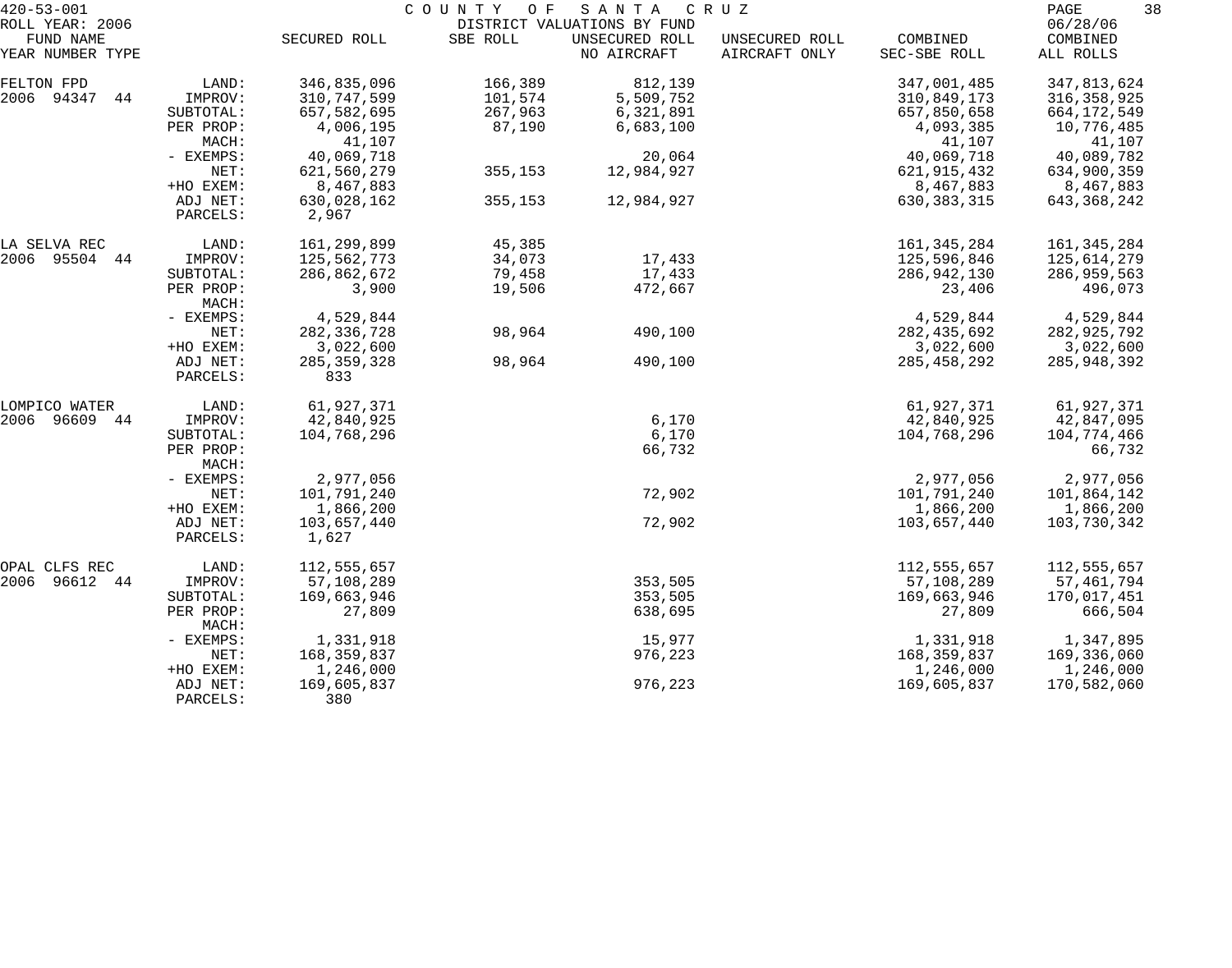| $420 - 53 - 001$              |                      |                         | COUNTY<br>O F | SANTA                         | C R U Z                         |                          | 39<br>PAGE            |
|-------------------------------|----------------------|-------------------------|---------------|-------------------------------|---------------------------------|--------------------------|-----------------------|
| ROLL YEAR: 2006               |                      |                         |               | DISTRICT VALUATIONS BY FUND   |                                 |                          | 06/28/06              |
| FUND NAME<br>YEAR NUMBER TYPE |                      | SECURED ROLL            | SBE ROLL      | UNSECURED ROLL<br>NO AIRCRAFT | UNSECURED ROLL<br>AIRCRAFT ONLY | COMBINED<br>SEC-SBE ROLL | COMBINED<br>ALL ROLLS |
| PV CEMETERY                   | LAND:                | 3,010,466,615           | 654,098       | 6,591,187                     |                                 | 3,011,120,713            | 3,017,711,900         |
| 2006 96615<br>44              | IMPROV:              | 2,885,861,310           | 48,468        | 63,662,518                    |                                 | 2,885,909,778            | 2,949,572,296         |
|                               | SUBTOTAL:            | 5,896,327,925           | 702,566       | 70,253,705                    |                                 | 5,897,030,491            | 5,967,284,196         |
|                               | PER PROP:            | 73,753,486              | 27,746        | 144,018,874                   | 43,922,285                      | 73,781,232               | 261,722,391           |
|                               | MACH:                | 29,544,505              |               |                               |                                 | 29,544,505               | 29,544,505            |
|                               | - EXEMPS:            | 248,109,221             |               | 2,748,380                     | 201,100                         | 248,109,221              | 251,058,701           |
|                               | NET:                 | 5,751,516,695           | 730,312       | 211,524,199                   | 43,721,185                      | 5,752,247,007            | 6,007,492,391         |
|                               | +HO EXEM:            | 57,016,400              |               |                               |                                 | 57,016,400               | 57,016,400            |
|                               | ADJ NET:<br>PARCELS: | 5,808,533,095<br>18,245 | 730,312       | 211,524,199                   | 43,721,185                      | 5,809,263,407            | 6,064,508,791         |
| PAJARO VALLEY FP              | LAND:                | 642, 234, 151           |               | 301,722                       |                                 | 642, 234, 151            | 642, 535, 873         |
| 2006<br>96619 44              | IMPROV:              | 555,606,530             |               | 6,329,725                     |                                 | 555,606,530              | 561,936,255           |
|                               | SUBTOTAL:            | 1,197,840,681           |               | 6,631,447                     |                                 | 1,197,840,681            | 1,204,472,128         |
|                               | PER PROP:            | 8,812,036               |               | 17,463,762                    |                                 | 8,812,036                | 26, 275, 798          |
|                               | MACH:                | 84,074                  |               |                               |                                 | 84,074                   | 84,074                |
|                               | - EXEMPS:            | 77, 247, 174            |               | 961,520                       |                                 | 77, 247, 174             | 78,208,694            |
|                               | NET:                 | 1,129,489,617           |               | 23, 133, 689                  |                                 | 1,129,489,617            | 1, 152, 623, 306      |
|                               | +HO EXEM:            | 15,183,000              |               |                               |                                 | 15,183,000               | 15,183,000            |
|                               | ADJ NET:<br>PARCELS: | 1,144,672,617<br>4,154  |               | 23, 133, 689                  |                                 | 1, 144, 672, 617         | 1,167,806,306         |
| SCOTTS VLY FPD                | LAND:                | 1,485,091,173           | 50,000        | 861,390                       |                                 | 1,485,141,173            | 1,486,002,563         |
| 2006<br>98861 44              | IMPROV:              | 1,567,333,000           |               | 20,638,656                    |                                 | 1,567,333,000            | 1,587,971,656         |
|                               | SUBTOTAL:            | 3,052,424,173           | 50,000        | 21,500,046                    |                                 | 3,052,474,173            | 3,073,974,219         |
|                               | PER PROP:            | 7,542,494               |               | 83,581,650                    |                                 | 7,542,494                | 91,124,144            |
|                               | MACH:                | 1,635,377               |               |                               |                                 | 1,635,377                | 1,635,377             |
|                               | - EXEMPS:            | 65,849,829              |               | 455,285                       |                                 | 65,849,829               | 66,305,114            |
|                               | NET:                 | 2,995,752,215           | 50,000        | 104,626,411                   |                                 | 2,995,802,215            | 3,100,428,626         |
|                               | +HO EXEM:            | 26,679,800              |               |                               |                                 | 26,679,800               | 26,679,800            |
|                               | ADJ NET:<br>PARCELS: | 3,022,432,015<br>7,463  | 50,000        | 104,626,411                   |                                 | 3,022,482,015            | 3, 127, 108, 426      |
| SV FPD ZN A                   | LAND:                | 191,796,519             |               |                               |                                 | 191,796,519              | 191,796,519           |
| 2006<br>98862<br>44           | IMPROV:              | 171,301,254             |               | 576,394                       |                                 | 171,301,254              | 171,877,648           |
|                               | SUBTOTAL:            | 363,097,773             |               | 576,394                       |                                 | 363,097,773              | 363,674,167           |
|                               | PER PROP:            | 977,969                 |               | 278,509                       |                                 | 977,969                  | 1,256,478             |
|                               | MACH:                | 22,872                  |               |                               |                                 | 22,872                   | 22,872                |
|                               | - EXEMPS:            | 3,794,659               |               |                               |                                 | 3,794,659                | 3,794,659             |
|                               | NET:                 | 360, 303, 955           |               | 854,903                       |                                 | 360, 303, 955            | 361,158,858           |
|                               | +HO EXEM:            | 3,677,800               |               |                               |                                 | 3,677,800                | 3,677,800             |
|                               | ADJ NET:<br>PARCELS: | 363,981,755<br>862      |               | 854,903                       |                                 | 363,981,755              | 364,836,658           |
|                               |                      |                         |               |                               |                                 |                          |                       |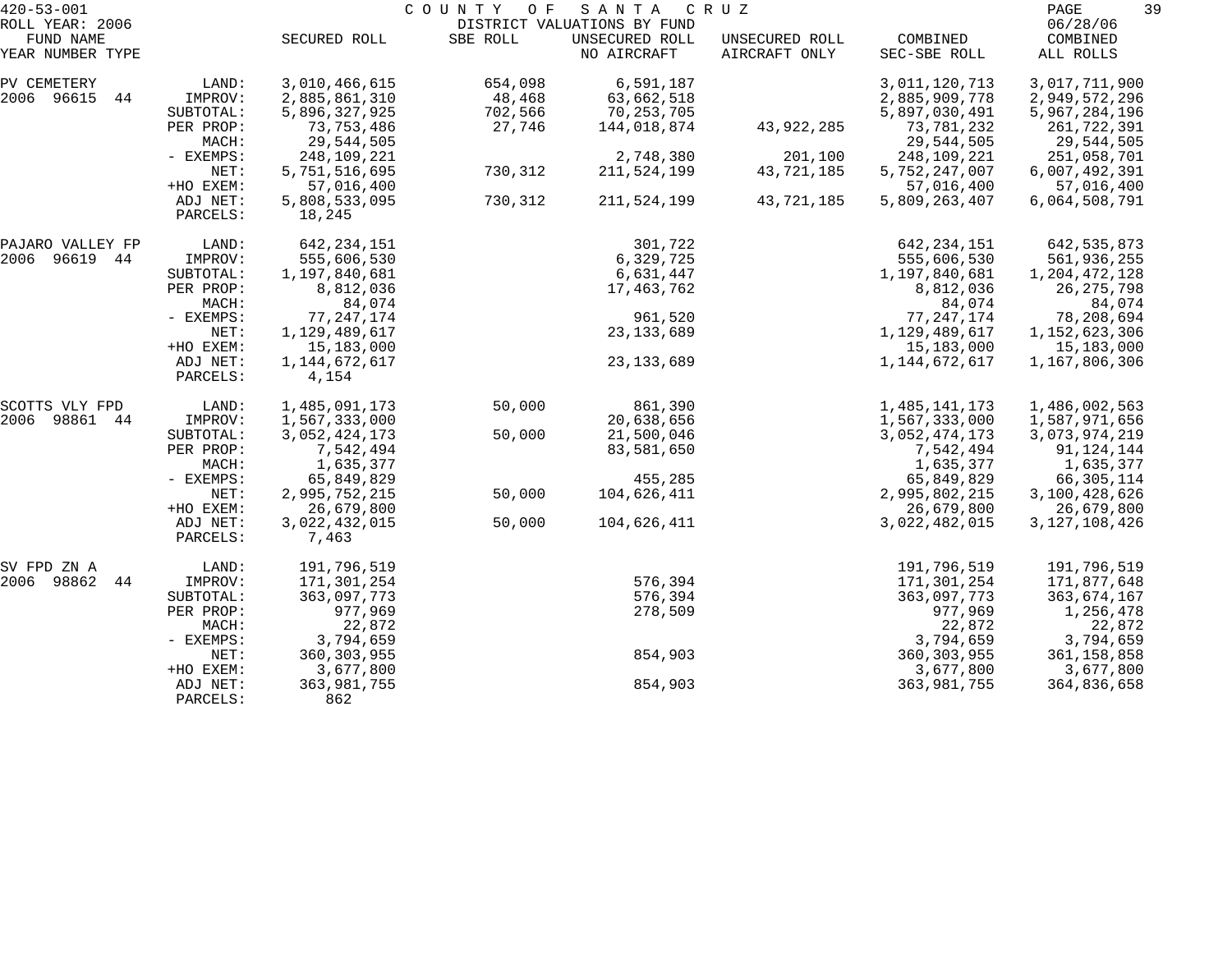| $420 - 53 - 001$             |                      |                                | COUNTY<br>O F | SANTA                                         | C R U Z        |                                | PAGE                         | 40 |
|------------------------------|----------------------|--------------------------------|---------------|-----------------------------------------------|----------------|--------------------------------|------------------------------|----|
| ROLL YEAR: 2006<br>FUND NAME |                      | SECURED ROLL                   | SBE ROLL      | DISTRICT VALUATIONS BY FUND<br>UNSECURED ROLL | UNSECURED ROLL | COMBINED                       | 06/28/06<br>COMBINED         |    |
| YEAR NUMBER TYPE             |                      |                                |               | NO AIRCRAFT                                   | AIRCRAFT ONLY  | SEC-SBE ROLL                   | ALL ROLLS                    |    |
| SV FPD CITY SVC              | LAND:                | 914,184,642                    |               | 852,668                                       |                | 914, 184, 642                  | 915,037,310                  |    |
| 2006 98866 44                | IMPROV:              | 1,020,484,697                  |               | 19,750,763                                    |                | 1,020,484,697                  | 1,040,235,460                |    |
|                              | SUBTOTAL:            | 1,934,669,339                  |               | 20,603,431                                    |                | 1,934,669,339                  | 1,955,272,770                |    |
|                              | PER PROP:            | 5,792,975                      |               | 81,806,926                                    |                | 5,792,975                      | 87,599,901                   |    |
|                              | MACH:                | 1,355,172                      |               |                                               |                | 1,355,172                      | 1,355,172                    |    |
|                              | - EXEMPS:            | 45,162,509                     |               | 445,907                                       |                | 45,162,509                     | 45,608,416                   |    |
|                              | NET:                 | 1,896,654,977                  |               | 101,964,450                                   |                | 1,896,654,977                  | 1,998,619,427                |    |
|                              | +HO EXEM:            | 15,561,000                     |               |                                               |                | 15,561,000                     | 15,561,000                   |    |
|                              | ADJ NET:<br>PARCELS: | 1,912,215,977<br>4,172         |               | 101,964,450                                   |                | 1,912,215,977                  | 2,014,180,427                |    |
| RESOURCE CONS                | LAND:                | 10,685,532,992                 | 6,360,590     | 7,010,156                                     |                | 10,691,893,582                 | 10,698,903,738               |    |
| 2006 98867 60                | IMPROV:              | 8,746,018,217                  | 739,047       | 99, 423, 587                                  |                | 8,746,757,264                  | 8,846,180,851                |    |
|                              | SUBTOTAL:            | 19, 431, 551, 209              | 7,099,637     | 106,433,743                                   |                | 19,438,650,846                 | 19,545,084,589               |    |
|                              | PER PROP:            | 82,446,461                     | 520,506       | 172,956,929                                   | 17,000         | 82,966,967                     | 255,940,896                  |    |
|                              | MACH:                | 63,682,038                     |               |                                               |                | 63,682,038                     | 63,682,038                   |    |
|                              | - EXEMPS:            | 590, 352, 451                  |               | 7,059,989                                     |                | 590, 352, 451                  | 597,412,440                  |    |
|                              | NET:                 | 18,987,327,257                 | 7,620,143     | 272,330,683                                   | 17,000         | 18,994,947,400                 | 19,267,295,083               |    |
|                              | +HO EXEM:            | 185,692,987                    |               |                                               |                | 185,692,987                    | 185,692,987                  |    |
|                              | ADJ NET:<br>PARCELS: | 19, 173, 020, 244<br>64,595    | 7,620,143     | 272,330,683                                   | 17,000         | 19,180,640,387                 | 19,452,988,070               |    |
| SC CO SAN                    | LAND:                | 5, 175, 492, 053               | 5,233,932     | 4,524,049                                     |                | 5,180,725,985                  | 5, 185, 250, 034             |    |
| 2006<br>98869<br>70          | IMPROV:              | 3,978,601,342                  | 298,380       | 59, 115, 234                                  |                | 3,978,899,722                  | 4,038,014,956                |    |
|                              | SUBTOTAL:            | 9,154,093,395                  | 5,532,312     | 63,639,283                                    |                | 9,159,625,707                  | 9,223,264,990                |    |
|                              | PER PROP:            | 44,779,675                     | 170,810       | 111,217,777                                   |                | 44,950,485                     | 156,168,262                  |    |
|                              | MACH:                | 2,592,262                      |               |                                               |                | 2,592,262                      | 2,592,262                    |    |
|                              | - EXEMPS:            | 301, 319, 314                  |               | 5,079,247                                     |                | 301, 319, 314                  | 306, 398, 561                |    |
|                              | NET:                 | 8,900,146,018                  | 5,703,122     | 169,777,813                                   |                | 8,905,849,140                  | 9,075,626,953                |    |
|                              | +HO EXEM:            | 75,081,841                     |               |                                               |                | 75,081,841                     | 75,081,841                   |    |
|                              | ADJ NET:<br>PARCELS: | 8,975,227,859<br>24,833        | 5,703,122     | 169,777,813                                   |                | 8,980,930,981                  | 9,150,708,794                |    |
|                              |                      |                                |               |                                               |                |                                |                              |    |
| SC CO SAN                    | LAND:                | 5, 175, 492, 053               | 5, 233, 932   | 4,524,049                                     |                | 5,180,725,985                  | 5, 185, 250, 034             |    |
| 2006<br>98885<br>44          | IMPROV:              | 3,978,601,342                  | 298,380       | 59, 115, 234                                  |                | 3,978,899,722                  | 4,038,014,956                |    |
|                              | SUBTOTAL:            | 9,154,093,395                  | 5,532,312     | 63,639,283                                    |                | 9,159,625,707                  | 9, 223, 264, 990             |    |
|                              | PER PROP:            | 44,779,675                     | 170,810       | 111, 217, 777                                 |                | 44,950,485                     | 156,168,262                  |    |
|                              | MACH:                | 2,592,262                      |               |                                               |                | 2,592,262                      | 2,592,262                    |    |
|                              | - EXEMPS:            | 301, 319, 314<br>8,900,146,018 | 5,703,122     | 5,079,247<br>169,777,813                      |                | 301, 319, 314<br>8,905,849,140 | 306,398,561<br>9,075,626,953 |    |
|                              | NET:<br>+HO EXEM:    | 75,081,841                     |               |                                               |                | 75,081,841                     | 75,081,841                   |    |
|                              | ADJ NET:             | 8,975,227,859                  | 5,703,122     | 169, 777, 813                                 |                | 8,980,930,981                  | 9,150,708,794                |    |
|                              | PARCELS:             | 24,833                         |               |                                               |                |                                |                              |    |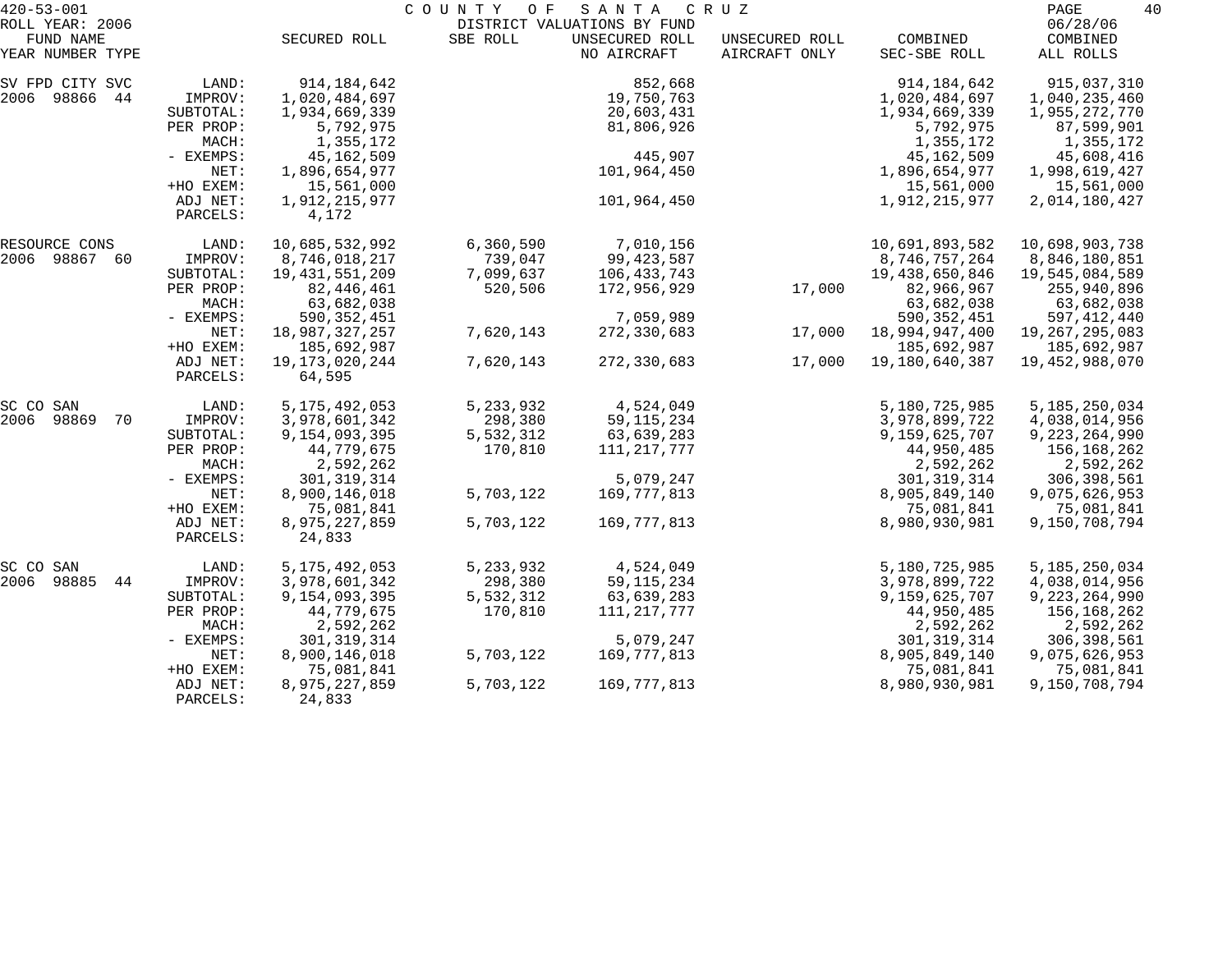| $420 - 53 - 001$             |             |               | COUNTY OF | S A N T A                                     | C R U Z        |               | PAGE<br>41           |
|------------------------------|-------------|---------------|-----------|-----------------------------------------------|----------------|---------------|----------------------|
| ROLL YEAR: 2006<br>FUND NAME |             | SECURED ROLL  | SBE ROLL  | DISTRICT VALUATIONS BY FUND<br>UNSECURED ROLL | UNSECURED ROLL | COMBINED      | 06/28/06<br>COMBINED |
| YEAR NUMBER TYPE             |             |               |           | NO AIRCRAFT                                   | AIRCRAFT ONLY  | SEC-SBE ROLL  | ALL ROLLS            |
| ZAYANTE FPD                  | LAND:       | 207,508,268   | 491,795   | 16,861                                        |                | 208,000,063   | 208,016,924          |
| 2006 99350<br>44             | IMPROV:     | 170, 411, 045 | 239,174   | 32,399                                        |                | 170,650,219   | 170,682,618          |
|                              | SUBTOTAL:   | 377,919,313   | 730,969   | 49,260                                        |                | 378,650,282   | 378,699,542          |
|                              | PER PROP:   | 661,335       | 205,305   | 570,602                                       |                | 866,640       | 1,437,242            |
|                              | MACH:       | 1,149,598     |           |                                               |                | 1,149,598     | 1,149,598            |
|                              | - EXEMPS:   | 9,288,400     |           |                                               |                | 9,288,400     | 9,288,400            |
|                              | NET:        | 370, 441, 846 | 936,274   | 619,862                                       |                | 371, 378, 120 | 371,997,982          |
|                              | +HO EXEM:   | 5,633,600     |           |                                               |                | 5,633,600     | 5,633,600            |
|                              | ADJ NET:    | 376,075,446   | 936,274   | 619,862                                       |                | 377,011,720   | 377,631,582          |
|                              | PARCELS:    | 3,934         |           |                                               |                |               |                      |
| AROMAS FPD                   | LAND:       | 7,104,674     | 25,391    |                                               |                | 7,130,065     | 7,130,065            |
| 2006 99800<br>44             | IMPROV:     | 3,790,239     | 19,063    | 39,364                                        |                | 3,809,302     | 3,848,666            |
|                              | SUBTOTAL:   | 10,894,913    | 44,454    | 39,364                                        |                | 10,939,367    | 10,978,731           |
|                              | PER PROP:   | 105,356       | 10,913    | 220,810                                       |                | 116,269       | 337,079              |
|                              | MACH:       |               |           |                                               |                |               |                      |
|                              | - EXEMPS:   | 94,014        |           |                                               |                | 94,014        | 94,014               |
|                              | NET:        | 10,906,255    | 55,367    | 260,174                                       |                | 10,961,622    | 11, 221, 796         |
|                              | +HO EXEM:   | 91,000        |           |                                               |                | 91,000        | 91,000               |
|                              | ADJ NET:    | 10,997,255    | 55,367    | 260,174                                       |                | 11,052,622    | 11,312,796           |
|                              | PARCELS:    | 70            |           |                                               |                |               |                      |
| SC EASTSIDE RDA              | LAND:       | 70,848,534    |           |                                               |                | 70,848,534    | 70,848,534           |
| 2006 99801<br>44             | IMPROV:     | 79, 412, 171  |           | 8,024,925                                     |                | 79,412,171    | 87,437,096           |
|                              | SUBTOTAL:   | 150,260,705   |           | 8,024,925                                     |                | 150,260,705   | 158,285,630          |
|                              | PER PROP:   | 1,964,494     |           | 18,232,719                                    |                | 1,964,494     | 20, 197, 213         |
|                              | MACH:       | 528,079       |           |                                               |                | 528,079       | 528,079              |
|                              | - EXEMPS:   | 28,542,993    |           | 6,368,764                                     |                | 28,542,993    | 34, 911, 757         |
|                              | NET:        | 124, 210, 285 |           | 19,888,880                                    |                | 124, 210, 285 | 144,099,165          |
|                              | +HO EXEM:   | 63,000        |           |                                               |                | 63,000        | 63,000               |
|                              | ADJ NET:    | 124, 273, 285 |           | 19,888,880                                    |                | 124, 273, 285 | 144, 162, 165        |
|                              | PARCELS:    | 253           |           |                                               |                |               |                      |
| SL RIVER 1991 RD             | LAND:       | 313, 126, 594 | 431,933   | 2,332,542                                     |                | 313,558,527   | 315,891,069          |
| 2006 99802<br>44             | IMPROV:     | 377, 412, 879 | 43,337    | 22, 234, 808                                  |                | 377, 456, 216 | 399,691,024          |
|                              | SUBTOTAL:   | 690,539,473   | 475,270   | 24,567,350                                    |                | 691,014,743   | 715,582,093          |
|                              | PER PROP:   | 22,196,086    | 24,809    | 56, 262, 328                                  |                | 22, 220, 895  | 78,483,223           |
|                              | MACH:       | 16,252,052    |           |                                               |                | 16,252,052    | 16,252,052           |
|                              | $-$ EXEMPS: | 11,618,299    |           | 514,437                                       |                | 11,618,299    | 12,132,736           |
|                              | NET:        | 717,369,312   | 500,079   | 80, 315, 241                                  |                | 717,869,391   | 798,184,632          |
|                              | +HO EXEM:   | 782,600       |           |                                               |                | 782,600       | 782,600              |
|                              | ADJ NET:    | 718,151,912   | 500,079   | 80, 315, 241                                  |                | 718,651,991   | 798,967,232          |
|                              | PARCELS:    | 1,068         |           |                                               |                |               |                      |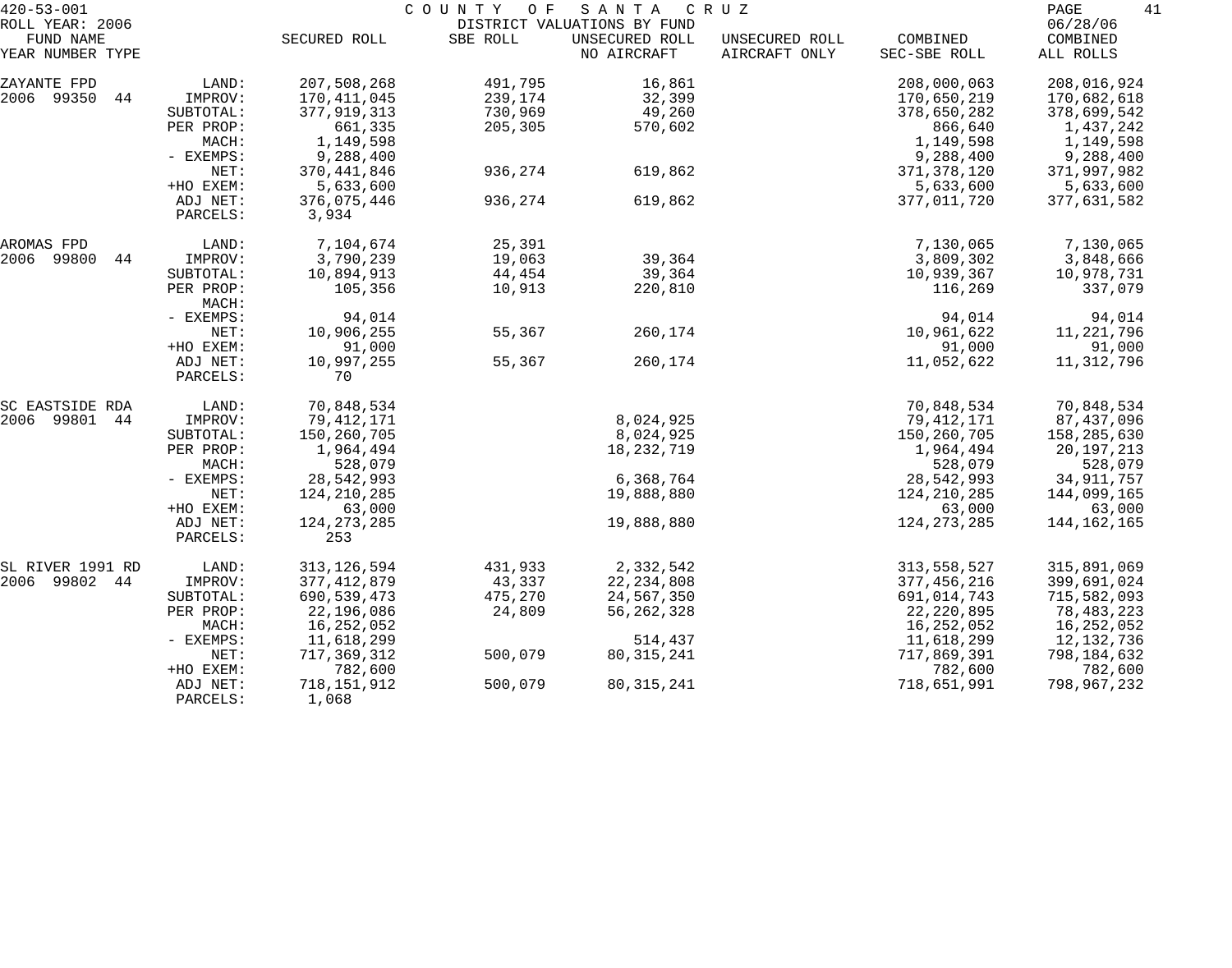| $420 - 53 - 001$                                 |                                 | COUNTY<br>O F<br>SANTA<br>C R U Z<br>DISTRICT VALUATIONS BY FUND |          |                               |                                 |                          |                                   |  |
|--------------------------------------------------|---------------------------------|------------------------------------------------------------------|----------|-------------------------------|---------------------------------|--------------------------|-----------------------------------|--|
| ROLL YEAR: 2006<br>FUND NAME<br>YEAR NUMBER TYPE |                                 | SECURED ROLL                                                     | SBE ROLL | UNSECURED ROLL<br>NO AIRCRAFT | UNSECURED ROLL<br>AIRCRAFT ONLY | COMBINED<br>SEC-SBE ROLL | 06/28/06<br>COMBINED<br>ALL ROLLS |  |
| SC N MALL 1991 R                                 | LAND:                           | 2,761,090                                                        |          |                               |                                 | 2,761,090                | 2,761,090                         |  |
| 2006 99803 44                                    | IMPROV:                         | 7,798,345                                                        |          | 451,384                       |                                 | 7,798,345                | 8,249,729                         |  |
|                                                  | SUBTOTAL:                       | 10,559,435                                                       |          | 451,384                       |                                 | 10,559,435               | 11,010,819                        |  |
|                                                  | PER PROP:<br>MACH:<br>- EXEMPS: | 50,000                                                           |          | 659,833                       |                                 | 50,000                   | 709,833                           |  |
|                                                  | NET:                            | 10,609,435                                                       |          | 1,111,217                     |                                 | 10,609,435               | 11,720,652                        |  |
|                                                  | +HO EXEM:                       |                                                                  |          |                               |                                 |                          |                                   |  |
|                                                  | ADJ NET:                        | 10,609,435                                                       |          | 1,111,217                     |                                 | 10,609,435               | 11,720,652                        |  |
|                                                  | PARCELS:                        | 5.                                                               |          |                               |                                 |                          |                                   |  |
| SCOTTS VALLEY RD                                 | LAND:                           | 384,899,436                                                      |          | 368,526                       |                                 | 384,899,436              | 385, 267, 962                     |  |
| 2006<br>99805 44                                 | IMPROV:                         | 451,791,236                                                      |          | 17,045,931                    |                                 | 451,791,236              | 468,837,167                       |  |
|                                                  | SUBTOTAL:                       | 836,690,672                                                      |          | 17, 414, 457                  |                                 | 836,690,672              | 854,105,129                       |  |
|                                                  | PER PROP:                       | 4,293,551                                                        |          | 64,920,519                    |                                 | 4,293,551                | 69,214,070                        |  |
|                                                  | MACH:                           | 1,355,172                                                        |          |                               |                                 | 1,355,172                | 1,355,172                         |  |
|                                                  | - EXEMPS:                       | 15,674,539                                                       |          | 328,523                       |                                 | 15,674,539               | 16,003,062                        |  |
|                                                  | NET:                            | 826,664,856                                                      |          | 82,006,453                    |                                 | 826,664,856              | 908,671,309                       |  |
|                                                  | +HO EXEM:                       | 4,233,600                                                        |          |                               |                                 | 4,233,600                | 4,233,600                         |  |
|                                                  | ADJ NET:<br>PARCELS:            | 830,898,456<br>1,466                                             |          | 82,006,453                    |                                 | 830,898,456              | 912,904,909                       |  |
| CAPITOLA RDA                                     | LAND:                           | 97,186,543                                                       | 68,981   |                               |                                 | 97, 255, 524             | 97, 255, 524                      |  |
| 2006 99810 44                                    | IMPROV:                         | 113,304,665                                                      |          | 20,780,482                    |                                 | 113,304,665              | 134,085,147                       |  |
|                                                  | SUBTOTAL:                       | 210,491,208                                                      | 68,981   | 20,780,482                    |                                 | 210,560,189              | 231,340,671                       |  |
|                                                  | PER PROP:                       | 6,212,666                                                        |          | 14,350,428                    |                                 | 6,212,666                | 20,563,094                        |  |
|                                                  | MACH:                           | 145,643                                                          |          |                               |                                 | 145,643                  | 145,643                           |  |
|                                                  | - EXEMPS:                       | 3,916,973                                                        |          |                               |                                 | 3,916,973                | 3,916,973                         |  |
|                                                  | NET:                            | 212,932,544                                                      | 68,981   | 35,130,910                    |                                 | 213,001,525              | 248, 132, 435                     |  |
|                                                  | +HO EXEM:                       | 446,600                                                          |          |                               |                                 | 446,600                  | 446,600                           |  |
|                                                  | ADJ NET:                        | 213, 379, 144                                                    | 68,981   | 35,130,910                    |                                 | 213, 448, 125            | 248,579,035                       |  |
|                                                  | PARCELS:                        | 213                                                              |          |                               |                                 |                          |                                   |  |
| SC N MALL RDA                                    | LAND:                           | 27,019,382                                                       |          | 192,433                       |                                 | 27,019,382               | 27, 211, 815                      |  |
| 2006 99811 44                                    | IMPROV:                         | 80,537,764                                                       |          | 12,565,319                    |                                 | 80,537,764               | 93,103,083                        |  |
|                                                  | SUBTOTAL:                       | 107,557,146                                                      |          | 12,757,752                    |                                 | 107,557,146              | 120,314,898                       |  |
|                                                  | PER PROP:<br>MACH:              |                                                                  |          | 11,578,601                    |                                 |                          | 11,578,601                        |  |
|                                                  | - EXEMPS:                       | 5, 244, 762                                                      |          | 545,192                       |                                 | 5, 244, 762              | 5,789,954                         |  |
|                                                  | NET:<br>+HO EXEM:               | 102,312,384                                                      |          | 23,791,161                    |                                 | 102,312,384              | 126,103,545                       |  |
|                                                  | ADJ NET:<br>PARCELS:            | 102,312,384<br>72                                                |          | 23,791,161                    |                                 | 102, 312, 384            | 126,103,545                       |  |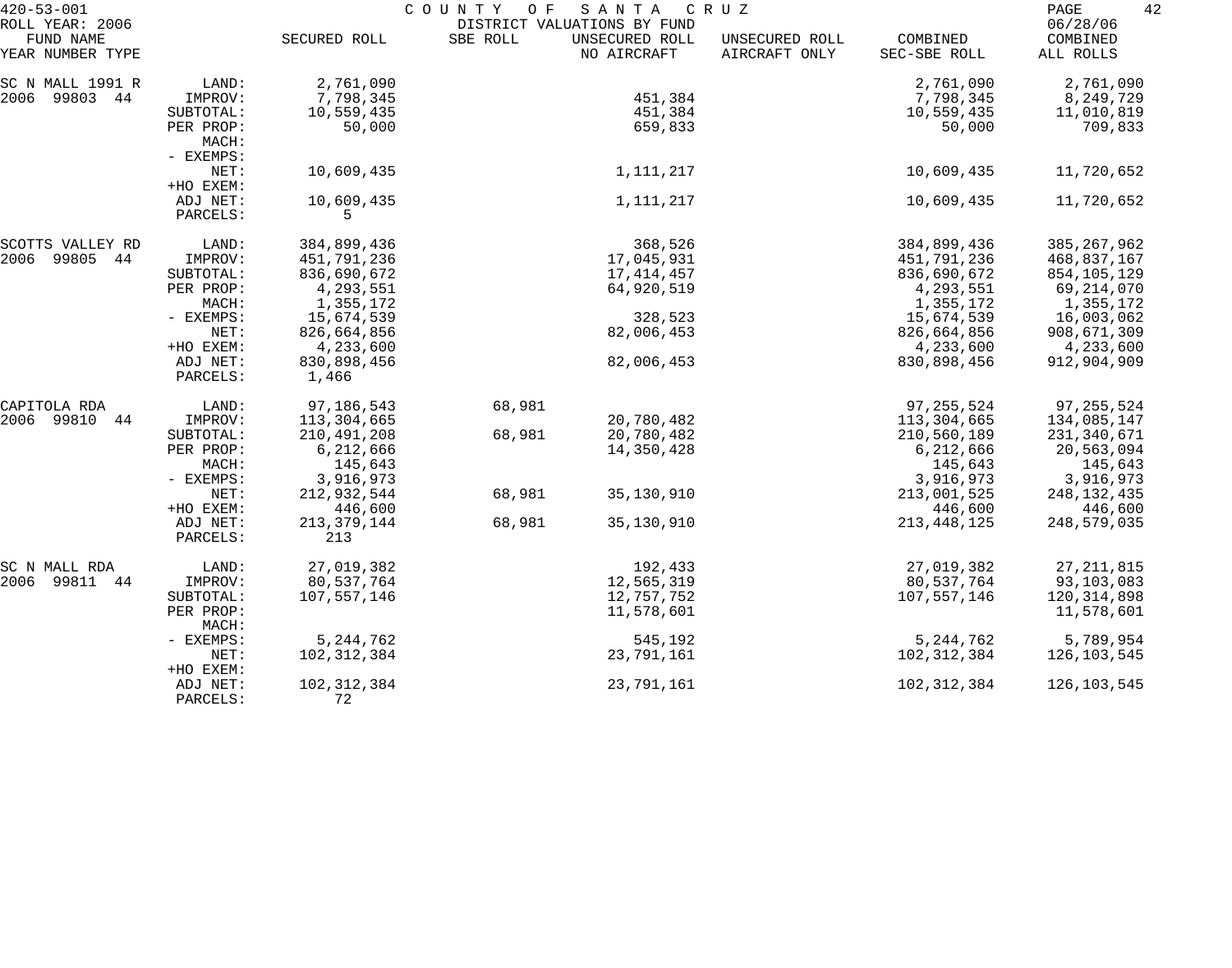| $420 - 53 - 001$              |                      | COUNTY OF<br>SANTA<br>C R U Z |           |                               |                                 |                          |                       |  |  |
|-------------------------------|----------------------|-------------------------------|-----------|-------------------------------|---------------------------------|--------------------------|-----------------------|--|--|
| ROLL YEAR: 2006               |                      |                               |           | DISTRICT VALUATIONS BY FUND   |                                 |                          | 06/28/06              |  |  |
| FUND NAME<br>YEAR NUMBER TYPE |                      | SECURED ROLL                  | SBE ROLL  | UNSECURED ROLL<br>NO AIRCRAFT | UNSECURED ROLL<br>AIRCRAFT ONLY | COMBINED<br>SEC-SBE ROLL | COMBINED<br>ALL ROLLS |  |  |
| LIVE OAK RDA                  | LAND:                | 2, 248, 307, 602              | 3,964,522 | 2,334,384                     |                                 | 2, 252, 272, 124         | 2, 254, 606, 508      |  |  |
| 2006 99812 44                 | IMPROV:              | 1,802,488,088                 | 22,640    | 15,945,496                    |                                 | 1,802,510,728            | 1,818,456,224         |  |  |
|                               | SUBTOTAL:            | 4,050,795,690                 | 3,987,162 | 18,279,880                    |                                 | 4,054,782,852            | 4,073,062,732         |  |  |
|                               | PER PROP:            | 30,270,820                    | 12,961    | 54,623,155                    |                                 | 30, 283, 781             | 84,906,936            |  |  |
|                               | MACH:                | 1,068,018                     |           |                               |                                 | 1,068,018                | 1,068,018             |  |  |
|                               | - EXEMPS:            | 209,602,698                   |           | 3,573,430                     |                                 | 209,602,698              | 213, 176, 128         |  |  |
|                               | NET:                 | 3,872,531,830                 | 4,000,123 | 69,329,605                    |                                 | 3,876,531,953            | 3,945,861,558         |  |  |
|                               | +HO EXEM:            | 37,864,241                    |           |                               |                                 | 37,864,241               | 37,864,241            |  |  |
|                               | ADJ NET:             | 3,910,396,071                 | 4,000,123 | 69,329,605                    |                                 | 3,914,396,194            | 3,983,725,799         |  |  |
|                               | PARCELS:             | 11,931                        |           |                               |                                 |                          |                       |  |  |
| SL RIVER RDA                  | LAND:                | 219,027,385                   |           | 648,539                       |                                 | 219,027,385              | 219,675,924           |  |  |
| 2006 99813<br>44              | IMPROV:              | 256,205,901                   |           | 6,859,388                     |                                 | 256,205,901              | 263,065,289           |  |  |
|                               | SUBTOTAL:            | 475, 233, 286                 |           | 7,507,927                     |                                 | 475, 233, 286            | 482,741,213           |  |  |
|                               | PER PROP:            | 4,506,930                     |           | 10,657,942                    |                                 | 4,506,930                | 15,164,872            |  |  |
|                               | MACH:                | 1,655,983                     |           |                               |                                 | 1,655,983                | 1,655,983             |  |  |
|                               | - EXEMPS:            | 24,782,640                    |           | 1,487,952                     |                                 | 24,782,640               | 26,270,592            |  |  |
|                               | NET:                 | 456,613,559                   |           | 16,677,917                    |                                 | 456,613,559              | 473,291,476           |  |  |
|                               | +HO EXEM:            | 1,761,775                     |           |                               |                                 | 1,761,775                | 1,761,775             |  |  |
|                               | ADJ NET:<br>PARCELS: | 458, 375, 334<br>1,066        |           | 16,677,917                    |                                 | 458,375,334              | 475,053,251           |  |  |
| SL RIVER 1990 RD              | LAND:                | 73,425,937                    | 20,109    |                               |                                 | 73,446,046               | 73,446,046            |  |  |
| 2006 99814 44                 | IMPROV:              | 79,682,839                    | 15,097    | 47,475                        |                                 | 79,697,936               | 79,745,411            |  |  |
|                               | SUBTOTAL:            | 153,108,776                   | 35,206    | 47,475                        |                                 | 153,143,982              | 153,191,457           |  |  |
|                               | PER PROP:<br>MACH:   | 266,837                       | 8,642     | 309,794                       |                                 | 275,479                  | 585,273               |  |  |
|                               | - EXEMPS:            | 9,067,603                     |           |                               |                                 | 9,067,603                | 9,067,603             |  |  |
|                               | NET:                 | 144,308,010                   | 43,848    | 357,269                       |                                 | 144,351,858              | 144,709,127           |  |  |
|                               | +HO EXEM:            | 791,000                       |           |                               |                                 | 791,000                  | 791,000               |  |  |
|                               | ADJ NET:             | 145,099,010                   | 43,848    | 357,269                       |                                 | 145, 142, 858            | 145,500,127           |  |  |
|                               | PARCELS:             | 321                           |           |                               |                                 |                          |                       |  |  |
| WTSV CITY -<br>RTRM           | LAND:                | 1,519,981,540                 | 621,925   | 6,243,594                     |                                 | 1,520,603,465            | 1,526,847,059         |  |  |
| 2006<br>99815<br>42           | IMPROV:              | 1,662,261,829                 | 24,313    | 54,641,820                    |                                 | 1,662,286,142            | 1,716,927,962         |  |  |
|                               | SUBTOTAL:            | 3, 182, 243, 369              | 646,238   | 60,885,414                    |                                 | 3,182,889,607            | 3, 243, 775, 021      |  |  |
|                               | PER PROP:            | 63,607,440                    | 13,918    | 115,166,544                   | 43,922,285                      | 63,621,358               | 222,710,187           |  |  |
|                               | MACH:                | 29, 269, 981                  |           |                               |                                 | 29,269,981               | 29,269,981            |  |  |
|                               | - EXEMPS:            | 146,664,790                   |           | 1,945,570                     | 201,100                         | 146,664,790              | 148,811,460           |  |  |
|                               | NET:                 | 3,128,456,000                 | 660,156   | 174,106,388                   | 43,721,185                      | 3, 129, 116, 156         | 3, 346, 943, 729      |  |  |
|                               | +HO EXEM:            | 29,545,600                    |           |                               |                                 | 29,545,600               | 29,545,600            |  |  |
|                               | ADJ NET:<br>PARCELS: | 3,158,001,600<br>9,722        | 660,156   | 174,106,388                   | 43,721,185                      | 3,158,661,756            | 3, 376, 489, 329      |  |  |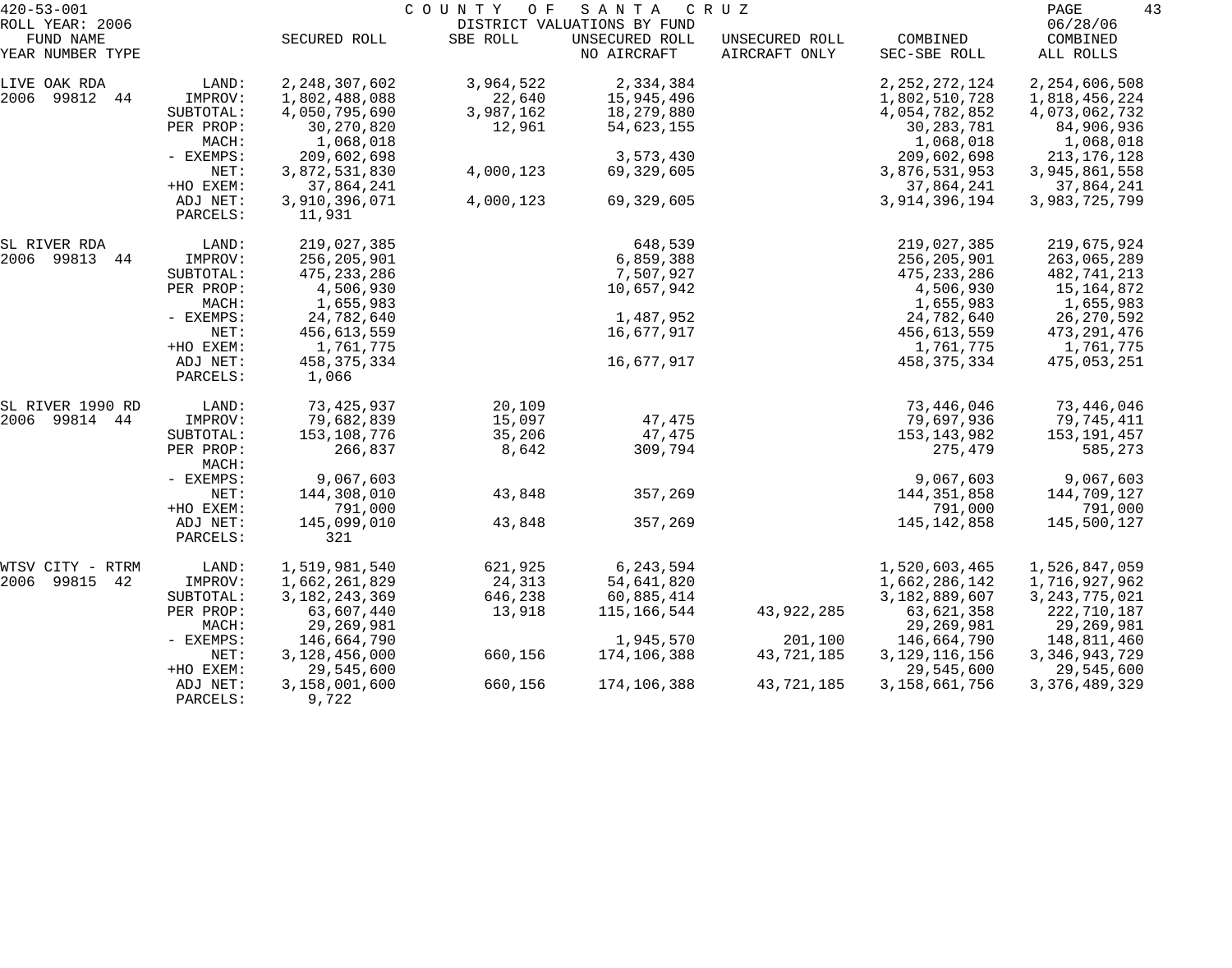| $420 - 53 - 001$             |                      |                         | COUNTY<br>O F | SANTA                                         | C R U Z        |                  | 44<br>PAGE           |
|------------------------------|----------------------|-------------------------|---------------|-----------------------------------------------|----------------|------------------|----------------------|
| ROLL YEAR: 2006<br>FUND NAME |                      | SECURED ROLL            | SBE ROLL      | DISTRICT VALUATIONS BY FUND<br>UNSECURED ROLL | UNSECURED ROLL | COMBINED         | 06/28/06<br>COMBINED |
| YEAR NUMBER TYPE             |                      |                         |               | NO AIRCRAFT                                   | AIRCRAFT ONLY  | SEC-SBE ROLL     | ALL ROLLS            |
| WTSNVL CITY-DT S             | LAND:                | 1,428,797,455           | 375,053       | 5,896,027                                     |                | 1,429,172,508    | 1,435,068,535        |
| 2006 99816 42                | IMPROV:              | 1,499,224,226           |               | 47,242,562                                    |                | 1,499,224,226    | 1,546,466,788        |
|                              | SUBTOTAL:            | 2,928,021,681           | 375,053       | 53, 138, 589                                  |                | 2,928,396,734    | 2,981,535,323        |
|                              | PER PROP:            | 23,585,692              |               | 95,691,652                                    | 43,922,285     | 23,585,692       | 163,199,629          |
|                              | MACH:                | 3,577,217               |               |                                               |                | 3,577,217        | 3,577,217            |
|                              | - EXEMPS:            | 129,131,033             |               | 1,922,788                                     | 201,100        | 129, 131, 033    | 131,254,921          |
|                              | NET:                 | 2,826,053,557           | 375,053       | 146,907,453                                   | 43,721,185     | 2,826,428,610    | 3,017,057,248        |
|                              | +HO EXEM:            | 29, 218, 000            |               |                                               |                | 29, 218, 000     | 29,218,000           |
|                              | ADJ NET:<br>PARCELS: | 2,855,271,557<br>9,297  | 375,053       | 146,907,453                                   | 43,721,185     | 2,855,646,610    | 3,046,275,248        |
| WTSNVL CITY-PRK              | LAND:                | 12,503,116              |               | 260,322                                       |                | 12,503,116       | 12,763,438           |
| 2006<br>99817 70             | IMPROV:              | 26, 274, 811            |               | 1,724,130                                     |                | 26, 274, 811     | 27,998,941           |
|                              | SUBTOTAL:            | 38,777,927              |               | 1,984,452                                     |                | 38,777,927       | 40,762,379           |
|                              | PER PROP:            | 366,507                 |               | 1,403,833                                     |                | 366,507          | 1,770,340            |
|                              | MACH:                | 31,014                  |               |                                               |                | 31,014           | 31,014               |
|                              | - EXEMPS:            | 4,671,436               |               |                                               |                | 4,671,436        | 4,671,436            |
|                              | NET:                 | 34,504,012              |               | 3,388,285                                     |                | 34,504,012       | 37,892,297           |
|                              | +HO EXEM:            | 14,000                  |               |                                               |                | 14,000           | 14,000               |
|                              | ADJ NET:             | 34,518,012              |               | 3,388,285                                     |                | 34,518,012       | 37,906,297           |
|                              | PARCELS:             | 45                      |               |                                               |                |                  |                      |
| S C CITY-LIBRY D             | LAND:                | 3,216,001,971           | 630,578       | 14,768,250                                    |                | 3, 216, 632, 549 | 3, 231, 400, 799     |
| 99819 42<br>2006             | IMPROV:              | 2,885,470,803           | 141,209       | 66,824,360                                    |                | 2,885,612,012    | 2,952,436,372        |
|                              | SUBTOTAL:            | 6,101,472,774           | 771,787       | 81,592,610                                    |                | 6,102,244,561    | 6,183,837,171        |
|                              | PER PROP:            | 30,045,254              | 90,225        | 151,107,545                                   |                | 30, 135, 479     | 181,243,024          |
|                              | MACH:                | 18,491,903              |               |                                               |                | 18,491,903       | 18,491,903           |
|                              | - EXEMPS:            | 178,472,188             |               | 13,013,777                                    |                | 178,472,188      | 191,485,965          |
|                              | NET:                 | 5, 971, 537, 743        | 862,012       | 219,686,378                                   |                | 5,972,399,755    | 6,192,086,133        |
|                              | +HO EXEM:            | 54,058,775              |               | 134,850                                       |                | 54,058,775       | 54, 193, 625         |
|                              | ADJ NET:<br>PARCELS: | 6,025,596,518<br>16,547 | 862,012       | 219,821,228                                   |                | 6,026,458,530    | 6, 246, 279, 758     |
| CITY SC 99 DS GO             | LAND:                | 3, 194, 035, 502        | 630,578       | 14,768,250                                    |                | 3,194,666,080    | 3, 209, 434, 330     |
| 2006<br>99820 42             | IMPROV:              | 2,867,146,161           | 141,209       | 66,824,360                                    |                | 2,867,287,370    | 2,934,111,730        |
|                              | SUBTOTAL:            | 6,061,181,663           | 771,787       | 81,592,610                                    |                | 6,061,953,450    | 6, 143, 546, 060     |
|                              | PER PROP:            | 30,045,254              | 90,225        | 151,091,769                                   |                | 30, 135, 479     | 181,227,248          |
|                              | MACH:                | 18,491,903              |               |                                               |                | 18,491,903       | 18,491,903           |
|                              | - EXEMPS:            | 177,745,845             |               | 13,013,777                                    |                | 177,745,845      | 190,759,622          |
|                              | NET:                 | 5,931,972,975           | 862,012       | 219,670,602                                   |                | 5,932,834,987    | 6,152,505,589        |
|                              | +HO EXEM:            | 53,701,775              |               | 134,850                                       |                | 53,701,775       | 53,836,625           |
|                              | ADJ NET:<br>PARCELS: | 5,985,674,750<br>16,461 | 862,012       | 219,805,452                                   |                | 5,986,536,762    | 6, 206, 342, 214     |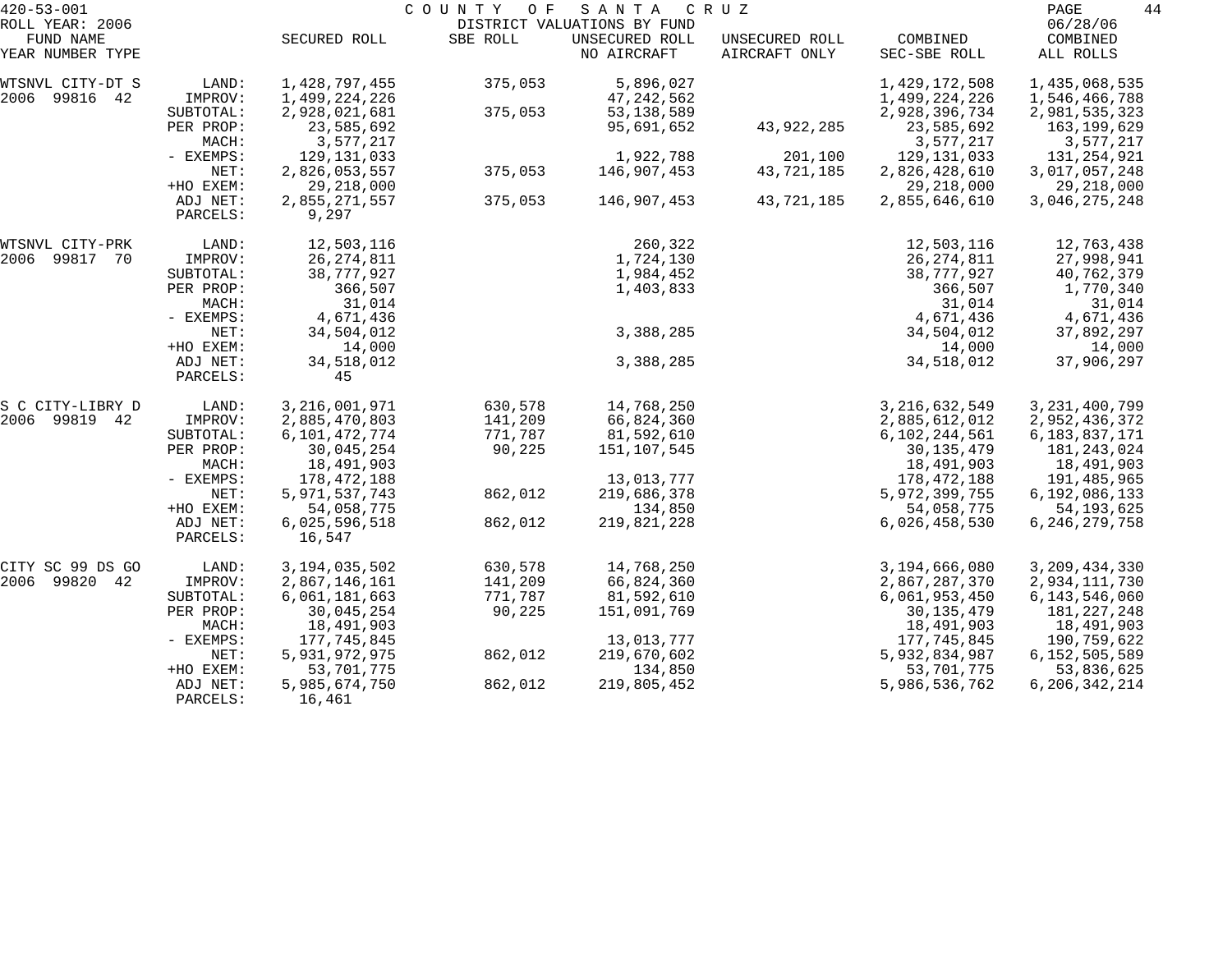| $420 - 53 - 001$             |                    | COUNTY<br>O F<br>SANTA<br>C R U Z |          |                                               |                       |                                 |                                 |  |
|------------------------------|--------------------|-----------------------------------|----------|-----------------------------------------------|-----------------------|---------------------------------|---------------------------------|--|
| ROLL YEAR: 2006<br>FUND NAME |                    | SECURED ROLL                      | SBE ROLL | DISTRICT VALUATIONS BY FUND<br>UNSECURED ROLL | UNSECURED ROLL        | COMBINED                        | 06/28/06<br>COMBINED            |  |
| YEAR NUMBER TYPE             |                    |                                   |          | NO AIRCRAFT                                   | AIRCRAFT ONLY         | SEC-SBE ROLL                    | ALL ROLLS                       |  |
| SANTA CRUZ CITY              | LAND:              | 3, 194, 035, 502                  | 630,578  | 14,768,250                                    |                       | 3,194,666,080                   | 3, 209, 434, 330                |  |
| 2006 99821 42                | IMPROV:            | 2,867,146,161                     | 141,209  | 66,824,360                                    |                       | 2,867,287,370                   | 2,934,111,730                   |  |
|                              | SUBTOTAL:          | 6,061,181,663                     | 771,787  | 81,592,610                                    |                       | 6,061,953,450                   | 6, 143, 546, 060                |  |
|                              | PER PROP:<br>MACH: | 30,045,254                        | 90,225   | 151,091,769                                   |                       | 30, 135, 479<br>18,491,903      | 181, 227, 248                   |  |
|                              | - EXEMPS:          | 18,491,903<br>177,745,845         |          | 13,013,777                                    |                       | 177,745,845                     | 18,491,903<br>190,759,622       |  |
|                              | NET:               | 5,931,972,975                     | 862,012  | 219,670,602                                   |                       | 5,932,834,987                   | 6,152,505,589                   |  |
|                              | +HO EXEM:          | 53,701,775                        |          | 134,850                                       |                       | 53,701,775                      | 53,836,625                      |  |
|                              | ADJ NET:           | 5,985,674,750                     | 862,012  | 219,805,452                                   |                       | 5,986,536,762                   | 6, 206, 342, 214                |  |
|                              | PARCELS:           | 16,461                            |          |                                               |                       |                                 |                                 |  |
| CITY SC 99 DS GO             | LAND:              | 3, 194, 035, 502                  | 630,578  | 14,768,250                                    |                       | 3,194,666,080                   | 3, 209, 434, 330                |  |
| 2006 99822 42                | IMPROV:            | 2,867,146,161                     | 141,209  | 66,824,360                                    |                       | 2,867,287,370                   | 2,934,111,730                   |  |
|                              | SUBTOTAL:          | 6,061,181,663                     | 771,787  | 81,592,610                                    |                       | 6,061,953,450                   | 6, 143, 546, 060                |  |
|                              | PER PROP:          | 30,045,254                        | 90,225   | 151,091,769                                   |                       | 30, 135, 479                    | 181,227,248                     |  |
|                              | MACH:<br>- EXEMPS: | 18,491,903<br>177,745,845         |          | 13,013,777                                    |                       | 18,491,903<br>177,745,845       | 18,491,903<br>190,759,622       |  |
|                              | NET:               | 5,931,972,975                     | 862,012  | 219,670,602                                   |                       | 5,932,834,987                   | 6,152,505,589                   |  |
|                              | +HO EXEM:          | 53,701,775                        |          | 134,850                                       |                       | 53,701,775                      | 53,836,625                      |  |
|                              | ADJ NET:           | 5,985,674,750                     | 862,012  | 219,805,452                                   |                       | 5,986,536,762                   | 6, 206, 342, 214                |  |
|                              | PARCELS:           | 16,461                            |          |                                               |                       |                                 |                                 |  |
| WATSONVILLE CITY             | LAND:              | 1,519,981,540                     | 621,925  | 6,243,594                                     |                       | 1,520,603,465                   | 1,526,847,059                   |  |
| 2006 99823<br>42             | IMPROV:            | 1,662,261,829                     | 24,313   | 54,641,820                                    |                       | 1,662,286,142                   | 1,716,927,962                   |  |
|                              | SUBTOTAL:          | 3, 182, 243, 369                  | 646,238  | 60,885,414                                    |                       | 3,182,889,607                   | 3, 243, 775, 021                |  |
|                              | PER PROP:          | 63,607,440                        | 13,918   | 115,166,544                                   | 43,922,285            | 63,621,358                      | 222,710,187                     |  |
|                              | MACH:              | 29, 269, 981                      |          |                                               |                       | 29,269,981                      | 29,269,981                      |  |
|                              | - EXEMPS:<br>NET:  | 146,664,790<br>3,128,456,000      | 660,156  | 1,945,570<br>174,106,388                      | 201,100<br>43,721,185 | 146,664,790<br>3, 129, 116, 156 | 148,811,460<br>3, 346, 943, 729 |  |
|                              | +HO EXEM:          | 29,545,600                        |          |                                               |                       | 29,545,600                      | 29,545,600                      |  |
|                              | ADJ NET:           | 3,158,001,600                     | 660,156  | 174,106,388                                   | 43,721,185            | 3,158,661,756                   | 3, 376, 489, 329                |  |
|                              | PARCELS:           | 9,722                             |          |                                               |                       |                                 |                                 |  |
| SCOTTS VLY CITY              | LAND:              | 914,672,423                       |          | 852,668                                       |                       | 914,672,423                     | 915,525,091                     |  |
| 2006 99824 42                | IMPROV:            | 1,021,193,367                     |          | 19,750,763                                    |                       | 1,021,193,367                   | 1,040,944,130                   |  |
|                              | SUBTOTAL:          | 1,935,865,790                     |          | 20,603,431                                    |                       | 1,935,865,790                   | 1,956,469,221                   |  |
|                              | PER PROP:          | 5,792,975                         |          | 81,806,926                                    |                       | 5,792,975                       | 87,599,901                      |  |
|                              | MACH:              | 1,355,172                         |          |                                               |                       | 1,355,172                       | 1,355,172                       |  |
|                              | - EXEMPS:<br>NET:  | 45,169,509<br>1,897,844,428       |          | 445,907<br>101,964,450                        |                       | 45,169,509<br>1,897,844,428     | 45,615,416<br>1,999,808,878     |  |
|                              | +HO EXEM:          | 15,568,000                        |          |                                               |                       | 15,568,000                      | 15,568,000                      |  |
|                              | ADJ NET:           | 1,913,412,428                     |          | 101,964,450                                   |                       | 1,913,412,428                   | 2,015,376,878                   |  |
|                              | PARCELS:           | 4,175                             |          |                                               |                       |                                 |                                 |  |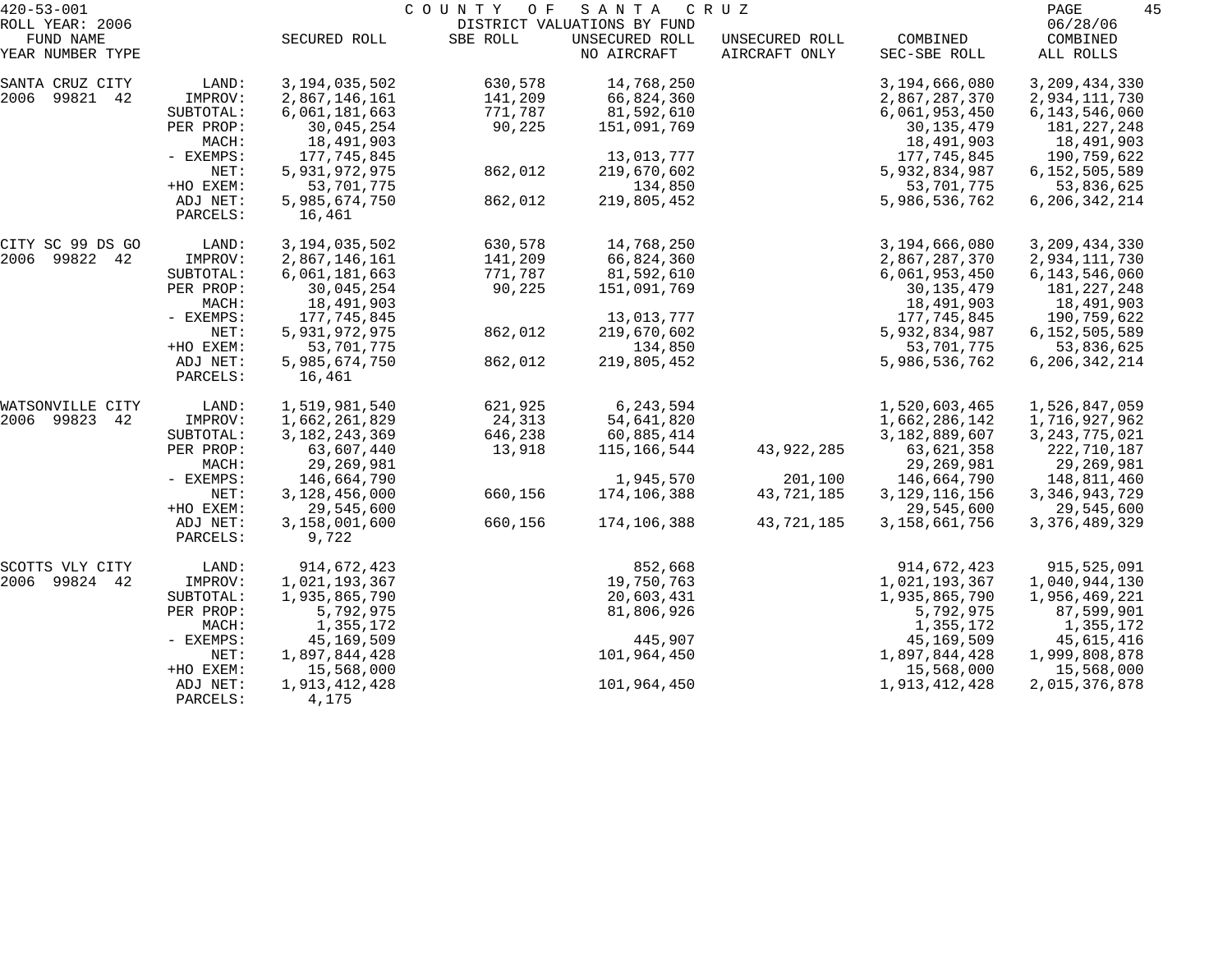| $420 - 53 - 001$              |                      | COUNTY<br>SANTA<br>O F<br>C R U Z |           |                               |                                 |                          |                         |
|-------------------------------|----------------------|-----------------------------------|-----------|-------------------------------|---------------------------------|--------------------------|-------------------------|
| ROLL YEAR: 2006               |                      |                                   |           | DISTRICT VALUATIONS BY FUND   |                                 |                          | 06/28/06                |
| FUND NAME<br>YEAR NUMBER TYPE |                      | SECURED ROLL                      | SBE ROLL  | UNSECURED ROLL<br>NO AIRCRAFT | UNSECURED ROLL<br>AIRCRAFT ONLY | COMBINED<br>SEC-SBE ROLL | COMBINED<br>ALL ROLLS   |
| CAPITOLA CITY                 | LAND:                | 849,839,577                       | 1,014,883 | 716,331                       |                                 | 850,854,460              | 851,570,791             |
| 2006 99825 42                 | IMPROV:              | 673,050,931                       | 200,644   | 33,636,589                    |                                 | 673, 251, 575            | 706,888,164             |
|                               | SUBTOTAL:            | 1,522,890,508                     | 1,215,527 | 34, 352, 920                  |                                 | 1,524,106,035            | 1,558,458,955           |
|                               | PER PROP:<br>MACH:   | 7,560,658<br>976,760              | 114,861   | 34,549,621                    |                                 | 7,675,519<br>976,760     | 42, 225, 140<br>976,760 |
|                               | - EXEMPS:            | 29,838,723                        |           | 83,325                        |                                 | 29,838,723               | 29,922,048              |
|                               | NET:                 | 1,501,589,203                     | 1,330,388 | 68,819,216                    |                                 | 1,502,919,591            | 1,571,738,807           |
|                               | +HO EXEM:            | 10,725,400                        |           |                               |                                 | 10,725,400               | 10,725,400              |
|                               | ADJ NET:<br>PARCELS: | 1,512,314,603<br>4,279            | 1,330,388 | 68,819,216                    |                                 | 1,513,644,991            | 1,582,464,207           |
| LMA PRTA-ST SCH               | LAND:                | 341, 123, 557                     |           |                               |                                 | 341, 123, 557            | 341, 123, 557           |
| 2006 99881 43                 | IMPROV:              | 314,778,180                       |           | 194,327                       |                                 | 314,778,180              | 314,972,507             |
|                               | SUBTOTAL:            | 655,901,737                       |           | 194,327                       |                                 | 655,901,737              | 656,096,064             |
|                               | PER PROP:<br>MACH:   | 41,451                            |           | 996,397                       |                                 | 41,451                   | 1,037,848               |
|                               | - EXEMPS:            | 7,420,716                         |           |                               |                                 | 7,420,716                | 7,420,716               |
|                               | NET:                 | 648,522,472                       |           | 1,190,724                     |                                 | 648, 522, 472            | 649,713,196             |
|                               | +HO EXEM:            | 6,190,800                         |           |                               |                                 | 6,190,800                | 6,190,800               |
|                               | ADJ NET:<br>PARCELS: | 654,713,272<br>1,666              |           | 1,190,724                     |                                 | 654, 713, 272            | 655,903,996             |
| LAKESIDE SCH ST               | LAND:                | 125,889,751                       |           | 42,955                        |                                 | 125,889,751              | 125,932,706             |
| 2006 99882 43                 | IMPROV:              | 112,588,344                       |           | 62,846                        |                                 | 112,588,344              | 112,651,190             |
|                               | SUBTOTAL:            | 238,478,095                       |           | 105,801                       |                                 | 238,478,095              | 238,583,896             |
|                               | PER PROP:<br>MACH:   | 1,463,246                         |           | 1,308,659                     |                                 | 1,463,246                | 2,771,905               |
|                               | - EXEMPS:            | 3,249,616                         |           |                               |                                 | 3,249,616                | 3,249,616               |
|                               | NET:                 | 236,691,725                       |           | 1,414,460                     |                                 | 236,691,725              | 238,106,185             |
|                               | +HO EXEM:            | 2,181,200                         |           |                               |                                 | 2,181,200                | 2,181,200               |
|                               | ADJ NET:<br>PARCELS: | 238,872,925<br>725                |           | 1,414,460                     |                                 | 238,872,925              | 240, 287, 385           |
| LAKESIDE SCH                  | LAND:                | 125,889,751                       |           | 42,955                        |                                 | 125,889,751              | 125,932,706             |
| 2006 99883 43                 | IMPROV:              | 112,588,344                       |           | 62,846                        |                                 | 112,588,344              | 112,651,190             |
|                               | SUBTOTAL:            | 238,478,095                       |           | 105,801                       |                                 | 238,478,095              | 238,583,896             |
|                               | PER PROP:<br>MACH:   | 1,463,246                         |           | 1,308,659                     |                                 | 1,463,246                | 2,771,905               |
|                               | - EXEMPS:            | 3,249,616                         |           |                               |                                 | 3,249,616                | 3,249,616               |
|                               | NET:                 | 236,691,725                       |           | 1,414,460                     |                                 | 236,691,725              | 238,106,185             |
|                               | +HO EXEM:            | 2,181,200                         |           |                               |                                 | 2,181,200                | 2,181,200               |
|                               | ADJ NET:<br>PARCELS: | 238,872,925<br>725                |           | 1,414,460                     |                                 | 238,872,925              | 240, 287, 385           |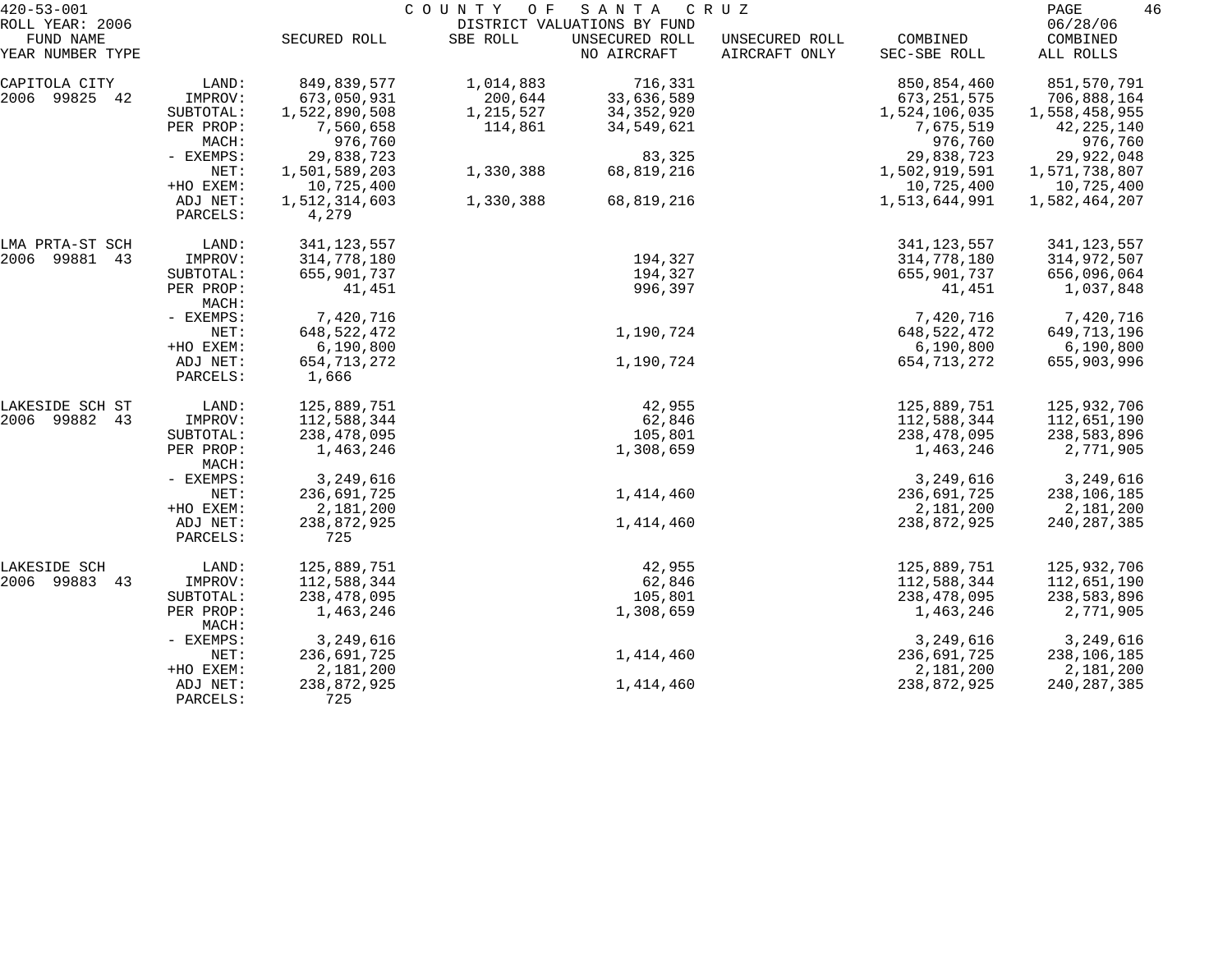| $420 - 53 - 001$             |                    | C O U N T Y<br>O F<br>SANTA<br>C R U Z |                                                           |                |               |                      |  |  |
|------------------------------|--------------------|----------------------------------------|-----------------------------------------------------------|----------------|---------------|----------------------|--|--|
| ROLL YEAR: 2006<br>FUND NAME |                    | SECURED ROLL                           | DISTRICT VALUATIONS BY FUND<br>SBE ROLL<br>UNSECURED ROLL | UNSECURED ROLL | COMBINED      | 06/28/06<br>COMBINED |  |  |
| YEAR NUMBER TYPE             |                    |                                        | NO AIRCRAFT                                               | AIRCRAFT ONLY  | SEC-SBE ROLL  | ALL ROLLS            |  |  |
| LOMA PRIETA SCH              | LAND:              | 341, 123, 557                          |                                                           |                | 341, 123, 557 | 341, 123, 557        |  |  |
| 2006 99884 43                | IMPROV:            | 314,778,180                            | 194,327                                                   |                | 314,778,180   | 314,972,507          |  |  |
|                              | SUBTOTAL:          | 655,901,737                            | 194,327                                                   |                | 655,901,737   | 656,096,064          |  |  |
|                              | PER PROP:          | 41,451                                 | 996,397                                                   |                | 41,451        | 1,037,848            |  |  |
|                              | MACH:              |                                        |                                                           |                |               |                      |  |  |
|                              | - EXEMPS:          | 7,420,716                              |                                                           |                | 7,420,716     | 7,420,716            |  |  |
|                              | NET:               | 648, 522, 472                          | 1,190,724                                                 |                | 648, 522, 472 | 649,713,196          |  |  |
|                              | +HO EXEM:          | 6,190,800                              |                                                           |                | 6,190,800     | 6,190,800            |  |  |
|                              | ADJ NET:           | 654,713,272                            | 1,190,724                                                 |                | 654, 713, 272 | 655,903,996          |  |  |
|                              | PARCELS:           | 1,666                                  |                                                           |                |               |                      |  |  |
| LOS GATOS HI                 | LAND:              | 467,013,308                            | 42,955                                                    |                | 467,013,308   | 467,056,263          |  |  |
| 2006 99885 43                | IMPROV:            | 427,366,524                            | 257,173                                                   |                | 427,366,524   | 427,623,697          |  |  |
|                              | SUBTOTAL:          | 894, 379, 832                          | 300,128                                                   |                | 894, 379, 832 | 894,679,960          |  |  |
|                              | PER PROP:          | 1,504,697                              | 2,305,056                                                 |                | 1,504,697     | 3,809,753            |  |  |
|                              | MACH:              |                                        |                                                           |                |               |                      |  |  |
|                              | - EXEMPS:          | 10,670,332                             |                                                           |                | 10,670,332    | 10,670,332           |  |  |
|                              | NET:               | 885, 214, 197                          | 2,605,184                                                 |                | 885, 214, 197 | 887,819,381          |  |  |
|                              | +HO EXEM:          | 8,372,000                              |                                                           |                | 8,372,000     | 8,372,000            |  |  |
|                              | ADJ NET:           | 893,586,197                            | 2,605,184                                                 |                | 893,586,197   | 896, 191, 381        |  |  |
|                              | PARCELS:           | 2,391                                  |                                                           |                |               |                      |  |  |
| LAKESIDE SC 98 S             | LAND:              | 125,889,751                            | 42,955                                                    |                | 125,889,751   | 125,932,706          |  |  |
| 2006 99886 43                | IMPROV:            | 112,588,344                            | 62,846                                                    |                | 112,588,344   | 112,651,190          |  |  |
|                              | SUBTOTAL:          | 238,478,095                            | 105,801                                                   |                | 238,478,095   | 238,583,896          |  |  |
|                              | PER PROP:<br>MACH: | 1,463,246                              | 1,308,659                                                 |                | 1,463,246     | 2,771,905            |  |  |
|                              | - EXEMPS:          | 3,249,616                              |                                                           |                | 3,249,616     | 3,249,616            |  |  |
|                              | NET:               | 236,691,725                            | 1,414,460                                                 |                | 236,691,725   | 238,106,185          |  |  |
|                              | +HO EXEM:          | 2,181,200                              |                                                           |                | 2,181,200     | 2,181,200            |  |  |
|                              | ADJ NET:           | 238,872,925                            | 1,414,460                                                 |                | 238,872,925   | 240, 287, 385        |  |  |
|                              | PARCELS:           | 725                                    |                                                           |                |               |                      |  |  |
| LOMA PR SCH 2002             | LAND:              | 341, 123, 557                          |                                                           |                | 341, 123, 557 | 341, 123, 557        |  |  |
| 2006 99887<br>43             | IMPROV:            | 314,778,180                            | 194,327                                                   |                | 314,778,180   | 314,972,507          |  |  |
|                              | SUBTOTAL:          | 655,901,737                            | 194,327                                                   |                | 655,901,737   | 656,096,064          |  |  |
|                              | PER PROP:          | 41,451                                 | 996,397                                                   |                | 41,451        | 1,037,848            |  |  |
|                              | MACH:              |                                        |                                                           |                |               |                      |  |  |
|                              | - EXEMPS:          | 7,420,716                              |                                                           |                | 7,420,716     | 7,420,716            |  |  |
|                              | NET:               | 648, 522, 472                          | 1,190,724                                                 |                | 648, 522, 472 | 649,713,196          |  |  |
|                              | +HO EXEM:          | 6,190,800                              |                                                           |                | 6,190,800     | 6,190,800            |  |  |
|                              | ADJ NET:           | 654,713,272                            | 1,190,724                                                 |                | 654, 713, 272 | 655,903,996          |  |  |
|                              | PARCELS:           | 1,666                                  |                                                           |                |               |                      |  |  |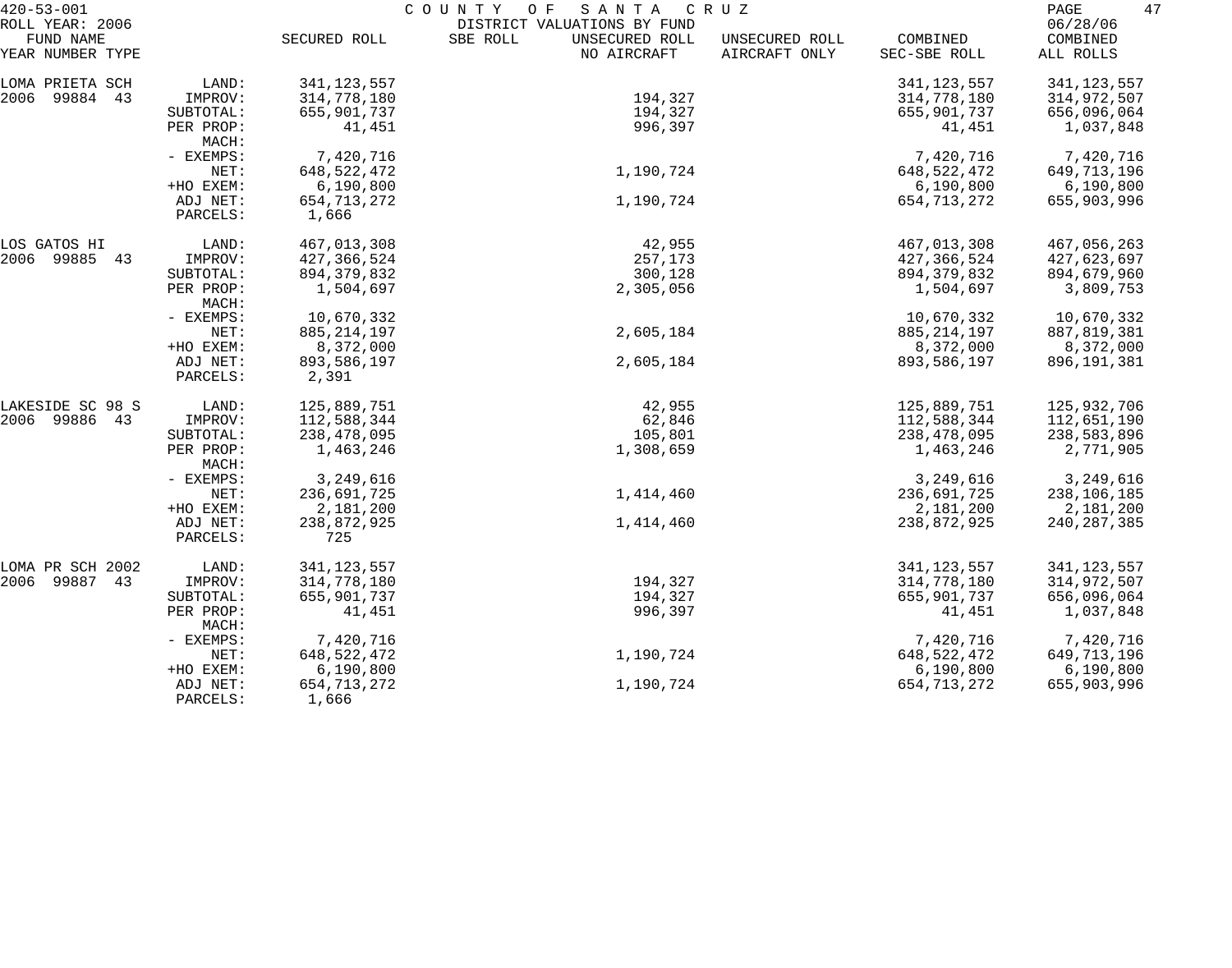| $420 - 53 - 001$                                 |                      |                         | COUNTY<br>O F | SANTA                                                        | C R U Z                         |                          | 48<br>PAGE                        |
|--------------------------------------------------|----------------------|-------------------------|---------------|--------------------------------------------------------------|---------------------------------|--------------------------|-----------------------------------|
| ROLL YEAR: 2006<br>FUND NAME<br>YEAR NUMBER TYPE |                      | SECURED ROLL            | SBE ROLL      | DISTRICT VALUATIONS BY FUND<br>UNSECURED ROLL<br>NO AIRCRAFT | UNSECURED ROLL<br>AIRCRAFT ONLY | COMBINED<br>SEC-SBE ROLL | 06/28/06<br>COMBINED<br>ALL ROLLS |
|                                                  |                      |                         |               |                                                              |                                 |                          |                                   |
| LOS GATOS HS 98S                                 | LAND:                | 467,013,308             |               | 42,955                                                       |                                 | 467,013,308              | 467,056,263                       |
| 2006 99888 43                                    | IMPROV:              | 427,366,524             |               | 257,173                                                      |                                 | 427,366,524              | 427,623,697                       |
|                                                  | SUBTOTAL:            | 894, 379, 832           |               | 300,128                                                      |                                 | 894, 379, 832            | 894,679,960                       |
|                                                  | PER PROP:<br>MACH:   | 1,504,697               |               | 2,305,056                                                    |                                 | 1,504,697                | 3,809,753                         |
|                                                  | - EXEMPS:            | 10,670,332              |               |                                                              |                                 | 10,670,332               | 10,670,332                        |
|                                                  | NET:                 | 885, 214, 197           |               | 2,605,184                                                    |                                 | 885, 214, 197            | 887,819,381                       |
|                                                  | +HO EXEM:            | 8,372,000               |               |                                                              |                                 | 8,372,000                | 8,372,000                         |
|                                                  | ADJ NET:<br>PARCELS: | 893,586,197<br>2,391    |               | 2,605,184                                                    |                                 | 893,586,197              | 896,191,381                       |
| LAKESIDE 1998 SR                                 | LAND:                | 125,889,751             |               | 42,955                                                       |                                 | 125,889,751              | 125,932,706                       |
| 2006 99890 43                                    | IMPROV:              | 112,588,344             |               | 62,846                                                       |                                 | 112,588,344              | 112,651,190                       |
|                                                  | SUBTOTAL:            | 238,478,095             |               | 105,801                                                      |                                 | 238,478,095              | 238,583,896                       |
|                                                  | PER PROP:<br>MACH:   | 1,463,246               |               | 1,308,659                                                    |                                 | 1,463,246                | 2,771,905                         |
|                                                  | - EXEMPS:            | 3,249,616               |               |                                                              |                                 | 3,249,616                | 3,249,616                         |
|                                                  | NET:                 | 236,691,725             |               | 1,414,460                                                    |                                 | 236,691,725              | 238,106,185                       |
|                                                  | +HO EXEM:            | 2,181,200               |               |                                                              |                                 | 2,181,200                | 2,181,200                         |
|                                                  | ADJ NET:<br>PARCELS: | 238,872,925<br>725      |               | 1,414,460                                                    |                                 | 238,872,925              | 240, 287, 385                     |
| PV WTR MGMT AGEN                                 | LAND:                | 2,930,256,388           | 686,518       | 6,702,359                                                    |                                 | 2,930,942,906            | 2,937,645,265                     |
| 2006 99915 44                                    | IMPROV:              | 2,797,254,952           | 59,196        | 64,410,980                                                   |                                 | 2,797,314,148            | 2,861,725,128                     |
|                                                  | SUBTOTAL:            | 5,727,511,340           | 745,714       | 71,113,339                                                   |                                 | 5,728,257,054            | 5,799,370,393                     |
|                                                  | PER PROP:            | 75,258,074              | 33,888        | 144,578,404                                                  | 43,922,285                      | 75,291,962               | 263,792,651                       |
|                                                  | MACH:                | 29,760,779              |               |                                                              |                                 | 29,760,779               | 29,760,779                        |
|                                                  | - EXEMPS:            | 234,767,769             |               | 2,637,499                                                    | 201,100                         | 234,767,769              | 237,606,368                       |
|                                                  | NET:                 | 5,597,762,424           | 779,602       | 213,054,244                                                  | 43,721,185                      | 5,598,542,026            | 5,855,317,455                     |
|                                                  | +HO EXEM:            | 53,022,200              |               |                                                              |                                 | 53,022,200               | 53,022,200                        |
|                                                  | ADJ NET:<br>PARCELS: | 5,650,784,624<br>17,132 | 779,602       | 213,054,244                                                  | 43,721,185                      | 5,651,564,226            | 5,908,339,655                     |
| SC PARKING #1                                    | LAND:                | 71,998,349              |               | 624,192                                                      |                                 | 71,998,349               | 72,622,541                        |
| 2006 99941 43                                    | IMPROV:              | 177,039,376             |               | 17,704,482                                                   |                                 | 177,039,376              | 194,743,858                       |
|                                                  | SUBTOTAL:            | 249,037,725             |               | 18,328,674                                                   |                                 | 249,037,725              | 267, 366, 399                     |
|                                                  | PER PROP:            | 3,189,138               |               | 17,616,679                                                   |                                 | 3,189,138                | 20,805,817                        |
|                                                  | MACH:                | 1,601,778               |               |                                                              |                                 | 1,601,778                | 1,601,778                         |
|                                                  | - EXEMPS:            | 17,000,887              |               | 2,007,177                                                    |                                 | 17,000,887               | 19,008,064                        |
|                                                  | NET:                 | 236,827,754             |               | 33,938,176                                                   |                                 | 236,827,754              | 270,765,930                       |
|                                                  | +HO EXEM:            | 28,000                  |               |                                                              |                                 | 28,000                   | 28,000                            |
|                                                  | ADJ NET:<br>PARCELS: | 236,855,754<br>229      |               | 33,938,176                                                   |                                 | 236,855,754              | 270,793,930                       |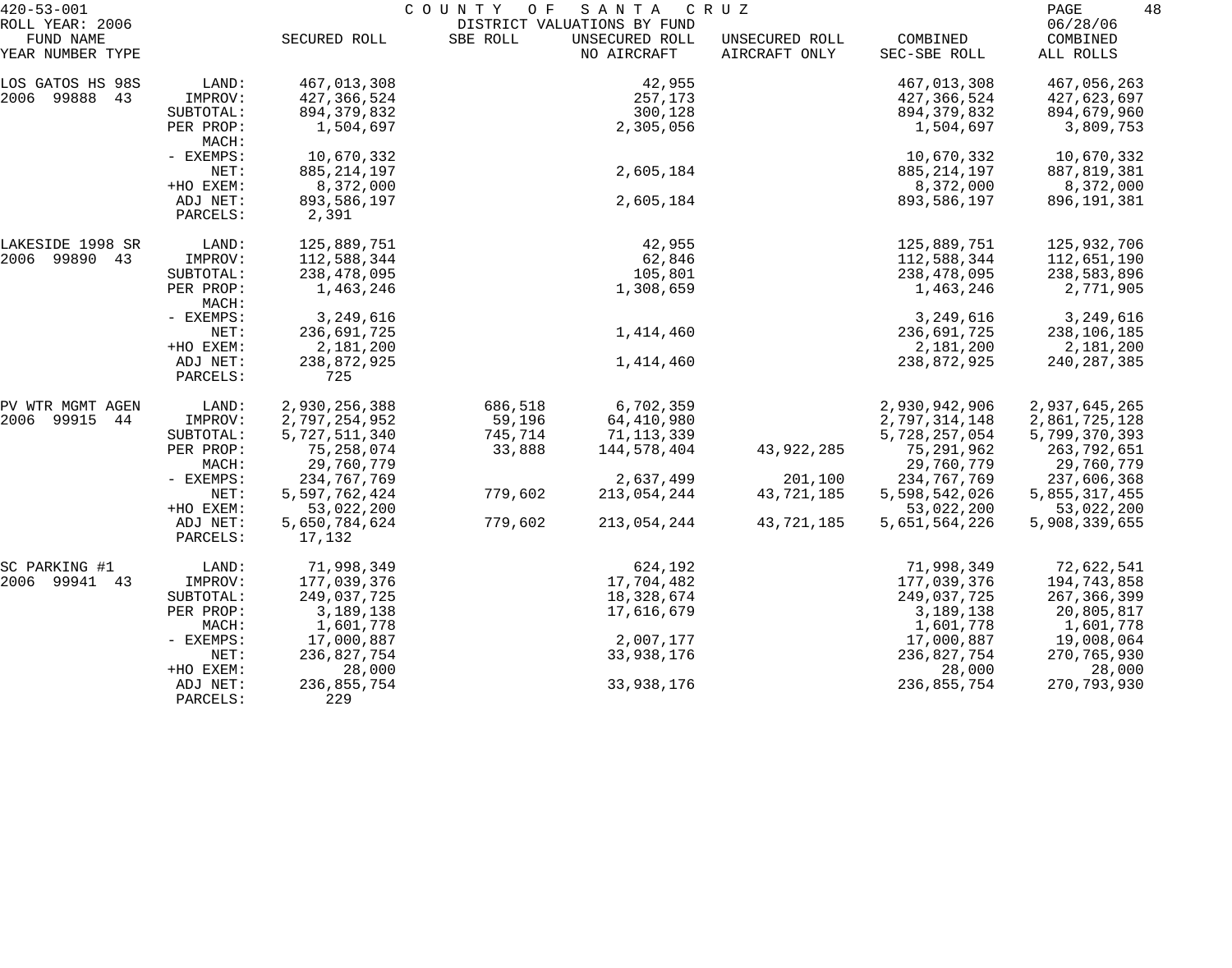| $420 - 53 - 001$                                 | COUNTY<br>O F<br>SANTA<br>C R U Z                                                                                         |                                                                                                                                                        |                                                                        |                                                                                                              |                                 | 49<br>PAGE                                                                                                                                    |                                                                                                                                                |
|--------------------------------------------------|---------------------------------------------------------------------------------------------------------------------------|--------------------------------------------------------------------------------------------------------------------------------------------------------|------------------------------------------------------------------------|--------------------------------------------------------------------------------------------------------------|---------------------------------|-----------------------------------------------------------------------------------------------------------------------------------------------|------------------------------------------------------------------------------------------------------------------------------------------------|
| ROLL YEAR: 2006<br>FUND NAME<br>YEAR NUMBER TYPE |                                                                                                                           | SECURED ROLL                                                                                                                                           | SBE ROLL                                                               | DISTRICT VALUATIONS BY FUND<br>UNSECURED ROLL<br>NO AIRCRAFT                                                 | UNSECURED ROLL<br>AIRCRAFT ONLY | COMBINED<br>SEC-SBE ROLL                                                                                                                      | 06/28/06<br>COMBINED<br>ALL ROLLS                                                                                                              |
| SANTA CRUZ RDA<br>2006 99942<br>43               | LAND:<br>IMPROV:<br>SUBTOTAL:<br>PER PROP:<br>MACH:                                                                       | 27,019,382<br>80,537,764<br>107,557,146                                                                                                                |                                                                        | 192,433<br>12,565,319<br>12,757,752<br>11,578,601                                                            |                                 | 27,019,382<br>80,537,764<br>107,557,146                                                                                                       | 27, 211, 815<br>93,103,083<br>120,314,898<br>11,578,601                                                                                        |
|                                                  | - EXEMPS:<br>NET:<br>+HO EXEM:                                                                                            | 5, 244, 762<br>102,312,384                                                                                                                             |                                                                        | 545,192<br>23,791,161                                                                                        |                                 | 5, 244, 762<br>102, 312, 384                                                                                                                  | 5,789,954<br>126,103,545                                                                                                                       |
|                                                  | ADJ NET:<br>PARCELS:                                                                                                      | 102,312,384<br>72                                                                                                                                      |                                                                        | 23,791,161                                                                                                   |                                 | 102, 312, 384                                                                                                                                 | 126,103,545                                                                                                                                    |
| SLV WTR DIST<br>2006 99951 44                    | LAND:<br>IMPROV:<br>SUBTOTAL:<br>PER PROP:<br>MACH:                                                                       | 1,088,791,946<br>984, 174, 290<br>2,072,966,236<br>1,923,280<br>20,211                                                                                 | 313,154<br>160,644<br>473,798<br>137,896                               | 35,351<br>1,340,741<br>1,376,092<br>7,093,059                                                                |                                 | 1,089,105,100<br>984, 334, 934<br>2,073,440,034<br>2,061,176<br>20,211                                                                        | 1,089,140,451<br>985,675,675<br>2,074,816,126<br>9,154,235<br>20,211                                                                           |
|                                                  | - EXEMPS:<br>NET:<br>+HO EXEM:<br>ADJ NET:<br>PARCELS:                                                                    | 50,593,800<br>2,024,315,927<br>27,589,800<br>2,051,905,727<br>11,422                                                                                   | 611,694<br>611,694                                                     | 21,630<br>8,447,521<br>8,447,521                                                                             |                                 | 50,593,800<br>2,024,927,621<br>27,589,800<br>2,052,517,421                                                                                    | 50,615,430<br>2,033,375,142<br>27,589,800<br>2,060,964,942                                                                                     |
| SC PORT DIST<br>2006 99952<br>44                 | LAND:<br>IMPROV:<br>SUBTOTAL:<br>PER PROP:<br>MACH:<br>- EXEMPS:<br>NET:<br>+HO EXEM:<br>ADJ NET:                         | 5,836,666,938<br>5,010,601,460<br>10,847,268,398<br>61,670,073<br>19,582,793<br>401,949,046<br>10,526,572,218<br>97,987,311<br>10,624,559,529          | 4,604,544<br>170,940<br>4,775,484<br>107,245<br>4,882,729<br>4,882,729 | 15,079,585<br>80,400,315<br>95,479,900<br>206,077,002<br>16,592,207<br>284,964,695<br>134,850<br>285,099,545 |                                 | 5,841,271,482<br>5,010,772,400<br>10,852,043,882<br>61,777,318<br>19,582,793<br>401,949,046<br>10,531,454,947<br>97,987,311<br>10,629,442,258 | 5,856,351,067<br>5,091,172,715<br>10,947,523,782<br>267,854,320<br>19,582,793<br>418,541,253<br>10,816,419,642<br>98,122,161<br>10,914,541,803 |
| SV WTR DIST<br>2006 99953<br>44                  | PARCELS:<br>LAND:<br>IMPROV:<br>SUBTOTAL:<br>PER PROP:<br>MACH:<br>- EXEMPS:<br>NET:<br>+HO EXEM:<br>ADJ NET:<br>PARCELS: | 30,378<br>850,952,246<br>923,807,831<br>1,774,760,077<br>5,766,882<br>1,355,172<br>42,850,027<br>1,739,032,104<br>13,624,800<br>1,752,656,904<br>3,791 |                                                                        | 852,668<br>19,751,295<br>20,603,963<br>81,197,008<br>445,907<br>101,355,064<br>101,355,064                   |                                 | 850,952,246<br>923,807,831<br>1,774,760,077<br>5,766,882<br>1,355,172<br>42,850,027<br>1,739,032,104<br>13,624,800<br>1,752,656,904           | 851,804,914<br>943,559,126<br>1,795,364,040<br>86,963,890<br>1,355,172<br>43, 295, 934<br>1,840,387,168<br>13,624,800<br>1,854,011,968         |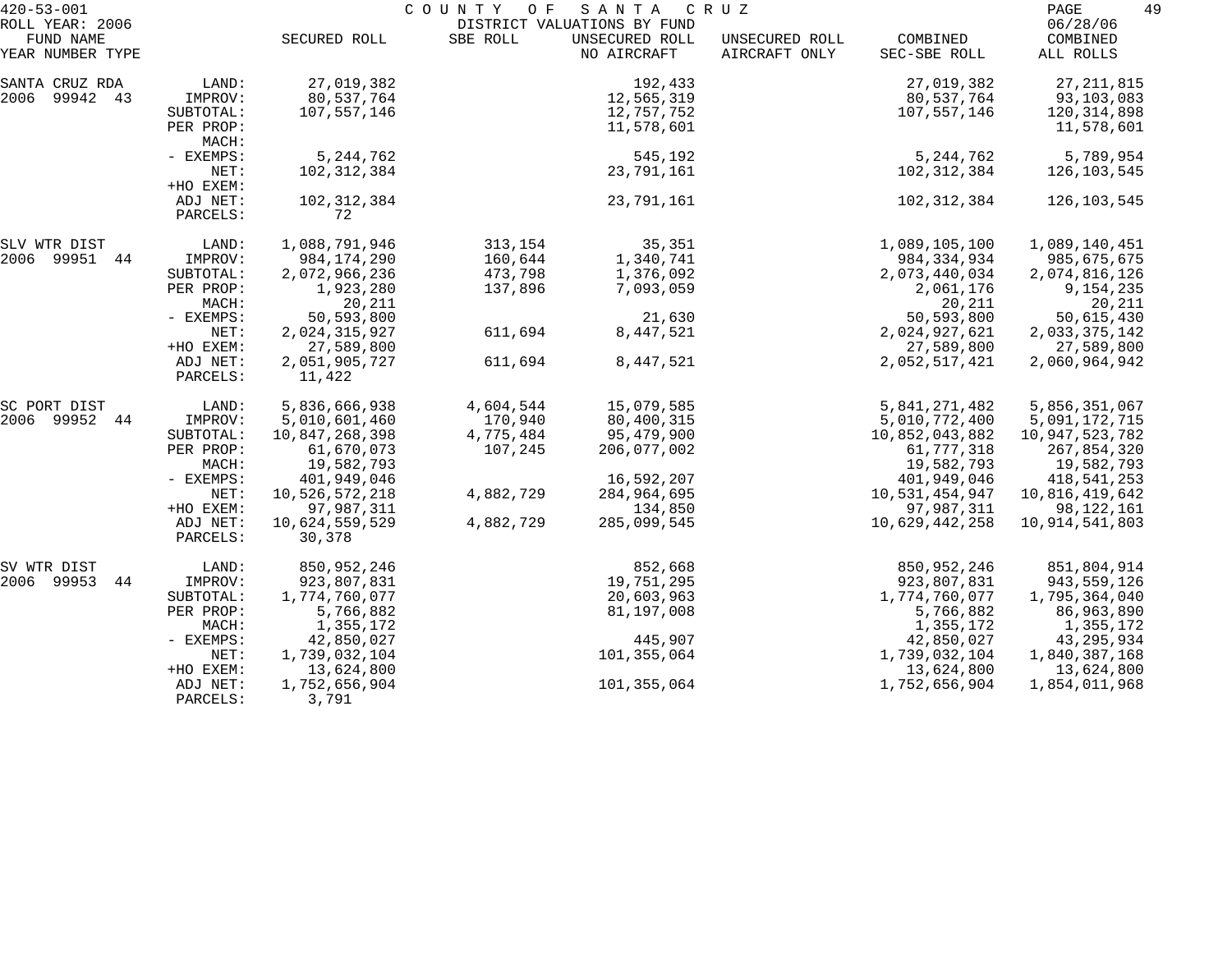| $420 - 53 - 001$              |                      | C O U N T Y<br>O F<br>SANTA<br>C R U Z |           |                               |                                 |                          |                         |
|-------------------------------|----------------------|----------------------------------------|-----------|-------------------------------|---------------------------------|--------------------------|-------------------------|
| ROLL YEAR: 2006               |                      |                                        |           | DISTRICT VALUATIONS BY FUND   |                                 |                          | 06/28/06                |
| FUND NAME<br>YEAR NUMBER TYPE |                      | SECURED ROLL                           | SBE ROLL  | UNSECURED ROLL<br>NO AIRCRAFT | UNSECURED ROLL<br>AIRCRAFT ONLY | COMBINED<br>SEC-SBE ROLL | COMBINED<br>ALL ROLLS   |
| SOQUEL WTR DIST               | LAND:                | 3,806,178,737                          | 1,229,976 | 2,250,749                     |                                 | 3,807,408,713            | 3,809,659,462           |
| 2006 99954 44                 | IMPROV:              | 2,838,353,404                          | 297,924   | 21,775,756                    |                                 | 2,838,651,328            | 2,860,427,084           |
|                               | SUBTOTAL:            | 6,644,532,141                          | 1,527,900 | 24,026,505                    |                                 | 6,646,060,041            | 6,670,086,546           |
|                               | PER PROP:<br>MACH:   | 7,910,369<br>709,533                   | 170,550   | 47,251,690                    |                                 | 8,080,919<br>709,533     | 55, 332, 609<br>709,533 |
|                               | - EXEMPS:            | 131,817,440                            |           | 1,972,571                     |                                 | 131,817,440              | 133,790,011             |
|                               | NET:                 | 6,521,334,603                          | 1,698,450 | 69,305,624                    |                                 | 6,523,033,053            | 6,592,338,677           |
|                               | +HO EXEM:            | 55,497,400                             |           |                               |                                 | 55,497,400               | 55,497,400              |
|                               | ADJ NET:             | 6,576,832,003                          | 1,698,450 | 69,305,624                    |                                 | 6,578,530,453            | 6,647,836,077           |
|                               | PARCELS:             | 18,363                                 |           |                               |                                 |                          |                         |
| S CLARA SPEC SCH              | LAND:                | 467,013,308                            |           | 42,955                        |                                 | 467,013,308              | 467,056,263             |
| 2006 99957 43                 | IMPROV:              | 427,366,524                            |           | 257,173                       |                                 | 427,366,524              | 427,623,697             |
|                               | SUBTOTAL:            | 894, 379, 832                          |           | 300,128                       |                                 | 894, 379, 832            | 894,679,960             |
|                               | PER PROP:<br>MACH:   | 1,504,697                              |           | 2,305,056                     |                                 | 1,504,697                | 3,809,753               |
|                               | - EXEMPS:            | 10,670,332                             |           |                               |                                 | 10,670,332               | 10,670,332              |
|                               | NET:                 | 885, 214, 197                          |           | 2,605,184                     |                                 | 885, 214, 197            | 887,819,381             |
|                               | +HO EXEM:            | 8,372,000                              |           |                               |                                 | 8,372,000                | 8,372,000               |
|                               | ADJ NET:<br>PARCELS: | 893,586,197<br>2,391                   |           | 2,605,184                     |                                 | 893,586,197              | 896, 191, 381           |
| S CLARA INST TAX              | LAND:                | 467,013,308                            |           | 42,955                        |                                 | 467,013,308              | 467,056,263             |
| 2006 99958 43                 | IMPROV:              | 427,366,524                            |           | 257,173                       |                                 | 427,366,524              | 427,623,697             |
|                               | SUBTOTAL:            | 894, 379, 832                          |           | 300,128                       |                                 | 894, 379, 832            | 894,679,960             |
|                               | PER PROP:<br>MACH:   | 1,504,697                              |           | 2,305,056                     |                                 | 1,504,697                | 3,809,753               |
|                               | - EXEMPS:            | 10,670,332                             |           |                               |                                 | 10,670,332               | 10,670,332              |
|                               | NET:                 | 885, 214, 197                          |           | 2,605,184                     |                                 | 885, 214, 197            | 887,819,381             |
|                               | +HO EXEM:            | 8,372,000                              |           |                               |                                 | 8,372,000                | 8,372,000               |
|                               | ADJ NET:             | 893,586,197                            |           | 2,605,184                     |                                 | 893,586,197              | 896, 191, 381           |
|                               | PARCELS:             | 2,391                                  |           |                               |                                 |                          |                         |
| S CLARA DEV CTR               | LAND:                | 467,013,308                            |           | 42,955                        |                                 | 467,013,308              | 467,056,263             |
| 2006 99959<br>43              | IMPROV:              | 427,366,524                            |           | 257,173                       |                                 | 427,366,524              | 427,623,697             |
|                               | SUBTOTAL:            | 894, 379, 832                          |           | 300,128                       |                                 | 894, 379, 832            | 894,679,960             |
|                               | PER PROP:<br>MACH:   | 1,504,697                              |           | 2,305,056                     |                                 | 1,504,697                | 3,809,753               |
|                               | - EXEMPS:            | 10,670,332                             |           |                               |                                 | 10,670,332               | 10,670,332              |
|                               | NET:                 | 885, 214, 197                          |           | 2,605,184                     |                                 | 885, 214, 197            | 887,819,381             |
|                               | +HO EXEM:            | 8,372,000                              |           |                               |                                 | 8,372,000                | 8,372,000               |
|                               | ADJ NET:<br>PARCELS: | 893,586,197<br>2,391                   |           | 2,605,184                     |                                 | 893,586,197              | 896, 191, 381           |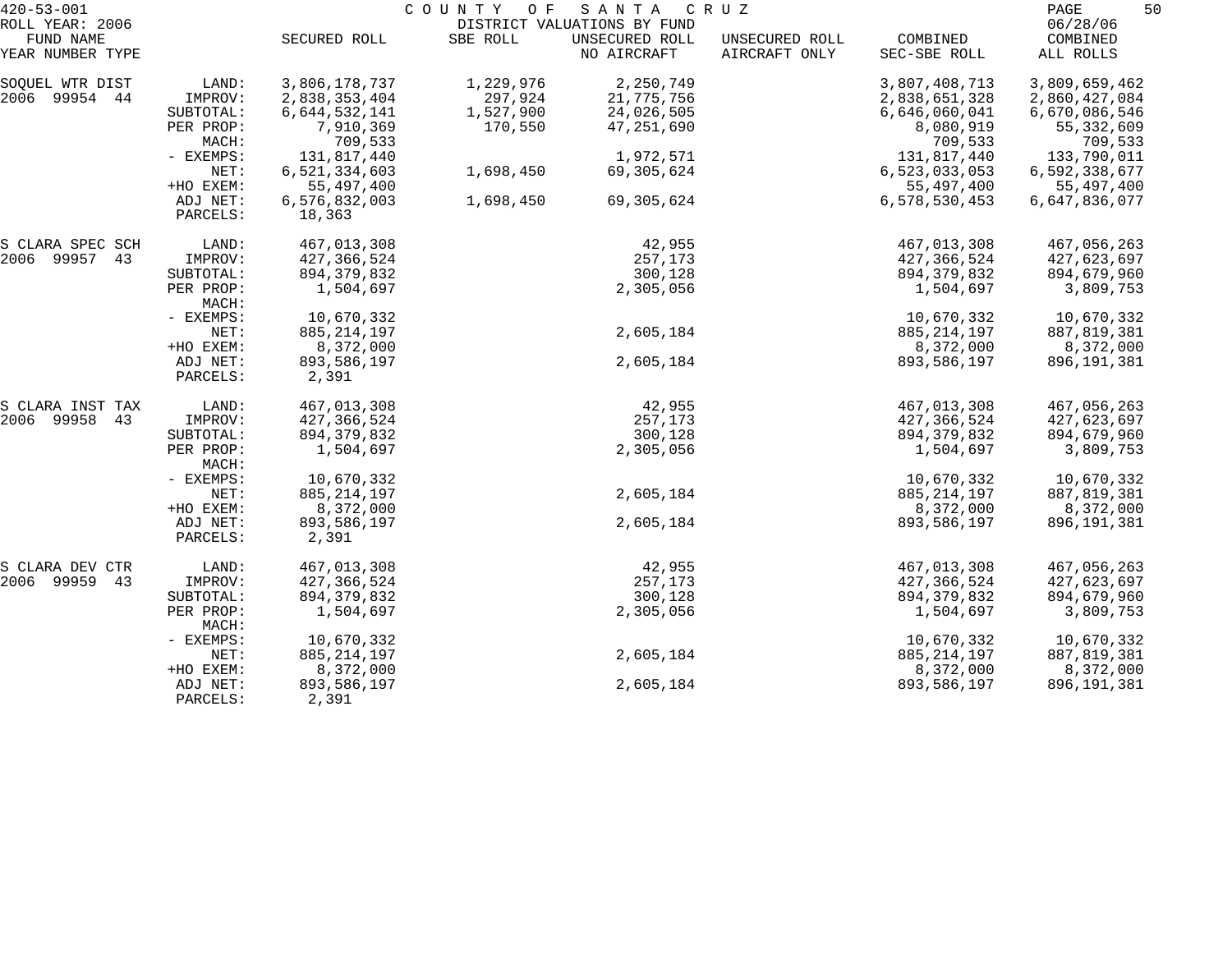| $420 - 53 - 001$              |                      |                      | COUNTY OF<br>S A N T A                    | C R U Z                         |                          | PAGE<br>51            |
|-------------------------------|----------------------|----------------------|-------------------------------------------|---------------------------------|--------------------------|-----------------------|
| ROLL YEAR: 2006               |                      |                      | DISTRICT VALUATIONS BY FUND               |                                 |                          | 06/28/06              |
| FUND NAME<br>YEAR NUMBER TYPE |                      | SECURED ROLL         | SBE ROLL<br>UNSECURED ROLL<br>NO AIRCRAFT | UNSECURED ROLL<br>AIRCRAFT ONLY | COMBINED<br>SEC-SBE ROLL | COMBINED<br>ALL ROLLS |
| S CLARA PHYS HND              | LAND:                | 467,013,308          | 42,955                                    |                                 | 467,013,308              | 467,056,263           |
| 2006 99960 43                 | IMPROV:              | 427,366,524          | 257,173                                   |                                 | 427, 366, 524            | 427,623,697           |
|                               | SUBTOTAL:            | 894, 379, 832        | 300,128                                   |                                 | 894, 379, 832            | 894,679,960           |
|                               | PER PROP:            | 1,504,697            | 2,305,056                                 |                                 | 1,504,697                | 3,809,753             |
|                               | MACH:                |                      |                                           |                                 |                          |                       |
|                               | - EXEMPS:            | 10,670,332           |                                           |                                 | 10,670,332               | 10,670,332            |
|                               | NET:                 | 885, 214, 197        | 2,605,184                                 |                                 | 885, 214, 197            | 887, 819, 381         |
|                               | +HO EXEM:            | 8,372,000            |                                           |                                 | 8,372,000                | 8,372,000             |
|                               | ADJ NET:             | 893,586,197          | 2,605,184                                 |                                 | 893,586,197              | 896,191,381           |
|                               | PARCELS:             | 2,391                |                                           |                                 |                          |                       |
| S CLARA CO SCH S              | LAND:                | 467,013,308          | 42,955                                    |                                 | 467,013,308              | 467,056,263           |
| 2006 99961 43                 | IMPROV:              | 427,366,524          | 257,173                                   |                                 | 427, 366, 524            | 427,623,697           |
|                               | SUBTOTAL:            | 894, 379, 832        | 300,128                                   |                                 | 894, 379, 832            | 894,679,960           |
|                               | PER PROP:<br>MACH:   | 1,504,697            | 2,305,056                                 |                                 | 1,504,697                | 3,809,753             |
|                               | - EXEMPS:            | 10,670,332           |                                           |                                 | 10,670,332               | 10,670,332            |
|                               | NET:                 | 885, 214, 197        | 2,605,184                                 |                                 | 885, 214, 197            | 887, 819, 381         |
|                               | +HO EXEM:            | 8,372,000            |                                           |                                 | 8,372,000                | 8,372,000             |
|                               | ADJ NET:<br>PARCELS: | 893,586,197<br>2,391 | 2,605,184                                 |                                 | 893,586,197              | 896, 191, 381         |
| LOMA PRTA AREAWI              | LAND:                | 341, 123, 557        |                                           |                                 | 341, 123, 557            | 341, 123, 557         |
| 99962 43<br>2006              | IMPROV:              | 314,778,180          | 194,327                                   |                                 | 314,778,180              | 314,972,507           |
|                               | SUBTOTAL:            | 655,901,737          | 194,327                                   |                                 | 655,901,737              | 656,096,064           |
|                               | PER PROP:<br>MACH:   | 41,451               | 996,397                                   |                                 | 41,451                   | 1,037,848             |
|                               | - EXEMPS:            | 7,420,716            |                                           |                                 | 7,420,716                | 7,420,716             |
|                               | NET:                 | 648, 522, 472        | 1,190,724                                 |                                 | 648, 522, 472            | 649,713,196           |
|                               | +HO EXEM:            | 6,190,800            |                                           |                                 | 6,190,800                | 6,190,800             |
|                               | ADJ NET:             | 654, 713, 272        | 1,190,724                                 |                                 | 654, 713, 272            | 655,903,996           |
|                               | PARCELS:             | 1,666                |                                           |                                 |                          |                       |
| S CLARA ALL CAP               | LAND:                | 467,013,308          | 42,955                                    |                                 | 467,013,308              | 467,056,263           |
| 2006 99964 43                 | IMPROV:              | 427,366,524          | 257,173                                   |                                 | 427, 366, 524            | 427,623,697           |
|                               | SUBTOTAL:            | 894, 379, 832        | 300,128                                   |                                 | 894, 379, 832            | 894,679,960           |
|                               | PER PROP:<br>MACH:   | 1,504,697            | 2,305,056                                 |                                 | 1,504,697                | 3,809,753             |
|                               | - EXEMPS:            | 10,670,332           |                                           |                                 | 10,670,332               | 10,670,332            |
|                               | NET:                 | 885, 214, 197        | 2,605,184                                 |                                 | 885, 214, 197            | 887,819,381           |
|                               | +HO EXEM:            | 8,372,000            |                                           |                                 | 8,372,000                | 8,372,000             |
|                               | ADJ NET:<br>PARCELS: | 893,586,197<br>2,391 | 2,605,184                                 |                                 | 893,586,197              | 896,191,381           |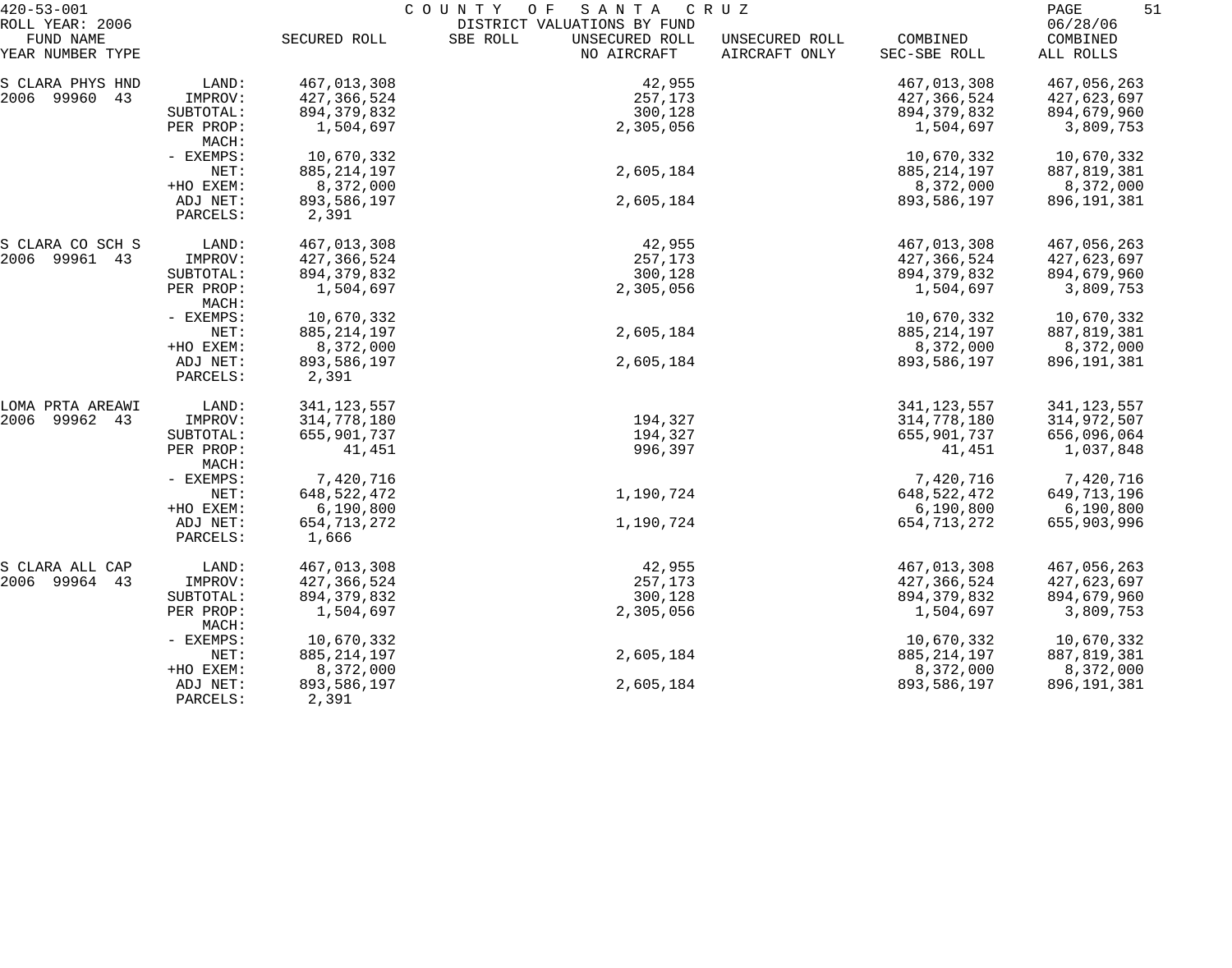| $420 - 53 - 001$              |                      | COUNTY<br>O F<br>SANTA<br>C R U Z |                                           |                                 |                          | 52<br>PAGE            |
|-------------------------------|----------------------|-----------------------------------|-------------------------------------------|---------------------------------|--------------------------|-----------------------|
| ROLL YEAR: 2006               |                      |                                   | DISTRICT VALUATIONS BY FUND               |                                 |                          | 06/28/06              |
| FUND NAME<br>YEAR NUMBER TYPE |                      | SECURED ROLL                      | SBE ROLL<br>UNSECURED ROLL<br>NO AIRCRAFT | UNSECURED ROLL<br>AIRCRAFT ONLY | COMBINED<br>SEC-SBE ROLL | COMBINED<br>ALL ROLLS |
| S CLARA EQU AID               | LAND:                | 467,013,308                       | 42,955                                    |                                 | 467,013,308              | 467,056,263           |
| 2006 99965<br>43              | IMPROV:              | 427,366,524                       | 257,173                                   |                                 | 427,366,524              | 427,623,697           |
|                               | SUBTOTAL:            | 894, 379, 832                     | 300,128                                   |                                 | 894, 379, 832            | 894,679,960           |
|                               | PER PROP:<br>MACH:   | 1,504,697                         | 2,305,056                                 |                                 | 1,504,697                | 3,809,753             |
|                               | - EXEMPS:            | 10,670,332                        |                                           |                                 | 10,670,332               | 10,670,332            |
|                               | NET:                 | 885, 214, 197                     | 2,605,184                                 |                                 | 885, 214, 197            | 887,819,381           |
|                               | +HO EXEM:            | 8,372,000                         |                                           |                                 | 8,372,000                | 8,372,000             |
|                               | ADJ NET:             | 893,586,197                       | 2,605,184                                 |                                 | 893,586,197              | 896, 191, 381         |
|                               | PARCELS:             | 2,391                             |                                           |                                 |                          |                       |
| S CLARA JUV HALL              | LAND:                | 467,013,308                       | 42,955                                    |                                 | 467,013,308              | 467,056,263           |
| 2006 99966<br>43              | IMPROV:              | 427,366,524                       | 257,173                                   |                                 | 427,366,524              | 427,623,697           |
|                               | SUBTOTAL:            | 894, 379, 832                     | 300,128                                   |                                 | 894, 379, 832            | 894,679,960           |
|                               | PER PROP:<br>MACH:   | 1,504,697                         | 2,305,056                                 |                                 | 1,504,697                | 3,809,753             |
|                               | - EXEMPS:            | 10,670,332                        |                                           |                                 | 10,670,332               | 10,670,332            |
|                               | NET:                 | 885, 214, 197                     | 2,605,184                                 |                                 | 885, 214, 197            | 887, 819, 381         |
|                               | +HO EXEM:            | 8,372,000                         |                                           |                                 | 8,372,000                | 8,372,000             |
|                               | ADJ NET:<br>PARCELS: | 893,586,197<br>2,391              | 2,605,184                                 |                                 | 893,586,197              | 896, 191, 381         |
| LAKESIDE AREAWID              | LAND:                | 125,889,751                       | 42,955                                    |                                 | 125,889,751              | 125,932,706           |
| 2006 99967 43                 | IMPROV:              | 112,588,344                       | 62,846                                    |                                 | 112,588,344              | 112,651,190           |
|                               | SUBTOTAL:            | 238,478,095                       | 105,801                                   |                                 | 238,478,095              | 238,583,896           |
|                               | PER PROP:<br>MACH:   | 1,463,246                         | 1,308,659                                 |                                 | 1,463,246                | 2,771,905             |
|                               | - EXEMPS:            | 3,249,616                         |                                           |                                 | 3,249,616                | 3,249,616             |
|                               | NET:                 | 236,691,725                       | 1,414,460                                 |                                 | 236,691,725              | 238,106,185           |
|                               | +HO EXEM:            | 2,181,200                         |                                           |                                 | 2,181,200                | 2,181,200             |
|                               | ADJ NET:             | 238,872,925                       | 1,414,460                                 |                                 | 238,872,925              | 240, 287, 385         |
|                               | PARCELS:             | 725                               |                                           |                                 |                          |                       |
| WATS RDA-CENTRAL              | LAND:                | 52,661,963                        | 347,567                                   |                                 | 52,661,963               | 53,009,530            |
| 2006 99971 43                 | IMPROV:              | 73,719,937                        | 3,001,914                                 |                                 | 73,719,937               | 76,721,851            |
|                               | SUBTOTAL:            | 126,381,900                       | 3,349,481                                 |                                 | 126,381,900              | 129,731,381           |
|                               | PER PROP:            | 877,767                           | 4,394,242                                 |                                 | 877,767                  | 5,272,009             |
|                               | MACH:                | 424,551                           |                                           |                                 | 424,551                  | 424,551               |
|                               | - EXEMPS:            | 15,795,992                        | 22,782                                    |                                 | 15,795,992               | 15,818,774            |
|                               | NET:                 | 111,888,226                       | 7,720,941                                 |                                 | 111,888,226              | 119,609,167           |
|                               | +HO EXEM:            | 292,600                           |                                           |                                 | 292,600                  | 292,600               |
|                               | ADJ NET:             | 112,180,826                       | 7,720,941                                 |                                 | 112,180,826              | 119,901,767           |
|                               | PARCELS:             | 294                               |                                           |                                 |                          |                       |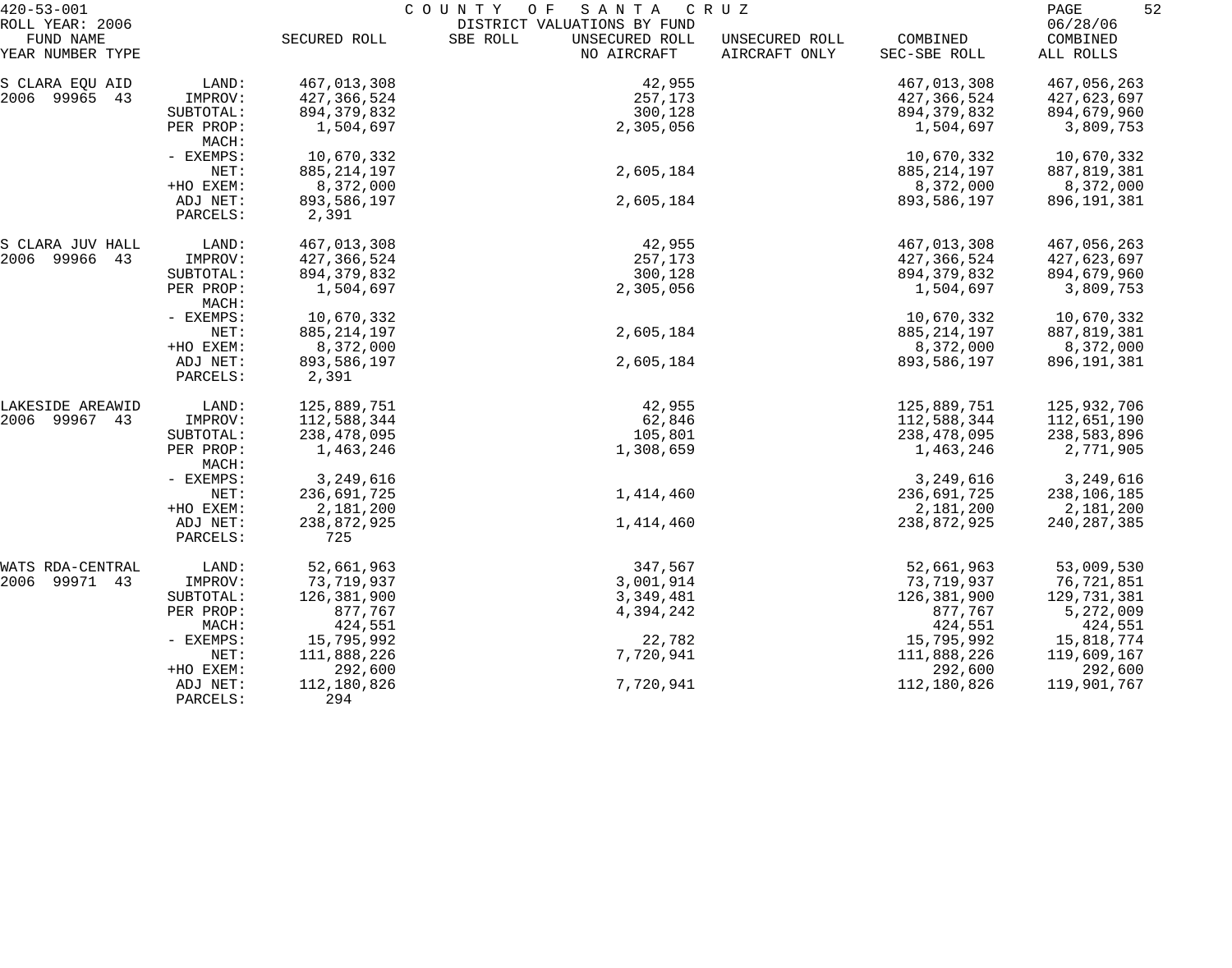| $420 - 53 - 001$              |                      | COUNTY<br>O F<br>SANTA<br>C R U Z |          |                               |                                 |                          | 53<br>PAGE            |
|-------------------------------|----------------------|-----------------------------------|----------|-------------------------------|---------------------------------|--------------------------|-----------------------|
| ROLL YEAR: 2006               |                      |                                   |          | DISTRICT VALUATIONS BY FUND   |                                 |                          | 06/28/06              |
| FUND NAME<br>YEAR NUMBER TYPE |                      | SECURED ROLL                      | SBE ROLL | UNSECURED ROLL<br>NO AIRCRAFT | UNSECURED ROLL<br>AIRCRAFT ONLY | COMBINED<br>SEC-SBE ROLL | COMBINED<br>ALL ROLLS |
| WATS RDA-WESTSID              | LAND:                | 38, 573, 782                      | 246,872  |                               |                                 | 38,820,654               | 38,820,654            |
| 2006 99972 43                 | IMPROV:              | 89,322,198                        | 24,313   | 4,397,344                     |                                 | 89,346,511               | 93,743,855            |
|                               | SUBTOTAL:            | 127,895,980                       | 271,185  | 4,397,344                     |                                 | 128,167,165              | 132,564,509           |
|                               | PER PROP:            | 39, 143, 981                      | 13,918   | 15,080,650                    |                                 | 39,157,899               | 54, 238, 549          |
|                               | MACH:                | 25, 268, 213                      |          |                               |                                 | 25, 268, 213             | 25, 268, 213          |
|                               | - EXEMPS:            | 1,737,765                         |          |                               |                                 | 1,737,765                | 1,737,765             |
|                               | NET:                 | 190,570,409                       | 285,103  | 19,477,994                    |                                 | 190,855,512              | 210, 333, 506         |
|                               | +HO EXEM:            | 35,000                            |          |                               |                                 | 35,000                   | 35,000                |
|                               | ADJ NET:<br>PARCELS: | 190,605,409<br>134                | 285,103  | 19,477,994                    |                                 | 190,890,512              | 210,368,506           |
| WATS RDA CNTL 19              | LAND:                | 2,867,181                         |          |                               |                                 | 2,867,181                | 2,867,181             |
| 2006<br>99973 43              | IMPROV:              | 6,475,902                         |          | 3,025                         |                                 | 6,475,902                | 6,478,927             |
|                               | SUBTOTAL:            | 9,343,083                         |          | 3,025                         |                                 | 9,343,083                | 9,346,108             |
|                               | PER PROP:            | 440,075                           |          | 73,519                        |                                 | 440,075                  | 513,594               |
|                               | MACH:                |                                   |          |                               |                                 |                          |                       |
|                               | - EXEMPS:            | 185,789                           |          |                               |                                 | 185,789                  | 185,789               |
|                               | NET:                 | 9,597,369                         |          | 76,544                        |                                 | 9,597,369                | 9,673,913             |
|                               | +HO EXEM:            |                                   |          |                               |                                 |                          |                       |
|                               | ADJ NET:             | 9,597,369                         |          | 76,544                        |                                 | 9,597,369                | 9,673,913             |
|                               | PARCELS:             | 16                                |          |                               |                                 |                          |                       |
| WATS RDA WEST 19              | LAND:                | 20,167,440                        |          | 47,193                        |                                 | 20,167,440               | 20, 214, 633          |
| 2006<br>99974 43              | IMPROV:              | 24,739,411                        |          | 1,752,272                     |                                 | 24,739,411               | 26,491,683            |
|                               | SUBTOTAL:            | 44,906,851                        |          | 1,799,465                     |                                 | 44,906,851               | 46,706,316            |
|                               | PER PROP:<br>MACH:   | 723,025                           |          | 6,037,366                     |                                 | 723,025                  | 6,760,391             |
|                               | - EXEMPS:            | 275,033                           |          |                               |                                 | 275,033                  | 275,033               |
|                               | NET:                 | 45, 354, 843                      |          | 7,836,831                     |                                 | 45, 354, 843             | 53, 191, 674          |
|                               | +HO EXEM:            | 28,000                            |          |                               |                                 | 28,000                   | 28,000                |
|                               | ADJ NET:             | 45, 382, 843                      |          | 7,836,831                     |                                 | 45, 382, 843             | 53, 219, 674          |
|                               | PARCELS:             | 86                                |          |                               |                                 |                          |                       |
| WATSONVILLE 00 R              | LAND:                | 303, 141, 602                     |          | 5,141,868                     |                                 | 303, 141, 602            | 308, 283, 470         |
| 2006 99975<br>44              | IMPROV:              | 349,997,686                       |          | 29,516,897                    |                                 | 349,997,686              | 379,514,583           |
|                               | SUBTOTAL:            | 653, 139, 288                     |          | 34,658,765                    |                                 | 653, 139, 288            | 687,798,053           |
|                               | PER PROP:            | 6,867,164                         |          | 50,750,725                    | 43, 912, 285                    | 6,867,164                | 101,530,174           |
|                               | MACH:                | 3, 246, 402                       |          |                               |                                 | 3, 246, 402              | 3, 246, 402           |
|                               | - EXEMPS:            | 29,792,711                        |          | 247,144                       | 201,100                         | 29,792,711               | 30, 240, 955          |
|                               | NET:                 | 633, 460, 143                     |          | 85,162,346                    | 43,711,185                      | 633, 460, 143            | 762,333,674           |
|                               | +HO EXEM:            | 3,234,000                         |          |                               |                                 | 3,234,000                | 3,234,000             |
|                               | ADJ NET:             | 636,694,143                       |          | 85,162,346                    | 43,711,185                      | 636,694,143              | 765,567,674           |
|                               | PARCELS:             | 1,660                             |          |                               |                                 |                          |                       |